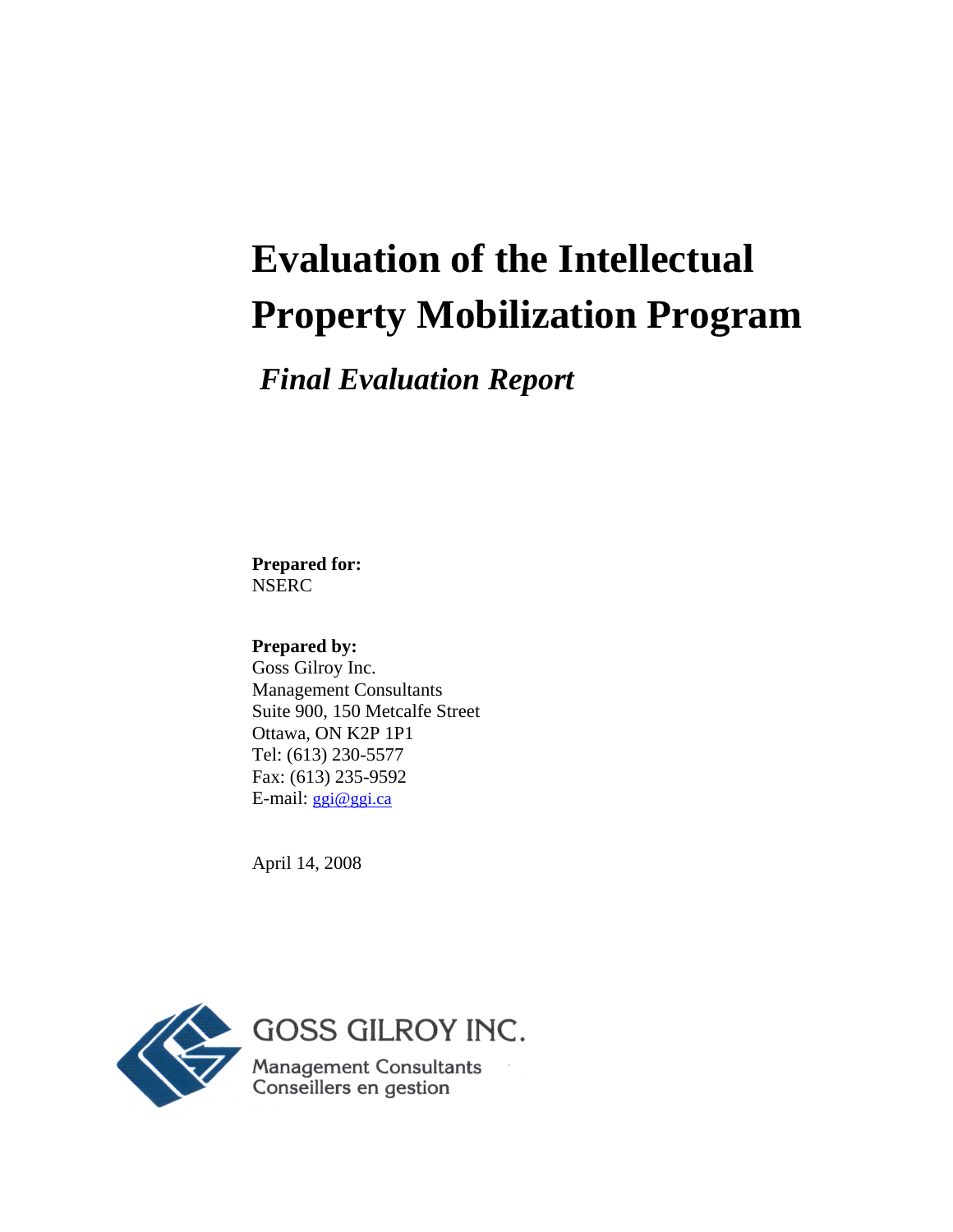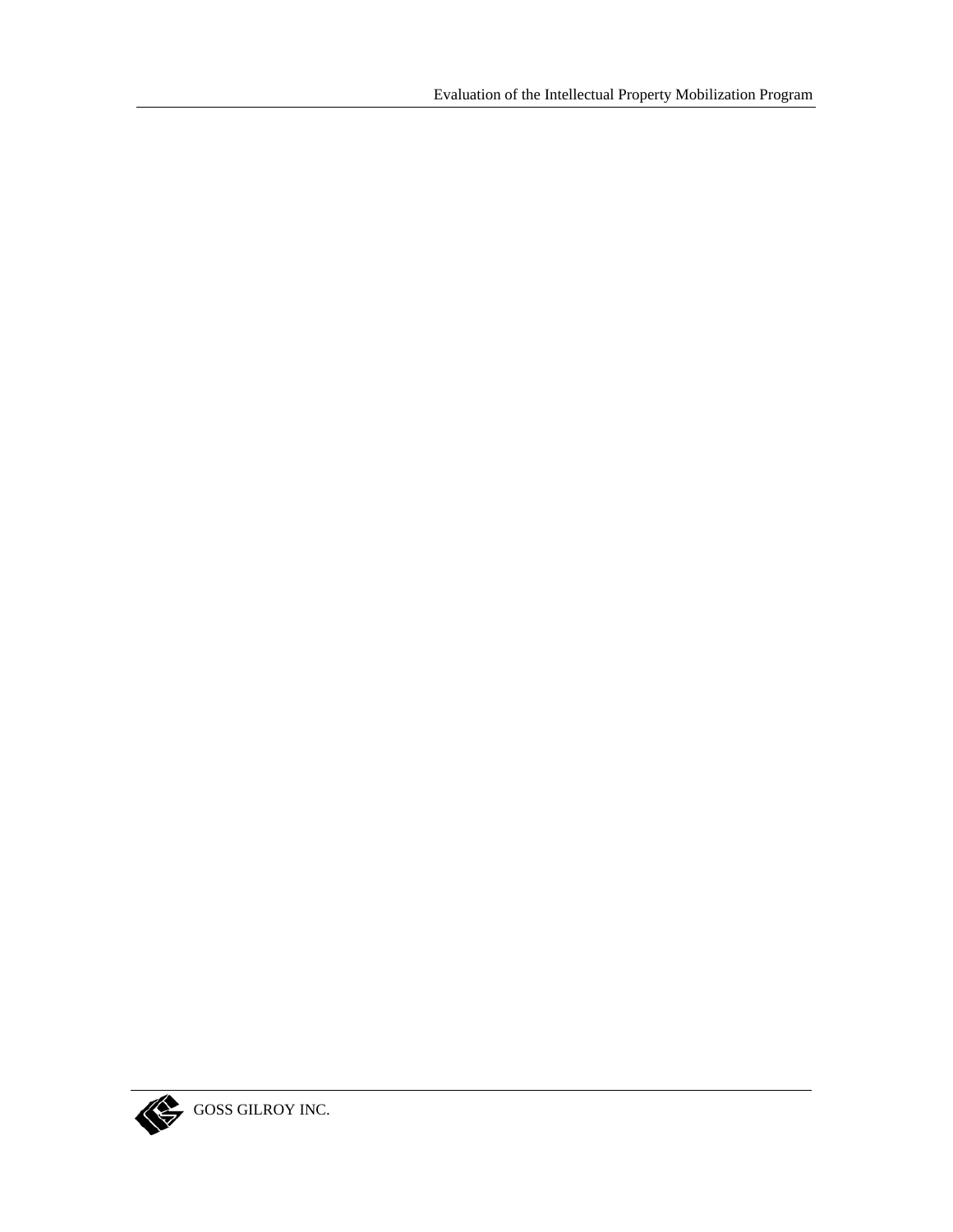# **Table of Contents**

| 1.0 |     |                                                        |  |
|-----|-----|--------------------------------------------------------|--|
|     | 1.1 |                                                        |  |
|     | 1.2 |                                                        |  |
| 2.0 |     |                                                        |  |
|     | 2.1 |                                                        |  |
|     | 2.2 |                                                        |  |
|     | 2.3 | Addressing Summative and Formative Evaluation Issues11 |  |
|     | 2.4 |                                                        |  |
|     | 2.5 |                                                        |  |
| 3.0 |     |                                                        |  |
|     | 3.1 |                                                        |  |
|     | 3.2 |                                                        |  |
|     | 3.3 |                                                        |  |
| 4.0 |     |                                                        |  |
|     | 4.1 |                                                        |  |
|     | 4.2 |                                                        |  |
|     | 4.3 |                                                        |  |
|     | 4.4 |                                                        |  |
|     |     |                                                        |  |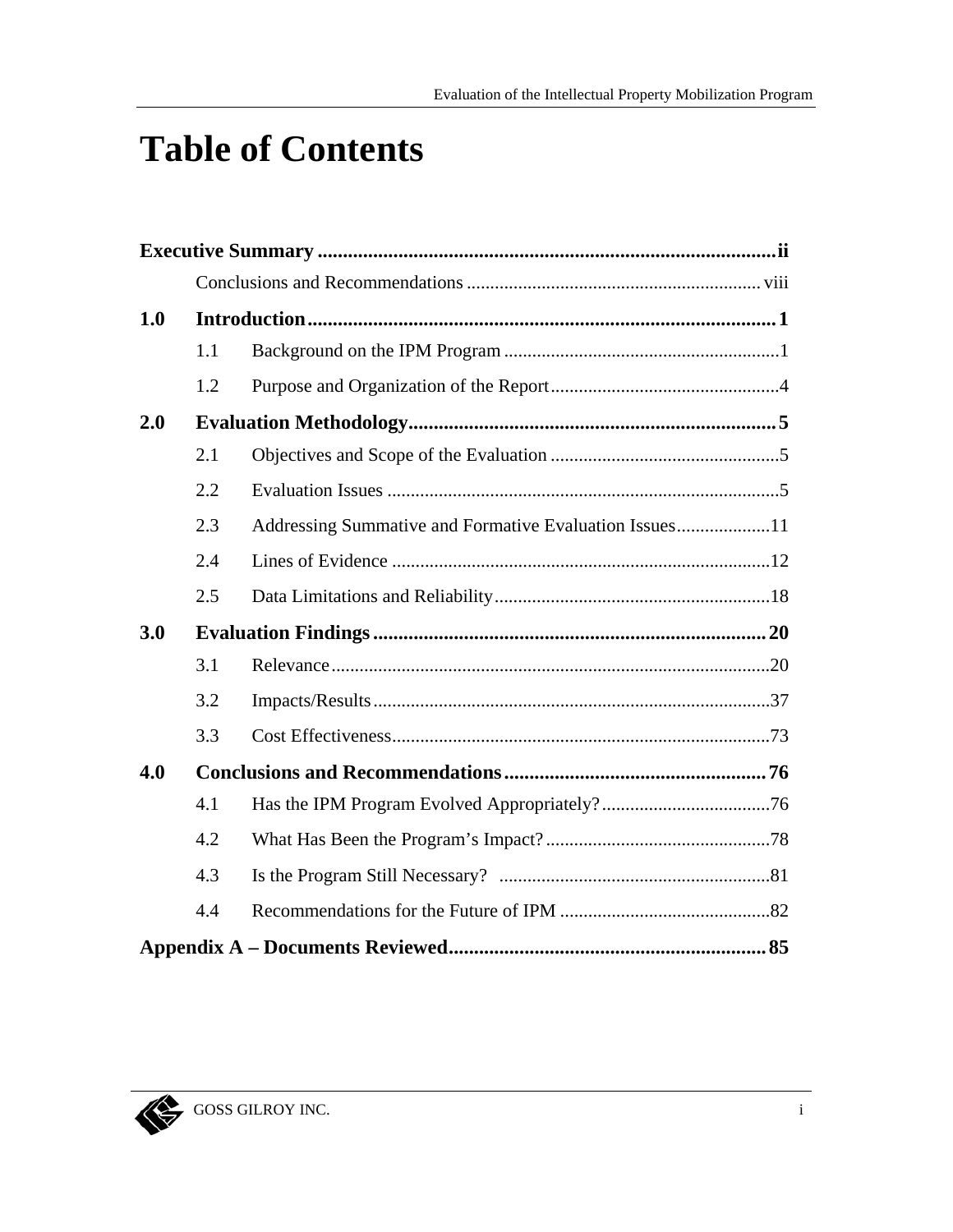# **Executive Summary**

### *Introduction*

This report presents the findings, conclusions, and recommendations from an evaluation of the Intellectual Property Mobilization Program, conducted in 2007. Established in 1995, the IPM program is the granting agencies' (NSERC, CIHR, and SSHRC) main tool to strengthen the ability of universities, research hospitals, and colleges to manage their intellectual property, attract potential users of their IP, and promote the professional development of intellectual property personnel. Since 1995, 107 institutions have received or participated in 116 IPM grants totalling \$46.9M.

Since the IPM program was launched, it has undergone significant design changes, in part due to the initiation of other funding programs, and in part due to the environment in which the program operates. Consequently, a summative evaluation that focused solely on the outcomes of the program was not entirely appropriate. As a result, the evaluation had three main objectives:

- To determine if the IPM program has evolved in an appropriate manner (the right mix of objectives, funding streams, and partners);
- To determine the impact of the IPM program to date; and,
- To determine if the IPM program is still necessary, and if it is, the form that it should take in the future to ensure it is most effective.

The evaluation's methodology relied upon five lines of evidence:

- A review of the IPM database and approximately 30 documents including program literature and documents concerning technology and knowledge transfer from academic institutions;
- Key informant interviews with 16 representatives from Industry Canada, the granting agencies, and their relevant committees;
- A comparison of potentially complementary or overlapping federal, provincial, and regional programs;
- The conduct of mini-case studies of 17 institutions and 3 networks that received IPM funding. Funding to these institutions and networks

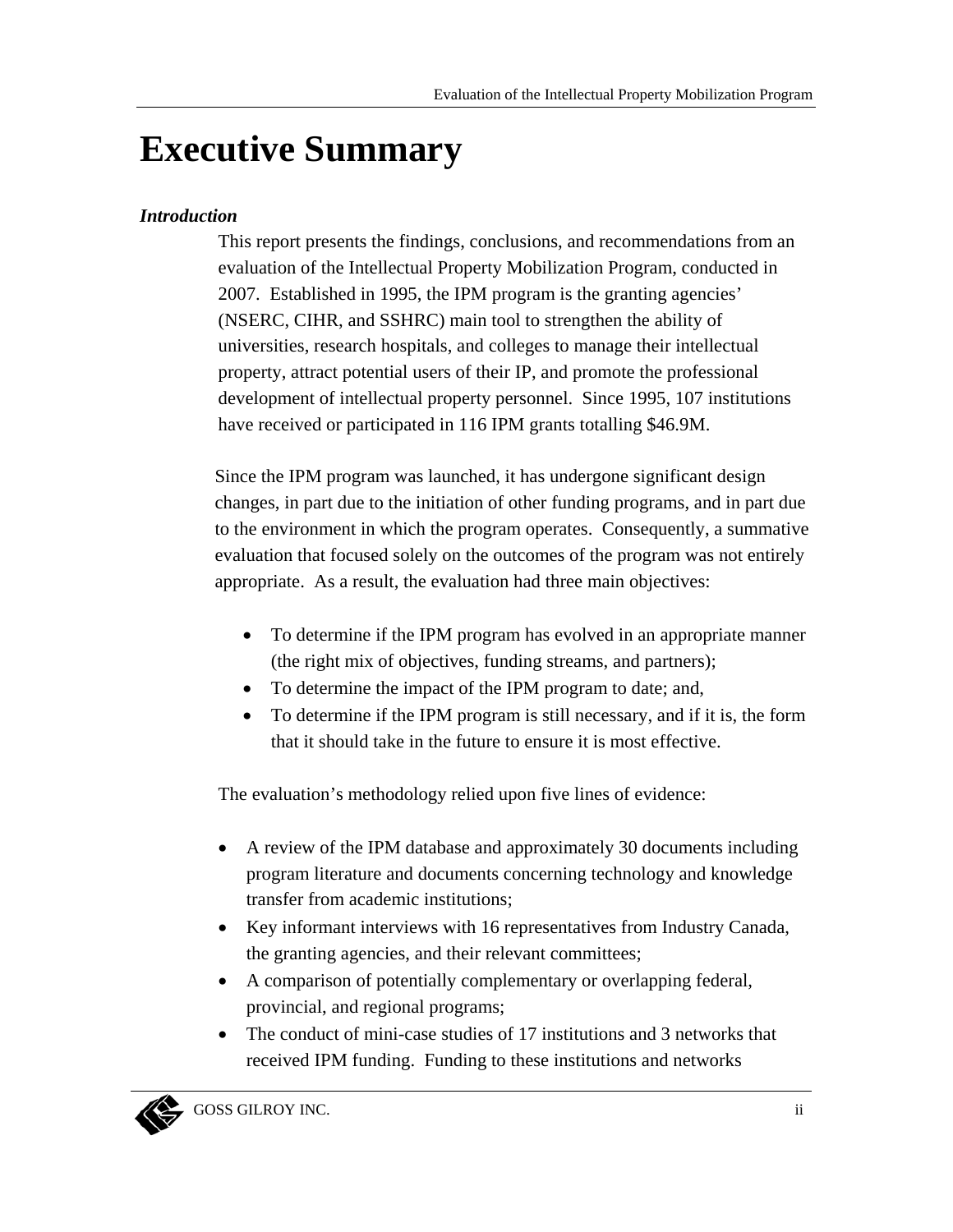represents more than half of IPM grants and more than two-thirds of IPM funding to date; and,

• An online survey completed by over 350 program stakeholders, including: 34 VPs of Research; 41 TTO/ILO Directors; 176 researchers who engage in technology transfer or knowledge transfer activities; 39 persons that participated in training supported by IPM; and representatives from 69 firms that partnered with institutions in the co-development of technologies.

### *Key Findings*

#### **Relevance**

The evaluation examined the obstacles that Canadian institutions face in their efforts to conduct technology and knowledge transfer and the need to continue to support their efforts. The evaluation concluded that institutions face many significant challenges and the need for support remains strong.

The most significant obstacle that Canadian institutions face is the operating budgets of their TTOs/ILOs. The budgets of most institution are generally small and/or tight, and only a few offices have developed healthy commercialization revenue streams. The evaluation survey found a wide divergence between the current and preferred levels of support from funding sources for TTO/ILO budgets. For example, TTO/ILO Directors reported that over half (57%) of TTO/ILO funding comes from institutional general operating funds; however, VPs of Research indicated that they would prefer their institutions accounted for only 14% of TTO/ILO budgets. VPs of Research would also prefer IPM funding to account for about 17% of their budgets, rather than the current 5.1% reported by TTO/ILO Directors.

At the same time that offices are faced with tight budgets, research funding and activity has increased significantly at Canadian institutions in recent years and institutions are placing more emphasis on commercializing this research. This trend has led to a sharp increase in the number of invention disclosures that technology transfer offices must evaluate, as well as the number of patents, licenses, industry partners and receptors that must be managed. As a result, many TTOs/ILOs do not have enough licensing officers to operate as effectively as they could. Instability surrounding TTO/ILO funding also poses



GOSS GILROY INC. **iii**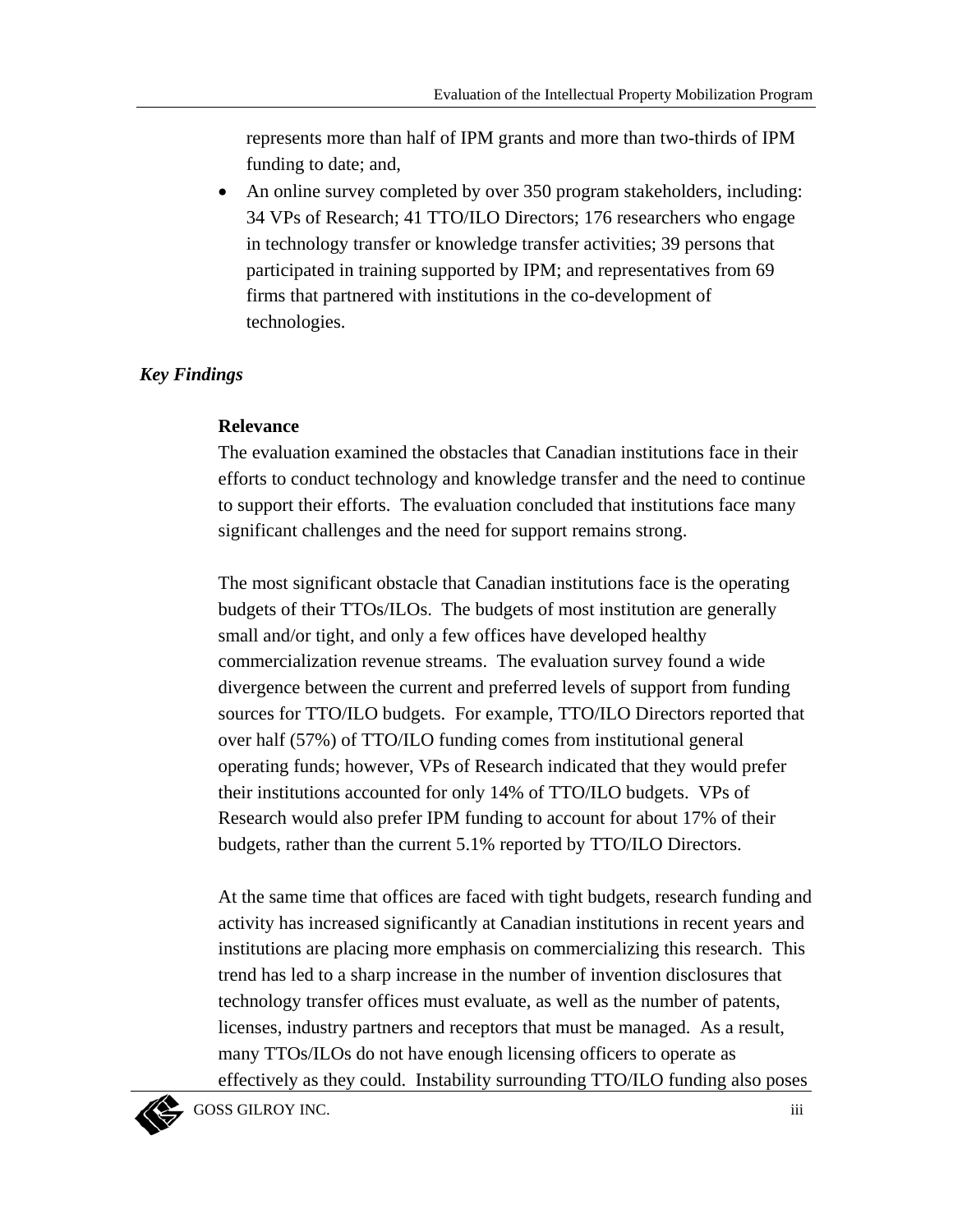a significant challenge. Because university and hospital budgets have no surplus funds to hire additional technology transfer staff, they often rely on provincial or federal program grants to hire or retain staff, however funding terms are often 2-3 years in length, meaning that valuable personnel are lost when funding ends.

In addition to having insufficient staff levels, there is a need to train existing staff to be more effective. For instance, there is a perception among some stakeholders that highly skilled technology transfer personnel are found in only a handful of Canadian institutions. There are not a great deal of people with the right mix of business and technical skills, and the salaries offered by TTOs/ILOs are generally lower than those offered by the private sector, making employee retention a challenge.

There are several other significant obstacles. Many promising inventions are never commercialized because there is not enough money available to advance them to the point in which they would attract the interest of industry or qualify for funding from programs such as NSERC's Idea to Innovation (I2I) program and CIHR's Proof of Principle (POP). Finding partners is challenging for institutions because private sector firms in Canada tend to be small, inexperienced in technology transfer, and lack investment capital. The attitudes of some researchers toward commercializing research can be challenging for TTO/ILOs as well. According to some Directors and VPs of Research, there remain some researchers at Canadian institutions that are ambivalent or opposed to commercializing their research results.

The evaluation examined the structure of technology transfer offices in Canada and found that only about 10% of institutions have established a separate legal entity rather than house an internal TTO/ILO. As institutions become more established and sophisticated in their technology transfer activities, and commercialization revenues increase, the number of institutions that establish separate legal entities may increase. Regardless of whether or not offices are separate legal entities, their mandates are relatively consistent. Typically, the mandates focus on supporting researchers and transferring knowledge and technology to the public and private sector with an emphasis on social benefits. The focus on commercialization revenues; however, can be somewhat stronger at TTOs/ILOs that are separate legal entities.



GOSS GILROY INC.  $\qquad \qquad$  iv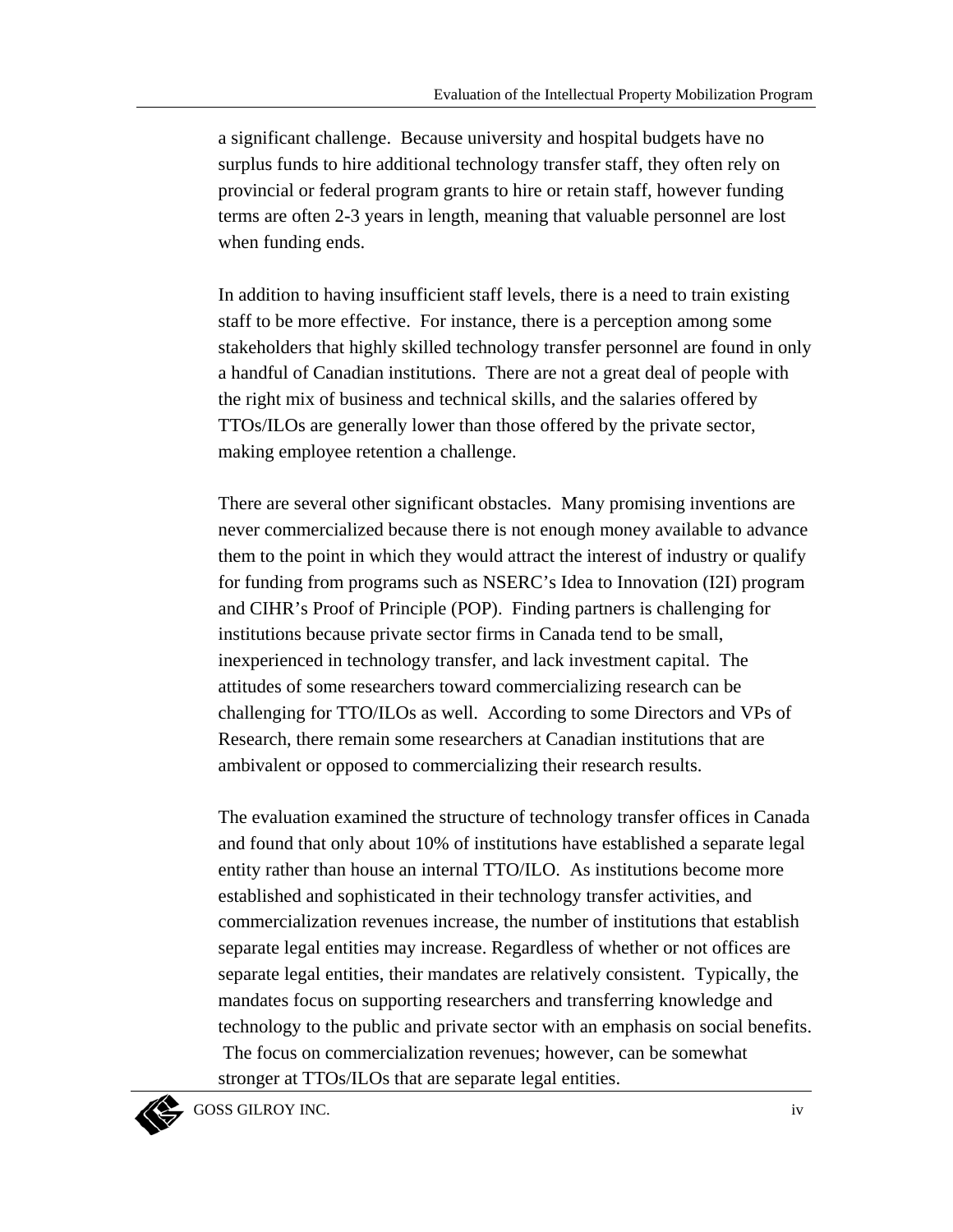### **Results/Impacts**

The evaluation examined the extent to which the IPM program has accelerated technology and knowledge transfer at Canadian institutions. Evidence gathered by the evaluation, in conjunction with data from Statistics Canada, confirm that the rate at which technology is being transferred from universities and hospitals has increased dramatically in the last decade. For instance, commercialization revenue of universities and hospitals increased from \$21 million to \$55 million between 1999 and  $2005$ .<sup>1</sup> Due to the fact that IPM is one of several sources of funding that institutions draw on to conduct technology and knowledge transfer activities, the impacts of the IPM program could not be separated out and precisely quantified. However, the evaluation was able to reveal where the program has had the greatest impact.

The evaluation revealed that technology and knowledge transfer is a labour intensive business, and IPM funding has played an important role in helping offices to address insufficient staffing levels. Salary support has been critical for small universities, by either supporting the position of the TTO/ILO Director, or an additional commercialization officer. Salary support has also been particularly critical at research hospitals, many of which previously had no dedicated full-time resource to conduct technology transfer activities. Survey findings from the evaluation revealed that licensing revenues and patents increased at TTO/ILOs that increased their FTEs in the last five years, while the opposite was true for offices that did not increase their FTEs.

Technology and knowledge transfer requires highly skilled personnel, preferably with a mix of scientific and business experience. IPM has assisted institutions to develop the skills of TTO/ILO staff by providing funding for professional development initiatives. The most significant initiative has been regional internship training programs, which offer the following benefits: a relatively standardized approach to developing interns into technology transfer professionals; an effective mechanism for attracting qualified candidates; and a way to reduce hiring risks for TTO/ILOs by allowing them to evaluate the potential of a candidate over many months at low cost, without the obligation to hire them. The immediate impact of IPM supported training activities (and

 <sup>1</sup> Statistics Canada, Survey of Intellectual Property Commercialization in the Higher Education Sector, 1999-2005

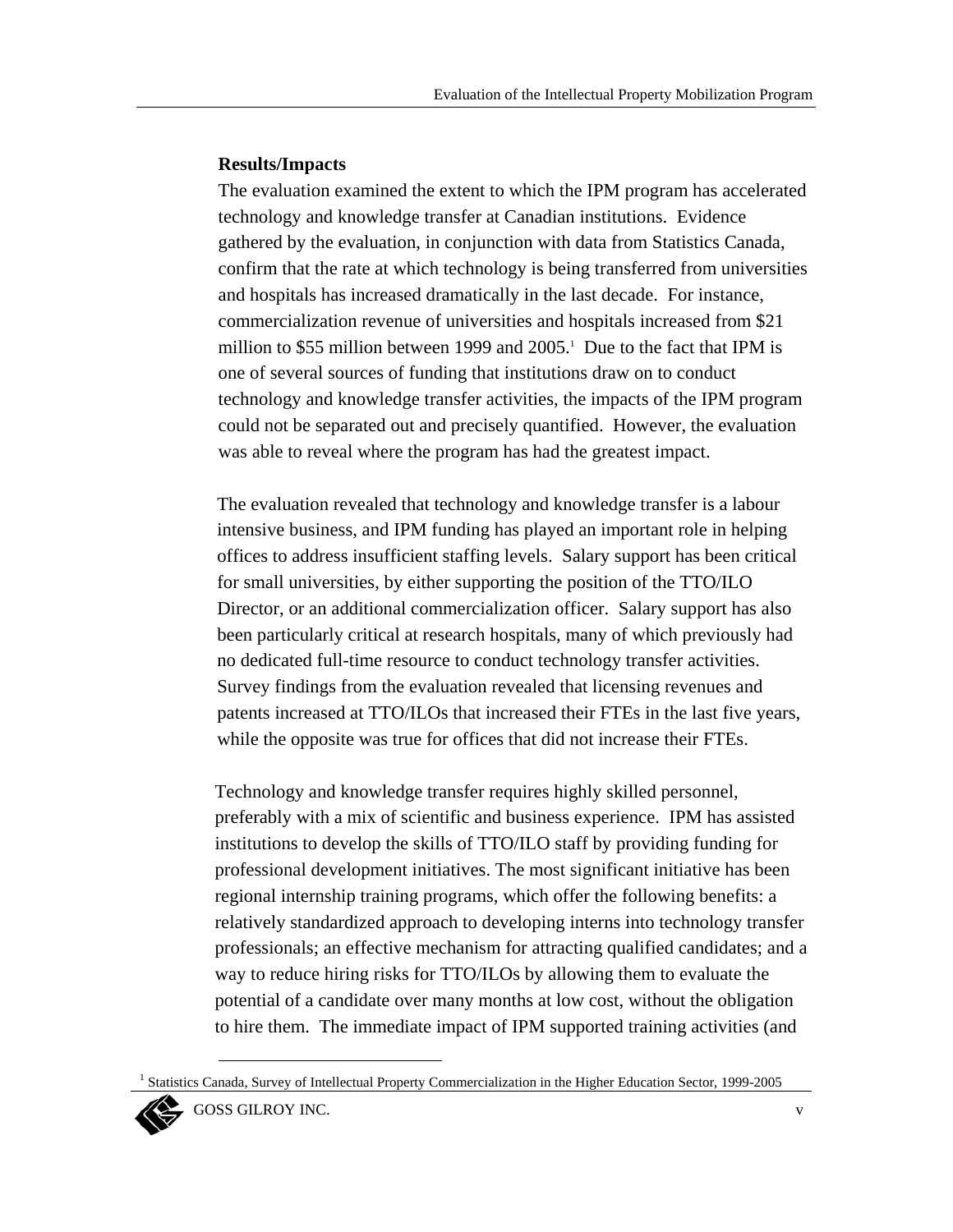additional personnel) has been some improvement in TTO/ILO service levels, which have been acknowledged by both researchers and IP receptors. Internship training programs will play an important role in the future because they help to create relationships between institutions, venture capital firms, and technology firms, and help to combat employee attrition and retirement.

The evaluation found that networks permit exploitation of the economies of scale in technology transfer, allowing smaller institutions to take advantage of the specialized expertise of larger institutions and their well-developed processes for the evaluation, patenting and licensing of technologies. Networks have also led to the sharing of information and best practices; the standardization of IP procedures and disclosure forms, and the establishment of non-disclosure and confidentiality agreements, which have encouraged cooperation across institutions. Networks have brought researchers together with common interests that have led to better technologies, and linked IP receptors with researchers that, in the absence of the network, would likely have not met.

The evaluation examined the extent to which program impacts vary by size of institutions and TTO/ILOs. With a few exceptions, larger universities generally have larger TTO/ILOs (as measured by FTEs), and smaller universities generally have smaller TTO/ILOs. Large research hospitals generally have small and relatively new TTO/ILOs, or merely one dedicated resource, rather than an office per se.

At small institutions, IPM funding accounts for a significant share of the operating budget (about 25%) and is often used to support the TTO/ILO Director or at least a full-time dedicated resource. The loss of IPM funding would jeopardize the existence of some small offices. At medium sized institutions, IPM funding accounts for on average, about 16% of the operating budget. The funding often supports additional commercialization officers rather than the Director, and generally increases the offices' ability to respond to the increasing number of researcher invention disclosures, and conduct outreach activities. The activities conduced by additional staff, have over time raised the commercialization figures of medium sized institutions. At large institutions, IPM accounts for on average, only 3% of office funding, supports

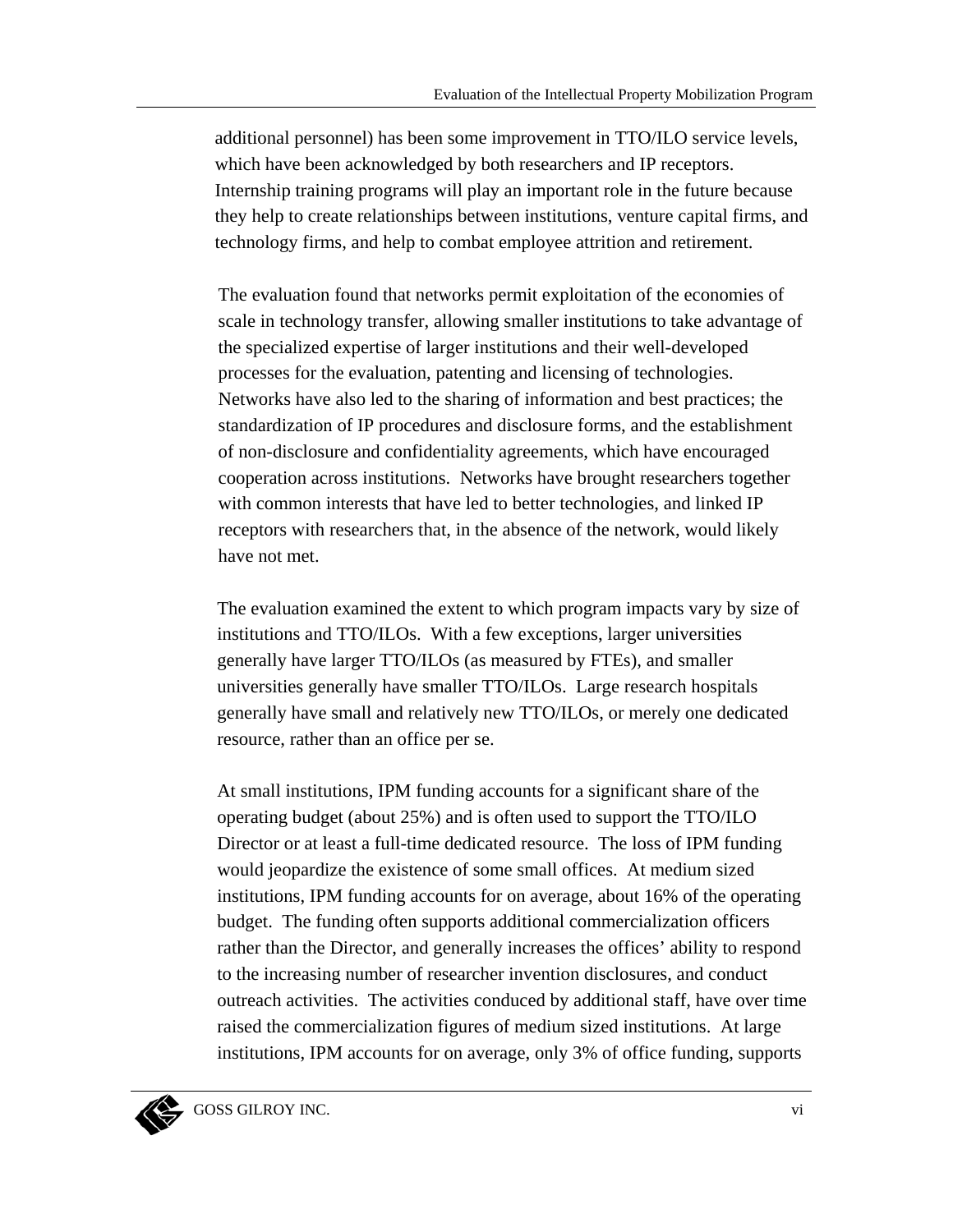the salaries of additional commercialization officers or personnel with special expertise, and is sometimes used to launch new initiatives*.* 

IPM program impacts vary more by size of institution than by region of the country. There are some regional differences worth noting. In Atlantic Canada, where many of the institutions are relatively small, IPM has been important for developing TTO/ILOs, providing salary support for TTO/ILO Directors, and supporting the regional network, Springboard. In Quebec, IPM has contributed to the development of downstream commercialization entities, which provide institutions with specialized expertise in evaluating the market potential of technologies and managing university spin-off firms. A significant impact in the Pacific and Prairie regions has been the support of the WestLink internship training program.

The evaluation found that the program's impact on knowledge transfer has been less significant than its impact on technology transfer. First, the amount of funding directed toward knowledge mobilization activities has been smaller. Second, there are few statistics available to measure knowledge transfer, and there appears to be some ambiguity among stakeholders as to what constitutes knowledge transfer. Nevertheless, the evaluation found that TTOs/ILOs perceive they are well suited to handle knowledge mobilization efforts, with about 80% of surveyed TTO/ILO Directors indicating that their offices currently handle it. The mini-case studies provided some anecdotal evidence of increased knowledge transfer activities, and the survey revealed that TTO/ILO Directors feel that IPM has positively impacted these activities.

The evaluation found some impediments to the program's objectives. A perception of researcher resistance to commercializing research and a tendency of institutions to offer stand-alone rather than bundled technologies to receptors have impeded IPM objectives. More results could also likely be achieved with higher IPM funding levels, particularly funding for pilot or demonstration projects to further advance promising inventions. The interdependency of various programs at the provincial and regional levels with respect to secured funding can cause funding to be delayed for offices located in some provinces.

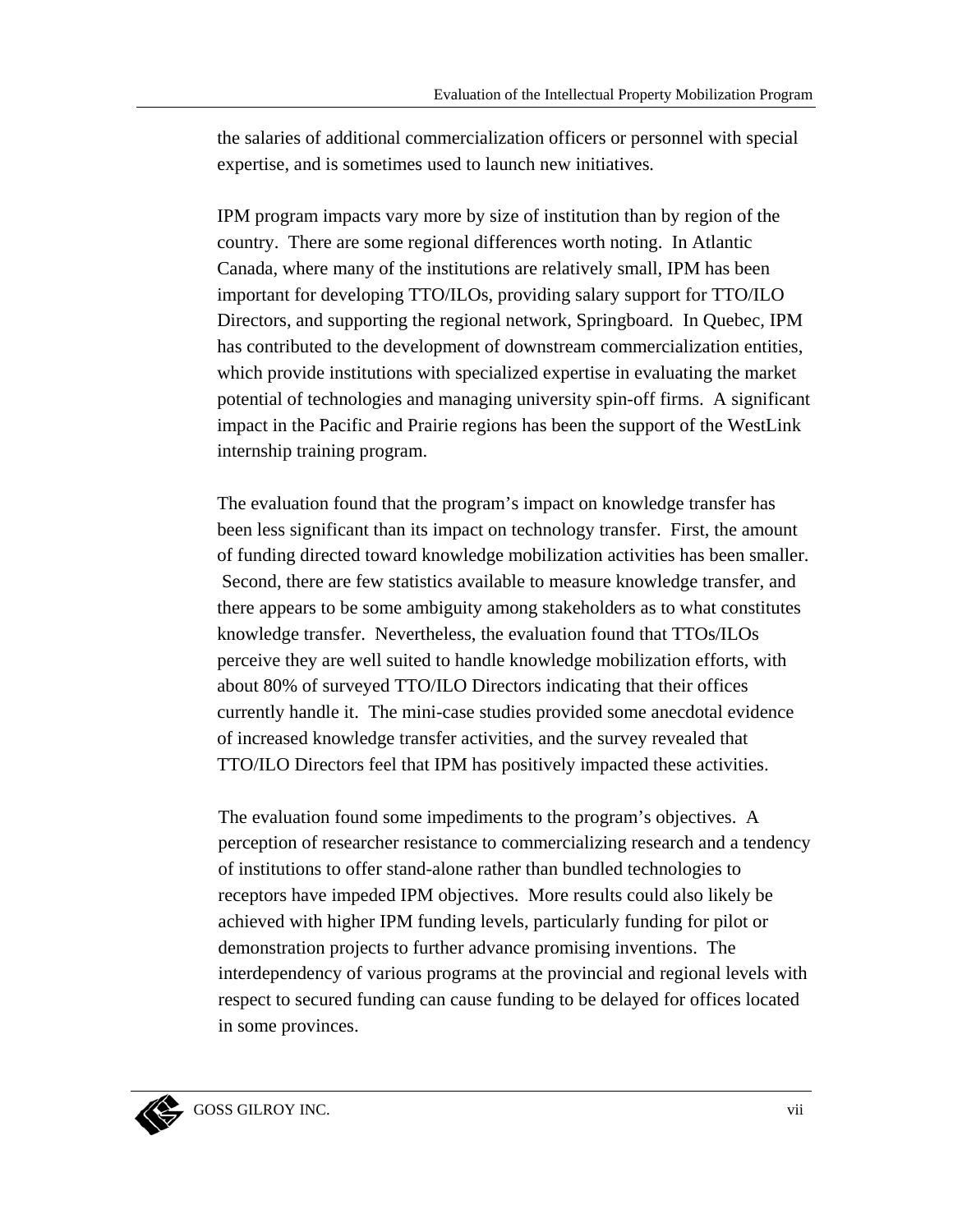### **Cost Effectiveness**

Evidence from the evaluation indicates that the IPM is well managed and has a lean delivery model. There is significant cost sharing by institutions. Most of the significant regional and provincial programs that provide funding to TTOs/ILOs require funding to be cost shared, as does the IPM program.

Research conducted at Canadian universities, colleges, and hospitals has a significant impact on the economic and social well being of Canadians. There are several success stories, particularly in the biomedical field, where research has yielded tremendous economic and health benefits for Canadians. As one of several funding sources that support the efforts of institutional technology transfer offices, IPM has contributed to the success to date.

### **Conclusions and Recommendations**

### *Appropriateness of Program Evolution*

Although the evaluation did not address design and delivery issues explicitly, the evolution of the IPM program was assessed to determine the extent to which it has been appropriate. The design of the program has changed considerably since 1995.

In 2001, CIHR joined the IPM program, marking two important changes. First, the inclusion of CIHR recognized that there was untapped demand from the health research community, and promising inventions with potentially significant health benefits for Canadians were not being commercialized. Second, CIHR brought a significant funding increase to IPM and program demand jumped accordingly, up 51% from the 1998 competition. Findings from the evaluation show that hospital researcher participation rates have increased substantially from five years ago, confirming the appropriateness of the program design change.

SSHRC also joined the IPM program in 2001, reflecting the need to widen the focus of IPM beyond commercialization to include knowledge mobilization. TTO/ILOs provide an established structure and skilled staff that should assist knowledge mobilization to grow in Canadian institutions. The impact of SSHRC joining IPM has been less clear than the impact of CIHR, however.

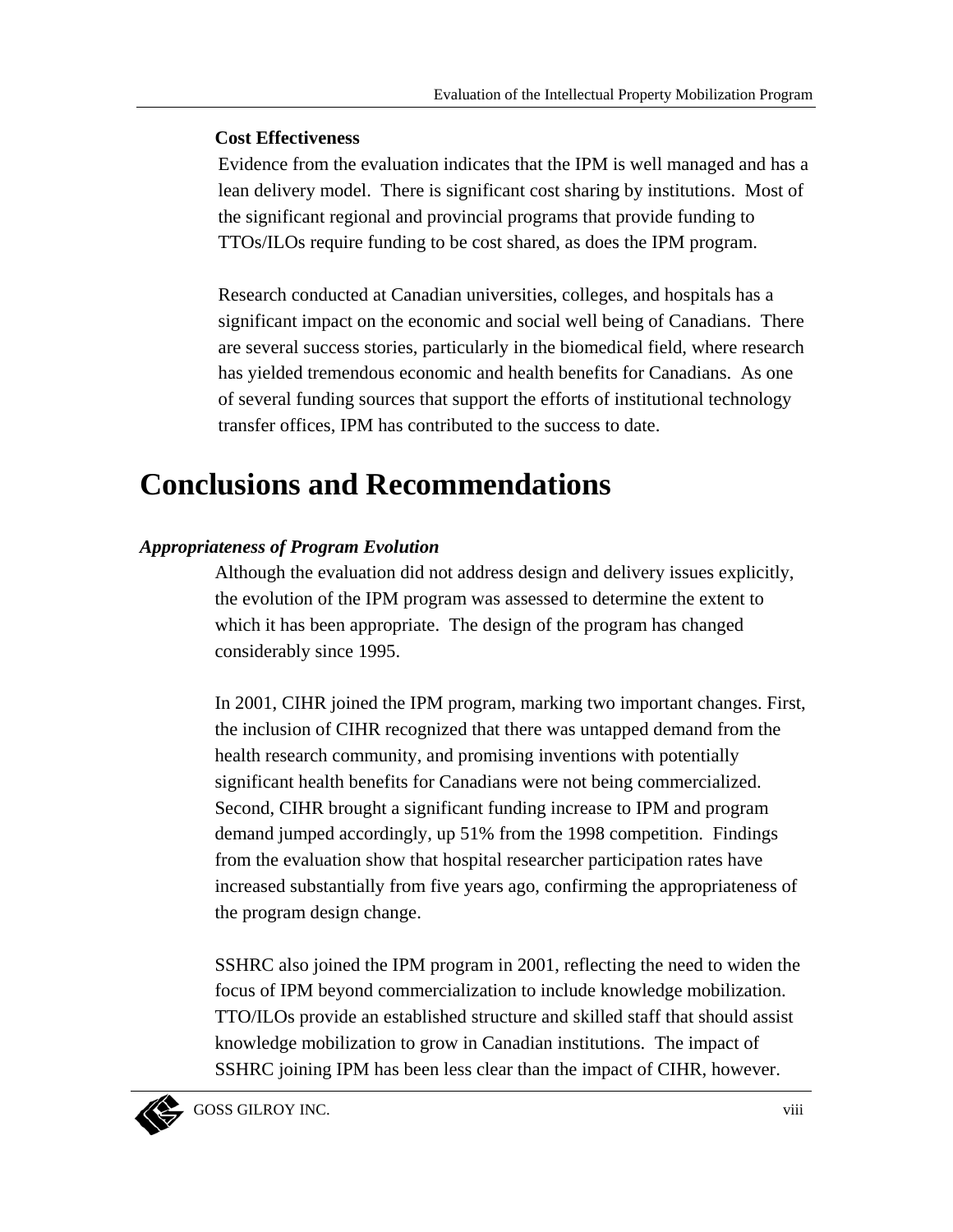There would appear to be some anecdotal evidence of increased knowledge transfer activities in recent years due to IPM, however, the main focus of offices remains technology transfer.

In 2002, the scope of the program expanded to include networked training in order to increase the pool of trained technology transfer personnel with hands on experience available to academic institutions. Evaluation evidence indicates that the evolution of IPM to include the funding of regional training programs has been appropriate to address several pressing challenges faced by TTO/ILOs, such as a lack of staff, skill deficiencies, and staff attrition. In reality, networked training has had wider reaching impacts than its original intended objectives. For example, as a result of relationships forged over six and eight month internships, and reinforced through networking conferences and meetings, training program graduates employed at TTOs/ILOs, venture capital firms, and technology companies have lead to a better understanding of each organization among, and created closer ties between, these types of organizations. As a result of these connections, commercialization deals are occurring that might not have occurred otherwise.

In 2005, individual awards to institutions were discontinued in favour of awards to groups of institutions. Many of the benefits of group awards have flowed to small institutions that have benefited from the expertise of larger institutions, but sophisticated institutions have benefited as well. The redesign of IPM to encourage networking seems timely given that collaborations among universities, hospitals, colleges, and centres of excellence are expected to become more important and prevalent in the future. In fact, networks and the Networks of Centres of Excellence are specifically identified as priorities in the Government of Canada's science and technology strategy, *Mobilizing Science and Technology to Canada's Advantage*.

The 2005 design change also expanded IPM funding to Canadian colleges. While it is too early yet to fully understand the impact of this change, available evidence from the evaluation suggests that the colleges have much to gain from participating in networks with larger and more sophisticated technology transfer offices of universities. In addition, colleges have applied technical capabilities that appeal to private sector firms interested in the co-development of technologies.



GOSS GILROY INC.  $\qquad \qquad$  ix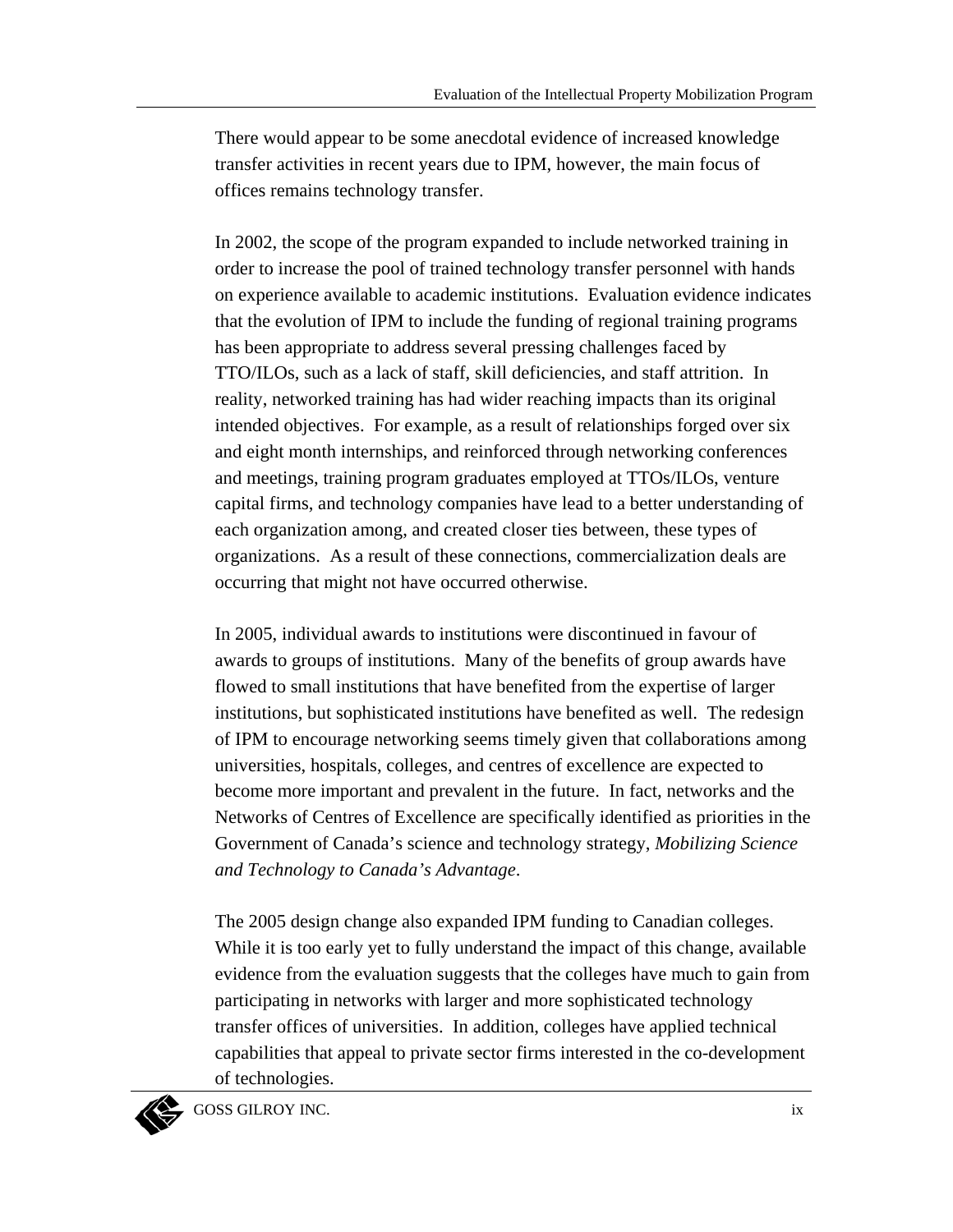Despite the launch of a number of federal, provincial, regional, and municipal programs aimed at increasing the commercialization of institutional research, IPM remains relatively unique. There is no other program that offers infrastructure support directly to technology transfer offices right across Canada. IPM is not the only program that provides financial support to bridge the gap between invention disclosure and technology transfer, however, federal, provincial and regional technology transfer programs, in contrast, tend to provide funding for technologies that have been developed further and have already attracted industry partners.

#### *Continued Need for IPM and its Future Design*

The evaluation found several reasons why the IPM program is still necessary. First, the budgets of universities and hospitals are stretched and most have very small commercialization revenues. At the moment, technology transfer offices are trying to accommodate higher volumes of invention disclosures flowing from increased investment in research at Canadian institutions. Not surprisingly, demand for IPM funding has increased over time. The number of applications and the volume of funding requested continue to grow with each competition. Although a number of programs at the provincial and regional level that address innovation have been established in recent years, the IPM program remains the only source of funding to build TTO/ILO capacity for all institutions across Canada. The evaluation found that the loss of IPM funding would have consequences even for sophisticated technology transfer offices with relatively large budgets. These consequences include staff cutbacks, some decline in service standards, increased difficulty in identifying and hiring qualified personnel to counter the effects of turnover and retirements, and reduced commitment to new initiatives such as Entrepreneur in Residence programs. For small offices, the suspension of IPM funding could have severe impacts on the progress they have made to date, or in some cases, it may force small offices to close altogether.

*The evaluation therefore concluded that if the IPM program were discontinued, and its funding not replaced by another source, the current pace of technology and knowledge transfer of institutional research in Canada would be reduced. The extent to which the pace would be reduced cannot be exactly quantified, however, the widespread use of IPM funding to retain, hire, and train* 



GOSS GILROY INC.  $\boldsymbol{x}$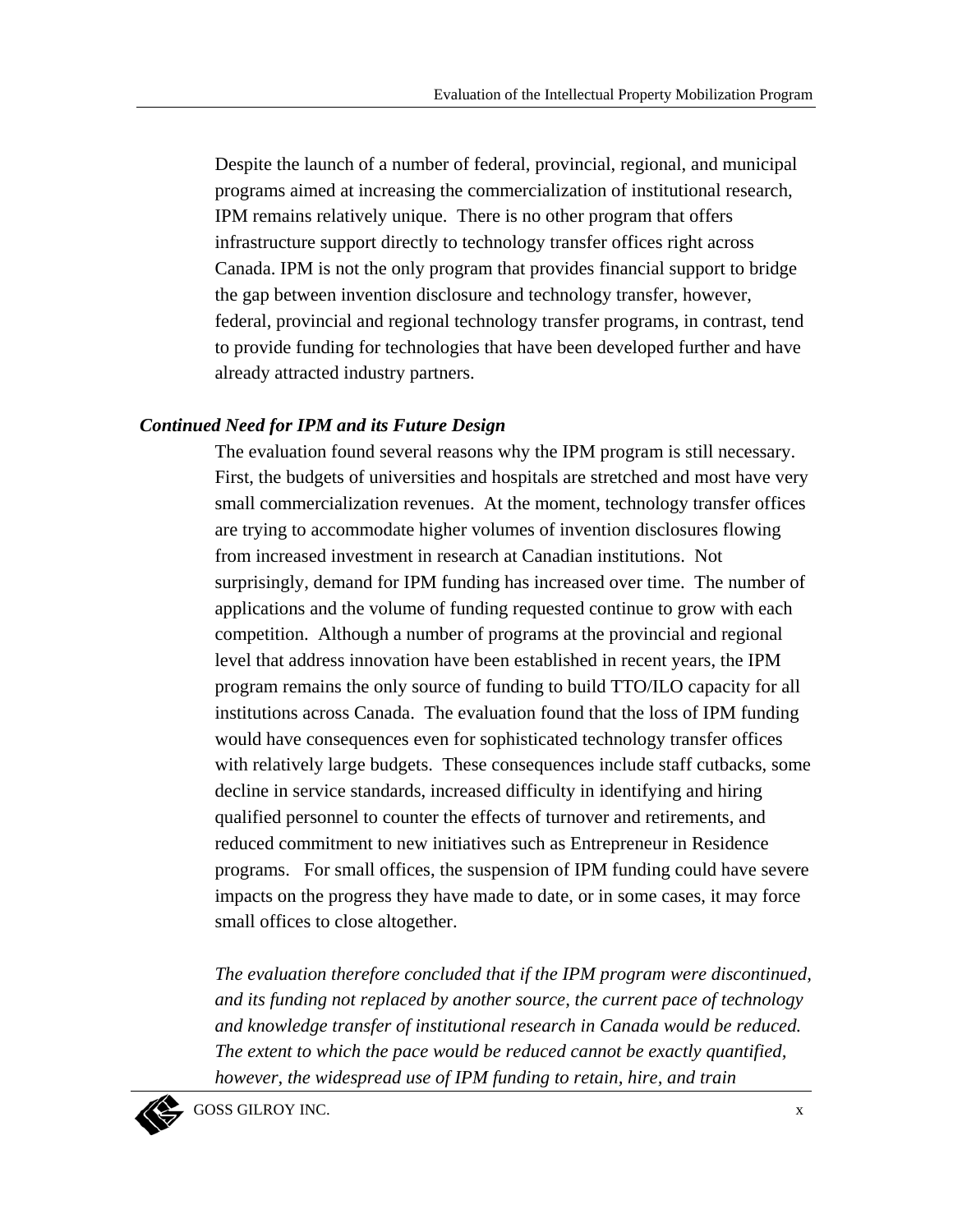*commercialization officers suggests that IPM is an important driver of the pace of commercialization within Canadian institutions.* 

As for the form the IPM program should take in the future, it should maintain a lean administrative structure; however, human resource levels should be sufficient to enable the program to undertake necessary follow up activities that the program has not addressed, such as outreach with clients and partners. TTO/ILO Directors and VPs of Research are highly experienced people who best know how to use resources to most effectively transfer institutional IP to the user sector. The program design should reflect the needs of institutions, namely funding for hiring, retaining, and training personnel, demonstration projects, networking, and internship training programs. In particular, the program's support of salaries of IP professionals is widespread and critical to building and maintaining the capacity of TTO/ILOs.

The program's future design should reflect the trends that we are currently seeing in technology transfer and knowledge mobilization. Those trends consist of more institutions working together; increasingly complex disclosures and technology, which are more time consuming for TTO/ILOs to evaluate and manage; increased knowledge mobilization activities by social sciences researchers; and, the likelihood that more technology transfer offices will be spun out of institutions. In light of these trends, IPM as currently designed, is appropriate, hence the evaluation team would caution against significant design changes at the moment.

**Recommendation 1: The IPM program should be continued. The design of the program should continue to encourage TTO/ILOs to network with other institutions and pursue knowledge mobilization activities. Salary support for IP professionals should remain an eligible cost in the IPM design.** 

The evaluation found that institutions in close geographic proximity, rather than those with complementary research strengths submit most IPM group applications. Institutions with strength in a particular research area should be encouraged to pool their expertise and resources, regardless of geographic distance. This could offer an advantage to the private sector – knowledge

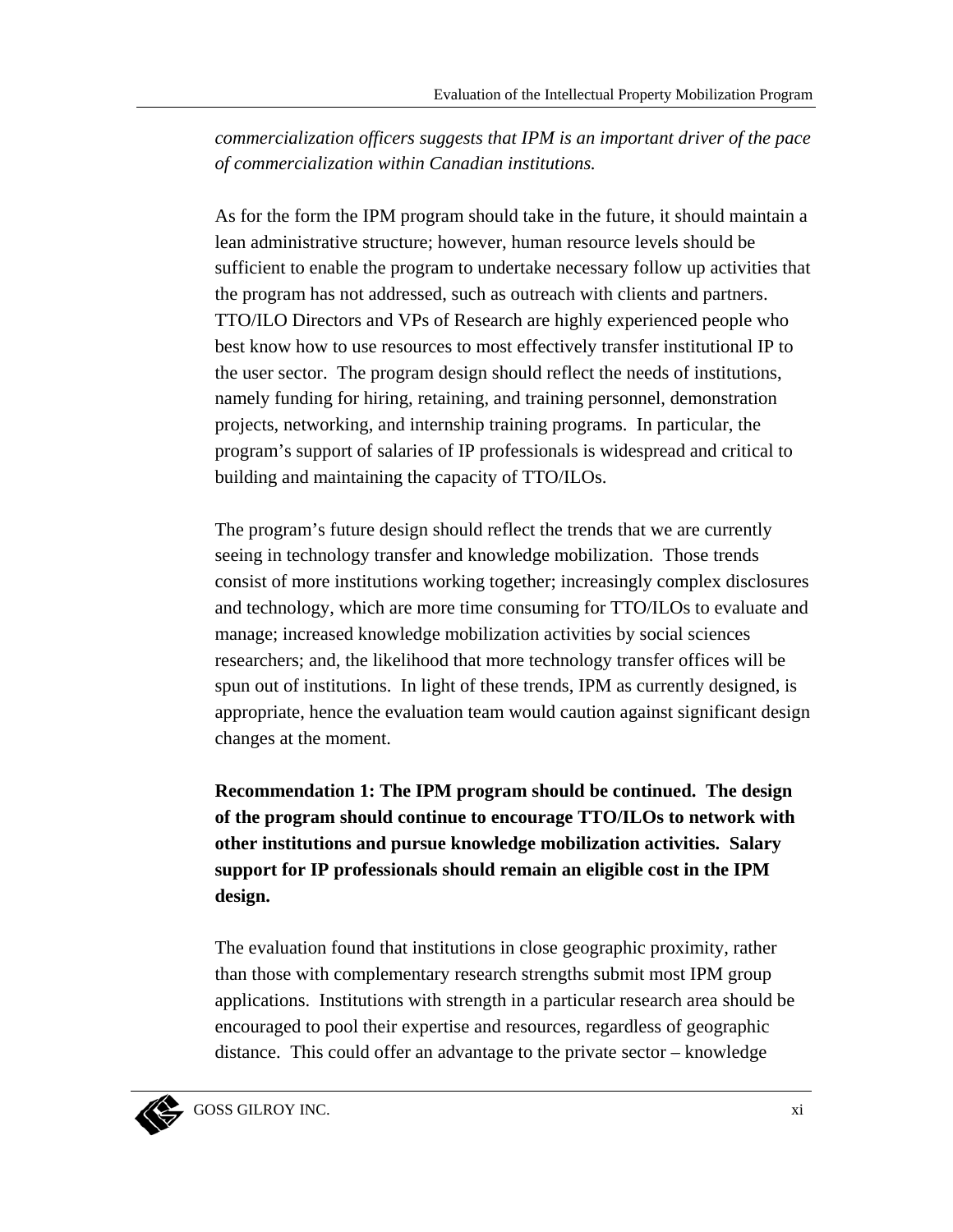comes from one coordinated source, and there is better filtering and analysis of discoveries before the TTOs try to find interested receptors.

### **Recommendation 2: The program should encourage applications from institutions with complementary research strengths in addition to applications based on geographic proximity.**

It is important that the IPM program management understands the implications from requiring institutions to contribute at least half of the cost of activities proposed in an IPM application. Many of the institutions that participated in the case studies do not have sufficient base funding to match IPM funds, and are forced to find alternative funding sources such as provincial or regional grant programs. This requirement poses an administrative burden on TTO/ILOs, whose staff can spend a considerable amount of valuable time finding and securing funds to contribute their share of costs associated with the activities proposed in an IPM application. In addition, in certain provinces the receipt of IPM funds may be delayed when a complementary source of funding is delayed. The evaluation found this to be the case for institutions in Ontario and BC.

**Recommendation 3: If the granting agencies strongly believe in the need to support technology and knowledge transfer at Canadian institutions, they should consider either reducing the IPM cost share ratio below 50-50 or make exceptions for some applications, to recognize the significant challenge that institutions face in contributing at least half of the funding required to conduct activities proposed in IPM applications.** 

There are overhead costs associated with conducting research (e.g., management and administration costs) and commercializing research (e.g., patent costs, market studies). Private sector firms currently pay overhead charges directly to technology transfer offices for the institutional research they co-fund. It is therefore logical for the IPM budget to reflect a percentage of NSERC, CIHR, and perhaps SSHRC research funding to institutions in recognition of the overhead costs imposed by funded research. Although the federal granting agencies' Indirect Costs Program is intended to address these increases to some extent, the evaluation found that just 6% of Indirect Costs Program funding is directed into TTO/ILO budgets. In light of recent increases



GOSS GILROY INC. The state of the state of the state of the state of the state of the state of the state of the state of the state of the state of the state of the state of the state of the state of the state of the state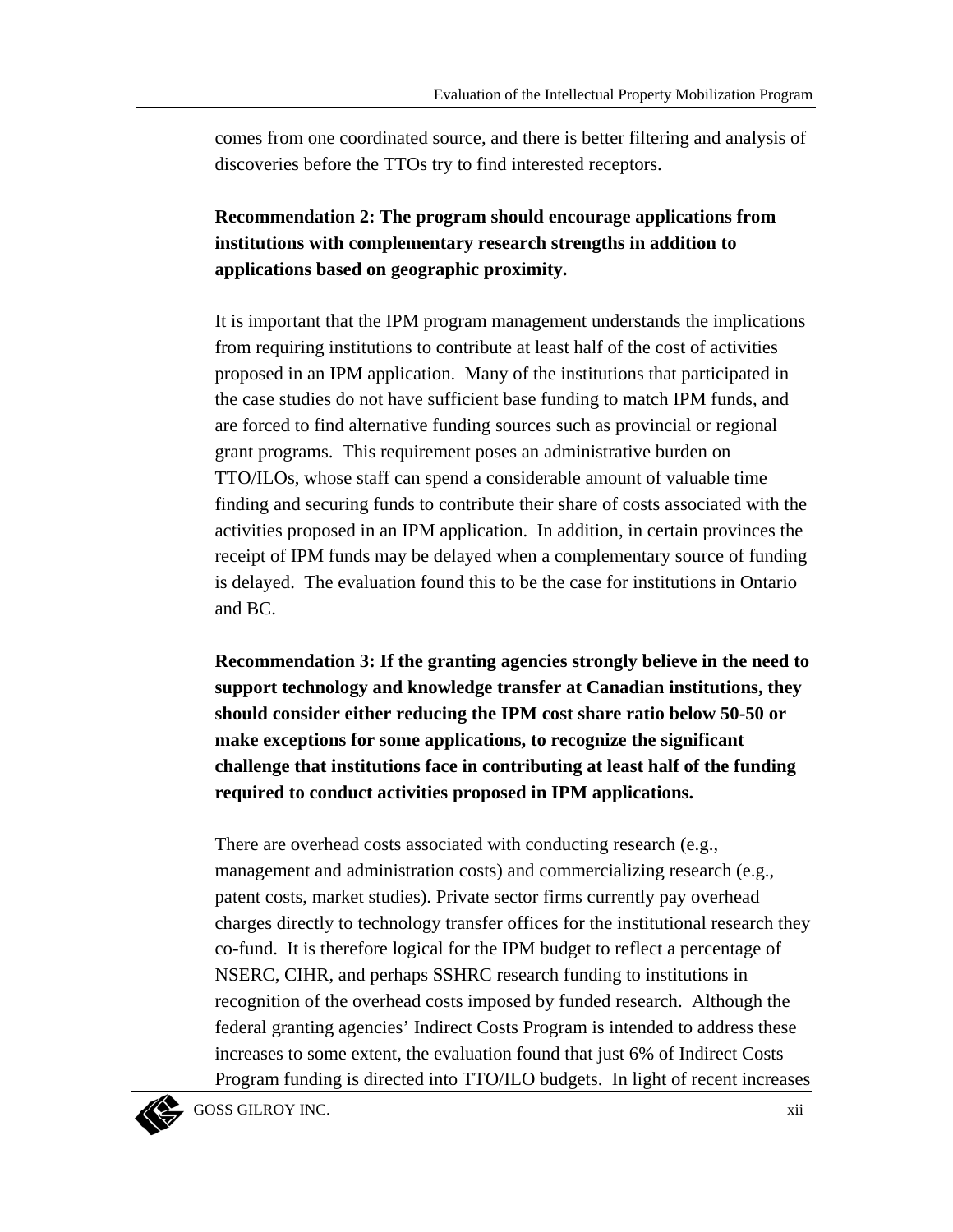in research funding from the granting agencies, it also seems logical that IPM funding should increase over time.

The Committee on Research Partnerships has recently recommended that NSERC make a commitment to fund its technology transfer programs at a level equal to 3% of its institutional research budget. Because IPM is one of several technology transfer programs, there is some risk that IPM may not receive its fair share. At the moment, however, the program could not likely distribute additional funding since the value of proposals deemed worthy of funding in the last competition was less than the value of available funding. A disconnect therefore exists between TTO/ILOs which need additional funding and the grant funding approach currently taken by the granting agencies.

**Recommendation 4: IPM program management should consider investigating why applications are not exhausting available IPM funding. The program may wish to consider meeting with TTO/ILO Directors to understand why. The program may need to invest in additional managerial resources to conduct such an exercise.** 

**Recommendation 5: Assuming that funding in future competitions can be exhausted, NSERC should then consider pegging IPM funding at a fixed percentage of its research grants budget. CIHR and SSHRC should consider adopting a similar commitment to IPM funding levels.** 

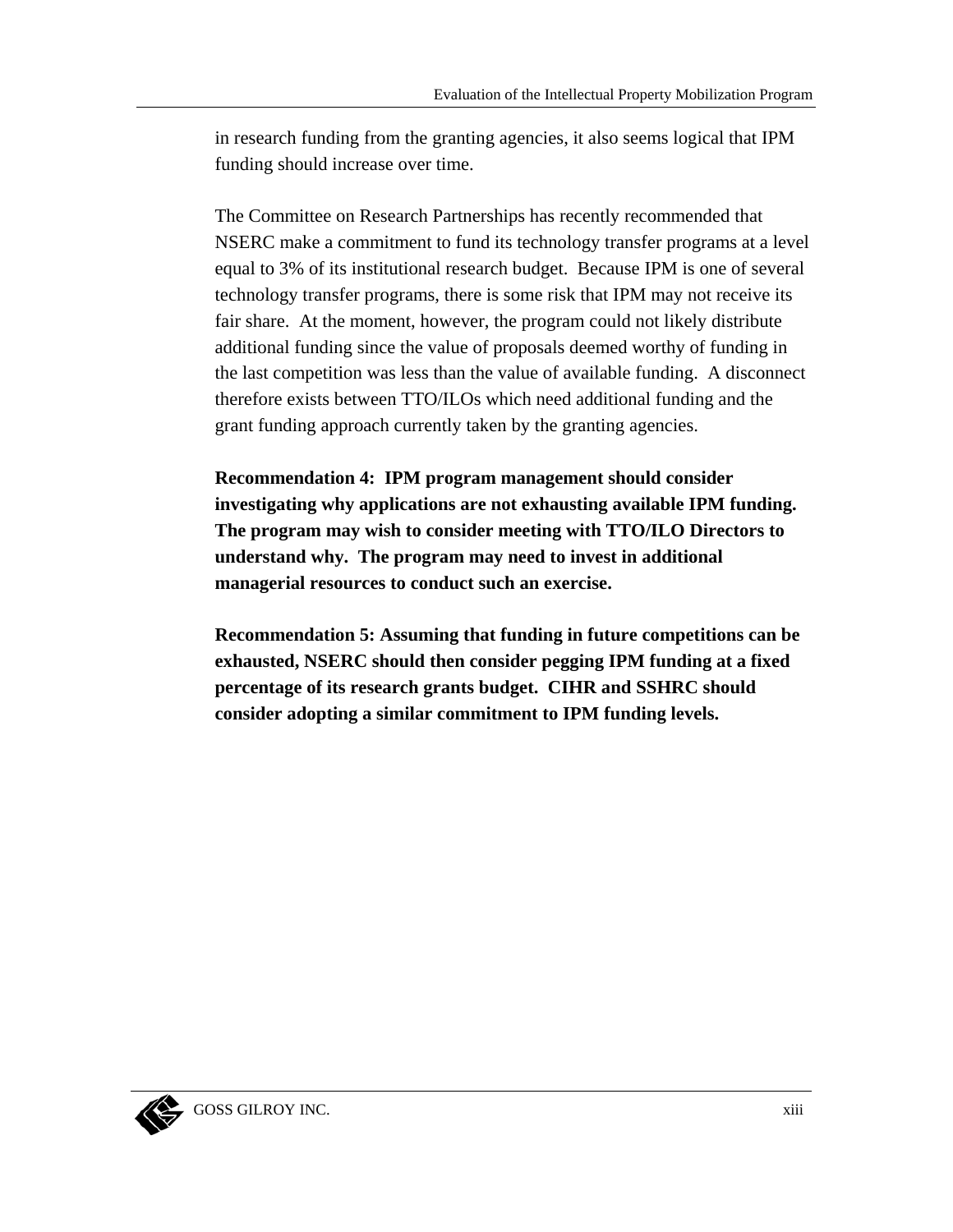# **1.0 Introduction**

## **1.1 Background on the IPM Program**

In June 1993, the Canadian University Intellectual Property Group (CUIPG) produced a report that amounted to a program proposal to the federal government to address the lack of university funding to accelerate technology transfer and to address the "commercialization gap" – from the point of assessment of potential to the point of co-development of intellectual property. While a number of federal programs existed at the time to assist institutions in research activities and innovation, no programs specifically addressed this gap.

In 1995, the Natural Sciences and Engineering Research Council (NSERC) launched the Intellectual Property Mobilization (IPM) program with a mandate focused on commercializing university research in the natural sciences and engineering fields. The program was expanded in later years to include the Canadian Institutes of Health Research (CIHR) and the Social Sciences and Humanities Research Council (SSHRC). The program is the granting agencies' (NSERC, CIHR and SSHRC) main tool to strengthen the ability of universities, research hospitals, and colleges to manage their intellectual property, attract potential users of their IP, and promote the professional development of intellectual property personnel. Since its launch in 1995, the program has been administered by NSERC. The anticipated impact of the program is the transfer of knowledge and technology resulting from research into increased economic activity, policy initiatives, social benefits, and improved health of Canadians.

In its original form, only NSERC funded the IPM program, and it focused primarily on commercial exploitation of university research in NSERC domains. Competitions were held in 1995 and 1998. Based on an identified need to expand into research areas beyond the natural sciences and engineering, CIHR and SSHRC joined the IPM program in 2001. As a result, the focus of the program shifted to include both technology and knowledge transfer and expanded beyond commercial exploitation to reflect the ultimate goal of the program – strengthening Canada's competitiveness in a knowledge-based

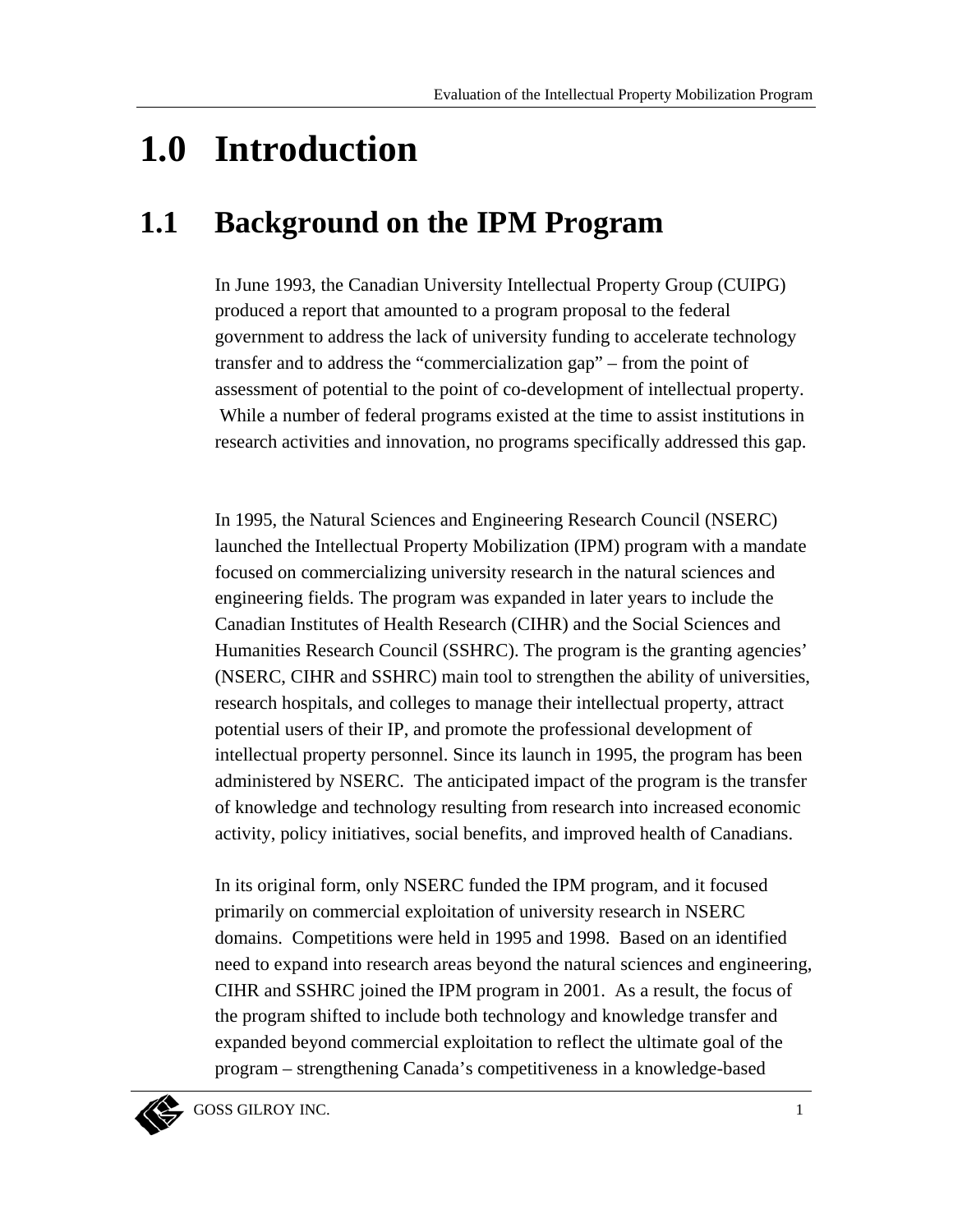global economy. In 2002, the IPM program introduced personnel training, specifically referred to as "Networked Training," with the objective to increase the pool of trained technology transfer personnel available to Canadian universities and research hospitals.

In 2004, the IPM conducted a survey of its clients.<sup>2</sup> Based on the survey results, and an ever-changing environment, a number of design changes were made to the IPM. Grants to individual institutions were discontinued, in favour of network grants. In its current form, the program features two distinct streams of funding: group awards and internship training. Group awards provide funding to groups of institutions (universities, research hospitals and colleges) to support activities related to managing and transferring intellectual property resulting from research falling under the domains of CIHR, SSHRC and NSERC. Starting with the last major competition held in 2005, colleges became eligible for IPM funding as co-applicants on group grants. The internship training awards are similar in scope to the "Networked Training" awards introduced in 2002.

The IPM program is located within NSERC's Research Partnership Programs and administered by a Program Manager. An expert panel, consisting of representatives from the private and public sectors, review applications to the IPM program based on three broad criteria: the potential to increase knowledge and technology transfer; the quality of the proposal; and the demonstrated need for resources and budget. IPM grants are 3 years in duration; however, internship training awards are two years in length. Typically, grant funds are directed into the budgets of the university's technology transfer office (TTO) or industry liaison office (ILO) and administered by the director of the TTO/ILO. Grant recipients are required to submit to IPM management annual reports on the performance and expenditures as well as a final report outlining outcomes and impacts within six months of the completion of the grant. During the grant, the payment of subsequent instalments depends on the demonstration of satisfactory progress and a continued need for funds.

Since 1995, 107 institutions have received or participated in 116 IPM grants totalling \$46.9M. From Exhibit 1.1 below, IPM grants have been distributed

 <sup>2</sup> Canada. NSERC- CIHR-SSHRC. Survey on the Intellectual Property Mobilization Program, 2004.

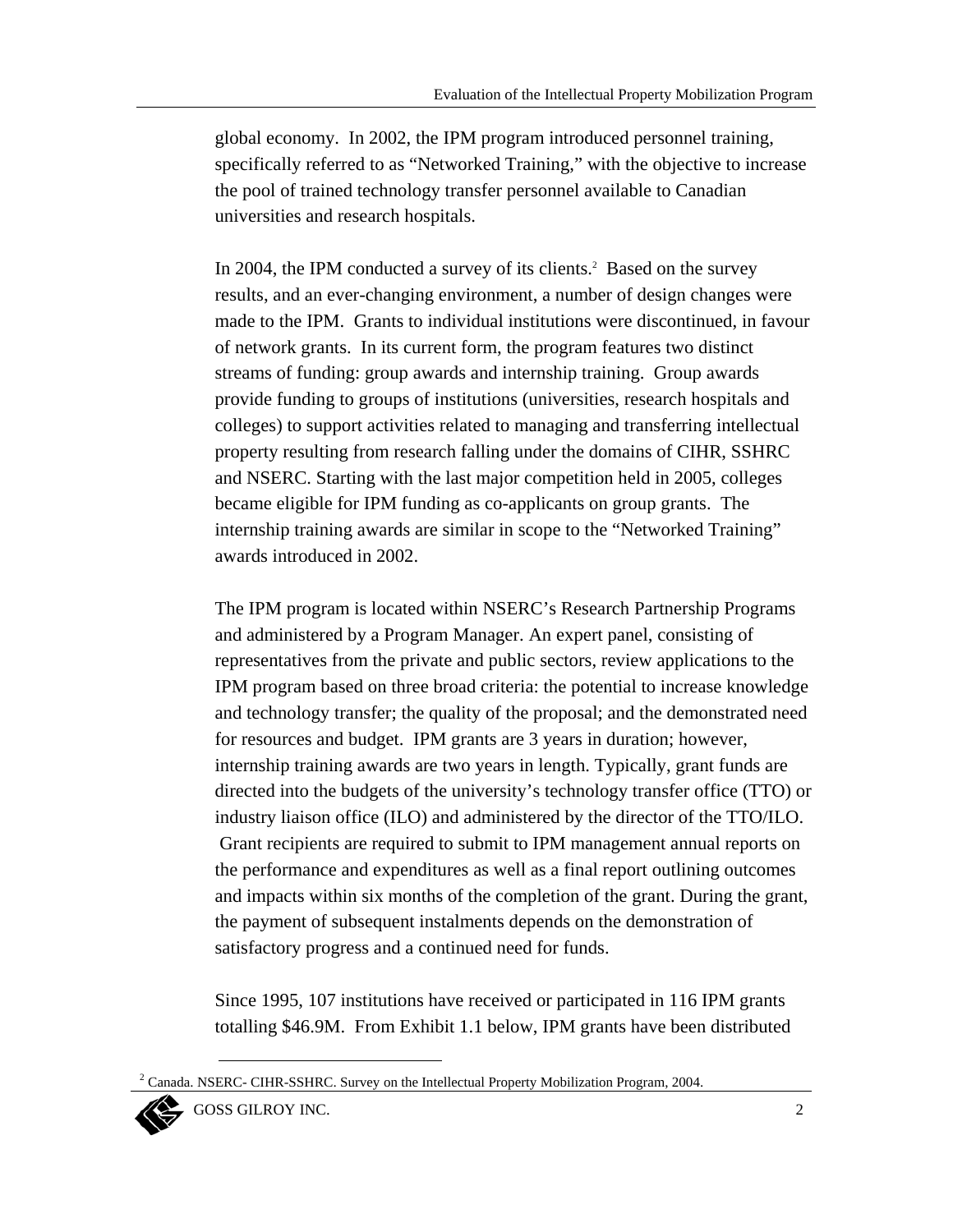geographically across Canada, with slightly more than half of grants awarded to Ontario and Quebec institutions.

|              |         |                 |         |        | Number of IPM Grants (based on location of principal applicant) |        |
|--------------|---------|-----------------|---------|--------|-----------------------------------------------------------------|--------|
| Application  | Western | Central/        |         |        | Atlantic                                                        |        |
| Year         | Canada  | <b>Prairies</b> | Ontario | Quebec | Canada                                                          | Total  |
| 1995         | 4       | 3               |         | 5      |                                                                 | 20     |
| 1998         | 2       | 4               | 9       |        | 4                                                               | 26     |
| 1999         |         |                 |         |        |                                                                 |        |
| 2000         |         |                 |         |        |                                                                 |        |
| 2001         | 6       | 6               | 11      | 10     | 5                                                               | 38     |
| 2002         |         |                 |         |        |                                                                 | 3      |
| 2004         |         |                 | 4       |        |                                                                 | 5      |
| 2005         | 5       | 2               | 8       | 5      | 2                                                               | 22     |
| <b>TOTAL</b> | 19      | 16              | 39      | 28     | 14                                                              | 116    |
| % of Grants  | 16.4%   | 13.8%           | 33.6%   | 24.1%  | 12.1%                                                           | 100.0% |

### **Exhibit 1.1 – Geographic Distribution of IPM Grants**

Source: IPM database

In 2001, CIHR provided approximately 45% of grant funding, and matched NSERC funding in the 2005 competition (see Exhibit 1.2). SSHRC funding has totalled \$430,000 to date, with \$50,000 and \$380,000 awarded in 2001 and 2005, respectively.

|  | <b>Exhibit 1.2 – IPM Grant Funding by Granting Agency</b> |  |  |  |
|--|-----------------------------------------------------------|--|--|--|
|--|-----------------------------------------------------------|--|--|--|

|              | <b>Total IPM</b> |              |              |              |
|--------------|------------------|--------------|--------------|--------------|
| Application  | Funding          | <b>NSERC</b> |              | <b>SSHRC</b> |
| Year         | Awarded          | Funding      | CIHR Funding | Funding      |
| 1995         | \$5.369.250      | \$5.369.250  | N/A          | N/A          |
| 1998         | \$8,815,802      | \$8,815,802  | N/A          | N/A          |
| 1999         | \$100,000        | \$100,000    | N/A          | N/A          |
| 2000         | \$186,000        | \$186,000    | N/A          | N/A          |
| 2001         | \$13.335.000     | \$7.324.000  | \$5.961.000  | \$50,000     |
| 2002         | \$1,500,000      | \$1,500,000  | \$0          | \$0          |
| 2004         | \$453,700        | \$453,700    | \$0          | \$0          |
| 2005         | \$17,137,524     | \$8,378,762  | \$8,378,762  | \$380,000    |
| <b>TOTAL</b> | \$46,897,276     | \$32,127,514 | \$14,339,762 | \$430,000    |
| % of Funding | 100%             | 68.5%        | 30.6%        | 0.92%        |

Source: IPM database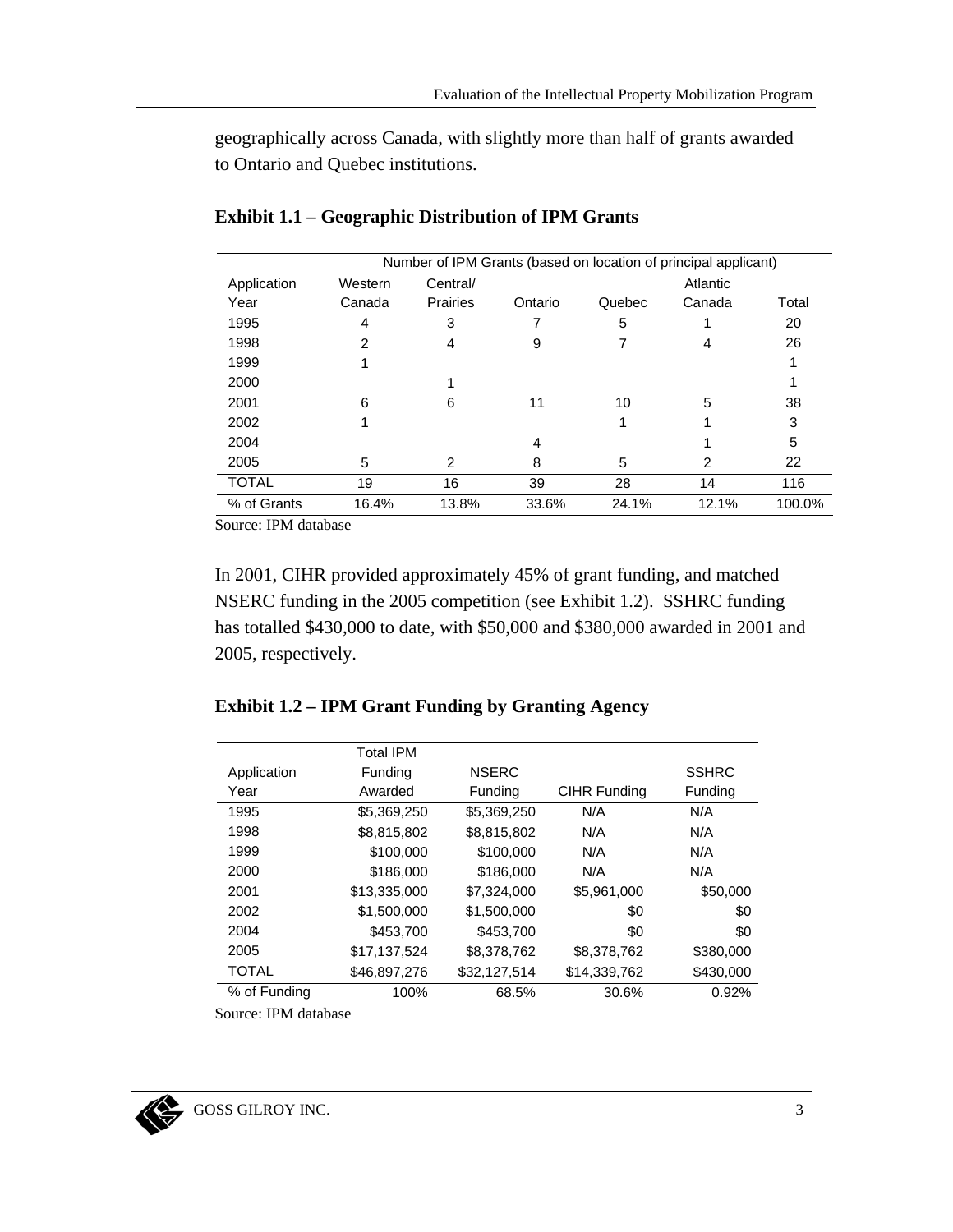Data presented in Exhibit 1.3 indicates that a significant share of IPM funding (16%) has been directed toward developing technology transfer professionals via internship training. To date, four networks representing four geographic regions of Canada have been awarded \$9.6M to establish and conduct internship training.

|               |             | South-western |             |             |             |
|---------------|-------------|---------------|-------------|-------------|-------------|
|               | WestLink    | Ontario       |             | Springboard |             |
| Application   | (West and   | Internship    | InterVal    | (Atlantic   |             |
| Year          | Prairies)   | Program       | (Québec)    | Canada)     | Total       |
| 1995          | \$100,000   |               |             |             | \$100,000   |
| 2002          | \$650,000   |               | \$450,000   | \$400,000   | \$1,500,000 |
| 2005          | \$1,100,000 | \$400,000     | \$752,000   | \$3,814,000 | \$6,066,000 |
| TOTAL         | \$1,850,000 | \$400,000     | \$1,202,000 | \$4,214,000 | \$7,666,000 |
| % of Funding* | 24.1%       | 5.2%          | 15.7%       | 55.0%       | 100.0%      |

### **Exhibit 1.3 – IPM Grant Funding for Internship Training**

\*Internship training funding only

Source: IPM database

### **1.2 Purpose and Organization of the Report**

The purpose of this report is to present the findings and conclusions of the evaluation of the IPM program. The evaluation was conducted over the period from January to October 2007. The remaining chapters of the report are organized as follows:

- Chapter 2 presents the methodology for the evaluation including: the objectives and scope of the evaluation; evaluation issues; lines of evidence; and data limitations and reliability;
- Chapter 3 presents the key evaluation findings for each issue relevance, impacts/results, and cost effectiveness; and,
- Chapter 4 presents the conclusions and recommendations for the evaluation.

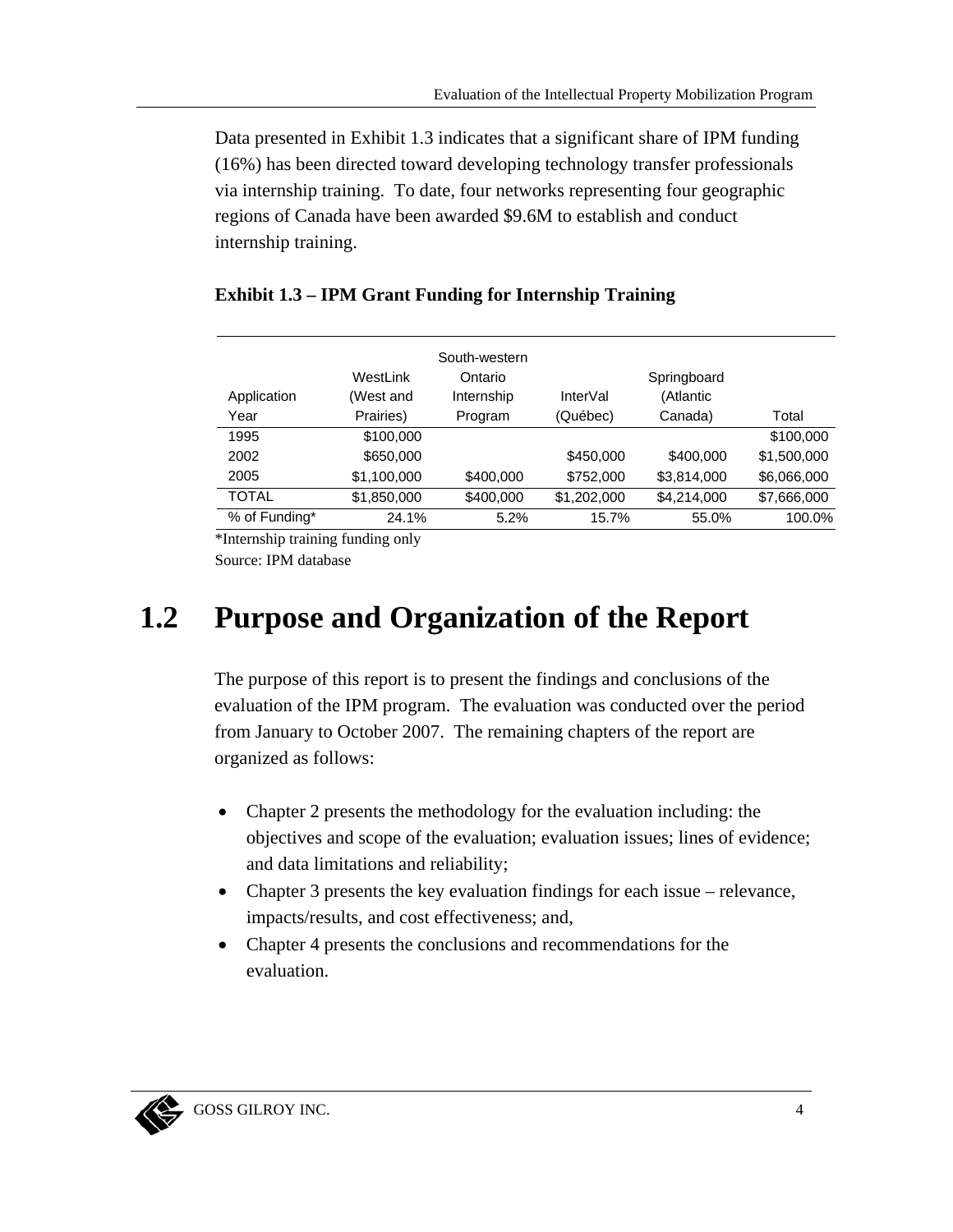# **2.0 Evaluation Methodology**

## **2.1 Objectives and Scope of the Evaluation**

In the more than ten years since the IPM program was launched, it has undergone significant design changes, in part due to the initiation of other funding programs, and in part due to the environment in which the program operates. Consequently, a summative evaluation that focused solely on the outcomes of the program was not entirely appropriate. In addition to assessing the impact of the Program to date, the evaluation focused on addressing issues that would assist NSERC, CIHR and SSHRC to determine if the program is still necessary, decide on their continued partnership in the program, and if so, ensure that the program is designed and delivered in an effective manner for the next competition. The evaluation therefore had three main objectives:

- To determine if the IPM program has evolved in an appropriate manner (the right mix of objectives, funding streams, and partners);
- To determine the impact of the IPM program to date; and,
- To determine if the IPM program is still necessary, and if it is, the form that it should take in the future to ensure it is most effective.

## **2.2 Evaluation Issues**

The evaluation issues and corresponding indicators and data sources are presented in the Exhibit 2.1.

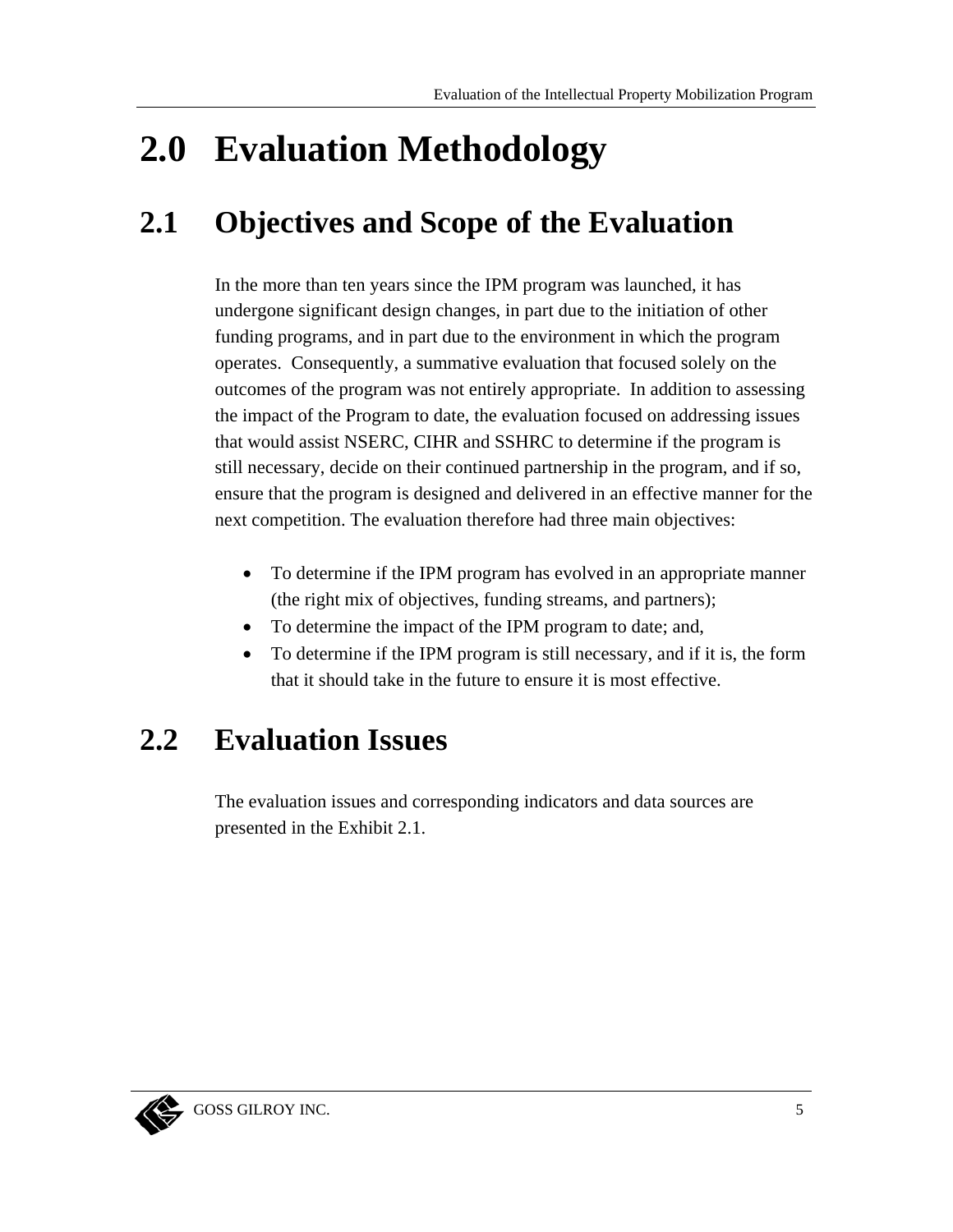| <b>Evaluation Issues</b> |                                                       |                    | <b>Indicators and Data Sources</b>  |
|--------------------------|-------------------------------------------------------|--------------------|-------------------------------------|
|                          | Relevance                                             |                    |                                     |
| $\mathbf{1}$ .           | Is there a continuing need to support technology $\&$ | <b>Indicators:</b> |                                     |
|                          | knowledge transfer infrastructure at universities,    |                    | Opinions regarding historical and   |
|                          | research hospitals, and colleges?                     |                    | future need                         |
|                          |                                                       | $\bullet$          | Examples of obstacles/need (i.e.,   |
|                          | What are the most significant impediments and         |                    | gaps)                               |
|                          | obstacles to carrying out successful technology       |                    | Examples of support that would be   |
|                          | transfer and knowledge mobilization?                  |                    | effective                           |
|                          | What kind of support is needed (e.g., capacity<br>٠   |                    | <b>Data Sources:</b>                |
|                          | building, patenting, training of technology &         | $\circ$            | Literature and document review      |
|                          | knowledge transfer personnel, networking              |                    | (program description, NSERC         |
|                          | (group awards)?                                       |                    | survey, reports, etc.)              |
|                          | What challenges exist in obtaining appropriate        | $\circ$            | Key informant interviews            |
|                          | personnel to carry out technology and                 |                    | (Selection Committee, NSERC         |
|                          | knowledge transfer?                                   |                    | CRP, Industry Canada, NSERC,        |
|                          |                                                       |                    | SSHRC, and CIHR reps)               |
|                          |                                                       | $\circ$            | Surveys (VPs of Research, ILO       |
|                          |                                                       |                    | Directors, Researchers, IP users)   |
|                          |                                                       | $\circ$            | Case studies (ILO Directors, VPs    |
|                          |                                                       |                    | research, Researchers, Trainees, IP |
|                          |                                                       |                    | users)                              |
|                          |                                                       | $\circ$            | Review of other initiatives         |
|                          |                                                       |                    | Difference between amounts awarded  |
|                          |                                                       |                    | and requested                       |
|                          |                                                       | $\circ$            | IPM funding files                   |

**Exhibit 2.1 – Indicators and Data Sources to Address Evaluation Issues**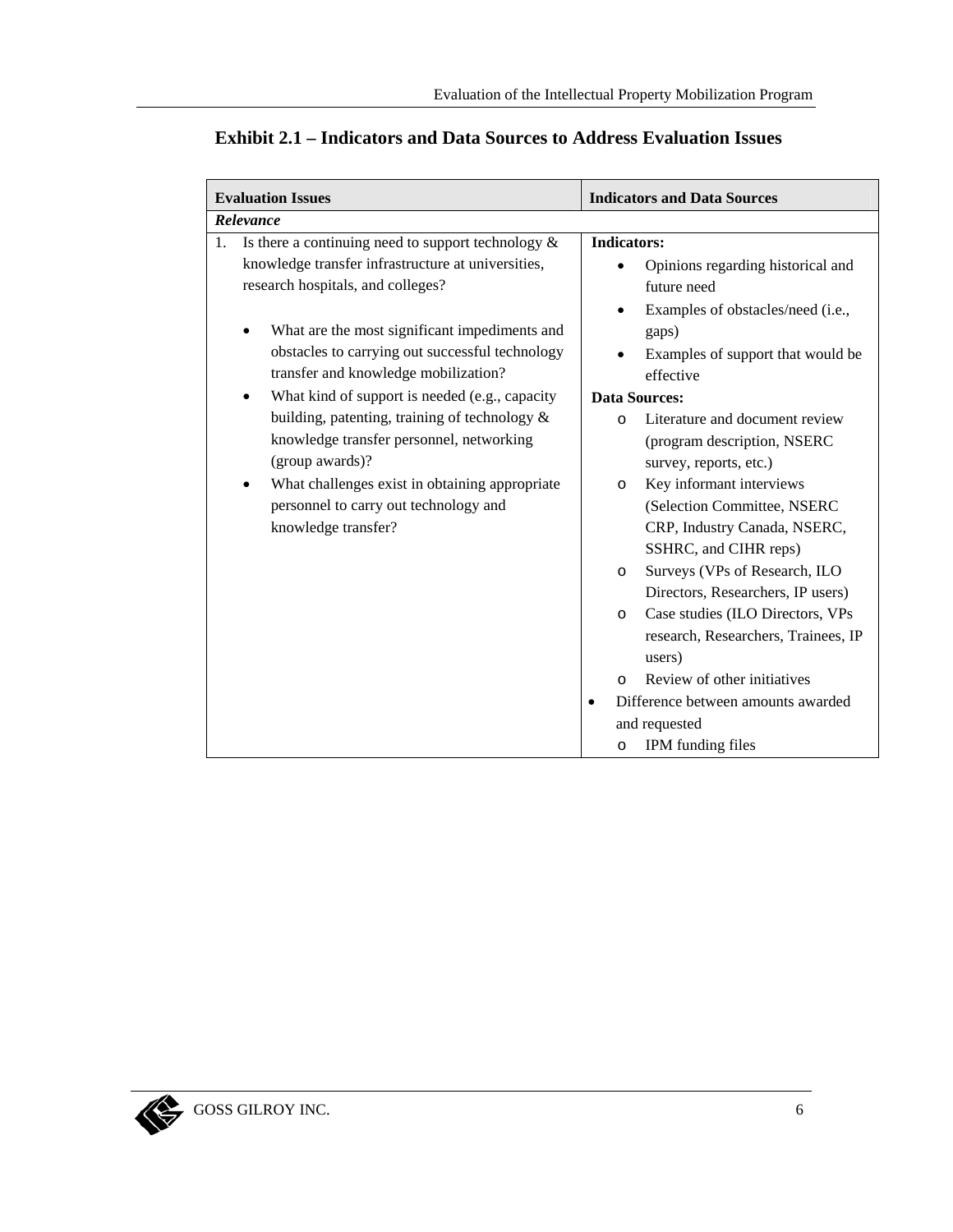| <b>Evaluation Issues</b>                                                                                                                                                                                                                                                                                                                                                                                                                                                                                                                                                                                                                                                                                                                                                                                                                                                                                                                                                                                                                                         | <b>Indicators and Data Sources</b>                                                                                                                                                                                                                                                                                                                                                                                                                                                                                                                                                                                                                                                                                                                                                                                                                                                                                                                                                                                                                                                                                                                |
|------------------------------------------------------------------------------------------------------------------------------------------------------------------------------------------------------------------------------------------------------------------------------------------------------------------------------------------------------------------------------------------------------------------------------------------------------------------------------------------------------------------------------------------------------------------------------------------------------------------------------------------------------------------------------------------------------------------------------------------------------------------------------------------------------------------------------------------------------------------------------------------------------------------------------------------------------------------------------------------------------------------------------------------------------------------|---------------------------------------------------------------------------------------------------------------------------------------------------------------------------------------------------------------------------------------------------------------------------------------------------------------------------------------------------------------------------------------------------------------------------------------------------------------------------------------------------------------------------------------------------------------------------------------------------------------------------------------------------------------------------------------------------------------------------------------------------------------------------------------------------------------------------------------------------------------------------------------------------------------------------------------------------------------------------------------------------------------------------------------------------------------------------------------------------------------------------------------------------|
| 2.<br>How does the IPM program fit into the environment<br>in which it operates? How has this environment<br>evolved over time since the inception of the IPM<br>program? How is this environment expected to<br>evolve?<br>What are the other sources of funding available<br>to support technology transfer, knowledge<br>mobilization, and commercialization at<br>universities, research hospitals and colleges<br>(including other funding from the granting<br>agencies, other federal sources, provincial<br>sources, private sources, funding from the<br>institutions themselves, etc.)?<br>Do other funding sources overlap with the IPM<br>program, and if so, how does this impact the<br>IPM program? How do other programs dovetail<br>with the IPM program?<br>What are the different organizational structures<br>that different institutions use to carry out<br>technology & knowledge transfer? What are the<br>different attitudes to, cultures of, and objectives<br>of technology and knowledge transfer in the<br>different institutions? | Existence/trends of other programs<br>$\bullet$<br>Literature/document review<br>$\circ$<br>(program description, NSERC<br>survey, reports, etc.)<br>Review of other initiatives<br>$\circ$<br>Perception of overlap/complimentarity<br>$\bullet$<br>with other programs<br>Relative importance of IPM funding<br>$\bullet$<br>Key informant interviews<br>$\circ$<br>(Selection Committee, NSERC,<br>SSHRC, and CIHR reps)<br>Surveys (ILO Directors)<br>O<br>Case studies (ILO Directors,<br>$\circ$<br>Researchers)<br>Reviews of other initiatives<br>$\circ$<br>Perceptions on evolution/trends of<br>$\bullet$<br>TT/KT<br>Key informant interviews<br>$\circ$<br>(Selection Committee, NSERC<br>CRP, Industry Canada, NSERC,<br>SSHRC, and CIHR reps)<br>Case studies (ILO Directors, VPs<br>$\circ$<br>research)<br>Reviews of other initiatives<br>$\circ$<br>Structures of ILOs/TTOs, etc. and<br>٠<br>perceived advantages/disadvantages of<br>various structures<br>Literature/document review<br>$\circ$<br>(program description, NSERC<br>survey, reports, etc.)<br>Surveys (VPs research, ILO<br>Directors, Researchers, Trainees) |
|                                                                                                                                                                                                                                                                                                                                                                                                                                                                                                                                                                                                                                                                                                                                                                                                                                                                                                                                                                                                                                                                  | Case studies (ILO Directors, VPs<br>$\circ$<br>research, Researchers)                                                                                                                                                                                                                                                                                                                                                                                                                                                                                                                                                                                                                                                                                                                                                                                                                                                                                                                                                                                                                                                                             |
| <b>Impacts/Results</b>                                                                                                                                                                                                                                                                                                                                                                                                                                                                                                                                                                                                                                                                                                                                                                                                                                                                                                                                                                                                                                           |                                                                                                                                                                                                                                                                                                                                                                                                                                                                                                                                                                                                                                                                                                                                                                                                                                                                                                                                                                                                                                                                                                                                                   |
| To what extent are the objectives and outcomes of<br>3.<br>the IPM program being achieved? To what extent<br>can these outcomes be attributed to the program<br>itself?<br>To what extent has there been an increase in                                                                                                                                                                                                                                                                                                                                                                                                                                                                                                                                                                                                                                                                                                                                                                                                                                          | Evidence that IPM has contributed to<br>$\bullet$<br>increased knowledge and technology<br>transfer to the user sector (# of<br>technologies assessed, prototypes<br>developed, patents, licences, revenues,<br>spin-off companies, etc.)                                                                                                                                                                                                                                                                                                                                                                                                                                                                                                                                                                                                                                                                                                                                                                                                                                                                                                         |
| knowledge and technology transferred from                                                                                                                                                                                                                                                                                                                                                                                                                                                                                                                                                                                                                                                                                                                                                                                                                                                                                                                                                                                                                        | Surveys (VPs research, ILO<br>$\circ$                                                                                                                                                                                                                                                                                                                                                                                                                                                                                                                                                                                                                                                                                                                                                                                                                                                                                                                                                                                                                                                                                                             |

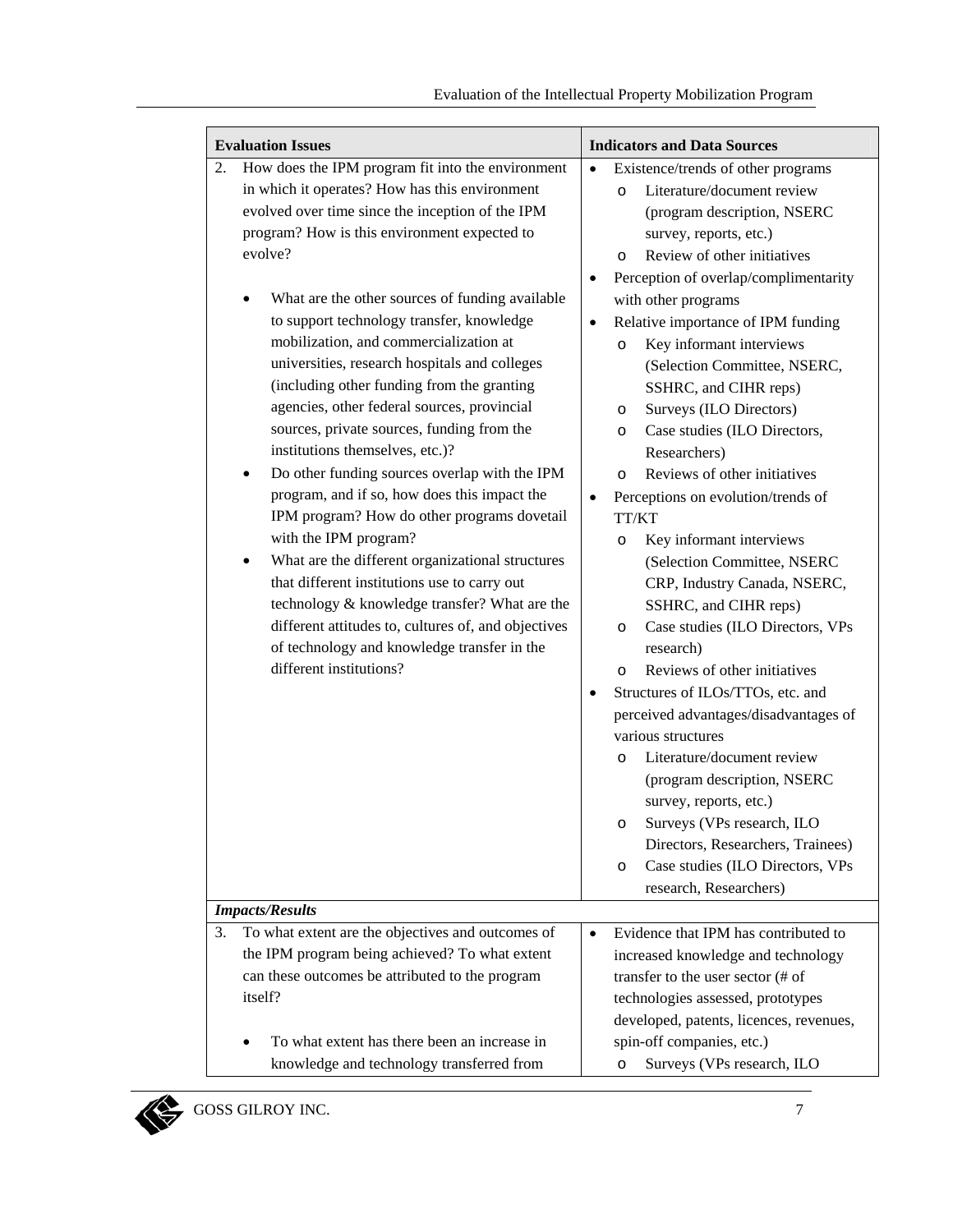| <b>Evaluation Issues</b>                                                                                                                                                                                                                                                                                                                                                                                                                                                                                                                                                                                                                                        | <b>Indicators and Data Sources</b>                                                                                                                                                                                                                                                                                                                                                                                                                                                                                                                               |
|-----------------------------------------------------------------------------------------------------------------------------------------------------------------------------------------------------------------------------------------------------------------------------------------------------------------------------------------------------------------------------------------------------------------------------------------------------------------------------------------------------------------------------------------------------------------------------------------------------------------------------------------------------------------|------------------------------------------------------------------------------------------------------------------------------------------------------------------------------------------------------------------------------------------------------------------------------------------------------------------------------------------------------------------------------------------------------------------------------------------------------------------------------------------------------------------------------------------------------------------|
| universities, research hospitals, and colleges to<br>the user sector, as a result of the IPM program?<br>To what extent are new users of research results<br>(e.g., industry and appropriate public sector<br>receptor capacity) involved with university,<br>hospital, and college researchers, as a result of<br>the IPM program?<br>To what extent has there been an increase in the<br>$\bullet$<br>number of researchers involved in technology<br>and knowledge transfer as a result of the IPM<br>program?<br>How has the ability of universities, research<br>hospitals, and colleges to mobilize their<br>intellectual property been strengthened as a | Directors, Researchers, IP Users)<br>Case studies (ILO Directors,<br>$\circ$<br>Researchers, IP users, progress and<br>final reports)<br>Evidence that IPM has influenced the<br>$\bullet$<br>reach of knowledge and tech transfer<br>activities (i.e., more and new users of IP)<br>Surveys (VPs research, ILO<br>$\circ$<br>Directors, Researchers, IP Users)<br>Case studies (ILO Directors,<br>$\circ$<br>Researchers, IP users, progress and<br>final reports)<br>Evidence that IPM has contributed to an<br>$\bullet$<br>increase in number of researchers |
| result of the IPM program?<br>To what extent are technology & knowledge<br>$\bullet$<br>transfer professionals being comprehensively<br>trained through the IPM program? Are these<br>trainees new or pre-existing staff, or a mix<br>thereof? To what extent is this training<br>effective?<br>What impact do group awards of the IPM<br>program have on the ability of networks of<br>institutions to carry out technology/knowledge<br>transfer and commercialization? To what extent<br>do these networked institutions cooperate                                                                                                                           | involved in KT/TT<br>Surveys (VPs research, ILO<br>$\circ$<br>Directors, Researchers)<br>Case studies (ILO Directors,<br>$\circ$<br>Researchers, progress and final<br>reports)<br>Trends in capacity and effectiveness of<br>٠<br>TTO over time (FTEs, training courses,<br>sharing resources, client satisfaction,<br>$etc.$ )<br>Surveys (VPs research, ILO<br>$\circ$<br>Directors, Researchers, Trainees)                                                                                                                                                   |
| amongst themselves?                                                                                                                                                                                                                                                                                                                                                                                                                                                                                                                                                                                                                                             | Case studies (ILO Directors, VPs<br>$\circ$<br>research, Researchers, Trainees, IP<br>users, progress and final reports<br>Perceptions of IPM impacts regarding<br>institution's ability to carry out KT/TT<br>Key informant interviews (IPM<br>O<br>selection committee, NSERC CRP,<br>Industry Canada, NSERC, SSHRC,<br>and CIHR reps)                                                                                                                                                                                                                         |
|                                                                                                                                                                                                                                                                                                                                                                                                                                                                                                                                                                                                                                                                 | Evidence that IPM has contributed<br>toward better trained professionals (more<br>staff trained, better skills, quality<br>training programs)<br>Surveys (VPs research, ILO<br>O<br>Directors, Researchers, Trainees)<br>Case studies (ILO Directors, VPs<br>$\circ$                                                                                                                                                                                                                                                                                             |



Г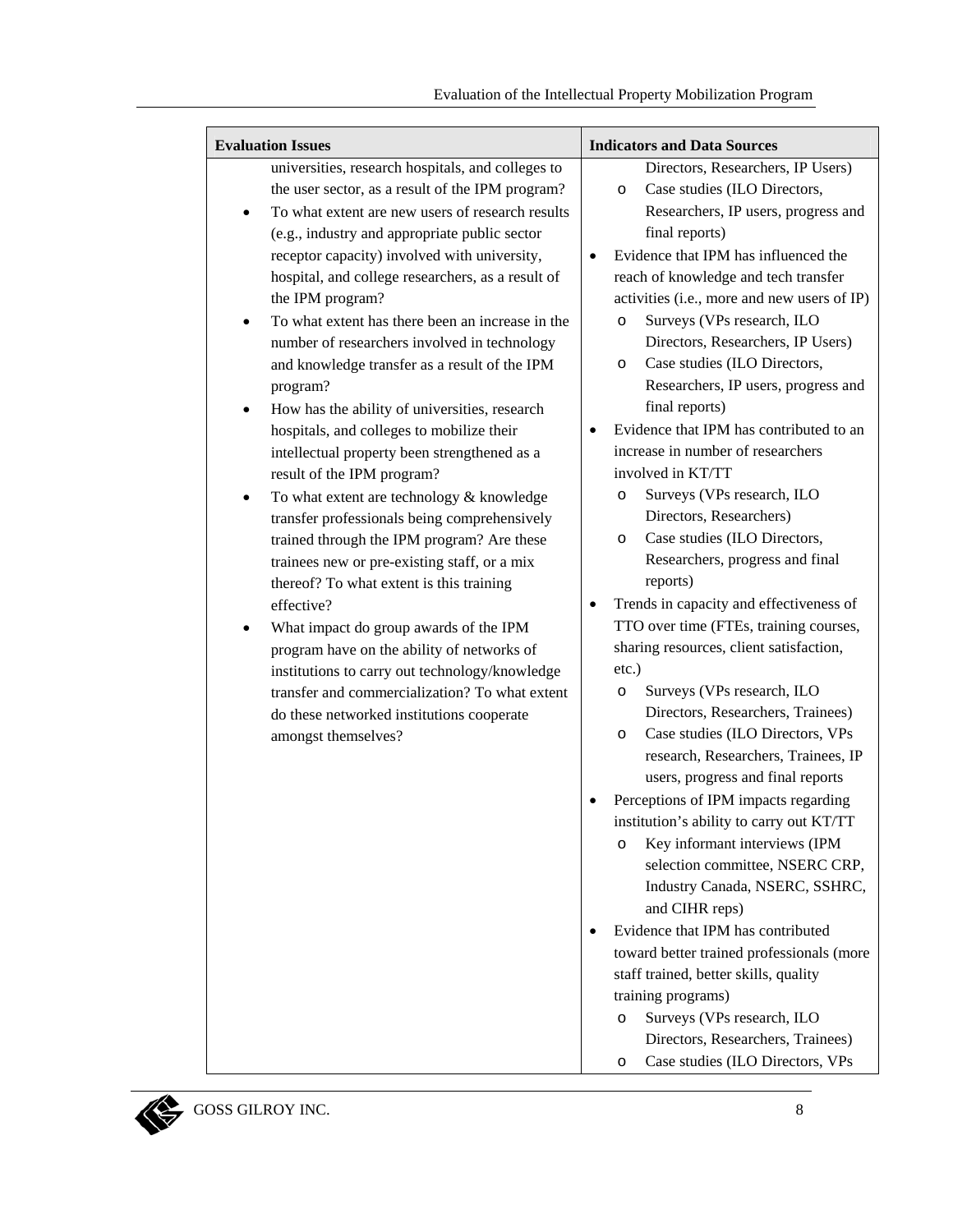| <b>Evaluation Issues</b>                                                                                                                                                                                                                                                                                                                                                                                                                                                                                                                                                                                                                                                                                                                                                                      | <b>Indicators and Data Sources</b>                                                                                                                                                                                                                                                                                                                                                                                                                                                                                     |  |  |
|-----------------------------------------------------------------------------------------------------------------------------------------------------------------------------------------------------------------------------------------------------------------------------------------------------------------------------------------------------------------------------------------------------------------------------------------------------------------------------------------------------------------------------------------------------------------------------------------------------------------------------------------------------------------------------------------------------------------------------------------------------------------------------------------------|------------------------------------------------------------------------------------------------------------------------------------------------------------------------------------------------------------------------------------------------------------------------------------------------------------------------------------------------------------------------------------------------------------------------------------------------------------------------------------------------------------------------|--|--|
|                                                                                                                                                                                                                                                                                                                                                                                                                                                                                                                                                                                                                                                                                                                                                                                               | research, Researchers, Trainees, IP<br>users, progress and final reports)<br>Evidence of impact of group awards<br>$\bullet$<br>(i.e., cooperation, leveraging)<br>Key informant interviews (IPM<br>$\circ$<br>Selection Committee) – may be<br>perceptions only<br>Surveys (VPs research, ILO<br>O<br>Directors)<br>Case studies (ILO Directors,<br>$\circ$<br>progress and final reports)<br>Other potential supporting evidence of<br>IPM impacts - Statistics Canada<br>surveys of IP Commercialization            |  |  |
| To what extent do the impacts of the IPM program<br>4.<br>differ by size of institution? The level of experience<br>and sophistication that institutions possess with<br>regards to technology and knowledge transfer?<br>Region of the country?                                                                                                                                                                                                                                                                                                                                                                                                                                                                                                                                              | The same indicators and data sources<br>$\bullet$<br>will be used as per question 3. Where<br>differences in impacts by size, level of<br>experience and sophistication of<br>institutions, and region of the country<br>are noted, they will be analyzed and<br>reported on.                                                                                                                                                                                                                                          |  |  |
| What has been the impact of the IPM program<br>5.<br>becoming a tri-agency initiative in 2001?<br>How has the inclusion of research hospitals                                                                                                                                                                                                                                                                                                                                                                                                                                                                                                                                                                                                                                                 | Trends in distribution of IPM funds<br>$\bullet$<br>Trends in TT/KT activities institutions<br>$\bullet$<br>Impacts on TT/KT infrastructure at<br>$\bullet$<br>institutions                                                                                                                                                                                                                                                                                                                                            |  |  |
| impacted the overall results achieved by the<br>IPM program?<br>What percentage of TT/KT activities carried out<br>by the institutions pertains directly to the each<br>of the specific domains of the three granting<br>agencies? i.e., what percentage of activities are<br>NSERC related, CIHR related and SSHRC<br>related? Are there any associated trends? (e.g.,<br>an increase in SSHRC related activities)<br>To what extent have knowledge mobilization<br>٠<br>(vs. technology transfer) activities been carried<br>out by IPM grantee institutions since the scope<br>of the program was first expanded? To what<br>extent are the notions of technology transfer and<br>knowledge mobilization complementary to each<br>other, or not, within the context of the IPM<br>program? | Complementarity of TT and KT<br>$\bullet$<br>Document/literature review<br>$\circ$<br>(NSERC survey, StatsCan surveys,<br>AUTM survey, IPM funding files)<br>Surveys (ILO Directors,<br>O<br>Researchers, IP users)<br>Case studies (ILO Directors,<br>O<br>Researchers, IP users, progress and<br>final reports)<br>Perceptions of extent to which IPM has<br>$\bullet$<br>facilitated TT versus KT since becoming<br>a tri-agency initiative<br>Key informant interviews (NSERC,<br>$\circ$<br>SSHRC, and CIHR reps) |  |  |

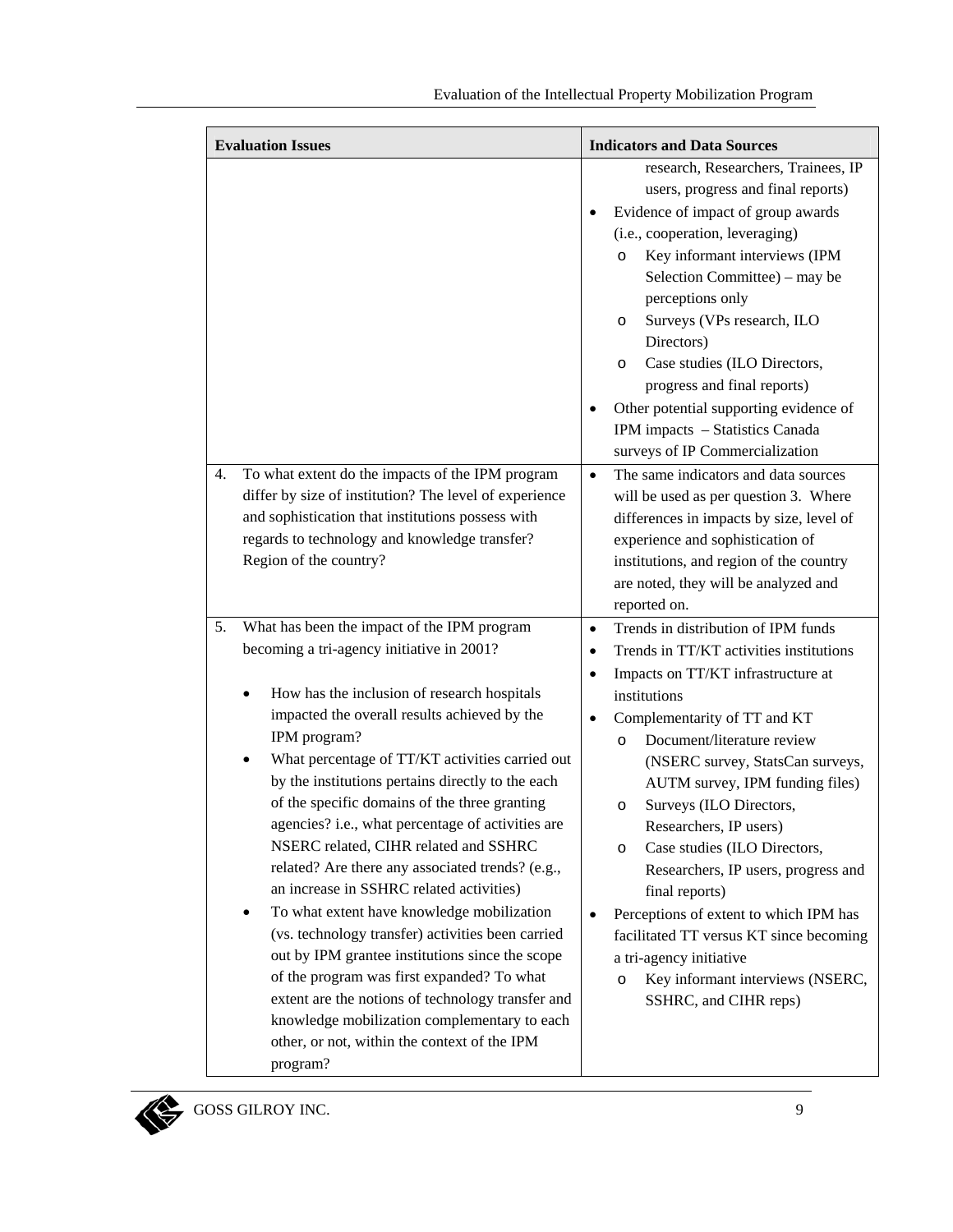| <b>Evaluation Issues</b>                                                                                                                                                                                       | <b>Indicators and Data Sources</b>                                                                                                                                                                                                                                                                                                                                                                                                                      |  |  |
|----------------------------------------------------------------------------------------------------------------------------------------------------------------------------------------------------------------|---------------------------------------------------------------------------------------------------------------------------------------------------------------------------------------------------------------------------------------------------------------------------------------------------------------------------------------------------------------------------------------------------------------------------------------------------------|--|--|
| What have been the impediments to achieving the<br>6.<br>IPM program's objectives?                                                                                                                             | Evidence/examples of specific<br>$\bullet$<br>impediments and recommendations for<br>overcoming them<br>Surveys (VPs research, ILO<br>$\circ$<br>Directors)<br>Case studies (ILO Directors, VPs<br>$\circ$<br>research, progress and final reports)<br>Perceptions of impediments and<br>recommendations to overcome them<br>Key informant interviews (IPM<br>$\circ$<br>Selection Committee, NSERC,                                                    |  |  |
| What have been the unintended impacts of the<br>7.<br>program? Have these unintended impacts been<br>desirable or undesirable, and how so? <sup>3</sup>                                                        | SSHRC, and CIHR reps)<br>Evidence/examples of unintended<br>$\bullet$<br>impacts<br>Surveys (ILO Directors, VPs<br>$\circ$<br>research)<br>Case studies (ILO Directors, VPs<br>$\circ$<br>research, progress and final reports)<br>Perceptions of unintended impacts<br>Key informant interviews (IPM<br>$\circ$<br>Selection Committee, NSERC,<br>SSHRC, and CIHR reps)                                                                                |  |  |
| <b>Cost Effectiveness</b>                                                                                                                                                                                      |                                                                                                                                                                                                                                                                                                                                                                                                                                                         |  |  |
| To what extent is the delivery model for the IPM<br>8.<br>program cost effective? To what extent are the<br>institutions receiving IPM funds meeting their<br>commitments to the program (e.g., cost sharing)? | Direct comparisons of cost structures<br>$\bullet$<br>and delivery methods of other programs<br>Review of other programs<br>$\circ$<br>(including interviews with program<br>reps)<br>Perceptions of cost effectiveness of IPM<br>$\bullet$<br>with other programs/evidence of cost<br>sharing<br>Key informant interviews (NSERC,<br>$\circ$<br>SSHRC, and CIHR reps)<br>Surveys (ILO Directors)<br>$\circ$<br>Case studies (ILO Directors)<br>$\circ$ |  |  |

<sup>&</sup>lt;sup>3</sup> This evaluation issue has been addressed as part of the findings under evaluation issues 3, 4 and 5.

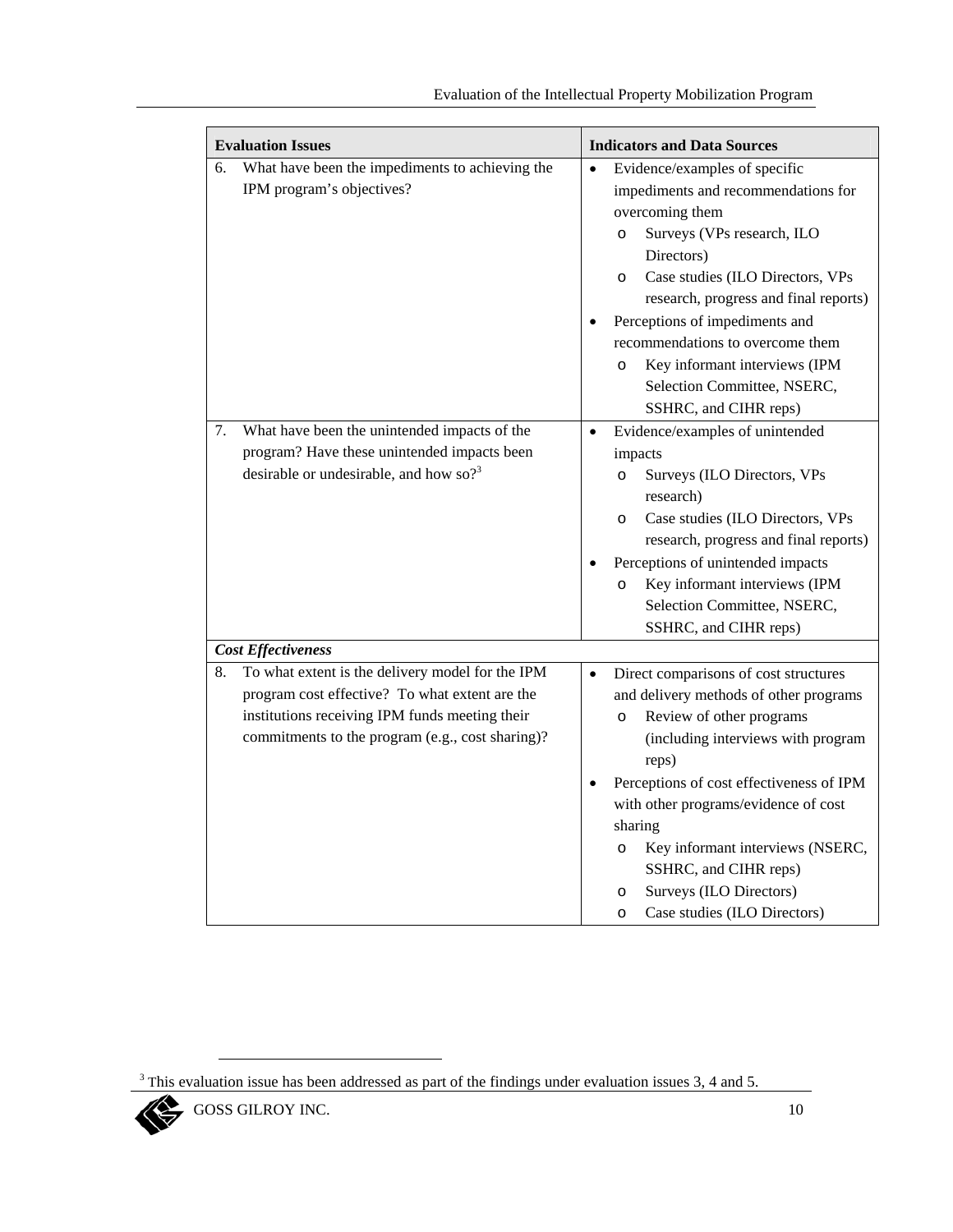## **2.3 Addressing Summative and Formative Evaluation Issues**

In developing the methodology for this evaluation, evaluators recognized that because IPM funding has been widespread (107 institutions have received funding), a suitable control group could not be created. A control group for the purpose of the IPM evaluation would be a group of Canadian institutions that are similar in major respects (and ideally in every way) to IPM funding recipients (e.g., similar research expenditures, size of technology transfer office), with the exception that they have not received any IPM funding. If a control group of non-IPM recipients had existed, their technology transfer performance (e.g., commercialization revenues, number of active licenses) could have been compared with the performance of IPM funding recipients, and the difference observed would have been the impact of the IPM program.

Correspondingly, in the absence of a suitable control group, and based on the evaluation team's experience in evaluating federal government science and technology programs, the evaluation methodology drew heavily on the minicase studies, supplemented by primary and secondary survey data to address summative evaluation issues (relevance, impacts/results and costeffectiveness). The conduct of mini-case studies of a sample of institutions that have received a significant share of IPM funding was utilized to provide an in-depth and ground level view of the extent to which the IPM program has supported the ability of universities, colleges, and research hospitals to manage their IP, attract potential users, and develop IP professionals.

The evaluation's formative issues (design and delivery) were addressed through key informant interviews, the online survey of stakeholders, the review of other programs, the document and literature review, and the minicase studies.

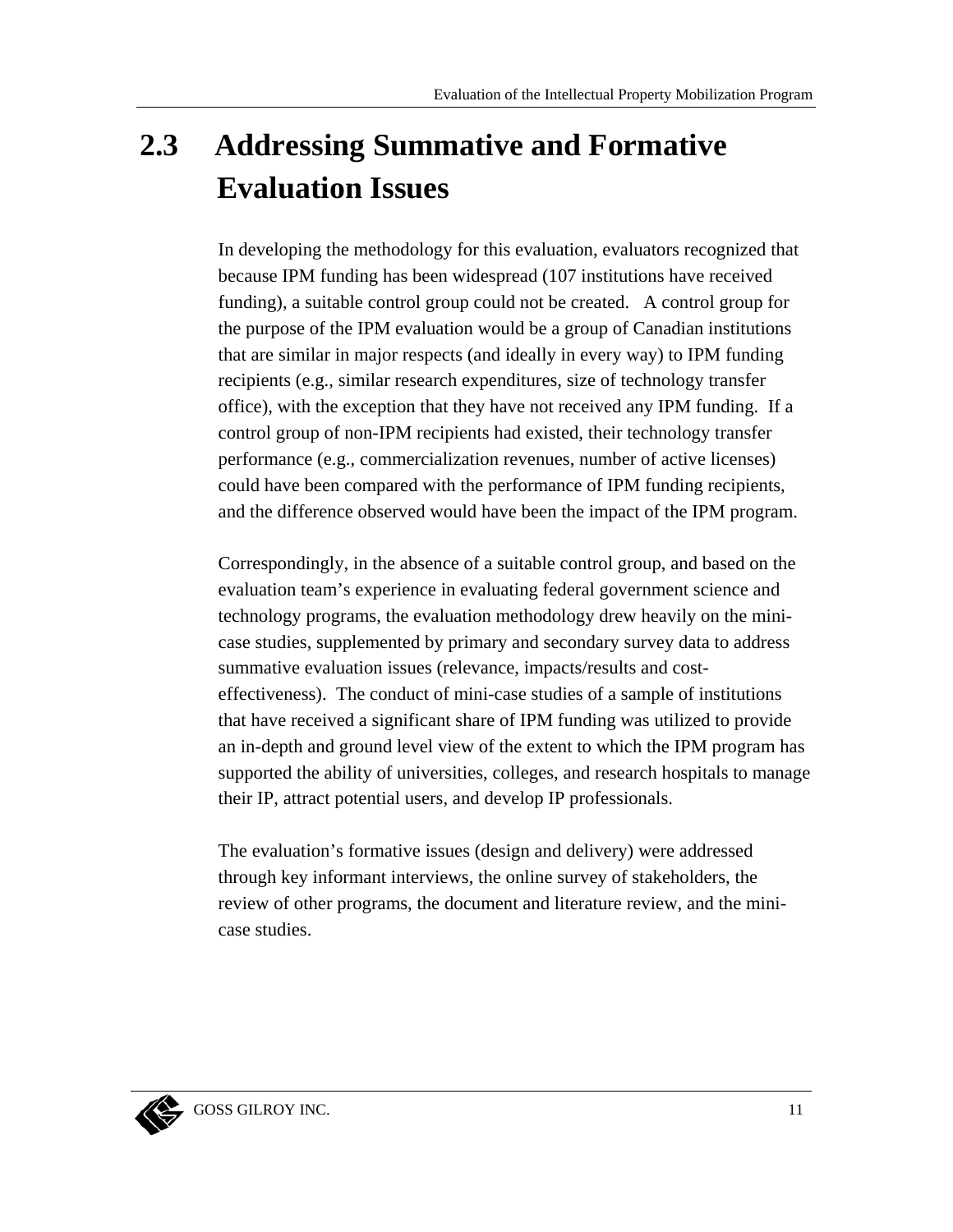## **2.4 Lines of Evidence**

The evaluation's methodology relied upon five lines of evidence: a document and literature review; key informant interviews; a comparison of potentially complementary or overlapping federal, provincial, and regional programs; mini-case studies; and an online survey of stakeholders.

### *Document and literature review*

Approximately 30 documents were reviewed over the course of the evaluation (please refer to Appendix A for a list of documents). Key documents included program descriptions, a survey conducted by NSERC in 2004, Statistics Canada surveys and reports (1998-2004), a survey by the Association of University Technology Managers<sup>4</sup>, and several reports and strategic documents on commercializing research in Canada. The IPM database was also reviewed extensively.

### *Key informant interviews*

Key informant interviews were completed with 16 representatives from the following respondent groups:

- Granting agencies NSERC, SSHRC, and CIHR (7 key informants);
- Representatives from the IPM grant selection committee (5);
- Representatives from Industry Canada (3); and,
- Representatives from NSERC Committee on Research Partnerships (1).

These interviews were conducted before the mini-case studies and surveys were initiated.

### *Mini-case studies*

Mini-case studies were a key means to understanding the impact of the IPM program on institutions, networks, and other stakeholders, as they provided evaluators with a "ground level view" of the program at work. Working together, IPM Program staff, representatives from NSERC's evaluation branch, and the consulting team developed a framework to identify potential case study participants. The framework organized institutions and networks according to

 <sup>4</sup> It should be noted that not all Canadian universities participate in this survey.

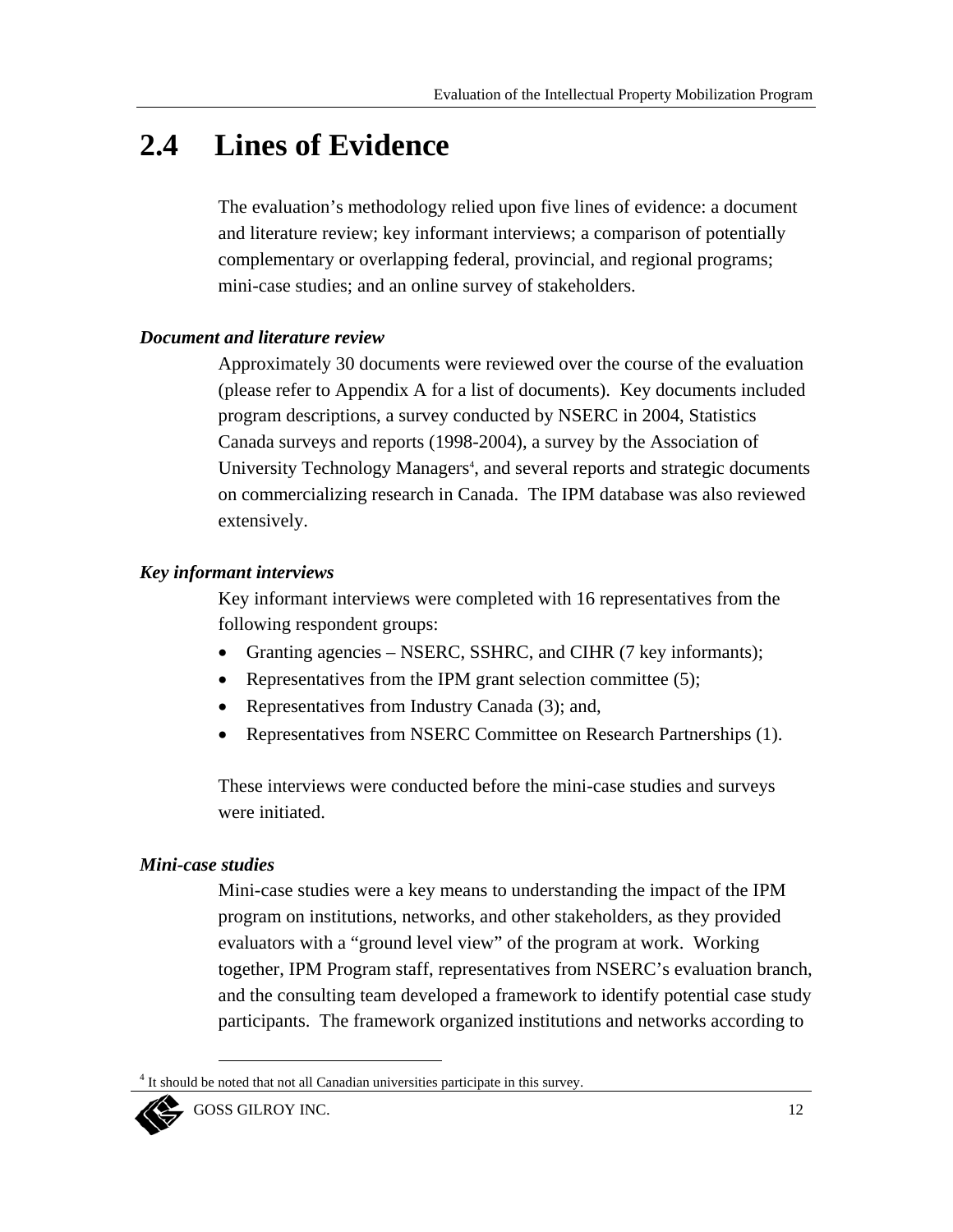type of institution (i.e., large, medium, or small university, hospital, and network), and geographic location (i.e., Pacific, Prairies, Ontario, Quebec, and Atlantic). Using the framework, 39 institutions and networks that had received IPM funding were identified, with an effort to capture those that had received significant IPM funding, and at the same time, ensure a balanced mix of regions and types of institutions and networks were selected. Using the framework, the consulting team solicited the participation of 3 networks and 17 institutions. The institutions and networks that comprised the mini-case studies participated in 63 of 116 IPM grants (54.3%) awarded and accounted for \$31.7M (67.6%) of IPM funding between 1995 and 2005 (see Exhibit 2.2). With the exception for the small granting year of 2000 (only \$186,000 was awarded), these institutions accounted for no less than 50% of awarded funding in any year.

|              |                | ີ         |                   |                    |                                   |                    |
|--------------|----------------|-----------|-------------------|--------------------|-----------------------------------|--------------------|
|              | Grants         |           |                   |                    |                                   |                    |
|              | Represented    |           | Mini-case         | <b>IPM Funding</b> |                                   | Mini-case          |
| Award        | by Mini-Case   | Total IPM | studies as % of   | Represented by     | Total IPM Funding studies as % of |                    |
| Year         | <b>Studies</b> | Grants    | <b>IPM Grants</b> | Mini-Case Studies  | Awarded                           | <b>IPM Funding</b> |
| 1995         | 13             | 20        | 65.0%             | \$3,618,000        | \$5,369,250                       | 67.4%              |
| 1998         | 13             | 26        | 50.0%             | \$5,677,004        | \$8,815,802                       | 64.4%              |
| 1999         | 1              | 1         | 100.0%            | \$100,000          | \$100,000                         | 100.0%             |
| 2000         | 0              | 1         | 0.0%              | \$0                | \$186,000                         | $0.0\%$            |
| 2001         | 19             | 38        | 50.0%             | \$7,760,000        | \$13,335,000                      | 58.2%              |
| 2002         | 3              | 3         | 100.0%            | \$1,500,000        | \$1,500,000                       | 100.0%             |
| 2004         | $\overline{2}$ | 5         | 40.0%             | \$412,500          | \$453,700                         | 90.9%              |
| 2005         | 12             | 22        | 54.5%             | \$12,617,524       | \$17,137,524                      | 73.6%              |
| <b>TOTAL</b> | 63             | 116       | 54.3%             | \$31,685,028       | \$46,897,276                      | 67.6%              |
|              |                |           |                   |                    |                                   |                    |

### **Exhibit 2.2 – Coverage of IPM Grants by Mini-Case Studies**

Source: IPM database

The mini-case studies were based on two data collection methods: a review of applications and progress reports submitted by these institutions and networks concerning the IPM grants they received; and the conduct of interviews with approximately five persons.

For mini-case studies of institutions (i.e., universities and research hospitals), the first interview was typically with the Director of the institution's TTO/ILO, followed by an interview with the Vice President of Research, in order to

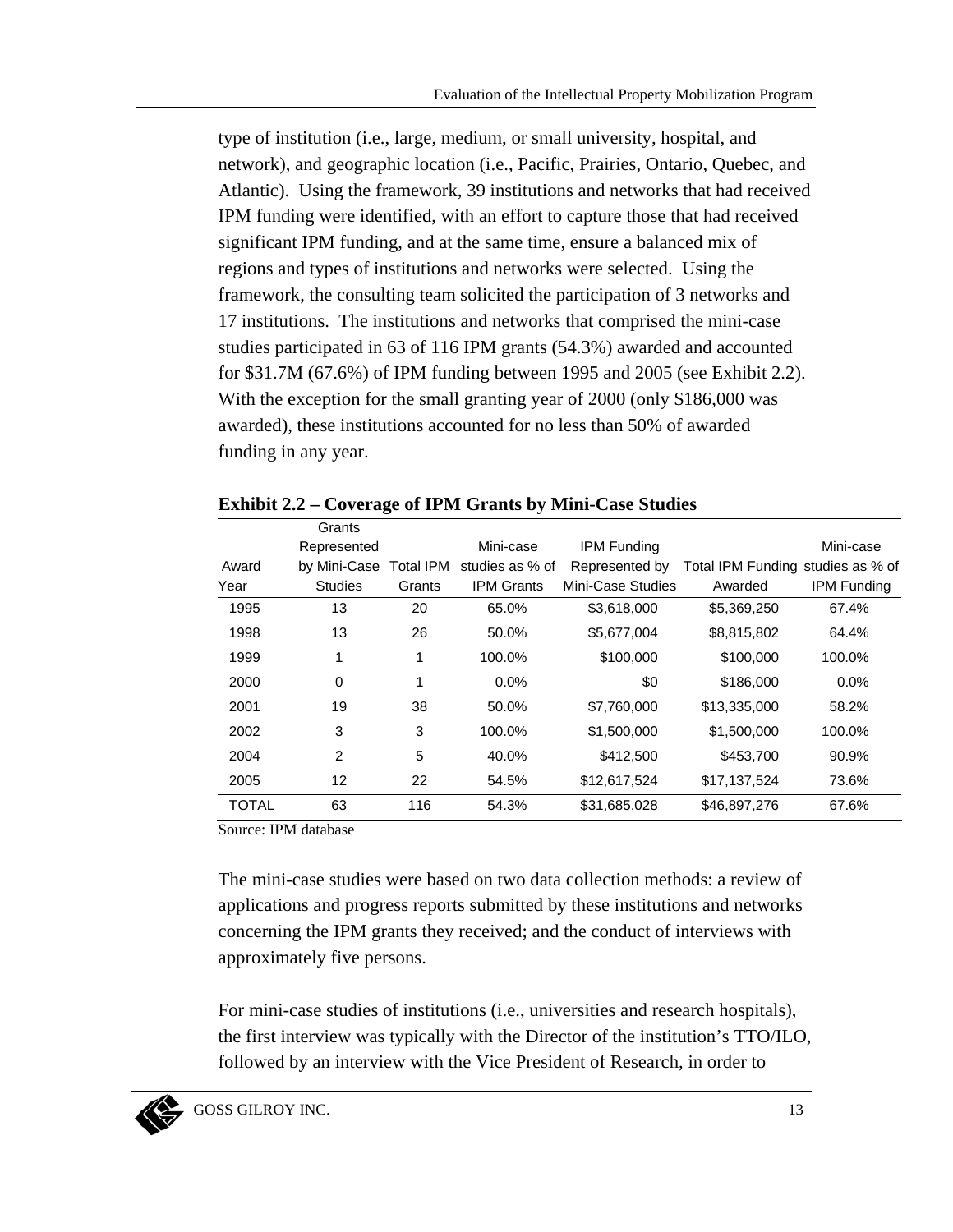understand the history and structure of the technology transfer office, its mandate, and the activities undertaken with the IPM grants and their resulting impacts. Subsequent interviews were conducted with a researcher at the institution and a receptor that had used the services of the TTO (e.g., technology firm, university spin-off company, or public sector organization). These interviews provided evaluators with an understanding of the nature of their interactions with the office, the challenges they face in commercializing research, transferring knowledge, and dealing with the office, and perceived changes in office service levels since the introduction of the IPM program. In cases where the TTO employed a commercialization officer that received training sponsored by the IPM program, an interview was conducted with this person to understand the nature of the training received, its applicability to their current role, the impact of their training on the organization, and suggestions for how to improve training. Exhibit 2.3a presents the 17 organizations that participated in the institutional mini-case studies.

### **Exhibit 2.3a – Organizations Participating in Institutional Mini-Case Studies**

| Western Canada                                | Central/Prairies                   |
|-----------------------------------------------|------------------------------------|
| University of British Columbia                | University of Calgary              |
| Vancouver Hospital and Health Sciences Centre | (and 3 surrounding colleges, Olds, |
| University of Northern British Columbia       | Red Deer, and Mount Royal)         |
| Ontario                                       | Québec                             |
| <b>York University</b>                        | Université de Laval                |
| University of Ottawa                          | École Polytechnique                |
| University of Western Ontario                 | Université de Sherbrooke           |
| <b>Ryerson University</b>                     |                                    |
| Lakehead University                           | Atlantic Canada                    |
| University of Guelph                          | University of PEI                  |
| Queen's University                            | <b>Dalhousie University</b>        |
|                                               | <b>Memorial University</b>         |

For mini-case studies of networks, interviews were conducted with the Executive Directors of the networks, representatives from 2-3 organizations that hosted interns, and 2-3 intern graduates. The host organizations and graduate interns represented the full spectrum of technology transfer offices, venture capital firms, and technology companies. Exhibit 2.3b identifies the networks that participated in the mini-case studies and the organizations consulted in the interview process.

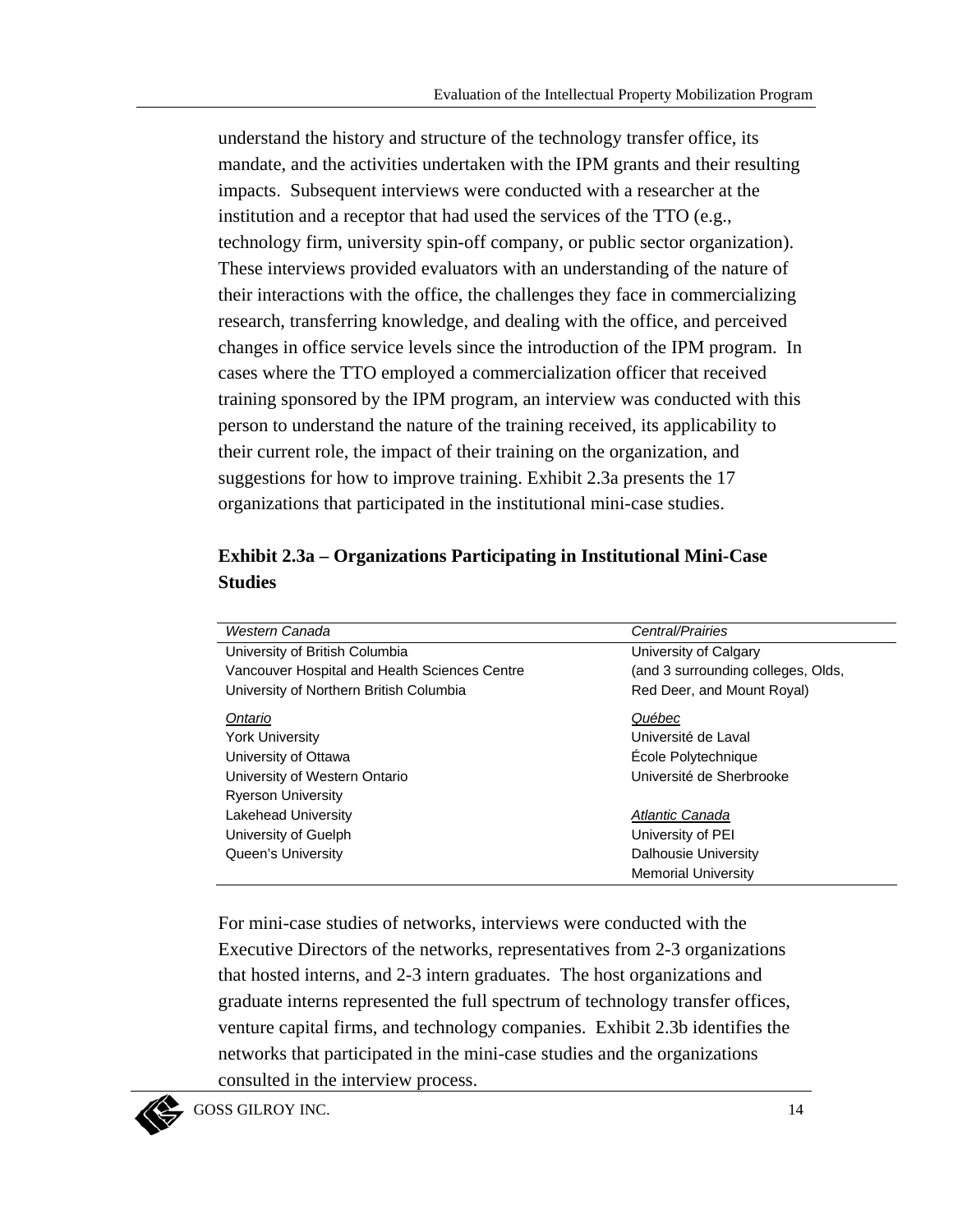| <b>Network</b>                      | <b>Organizations Consulted</b>                        |  |  |
|-------------------------------------|-------------------------------------------------------|--|--|
| <b>WestLink Innovation Network</b>  | University of Northern British Columbia               |  |  |
|                                     | University of Calgary                                 |  |  |
|                                     | University of British Columbia                        |  |  |
|                                     | 3 Host Organizations (names withheld)                 |  |  |
| InterVal Network                    | University of Sherbrooke                              |  |  |
|                                     | Laval University                                      |  |  |
|                                     | École de Technologie Supérieure, Université du Québec |  |  |
|                                     | Univalor                                              |  |  |
|                                     | <b>MSBi Capital</b>                                   |  |  |
| <b>BioDiscovery Toronto Network</b> | Mount Sinai Hospital                                  |  |  |
|                                     | <b>Toronto General Hospital</b>                       |  |  |
|                                     | University Health Network                             |  |  |
|                                     | Receptor (name withheld)                              |  |  |

### **Exhibit 2.3b – Organizations Participating in Network Mini-Case Studies**

Key findings from the mini-case studies are presented in the main body of this report, with only the most relevant data referenced for this evaluation issues.

### *Online survey*

An online survey was conducted with representatives from institutions funded by the IPM Program, recipients of technology transfer training, researchers active in technology and knowledge transfer, and IP receptors. The assistance of TTO/ILO Directors was solicited to develop a list of stakeholders. In all, five distinct questionnaires were employed to gather data from the following stakeholders:

- Directors of technology transfer offices (or equivalent);
- Vice Principals of Research (or equivalent);
- Recipients of training;
- Researchers involved in technology and knowledge transfer; and
- Representatives from organizations that acted as receptors of research.

The five questionnaires were tailored to the respondent groups but also included common questions to allow for comparison of responses across groups.

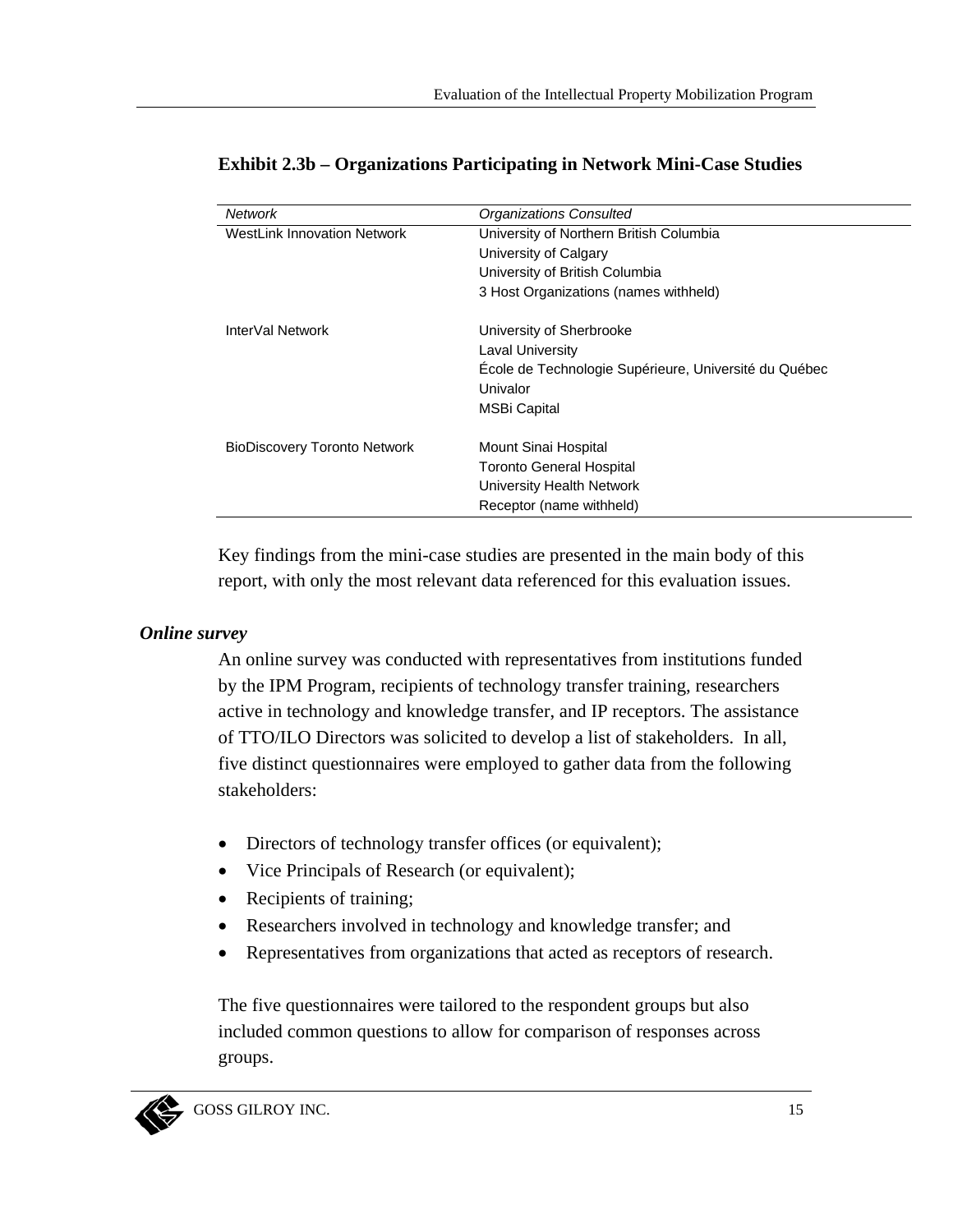A census approach was used to survey TTO/ILO Directors and VPs of Research at institutions in Canada; however, Directors of TTOs/ILOs and VPs of Research that participated in the mini-case studies were not asked to complete the online survey. This approach was followed to ensure data was captured from a wide range of institutions, and at the same time, keep stakeholder response burden to a minimum. Because a list of recipients of training, researchers involved in technology and knowledge transfer, and IP receptors was not available, the evaluation used a snowball approach to develop a survey frame for these respondents. To develop the frame, TTO/ILO Directors were asked in March 2007 to provide a list of these stakeholders. Directors forwarded contact information for approximately 700 stakeholders to the evaluation team.

The survey was initiated in mid-July 2007 with an email invitation sent to all potential respondents, containing a link to the survey website. Potential respondents were provided with a user name and password so that they could enter and re-enter the survey questionnaire if needed. Three reminders were sent in the months of August and September to boost response rates. The survey was closed in late September 2007. A total of 359 questionnaires were completed, representing a response rate of 43.3%. The breakdown by respondent group is presented in Exhibit 2.4.

| Survey Type          | <b>Frame Size</b> | Completed | % Complete |
|----------------------|-------------------|-----------|------------|
| <b>VP Research</b>   | 75                | 34        | 45.3%      |
| <b>TTO Directors</b> | 61                | 41        | 67.2%      |
| Researchers          | 425               | 176       | 41.4%      |
| <b>IP Receptors</b>  | 204               | 69        | 33.8%      |
| <b>Trainees</b>      | 64                | 39        | 60.9%      |
| Total                | 829               | 359       | 43.3%      |

### **Exhibit 2.4 – Evaluation Survey Frame and Response Rates**

### *Comparison of federal, provincial, and regional programs*

A comparison was conducted of programs that offer complementary or potentially overlapping support to IPM stakeholders in order to understand the environment in which the IPM program operates, its attribution to observed changes in the environment, and inform its future design. This list was not

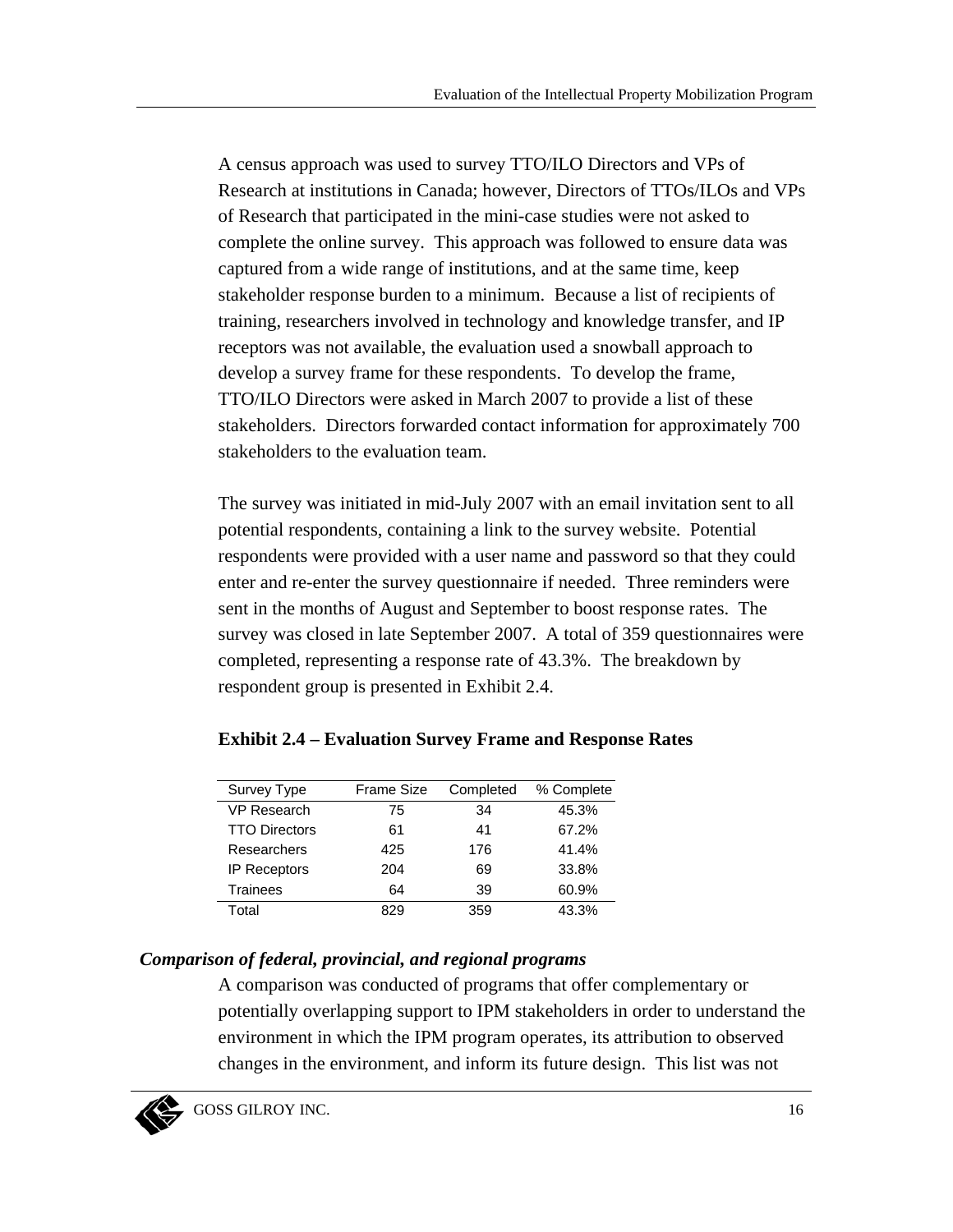meant to be exhaustive, but rather reflected programs identified as having the potential to overlap with the IPM program. The comparison was conducted via a review of program websites and telephone interviews with program staff for eight programs.

Federal Granting Agency Programs Proof of Principle (POP) (CIHR) Idea to Innovation (I2I) (NSERC) Commercialization Management Grant (CIHR) Knowledge Impact in Society (SSHRC) Indirect Costs Program (Tri-council)

Ministry of Research and Innovation Ontario Ontario Research Commercialization Program Ontario Commercialization Investments Funds Program Innovation Demonstration Fund Business Investment Program

Québec Ministry of Economic Development, Innovation, and Export Trade Maturation Technologie Economique

Regional Economic Development Programs Western Diversification Program Atlantic Innovation Fund

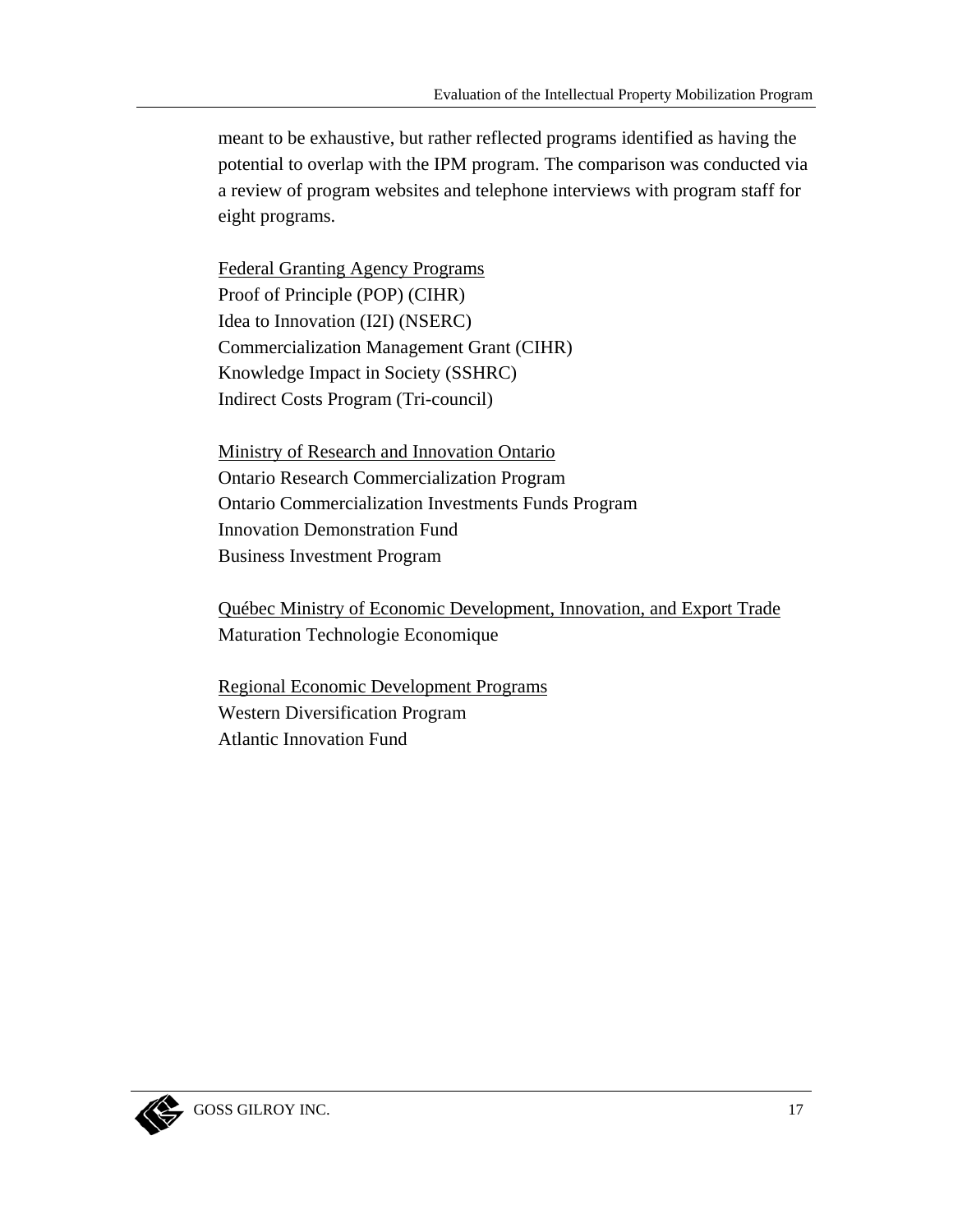## **2.5 Data Limitations and Reliability**

Certain limitations and reliability of data gathered in the evaluation must be noted. First, prior to the launch of the evaluation's survey, the community of technology transfer/industry liaison offices in Canada was estimated to comprise approximately 60-70 offices. Over the course of administering the survey to technology transfer offices, representatives from approximately 5 universities and hospitals informed evaluators that they could not complete the survey, as they had not received IPM program grants and did not conduct technology transfer activities. In addition, a few offices preferred to report through larger partner universities or hospitals. As a result, the number of TTOs/ILOs across Canada is lower than originally thought at approximately 55. Given such a small frame of offices, survey data for some groups of respondents could not be disaggregated for comparison across regions.

Second, in conducting the mini-case studies, it became apparent that the TTOs/ILOs at some universities and hospitals have experienced considerable turnover in recent years. For some offices that participated in the case studies, there were no individuals working in these offices that had been employed during the time period of the early IPM grants (i.e., 1995 and 1998) and could speak to the impact of these grants on the office. In these cases, the evaluators had to rely solely on the reports submitted to IPM management to assess the impact of early IPM grants, and reports and interviews with Directors to assess the impacts for more recent IPM grants. As a result, these cases did not provide the same level of detail and context regarding IPM impacts as the cases that featured the review of reports and interviews with long standing Directors. Accordingly, the evaluation has "weighted down" the impacts described in the earlier reports, as these impacts could not be discussed with and verified by TTO/ILO Directors, and only included evidence of impacts in the evaluation report that could be verified by TTO/ILO Directors.

Third, the extent to which the evaluation is able to assess the impact of the IPM program on TTO/ILO technology and knowledge transfer activities is limited by two methodological difficulties which arose during the course of evaluation. First, IPM funding represents one of many sources of funding that support TTOs/ILOs which means that the precise impact of IPM funding

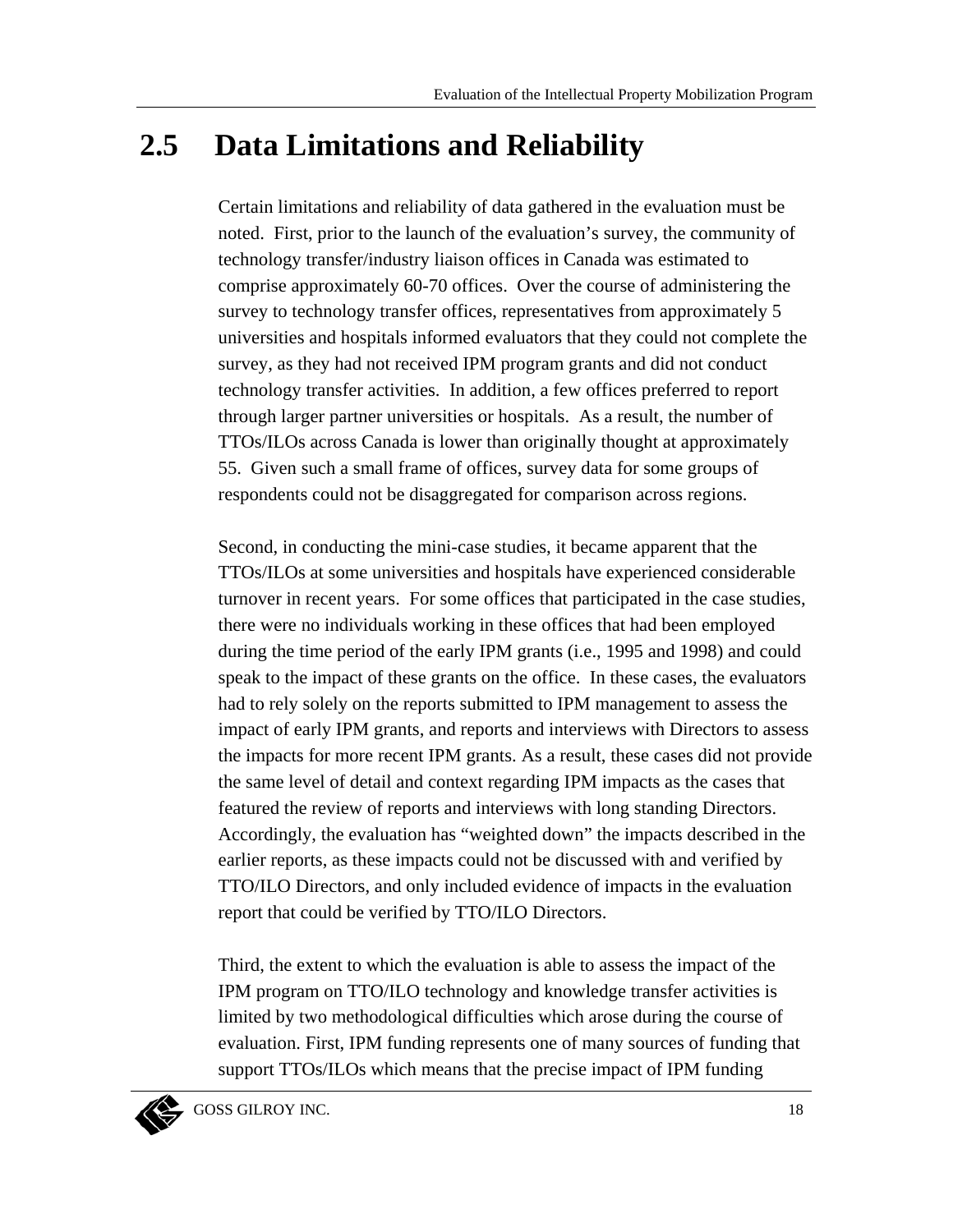cannot be quantified. Second, the variant nature of the definition of knowledge transfer, the fact that knowledge transfer activities are in the early stages of development as well as the lack of baseline and quantitative measures for knowledge transfer made it difficult for the evaluation to assess the precise impact of program funding on knowledge transfer activities.

Fourth, the validity of the evaluation's findings are challenged by the fact that two key lines of evidence (online survey and mini-case studies) for the evaluation rely on the responses of stakeholders who have received IPM funding and, as such, may be biased. For instance, stakeholders at institutions that received IPM funding may be inclined to respond to questions in a manner that improves their likelihood of continued funding. For example, there may be a tendency of some stakeholders to overstate the need for or the impacts of the IPM program. To avoid biased responses during the mini-case study interviews, evaluators probed respondents to provide examples that supported statements that they made. The responses of online survey stakeholders were compared with those participating in mini-case studies to identify any significant divergence in responses for key issues.

Finally, only one representative from SSHRC was interviewed during the conduct of key informant interviews. As a result, the responses of this person may not necessarily be representative of the views and opinions of SSHRC regarding the IPM program.

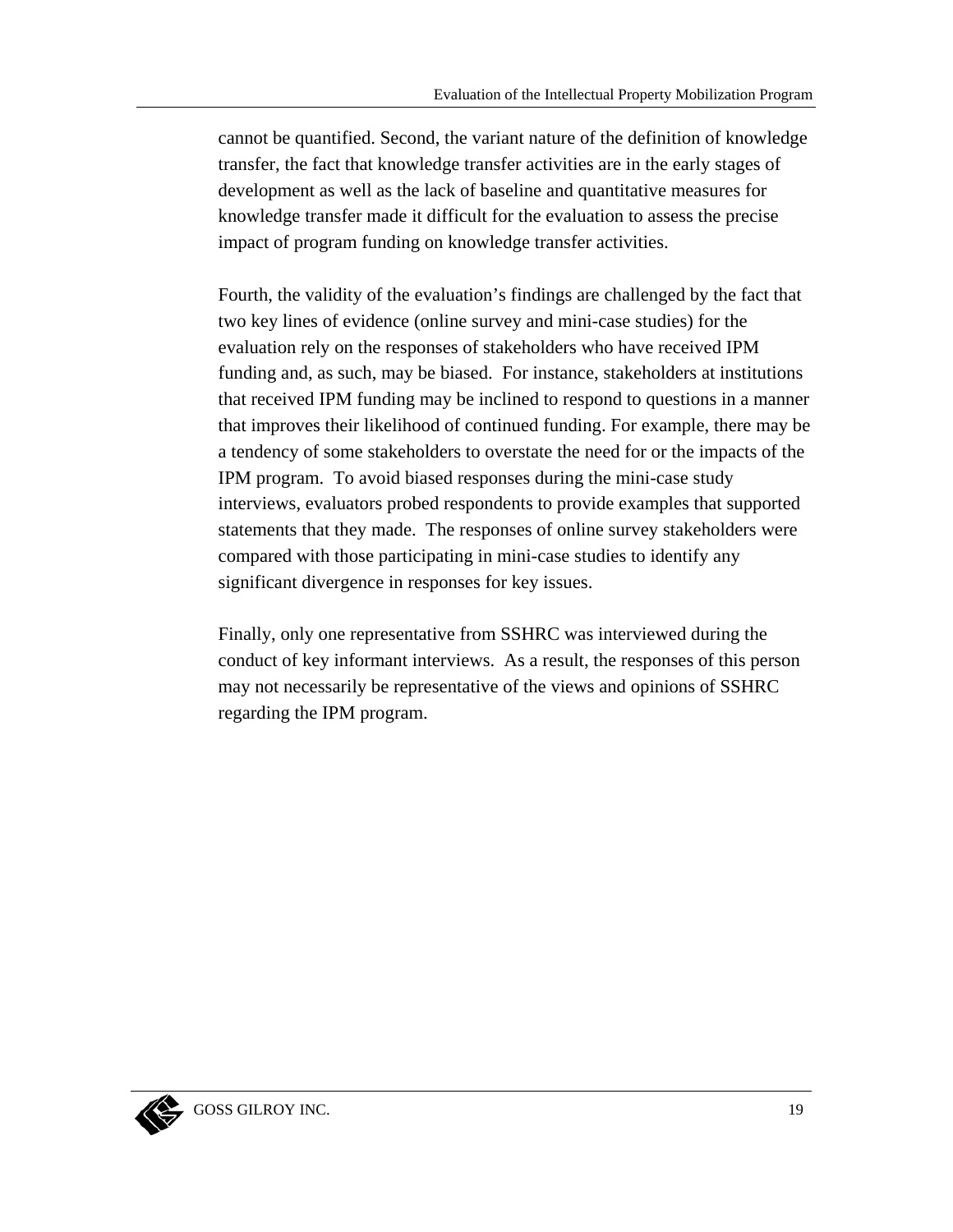# **3.0 Evaluation Findings**

This section provides the evaluation findings for issues of relevance, results, and cost effectiveness.

## **3.1 Relevance**

**Issue 1: Is there a continuing need to support technology and knowledge transfer infrastructure at universities, research hospitals, and colleges?** 

*Finding 1: Canadian institutions continue to need support for several reasons. Research funding and activity has increased significantly in recent years and institutions are placing more emphasis on commercializing the results of this research. These changes have led to a sharp increase in the number of invention disclosures that technology transfer offices must evaluate, as well as the number of patents, licenses, industry partners and receptors that must be managed. To be able to respond to the result of this increased research activity, offices will need to hire additional staff, and ensure that they have the required expertise to be effective. But the budgets of Canadian institutions are very tight, they have no additional funding that can be directed toward technology transfer offices, and most offices have yet to develop healthy commercialization revenue streams.* 

### **Issue 1a: What are the significant obstacles?**

*Finding 1a: The most significant obstacle to successful technology and knowledge transfer is the small or tight operating budgets of TTOs/ILOs. As a result, many TTOs/ILOs do not have enough licensing officers to operate as effectively as they could, and there is insufficient funding to train them to be more effective in their roles. There is a perception among some interviewees that highly skilled technology transfer personnel are found in only a handful of Canadian institutions. Many promising inventions are never commercialized because there is not enough money available to advance them to the point in which they would attract the interest of industry or qualify for program* 



GOSS GILROY INC. 20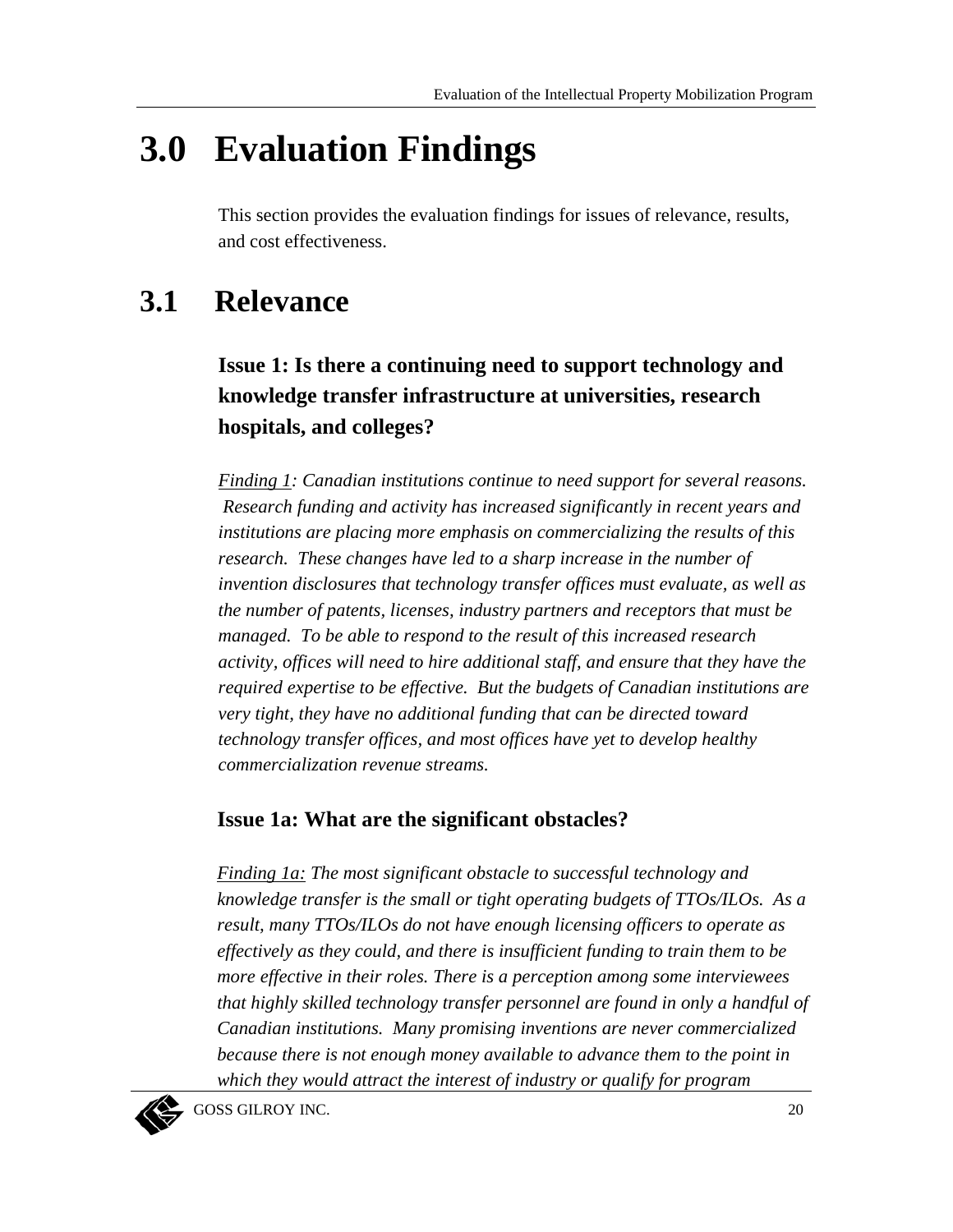*funding. For instance, NSERC's Idea to Innovation (I2I) program and CIHR's Proof of Principle (POP) program require an innovation to be considerably further along in the development process than an innovation at the point of invention disclosure. Finding partners is challenging for institutions because private sector firms in Canada tend to be small, inexperienced in technology transfer, and lack investment capital. Finally, according to some TTO/ILO Directors and VPs of Research, there are some researchers at Canadian institutions that are ambivalent or opposed to commercializing their research results.* 

A number of significant obstacles stand in the way of transferring knowledge and technology from Canada's academic institutions to the public and private sector. The most significant obstacle is a lack of sufficient funding for TTOs/ILOs. Mini-case study findings indicate that the budgets of TTOs/ILOs are generally small and stretched. Mini-case studies found that TTOs/ILOs at small and medium universities typically operate on annual budgets of \$200- \$500K, and a few TTOs/ILOs at large institutions have annual budgets well under \$1M. Commercialization revenues accrue mostly to large, wellestablished offices. Three mini-case study participants have annual commercialization revenues of less than \$500K (two large and one medium institution), while another five (two medium and three small institutions) report no revenues. Additionally, for several offices, revenues are retained in general university accounts, rather than flowing back into the TTO/ILO.

The challenging funding situation at academic institutions can impact two key areas of operation. First, TTO/ILO Directors and researchers reported a lack of funding to develop promising inventions as the most significant challenge to successful technology and knowledge transfer. VPs of Research ranked it as the second most significant challenge. Interviews held with TTO/ILO Directors and researchers at institutions that participated in the mini-case studies revealed that there is little or no funding to further develop promising inventions to a point where they have a realistic chance of obtaining the highly desirable but very competitive funding from NSERC's Idea to Innovation (I2I) program and/or CIHR's Proof of Principle (POP) program. This may help explain the relatively poor take up of the I2I program. According to mini-case study interviewees, many potentially promising inventions die in this gap

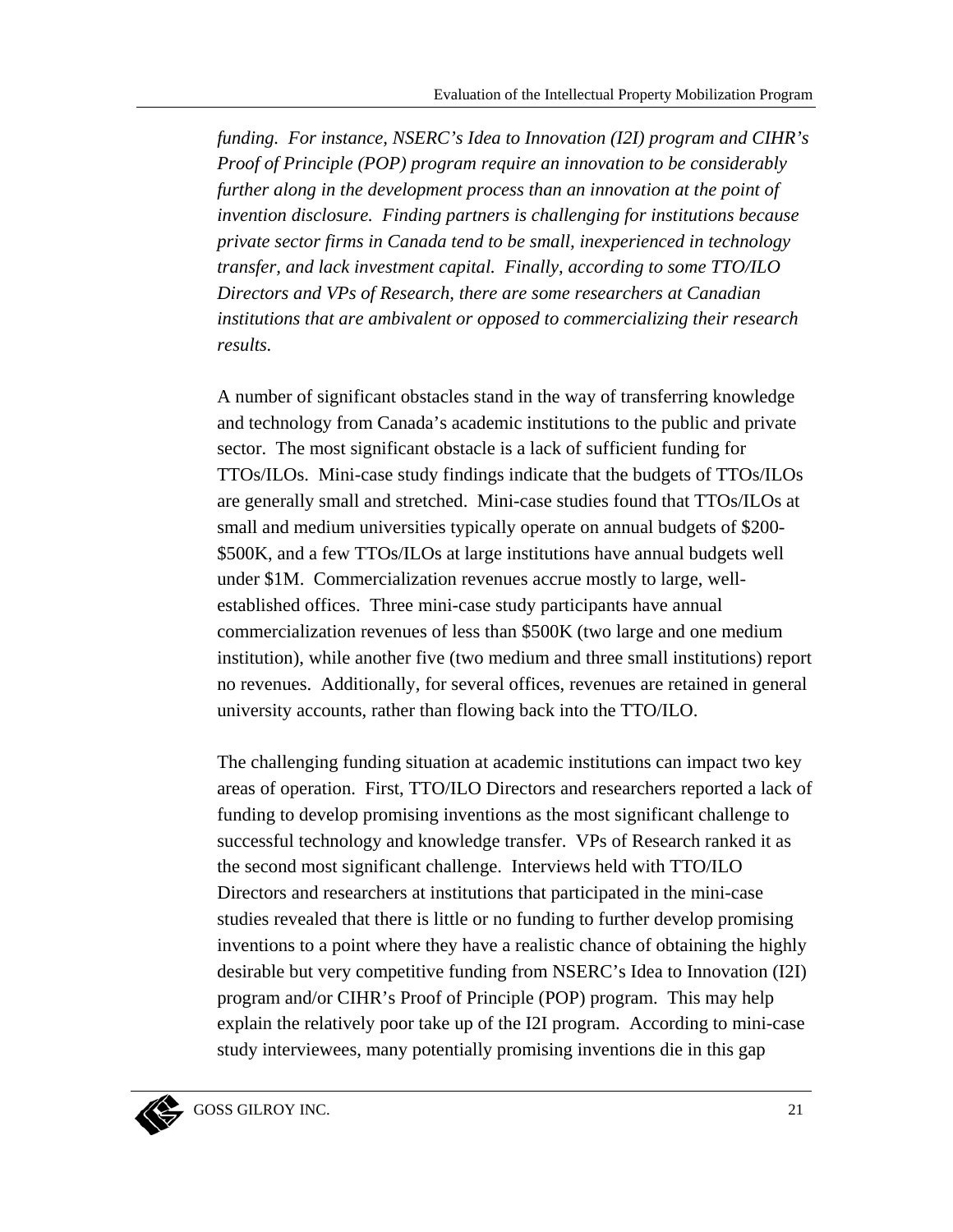because limited funding is directed toward even more pressing priorities, such as increasing human resources and skills.

Second, many TTOs/ILOs lack sufficient staff. For instance, the mini-case studies revealed that:

- One institution has nearly \$100M of research expenditures annually, but its technology transfer office has only 2.0 licensing full time equivalents (FTEs);
- Several institutions have 3 or fewer licensing FTEs in their offices; and,
- Until recently, one institution had no dedicated technology transfer officer in its member hospitals to solicit and evaluate invention disclosures from researchers.

The evaluation also found that TTOs/ILOs could be more effective if they had more highly skilled staff. A lack of staff and a lack of highly skilled staff prove to be obstacles in several ways. For example, it can mean researchers are unable to disclose their inventions in a timely manner; a promising invention may not receive appropriate attention; or an invention with limited potential may be mistaken for one with very good potential. As illustrated in Exhibit 3.1, a lack of staff is of particular concern to Directors and VPs of Research. The limited expertise of office personnel is viewed to be a significant obstacle by both researchers and IP receptors (although researchers report it to be more significant). Over one-half of VPs of Research and onethird of TTO/ILO Directors point to a lack of funding to train staff as an obstacle.

|                          | Percentage of Survey Respondents Reporting the Obstacle<br>is Very Significant/or Significant |                          |                       |
|--------------------------|-----------------------------------------------------------------------------------------------|--------------------------|-----------------------|
|                          |                                                                                               | Limited Expertise of     | Lack of Funding to    |
|                          | Lack of Staff                                                                                 | <b>TTO/ILO Personnel</b> | <b>Train Staff</b>    |
| <b>TTO/ILO Directors</b> | 18.2%/ 57.6%                                                                                  | N/A                      | $9.1\frac{1}{27.3\%}$ |
| VPs of Research          | 40.0%/40.0%                                                                                   | N/A                      | 23.3%/33.3%           |
| Researchers              | 18.9%/29.9%                                                                                   | 17.7%/29.9%              | N/A                   |
| <b>IP Receptors</b>      | 6.8%/30.5%                                                                                    | 10.2%/23.7%              | N/A                   |

#### **Exhibit 3.1 – Potential Obstacles to Successful Technology Transfer Inherent to TTO/ILOs**

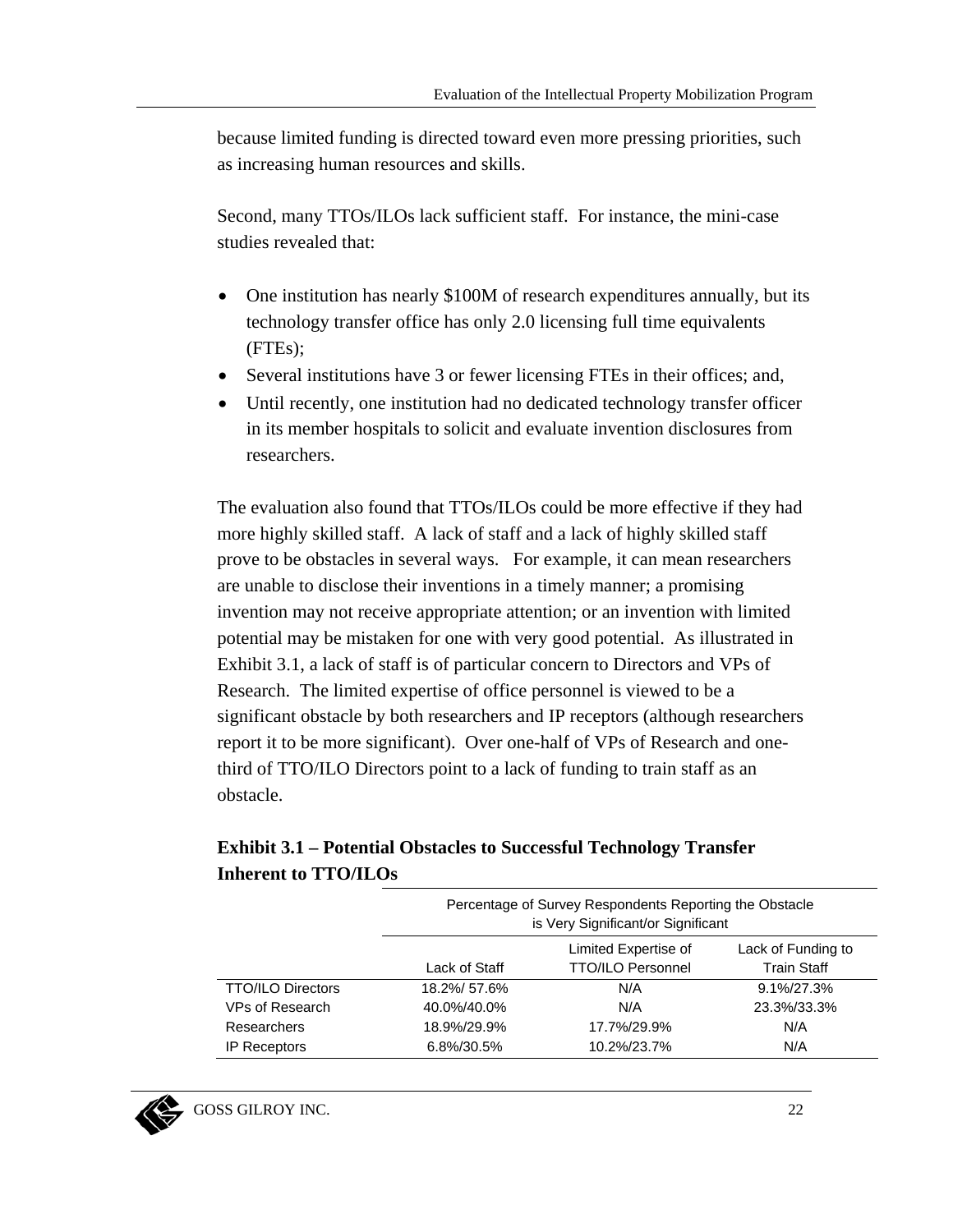Key informant interviews also supported the findings of the online survey. Two of five members of the IPM review committees reported that some offices lack personnel with the skills required to be effective at technology transfer.

A disconnect between some members of the research faculty and industry is also an obstacle. A misunderstanding of receptor needs by researchers was reported to be either a very significant or significant obstacle by nearly half of IP receptors that completed the evaluation survey. Furthermore, 42% of researchers admitted that their lack of understanding of receptor needs was a significant or very significant obstacle. This finding was reinforced in comments made by some key informant interviewees that suggested that offices tend to push one-off technologies that on their own are not particularly attractive to industry. On this point, interviewees indicated that TTOs would be more effective at attracting industry if they were to bundle technologies.

The funding problem extends beyond the institutions, however. A lack of funding in the private sector for commercialization efforts was identified as a significant challenge by 65% of IP receptors. This finding was corroborated by some key informants who stated that developing new technologies is expensive and that there is a relatively small pool of venture capital in Canada. In addition, researchers, VPs of Research and TTO/ILO Directors interviewed during the mini-case studies conveyed that in their experience, firms in Canada are relatively small, and lack the know how required to conduct successful technology transfer. This finding is consistent with the Government of Canada's science and technology strategy, which states "Canada has a greater number of small firms relative to our competitors such as the United States. Smaller firms often have more difficulty financing and managing R&D and adopting new technology.<sup>5</sup>" This problem is particularly acute in Atlantic Canada according to mini-case study participants, and pointed out in a report on the economic impact of universities in the Atlantic provinces.<sup>6</sup> These findings are supported by the survey findings in which 46% of TTO/ILO Directors, 73% of VPs of Research, and 63% of researchers reported the obstacle to be significant or very significant (versus only 19% of IP receptors).

 <sup>&</sup>quot;Smarter Together – The Economic Impact of Universities in the Atlantic Provinces, March 2005, pg. 8



 $\frac{5}{\sqrt{2}}$  Mobilizing Mobilizing Science and Technology to Canada's Advantage, Canadian Government, p. 27.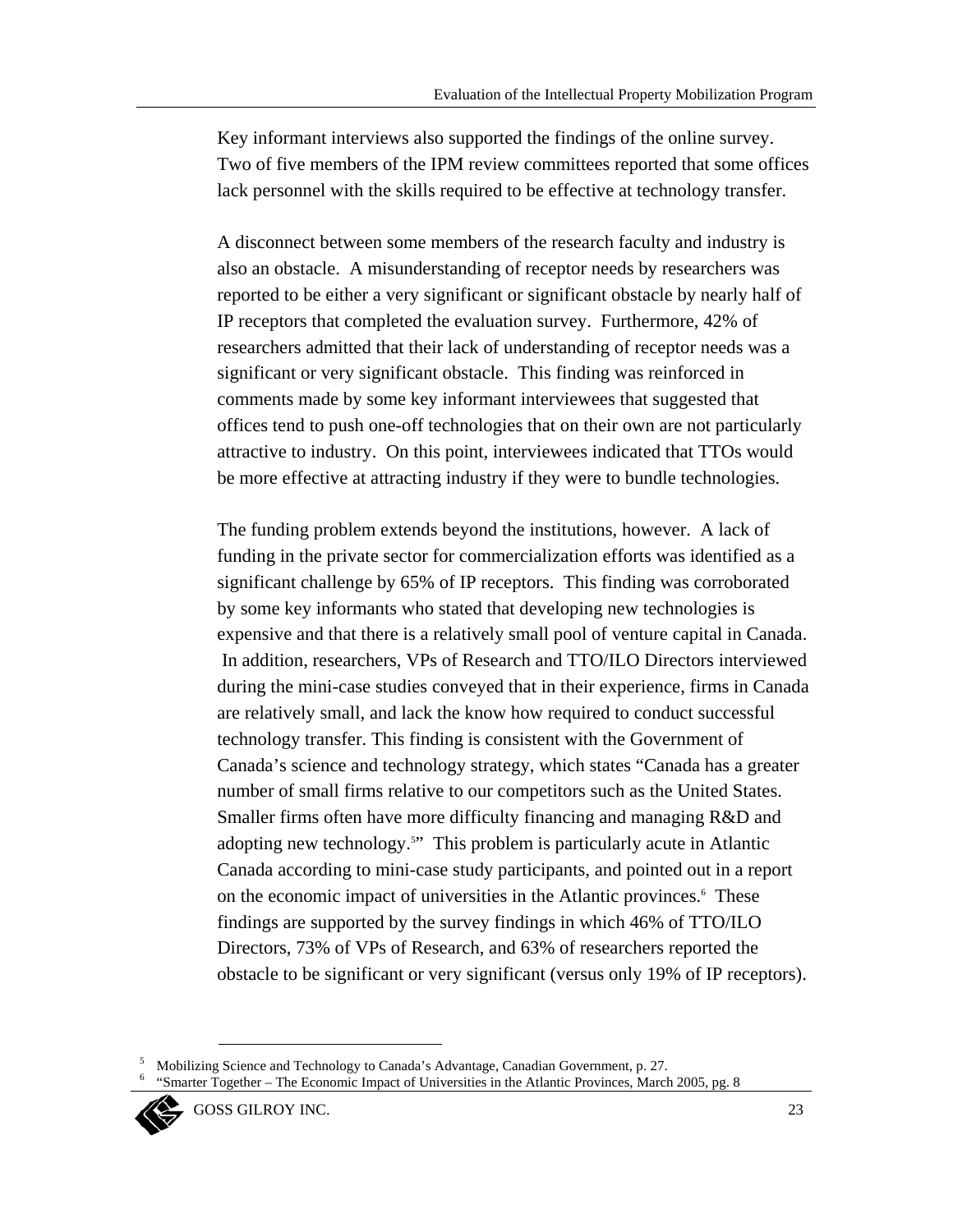These challenges may explain the relatively higher rate of university spin-offs created in Canada versus the USA, as described in the AUTM annual survey.

Finally, the evaluation found some evidence to indicate that a portion of researchers is either ambivalent toward or opposed entirely to commercializing research results. The evaluation survey revealed that reluctance by researchers to commercialize research was identified as a significant obstacle by 52% of TTO/ILO Directors and 33% of VPs of Research. Furthermore, an additional 3% of Directors and 23% of VPs of Research reported this obstacle was very significant. Related to this, key informants and mini-case study participants perceive that the share of researchers opposed to commercializing research tends to be older, approaching retirement, and is increasingly being replaced by younger researchers who are more accepting of commercializing research.

## **Issue 1b:What kind of support is needed?**

*Finding 1b: TTOs/ILOs need additional funding to be more effective. In particular, they need to be able to train and hire more staff to accommodate the disclosure volume that flows from rising levels of research activities at Canadian institutions. More and better-trained staff is required to effectively evaluate research disclosures, conduct outreach activities to industry, and network with other TTOs/ILOs. Researchers need funding to conduct more demonstration or pilot projects so that promising inventions are not lost in the innovation gap.* 

Additional funding is a first step in improving the effectiveness of TTOs/ILOs. TTO/ILO Directors reported in the evaluation survey that the following activities were priorities for their offices in the near future: marketing and outreach activities; demonstration projects; hiring more TTO/ILO staff; participating in networks; patenting; and training personnel. All these activities have cost implications. Findings from case study interviews conducted with Directors are consistent with the survey findings - funding is needed to hire more staff, support networking, conduct outreach to researchers, and to improve the skills of TTO/ILO staff. For example, outreach to researchers is important because the process of turning an idea or technology

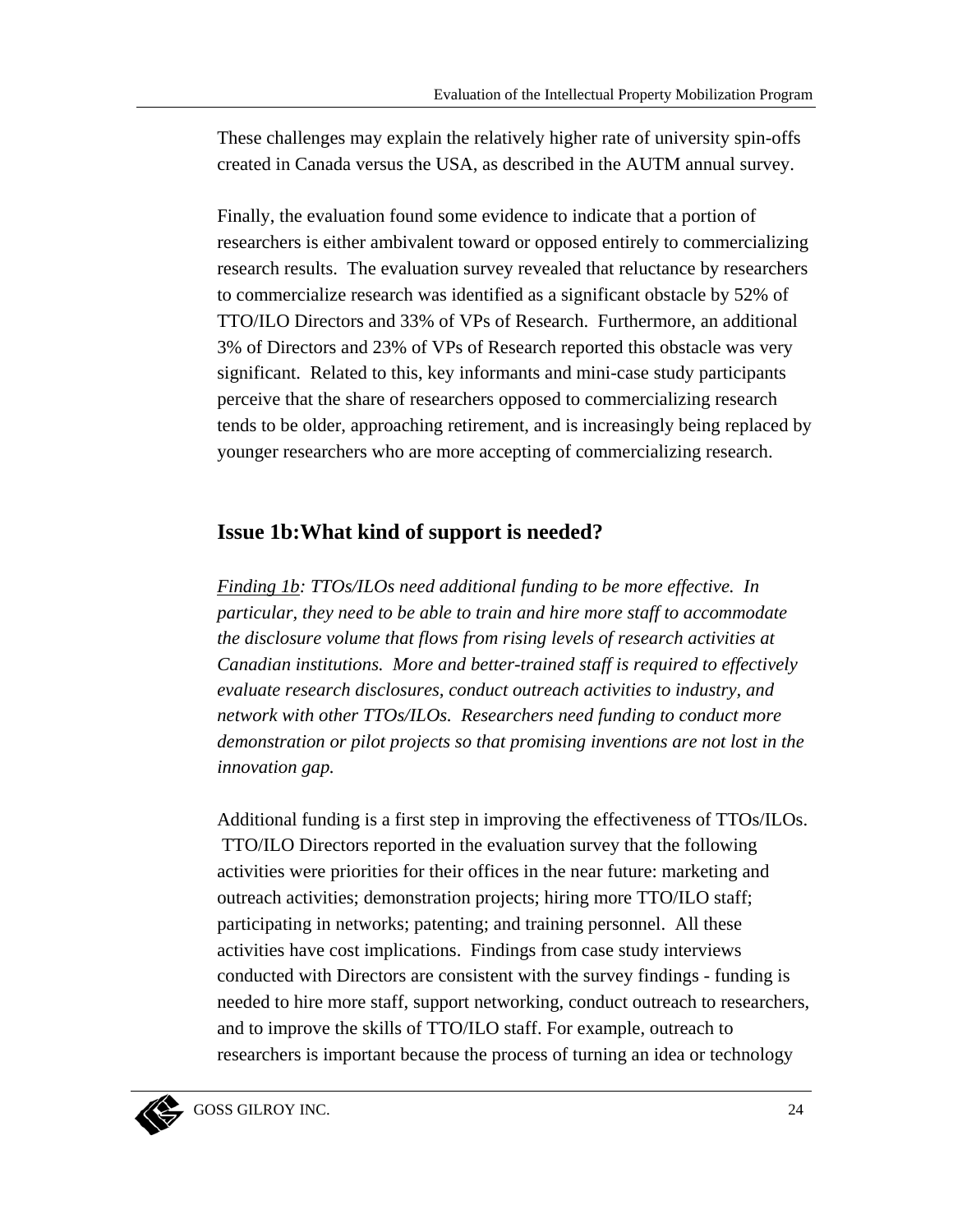into a marketable product is not obvious to many researchers, so the TTO/ILO must therefore educate researchers on the process and guide them accordingly. For small offices, conducting sufficient outreach activities with only one or two officers is challenging.

Mini-case studies found that networking is particularly important for TTOs/ILOs at small institutions because it enables them to access the expertise, advice, and administrative support found at offices at larger institutions. For example, mini-case study findings of TTOs at two small Atlantic universities identified a particular need for funding for networking. Interviewees reported that networking is particularly important for offices with few staff, as networking provides them access to the expertise, advice, and administrative support found at larger and more sophisticated offices.

The skills of office staff can be improved by either courses delivered by AUTM or ACCT, or internship training programs. Internship training programs increase the pool of personnel with the skill set desired by institutional TTOs/ILOs, venture capital firms, and technology companies. Interviews with host organizations associated with two internship programs revealed that they very much value the services provided. Specifically, they feel that the networks do a much better job than they could do in finding high quality interns, and the internships provide an opportunity for offices to evaluate a candidate at low cost (intern salaries are partially offset by the network) with no obligation. In addition to solving short term staffing needs, 75% of graduates at one network and 33% of graduates at another network are now working full time in institutional technology transfer offices.

Pilot or demonstration projects, which are specifically aimed at bridging the innovation gap were a relative rarity among institutions participating in the case studies. Only three case study participants requested and used IPM funding for demonstration projects. The impression left with evaluators was that offices wanted to direct funding toward demonstration projects, but improving human resource capabilities (hiring and training), took precedence. For example, a mini-case study participant revealed to evaluators that when their IPM grant was approved for less than the amount requested, they were forced to make a tough decision between hiring fewer officers than planned or cutting the demonstration projects altogether. TTO/ILO Directors that were



GOSS GILROY INC. 25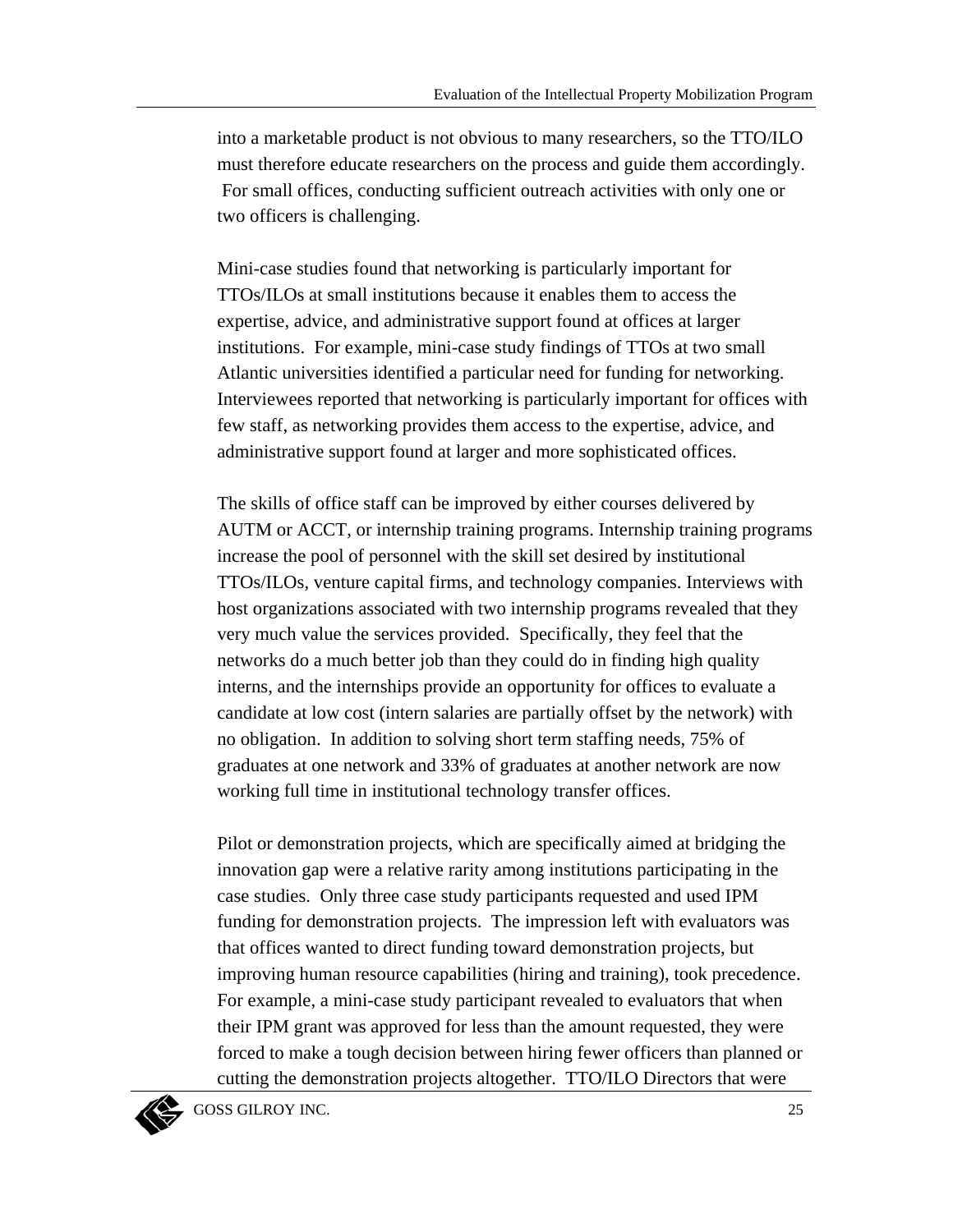surveyed identified demonstration projects as the fourth most important area for support.

Surveyed TTO/ILO Directors identified having sufficient human resources to solicit and evaluate invention disclosures as the fifth most important support area . Discussions with several TTO Directors in conducting the mini-case studies revealed that research expenditures have risen sharply at many universities in recent years (e.g., at one institution, research expenditures have risen from \$90 million in 1999 to \$240 million in 2006). Such sharp increases have over time led to increased invention disclosures, placing pressure on existing TTO/ILO staff to handle the demands of researchers. Institutions generally lack the finances to increase staffing levels in their commercialization offices in response to increases in research activity. In conducting one mini-case study, it was revealed that representatives from the network undertook a study that demonstrated that the relatively low commercialization rate of the local area hospitals compared to the Canadian and American average was the result of sharply lower staffing levels in their technology transfer offices. The study was appended to the IPM application submitted by the network, requesting funding to establish a commercialization officer in each of its member hospitals.

# **Issue 1c: What challenges exist in obtaining the right personnel?**

*Finding 1c: TTOs/ILOs face several challenges to obtain the right personnel. There are not a great deal of people with the right mix of business and scientific skills, and the salaries offered by TTOs/ILOs are generally lower than those offered by the private sector. Instability surrounding TTO/ILO funding poses a significant challenge. University and hospital budgets lack the funds to hire additional technology transfer staff. Offices therefore rely on provincial or federal program grants to hire or retain staff; however funding terms are often 2-3 years in length, meaning that valuable personnel are lost when funding ends.* 

The evaluation found that TTOs/ILOs face a challenge recruiting the right personnel because people with the right mix of relevant business experience

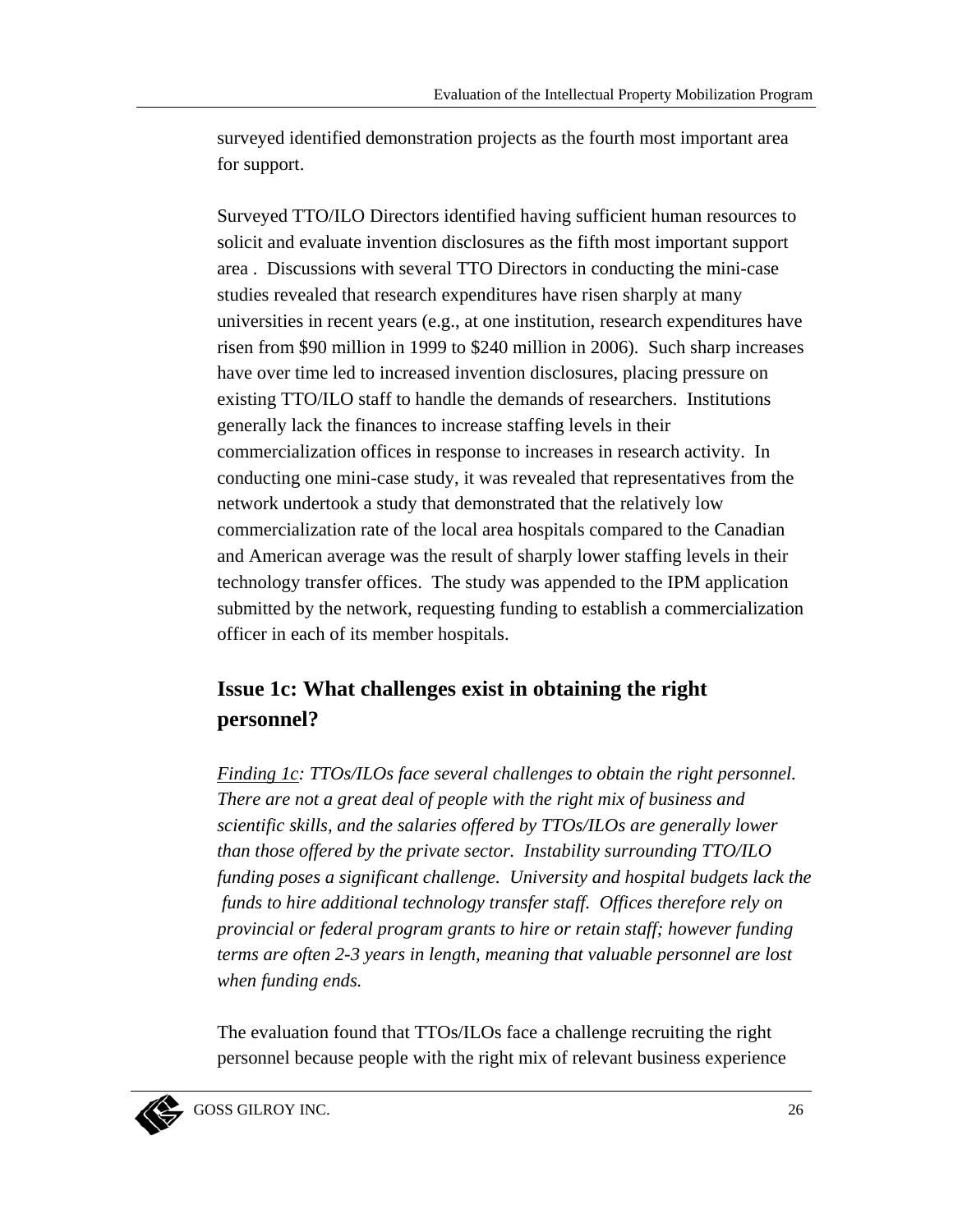and scientific knowledge are relatively rare. The mini-case studies revealed that finding junior people with this mix is difficult. For example, a senior representative from a large Ontario university stated, "when it comes to business school graduates, there is confusion between entrepreneurship and technology transfer", meaning that business school graduates need specific additional training to be effective in technology transfer. These findings echo the Government of Canada's science and technology strategy which indicates that Canada needs more people with both science and business skills in order to draw knowledge from within research institutions and create innovations for the marketplace.7 The strategy also states that "Canada's private sector does not provide strong enough incentives for students to strive for advanced S&T and business management skills" and "hire fewer university graduates as a percentage of their workforce than do their counterparts in the United States."8

Another challenge in recruiting and retaining the right people are the uncompetitive salaries offered by TTOs/ILOs when compared to the salaries offered by the private sector. Key informants and TTO Directors interviewed for the mini-case studies stated that commercialization officers quickly become very attractive to venture capital and technology firms once they gain sufficient experience. They are often lured away by much higher salaries. Furthermore, the mini-case studies revealed that small offices face the disadvantage of being unable to offer the attractive career paths of larger offices.

The instability surrounding the funding situation also poses a challenge for TTOs/ILOs to retain the right personnel. Interviews with VPs of Research and TTO/ILO Directors who participated in the mini-case studies revealed that the offices use provincial and federal grant funding to hire personnel and the terms and conditions of these grants mean that they can only commit to new hires for short periods of time (maybe 2-3 years). For example, a large Quebec university has a very valuable officer that has greatly increased the invention disclosure rate at the university, but is in danger of losing the officer when the IPM funding that supports the position's salary ends next year. Understandably, turnover in TTOs/ILOs can be high. The evaluators found it

 $^7$  Cenede, Indu <sup>7</sup> Canada. Industry Canada. Mobilizing Science and Technology to Canada's Advantage, 2007, p. 31. 8 Ibid

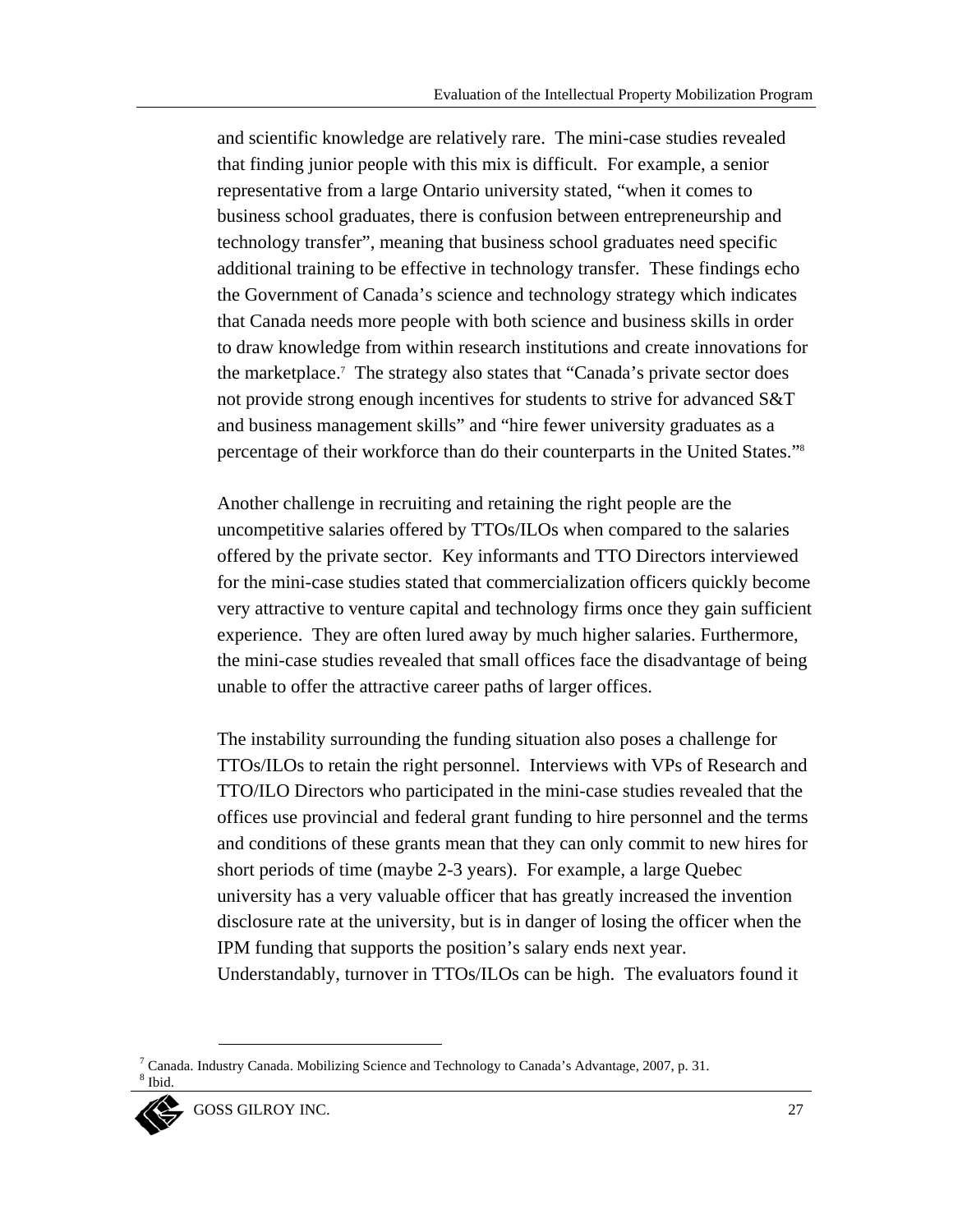surprising that offices managed to keep such highly skilled people in such an uncertain working environment.

Despite these challenges, the quality of senior staff, particularly TTO/ILO Directors is extremely impressive. Many Directors have backgrounds that span academia, venture capital, and technology start-ups. It is apparent that many have foregone higher salaries elsewhere in favour of the lifestyle offered by working at academic institutions or they simply have an unwavering commitment to technology and knowledge transfer at Canadian academic institutions. It may also be that personnel place a high value on the experience they gain working in university TTOs.

# **Issue 2: How does the IPM program fit into the environment in which it operates? How has this environment evolved over time since the inception of the IPM program? How is this environment expected to evolve?**

*Finding 2: Despite an increasing number of federal, provincial, regional, and municipal programs aimed at increasing the commercialization of institutional research, in recent years, the IPM program remains relatively unique. It is the only program offered to institutions across Canada that is specifically designed to support technology transfer office infrastructure. Its small project support to develop promising researcher technologies beyond the idea stage is critical, but often goes unfunded because there are even more pressing priorities. Its redesign in recent years to encourage networking seems timely given that collaboration with universities, hospitals, colleges, and centres of excellence is expected to become more important and prevalent in the future. Its continued support of human resources at technology transfer offices is also critical and appropriate in light of sharply rising levels of research being conducted at universities, hospitals, and colleges. As technology transfer offices become increasingly sophisticated, it is likely that the number of offices that operate externally to institutions will increase, as they offer certain advantages over offices housed internally.* 

## **Issue 2a: What are the other sources of funding available?**

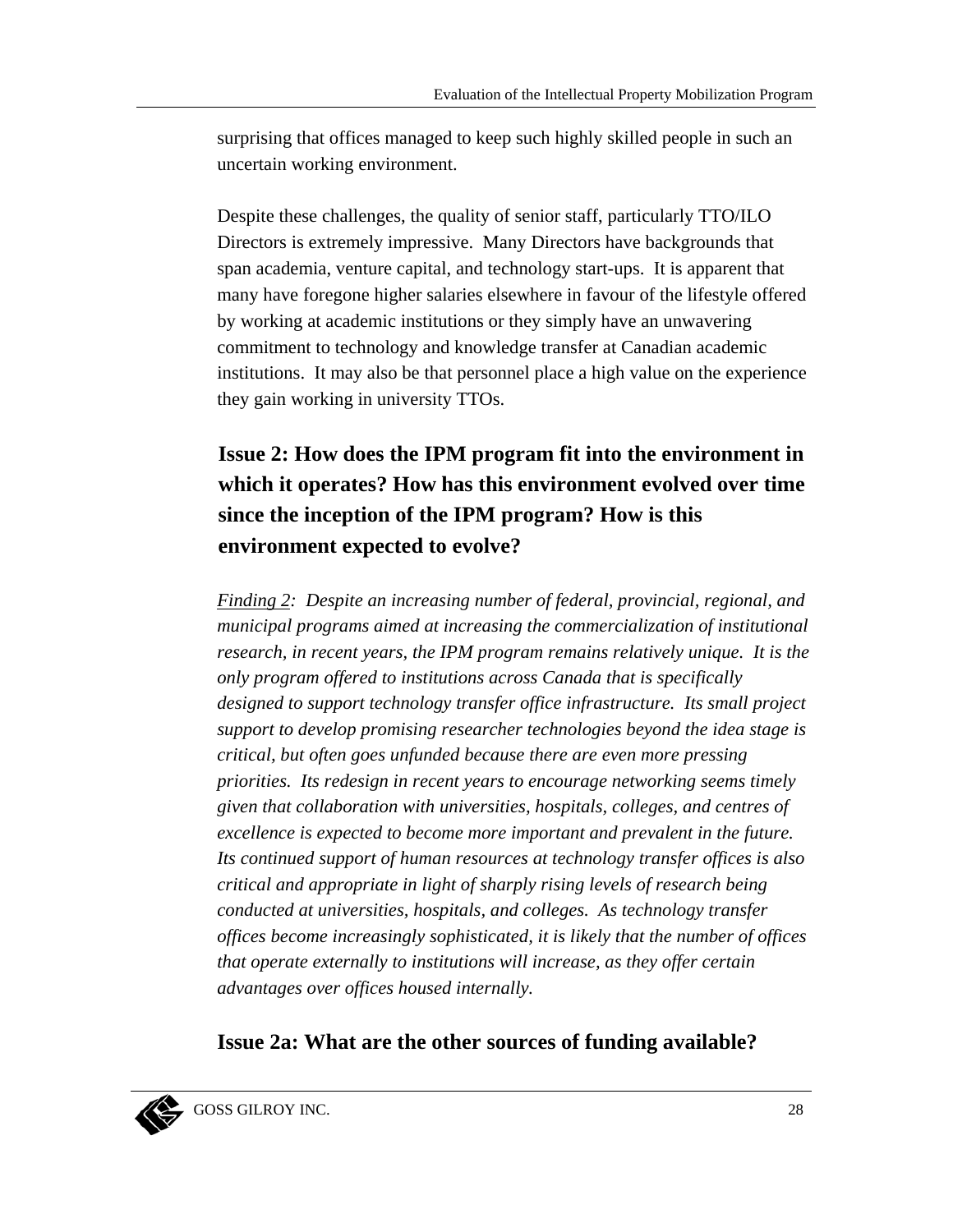*Finding 2a: Findings from the survey indicate a wide divergence between the current and preferred levels of support from funding sources for TTO/ILO budgets. For example, TTO/ILO Directors surveyed reported that over half (57%) of TTO/ILO funding comes from institutional general operating funds; however, VPs of Research surveyed would, on average, prefer their institutions to account for about 14% of TTO/ILO budgets. VPs of Research that responded to the survey would also prefer IPM funding to account for about 17% of their budgets, rather than the current 3.7% reported by TTO/ILO Directors.* 

*There are several other funding sources available to TTOs/ILOs, such as federal, provincial, regional, and municipal programs, overhead surcharges to industry partners who sponsor research, and commercialization revenues. The relative importance of these sources in an office budget can vary widely. For small offices, institutional operating funds account for most of the budget and commercialization revenues are often non-existent. At the other extreme, some large offices generate significant commercialization revenues; however, these revenues often flow back into general accounts of the university.* 

Findings from the mini-case studies revealed wide discrepancies in the size of TTO/ILO budgets across universities, with budgets in the seven-figure range for large universities, the mid six-figure range for medium size universities, and lower for small universities. These findings were supported by the survey, where Directors of TTO/ILOs at small universities reported budgets of \$140K on average, \$260K on average at medium size universities, and \$3.3M on average, at large universities. The TTO budgets of small universities represent the highest proportion of research revenues, attesting to the fixed costs and smaller economies of scale associated with operating a small technology transfer office.

Surveyed TTO/ILO Directors were asked to identify the amount and percentage of the sources of financial support for their offices in most recently completed fiscal year. Findings revealed that the largest single source of funding for their office remains the baseline operating funds provided by the university or hospital, which accounted for, on average, 57.0% of their funding. Surveyed VPs of Research were asked to identify what proportion of TTO/ILO budget support should come from the sources of support presented in



GOSS GILROY INC. 29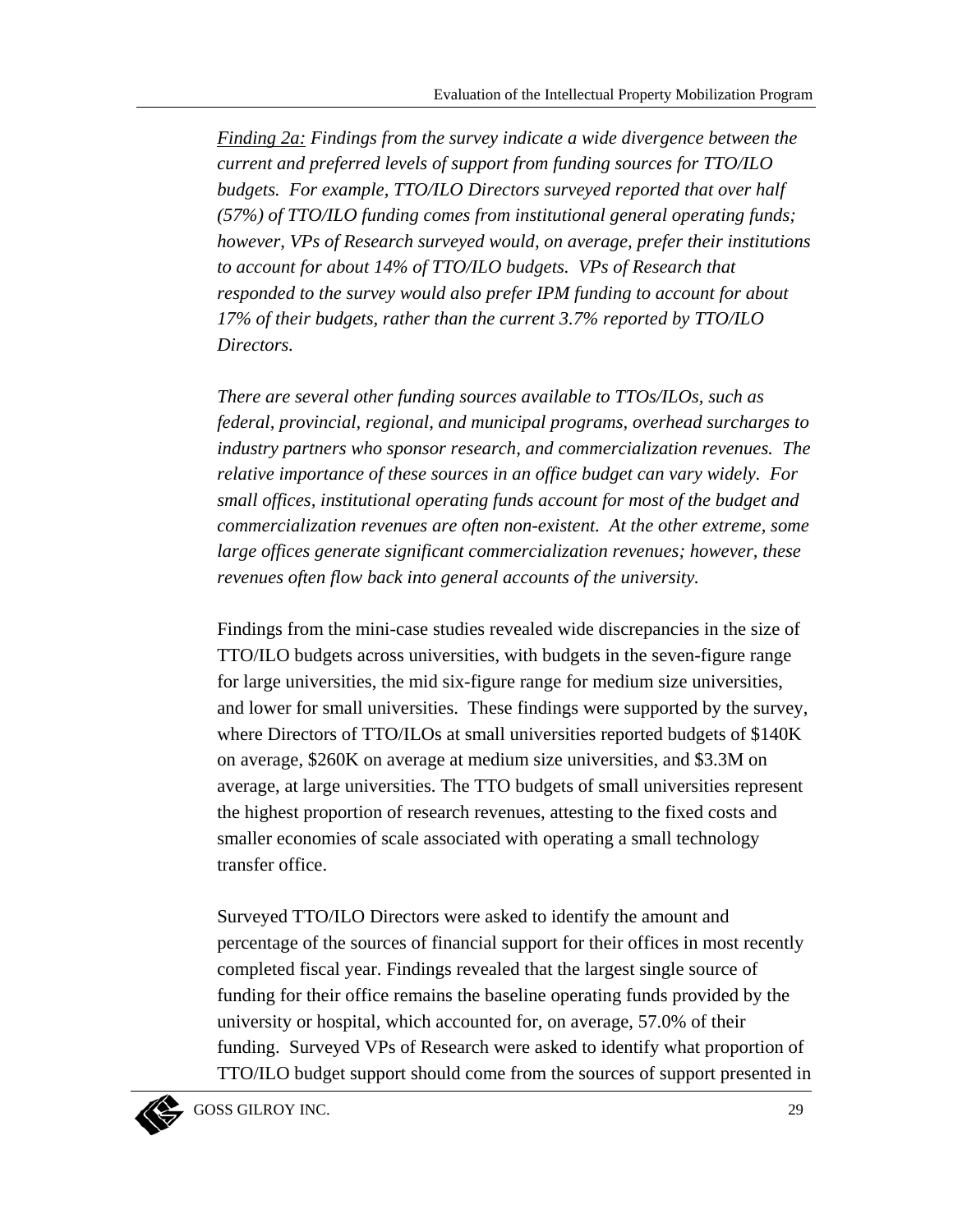Exhibit 3.2. VPs of Research indicated in the survey that institutional baseline funding should account for only 14.2% of the TTO/ILO budget.

|                                                       | <b>Actual Funding</b> | <b>Preferred Funding</b> |
|-------------------------------------------------------|-----------------------|--------------------------|
|                                                       | Reported by TTO/ILO   | Reported by VPs of       |
| Source of TTO/ILO Funding                             | Directors (n=26)      | Research (n=24)          |
| Baseline operating funds                              | 57.0%                 | 14.2%                    |
| <b>Federal Indirect Costs Programs</b>                | 11.7%                 | 13.9%                    |
| Provincial programs                                   | 8.7%                  | 15.8%                    |
| <b>Federal Regional Economic Development Programs</b> | 8.4%                  | 17.8%                    |
| Revenues from commercialization activities            | 8.2%                  | 13.8%                    |
| <b>IPM Program</b>                                    | 3.7%                  | 16.6%                    |
| Other                                                 | 1.5%                  | N/A                      |
| Municipal / local-regional programs                   | 0.5%                  | 1.8%                     |
| Institutional surcharges (overhead)                   | $0.4\%$               | 6.1%                     |
| Total                                                 | 100.0%                | 100%                     |

**Exhibit 3.2 – Actual TTO/ILO Budget Breakdown Compared with VP Research Preferences** 

TTO/ILO Directors that responded to the evaluation survey reported that the Indirect Costs Program was the next largest source (11.7%), but the amount of Indirect Cost funding that finds its way into TTO/ILO budgets varies considerably across institutions. VPs of Research report that funding from Indirect Costs Program accounts for a smaller share of the budget than they would prefer (11.7% versus 13.9%).

The mini-case studies revealed that funding from the Indirect Cost program can be very small and often not disaggregated from general institutional funding. Survey data reported by TTO/ILO Directors revealed that approximately \$1,540,942 in Indirect Costs program funding found its way into the budgets of 12 TTO/ILOs. This funding represented 6.7% of the total Indirect Cost Program funding that these institutions received in 2006/07, supporting the contention of TTO/ILO Directors that only a small share of Indirect Cost Program funding finds its way into the budgets of technology transfer offices. The remaining 13 offices that provided budget breakdowns reported zero funding from Indirect Costs suggesting that their institution had not directed Indirect Cost program funding to the office or that the funding was rolled into general institutional funding for the office and reported under "baseline operating funds". These findings are consistent with a third year review of the

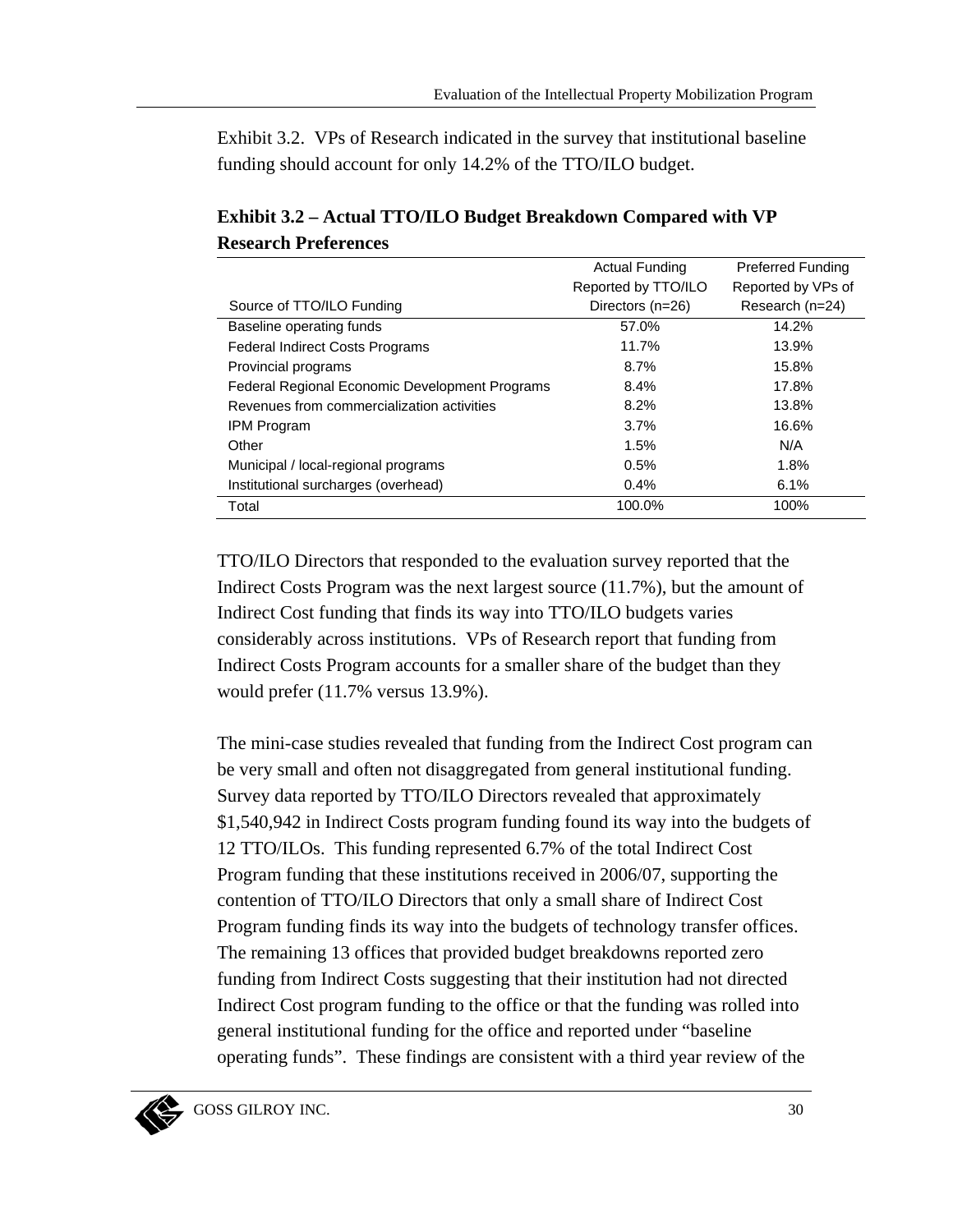Indirect Costs program completed in January 2006, which reported that 6% of program funding to institutions were used to manage intellectual property in 2003/04.

TTO/ILO Directors report that funding from provincial programs (8.7%), federal regional economic development programs (8.4%), other sources (1.5%) and municipal programs (0.5%) account for relatively small shares of budgets; however, offices can use funding from these sources in a number of ways. For example, CIHR's Commercialization Management Grant program can be used to hire recent MBA graduates; offices located in Ontario can use funding from the Ontario Research Commercialization Program (ORCP) to hire staff; and offices located in Western and Atlantic Canada can use the Western Economic Diversification (WED) program and the ACOA's Atlantic Innovation Fund (AIF) respectively to support activities. Actual funding from provincial programs and federal regional economic programs is about half the share of office budget preferred by VPs of Research (8.7% versus 15.8% and 8.4% versus 17.8%, respectively). For funding from municipal programs, the preferred amount is 1.8%; over three times the actual level.

Findings from the survey of TTO/ILO Directors revealed that commercialization revenues from 20 responding offices accounted for, on average, 8.2% of budgets, and have increased 9.4% over the last five years. Despite the increase, the proportion of funding is considerably lower than the preferred amount of 13.8% indicated by VPs of Research. It should be noted that the mini-case studies revealed that significant commercialization revenues accrue only to large and well-established offices. Furthermore, in many cases, the revenues flow back into general university accounts rather than into the TTOs/ILOs. As one Director from a large TTO with over \$1M in licensing revenues last year stated "I would be happy to see just 15% of our licensing revenue returned to the office".

On average, the IPM program accounted for just 3.7% of the TTO/ILO budgets according to TTO/ILO Directors who responded to the survey, which is much lower than the preferred proportion of 16.6% identified by VPs of Research. For the TTO/ILO Directors that responded, IPM funding accounted for 26.5% of TTO/ILO budgets at small universities, 13% at medium size universities, and 2% at large universities. Consistent with the survey findings, the mini-case

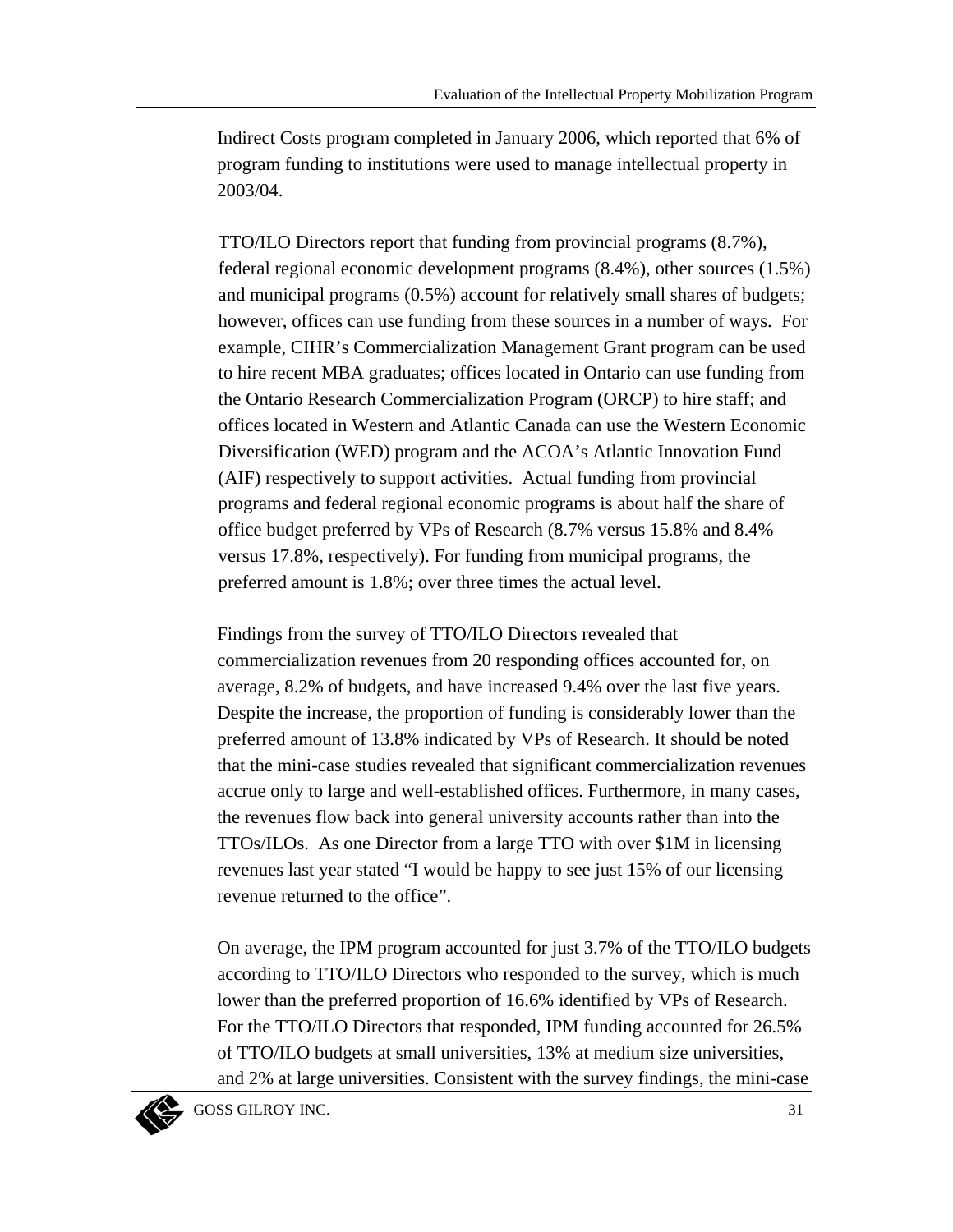studies revealed that IPM funding varies by size of institution. IPM accounted for on average, 22.8% of budgets at small universities, 18.1% of budgets at medium sized universities, and 4.7% of budgets at large universities. When the survey responses (26 TTO/ILOs) are combined with results from the mini-case studies (17 TTO/ILOs), the share of annual TTO/ILO budgets accounted for by IPM was on average 5.1%. Please refer to Exhibit 3.3 below.

|        | IPM Funding as Share of Budget |        |         |
|--------|--------------------------------|--------|---------|
|        | <b>Case Studies</b>            | Survey | Overall |
| Small  | 22.8%                          | 26.5%  | 24.7%   |
| Medium | 18.1%                          | 13.0%  | 15.6%   |
| Large  | 4.7%                           | 2.0%   | 3.3%    |
| Total  | 6.3%                           | 3.7%   | 5.1%    |

**Exhibit 3.3 – IPM Funding as a Share of TTO/ILO Budgets** 

#### *Other Sources of Support for Commercialization*

There are also a few programs that are peripheral to programs directly supporting technology transfer offices and researchers. The Ontario Commercialization Investment Fund*s* program leverages seed capital for spinoff technology companies created by faculty, staff or students of research institutes; the Knowledge Impact in Society Program, a pilot program by SSHRC supports effective knowledge exchange and mobilization; and the Ontario Government's Business Investment Program matches SME business needs with academic research teams who work in collaboration to achieve R&D objectives.

In addition, NSERC's I2I program and CIHR's POP program provide funding for researchers to further develop promising technologies. At the provincial level, a component of the ORCP provides funding for early stage proof of principle initiatives. Often, demonstration project funding (offered by IPM) is necessary however, to advance a promising invention to the point where it could have a realistic chance of winning an I2I or POP grant, as they fund technologies that are further developed and have attracted industry partners.

**Issue 2b: Do other funding sources overlap with the IPM program, and if so, how does this impact the IPM program? How do other programs dovetail with the IPM program?** 

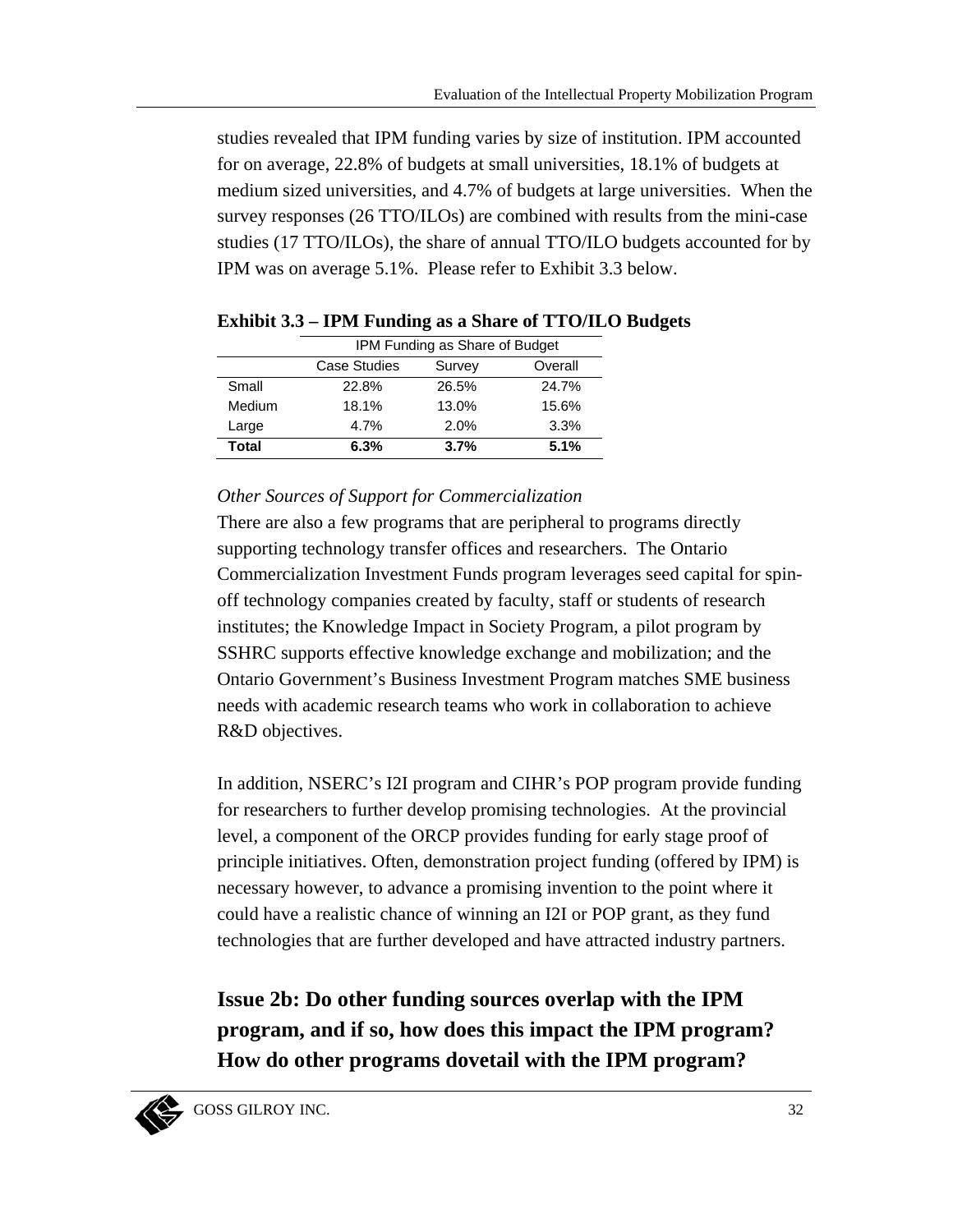*Finding 2b: The ORCP, WED and AIF programs overlap with IPM in the support of salaries for personnel. Activities covered under these programs are cost shared with IPM, and support from these programs is required for TTO/ILOs to have sufficient operating budgets.* 

Key informants, Directors of TTOs/ILOs and VPs of Research consider the IPM program to be unique. It is seen as the only Canada wide program that focuses on building institutional technology and knowledge transfer capacity. For instance, it is the only program available to TTOs/ILOs right across Canada that provides funding directly to technology transfer offices to assist them in addressing their most pressing needs such as hiring and training staff.

Other programs only offer a small part of what IPM offers, therefore program overlap with IPM tends to be small, but it does exist. The mini-case studies also revealed that offices need to access funding from many different programs in order to cover their operating costs. The evaluation found the following instances of overlap:

- The CIHR Commercialization Management grant can be accessed when staffing new positions in a TTO/ILO. The CIHR program can only be used however, to hire recent MBA graduates, therefore if the preferred candidate does not hold an MBA, or is not a recent graduate, the candidate must be hired using the IPM program or some other source of funding;
- The ORCP also offers support to hire personnel, and offset patent costs; and,
- Offices in Western provinces can use the WED program and offices in the Atlantic provinces can use the AIF program for personnel and professional consultation costs.

The Indirect Costs program does not overlap with IPM and instead, serves as a complementary source of funding for TTOs/ILOs. The Indirect Costs program outline for instance, states that intellectual property management costs already covered under other federal initiatives are not eligible for funding. The program is intended to support incremental activities rather than replace

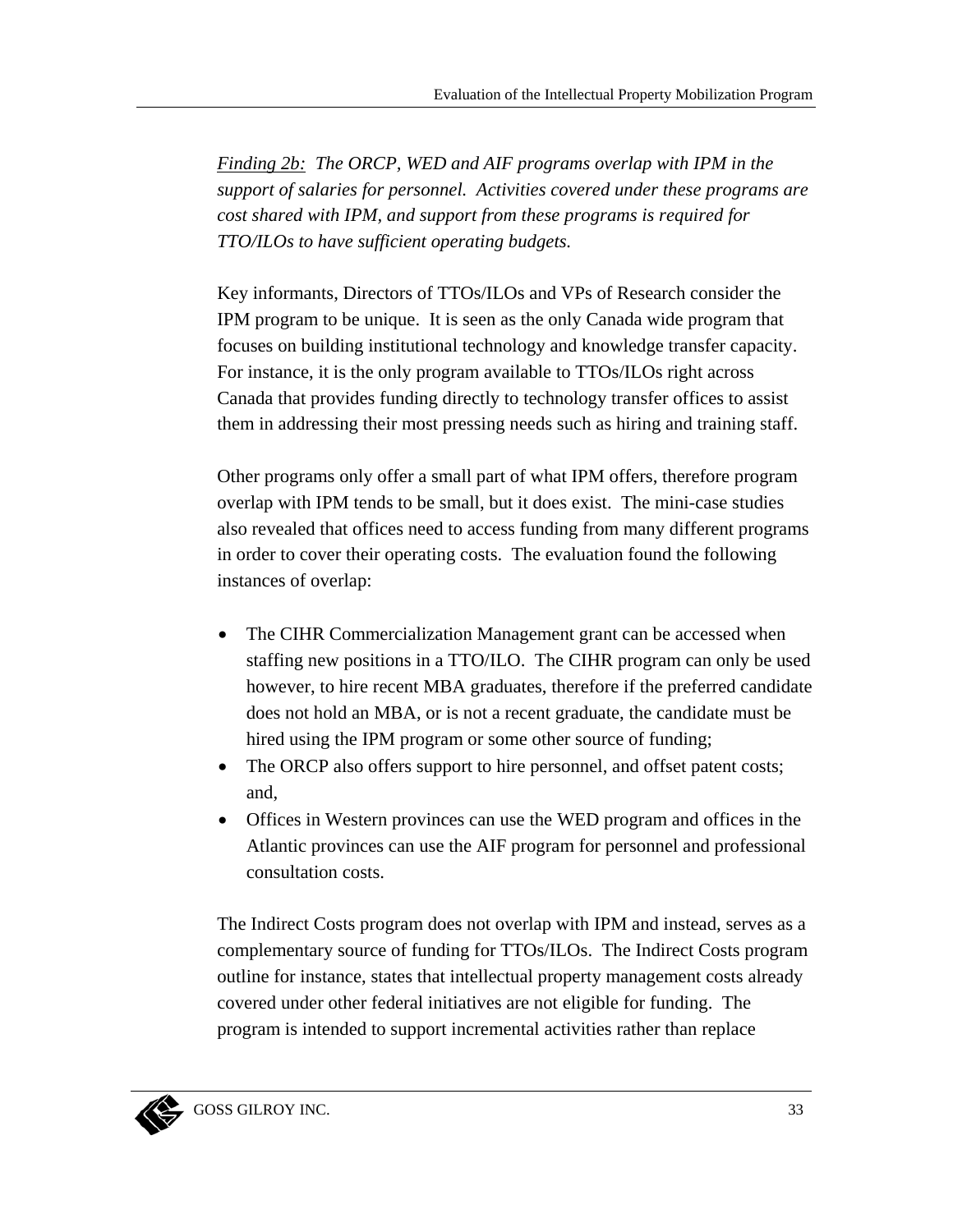existing funding, and is a fairly flexible funding source that can be used to cover a variety of indirect costs.

The CIHR POP, NSERC I2I, and Ontario and Quebec provincial programs supporting proof of principle projects do not overlap with IPM, as they fund technologies that are much more developed than the pilot or demonstration projects funded by IPM.

Key informants feel that a specific program such as IPM is needed to ensure that the funding goes to where it is needed most. In particular, they are concerned that if the IPM were to be managed by another federal program, such as the Indirect Cost Program, then the funding may be used for activities other than technology and knowledge transfer. There are no other obvious organizations (other than the federal granting agencies) to play a lead role, as the private sector is too diverse and spread out. The NSERC/CIHR/SSHRC peer review process is also perceived to be a real strength of the IPM program.

# **Issue 2c: What are the different organizational structures that different institutions use? How do attitudes to, cultures of, and objectives of technology and knowledge transfer differ across institutions?**

*Finding 2c: Only about 10% of institutions use the services of a separate legal entity rather than house an internal TTO/ILO. As institutions become more established and sophisticated in their technology transfer activities, and commercialization revenues increase, the number of institutions that establish separate legal entities may increase. Regardless of whether offices are internal or external to the institution, the mandates of offices are relatively consistent. The mandates typically focus on supporting researchers and transferring knowledge and technology to the public and private sector with an emphasis on social benefits. The commercialization focus can be somewhat stronger however, at TTOs/ILOs that are not part of the university structure.* 

Of the 33 institutions that completed the survey and the 17 institutions that participated in the case studies, 45 or 90% have chosen to locate their TTO/ILO in their institution, typically in the office of research. Five

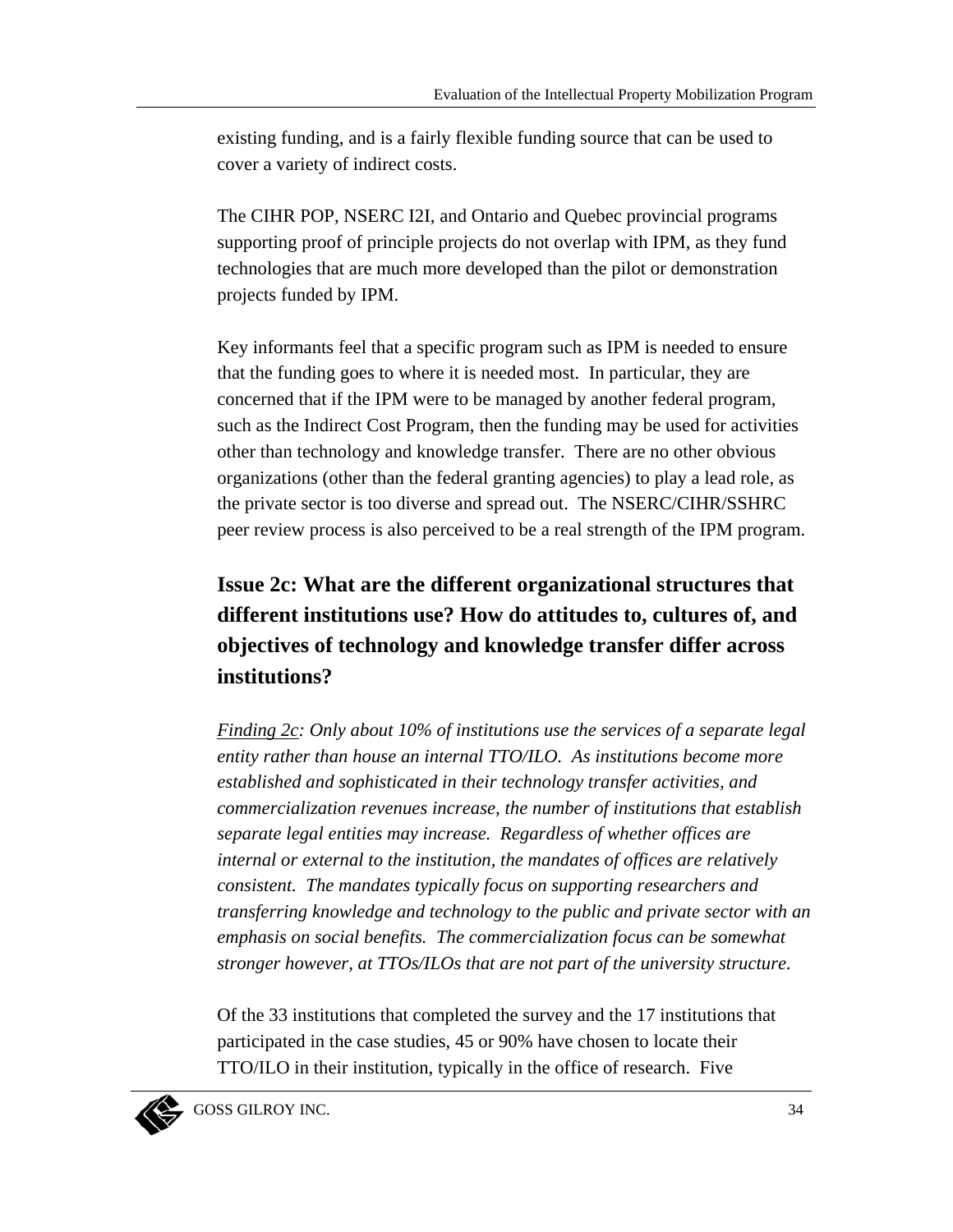institutions (10%) have chosen to spin out the office from their institution as a separately incorporated entity. An examination of the 2004 IPM survey reveals that the number of TTOs/ILOs operating outside of institutions has remained relatively constant. The 2004 survey was also completed by 50 institutions, of which 6 used a separate legal entity to conduct technology transfer activities. Since the 2004 IPM survey was conducted, one institution has dissolved its external technology transfer company and brought technology transfer activities back into the institution.

Due to IPM funding, a number of small institutions have been able to designate a full time employee to a technology transfer officer position in recent years. These officers often rely on the services of larger institutions located nearby to offer a full suite of technology transfer services to researchers and industry partners. The evaluation survey revealed that six institutions (12%) use the services of another institution's office. This information was not collected in the 2004 IPM survey.

The findings from the mini-case studies and surveys suggest that there is no one "right model" for technology transfer. The chosen structure is often a factor of the VP Research's personal preferences, and the sophistication and history of technology transfer at the institution. For example, two mini-case study participants created separately incorporated entities to handle technology transfer activities.

A number of pros and cons exist for TTOs located inside institutions versus those that are separately incorporated. The pros of keeping the office inside the institution consist of VP Research control over the operations, and better access to researchers, while the cons are the institution tends to be more exposed to lawsuits, and salaries for commercialization officers have ceilings which present recruitment and retention challenges. Offices that are established as separate legal entities enjoy quicker decision-making, as the VP Research needs to be consulted less (or not at all), more integration with industry/receptors, some protection from lawsuits for the university, and more salary flexibility. Separately incorporated entities are also more likely to reach out beyond the university and engage in the commercialization of discoveries made by inventors in the community.

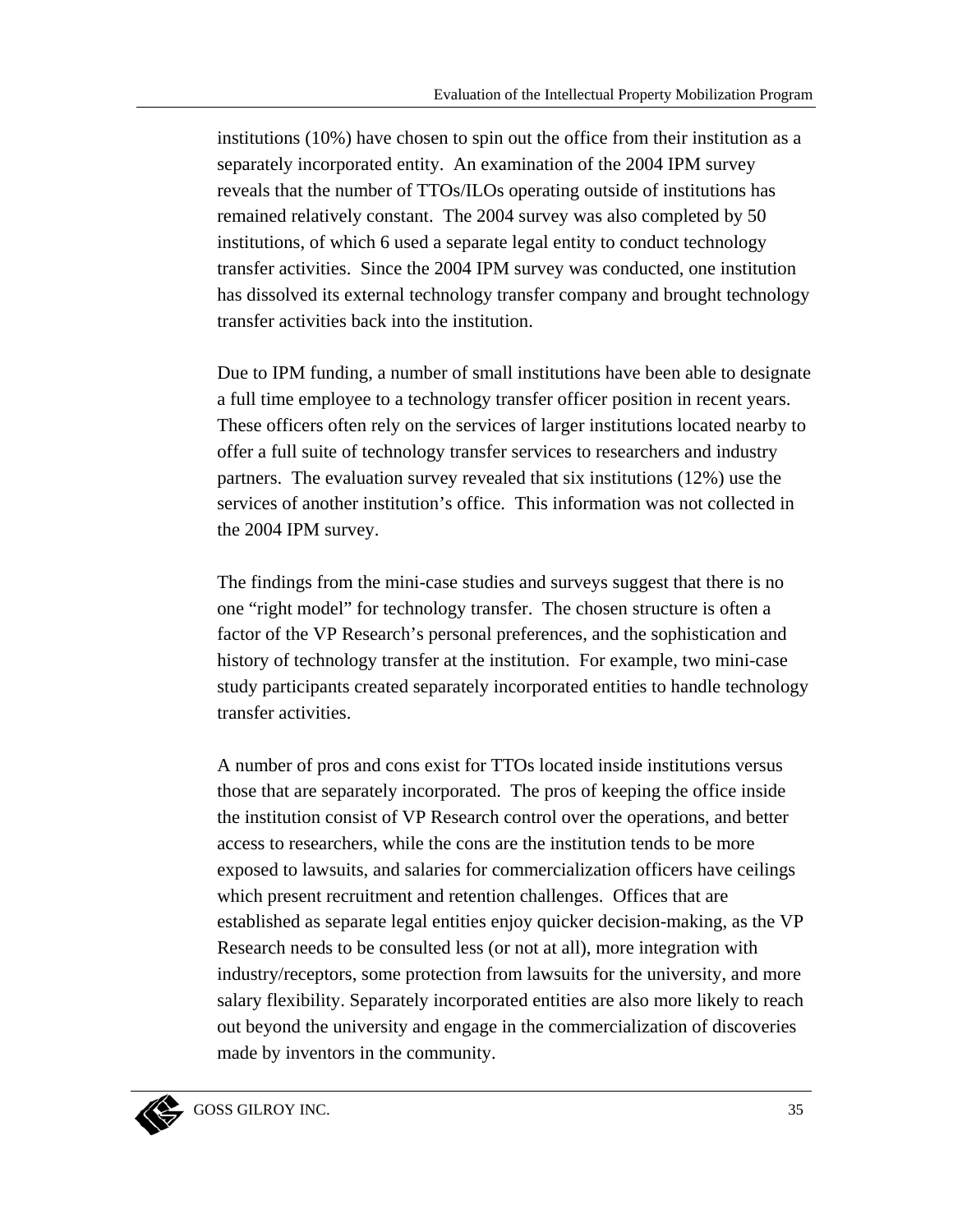Some institutions that participated in the mini-case studies have separated activities such as disclosure reception and evaluation from administration, human resources, and IP management. In Quebec, at least two mini-case study participants leave spin-off development and market evaluation to a separate company operated at arm's length from the university; however, commercialization revenues flow back to the university nonetheless. An Atlantic university has also adopted this approach.

Generally, the mini-case studies demonstrated that separately incorporated offices tend to exist at institutions with a long history of commercialization and strong revenues. This finding would seem to suggest that as Canada's technology transfer offices become more established, the number of institutions that spin these services out into a separately incorporated entity may increase. For example, findings from the mini-case studies revealed at least two institutions where the Director and VP of Research were contemplating such a move in the future when commercialization revenues are sufficient to do so.

The mandates of TTOs/ILOs, as revealed in the survey and mini-case studies are fairly consistent across institutions. Typically, the mandates focus on supporting researchers, reaching out to industry, and transferring technology and knowledge to the private and public sector with economic and social benefits for Canadians. All institutions place an emphasis on technologies that have social or health benefits. TTO/ILO Directors and VPs of Research stressed that success should not be based entirely on commercialization revenues; however, offices that are separately incorporated from their institution appear to have more of a focus on commercialization revenues.

# **3.2 Impacts/Results**

**Issue 3: To what extent are the objectives and outcomes of the IPM program being achieved? To what extent can these outcomes be attributed to the program itself?** 

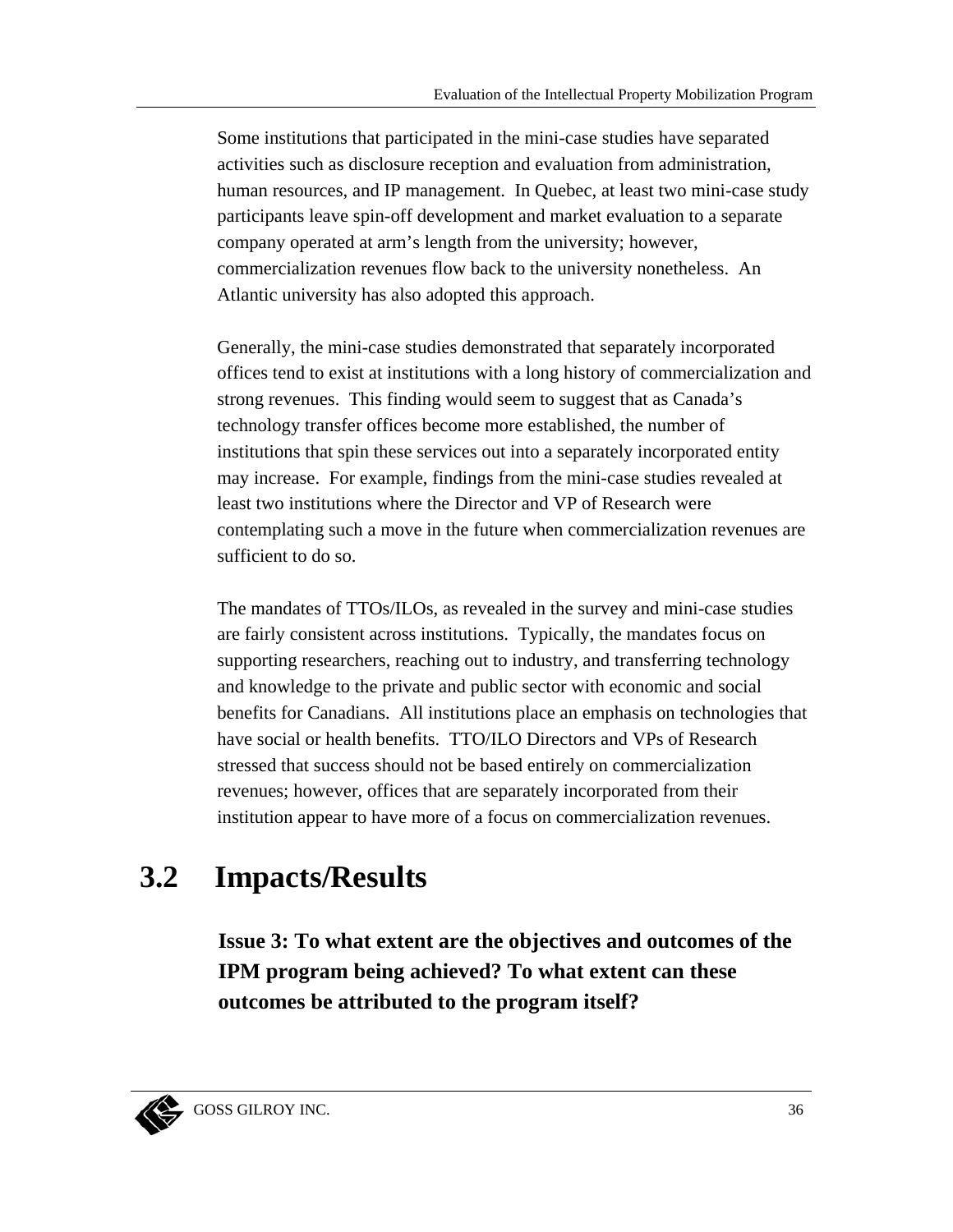*Finding 3: Recent Statistics Canada and AUTM data indicate that commercialization of research results at Canadian institutions has more than doubled in the last seven years. These findings are supported by the evidence from the mini-case studies and survey; however, the extent to which this progress is attributable to IPM varies across institutions. At small TTOs/ILOs, where IPM has represented a significant share of the office budget, IPM funding has greatly improved office capacity by providing salary support for professionals. In some cases, the funding has meant the difference between having a dedicated full time technology transfer resource and not having one at all. By using IPM funding to participate in networks, small institutions have become more effective, by being able to access the experience and expertise of larger, more sophisticated technology transfer offices.* 

*At medium size institutions, the program has built capacity by providing offices with funding to hire additional technology transfer officers to solicit and evaluate more invention disclosures. At large institutions, the program has helped to build capacity by providing salary support for additional officers, and providing funding for new initiatives such as entrepreneur in residence programs and venture capital activities.* 

*IPM funded internship training programs have been effective at providing institutions of all sizes with highly trained candidates for positions within TTOs/ILOs. Furthermore, some graduates are now working at venture capital and technology firms, which have made for a more networked group of professionals that helps to support technology transfer.* 

*The program's impact on knowledge transfer appears to be less significant however, than its impact on technology transfer.* 

# **Issue 3a: To what extent is there evidence of increased knowledge and technology transfer?**

*Finding 3a: The evaluation survey data, combined with survey data from Statistics Canada and AUTM demonstrate that more technology is being transferred today than a few years ago, as evidenced by figures for active licenses, institutional spin-offs, and commercialization revenues. About 20% of TTO/ILO Directors report that IPM has had a significant impact on their* 



GOSS GILROY INC. 37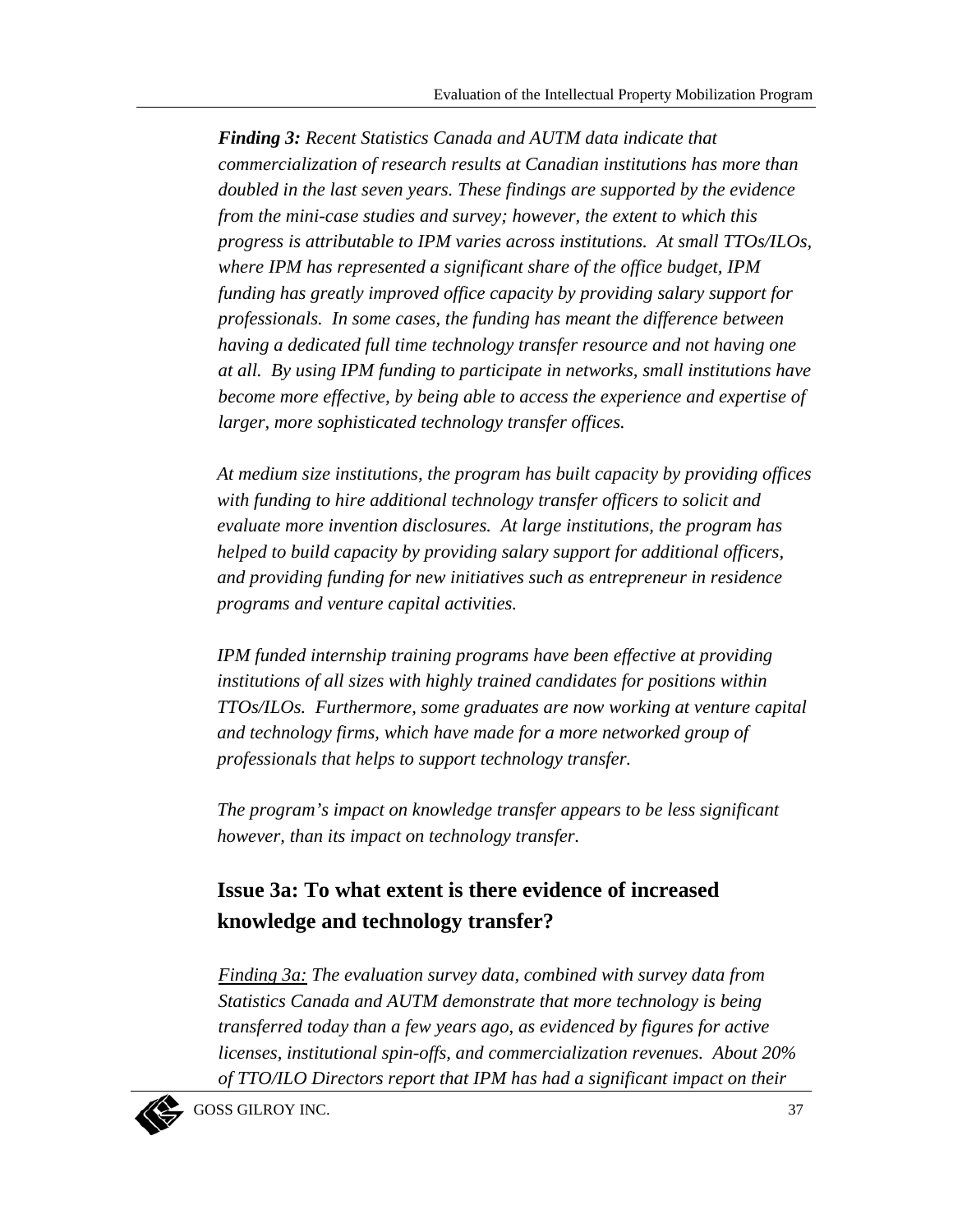*institution transferring more technology to the user sector, and another 41% report the impact as moderate. Evidence of increased knowledge transfer is difficult to quantify, as the area lacks the metrics of technology transfer. The program's impacts appear to be less significant in the area of knowledge transfer. However, it should be noted that this is a relatively new area for the program, with funding for knowledge transfer activities only available since 2005.* 

Exhibit 3.4 presents patent and commercialization data from 19 institutions in the evaluation survey that provides evidence that more technology is being transferred now than five years ago. The survey data demonstrates that there have been significant increases in the number of patents and active licenses held, and the number of institutional spin-offs, while licensing income has increased at a more modest rate.

#### **Exhibit 3.4 – Patent and Commercialization Statistics of Responding TTO/ILOs**

|                         | Five Years Ago | Today   | % Change |
|-------------------------|----------------|---------|----------|
| Patents held            | 477            | 1714    | 259.3%   |
| Active licenses         | 557            | 1074    | 92.8%    |
| Licensing income        | \$9.7M         | \$10.6M | 9.3%     |
| Institutional spin-offs | 51             | 166     | 225.5%   |

Source: TTO/ILO Director Survey

Findings from recent Statistics Canada and AUTM surveys, which cover a broad number of Canadian institutions, demonstrate that there has been a significant increase in technology transferred in recent years. Statistics Canada reports that the number of new licenses and options, active licenses, and income from IP commercialization, increased 148.7%, 99.8%, and 161.1% respectively from 1999 to 2005.<sup>9</sup>

The extent to which knowledge transfer has increased is more difficult to measure. Unlike technology transfer, there are few statistics collected. Directors and VPs of Research were asked in the evaluation survey to what

 <sup>9</sup> Statistics Canada, 1999-2005 Survey of Intellectual Property Commercialization in the Higher Education Sector

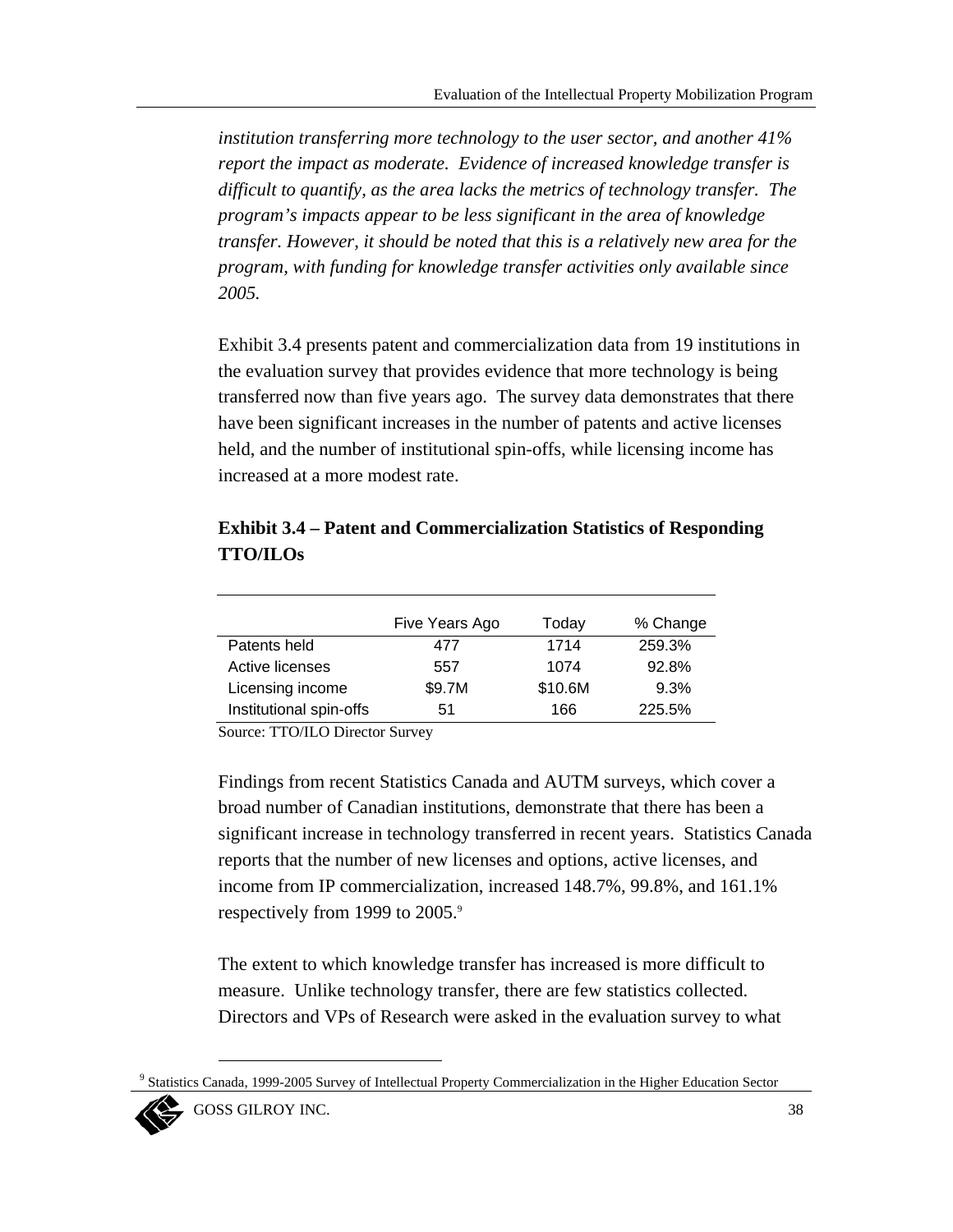extent their institutions transfer more knowledge to the user sector, and researchers were asked to what extent they are more involved in knowledge transfer now compared with five years ago. As illustrated in Exhibit 3.5, the majority responded that knowledge transfer has increased, however, researchers report that it has increased less than TTO/ILO Directors and VPs of Research believe. It should be noted that the knowledge transfer component of the IPM program is a relatively new area and, aside from one funded project, is not directly funded by the program.





Findings from the evaluation survey and mini-case studies suggest that some of the increased technology and knowledge transfer activity occurring at Canadian institutions is attributable to IPM. As the survey respondents most familiar with IPM, TTO/ILO Directors were asked to what extent IPM is responsible for the observed increases in technology and knowledge transfer. Their responses, presented in Exhibit 3.6 below, demonstrate that about 20% feel that IPM has had a significant impact and just over 40% feel that IPM has had a moderate impact in transferring more technology to the user sector. They report that the IPM impact on knowledge transfer is somewhat less strong.

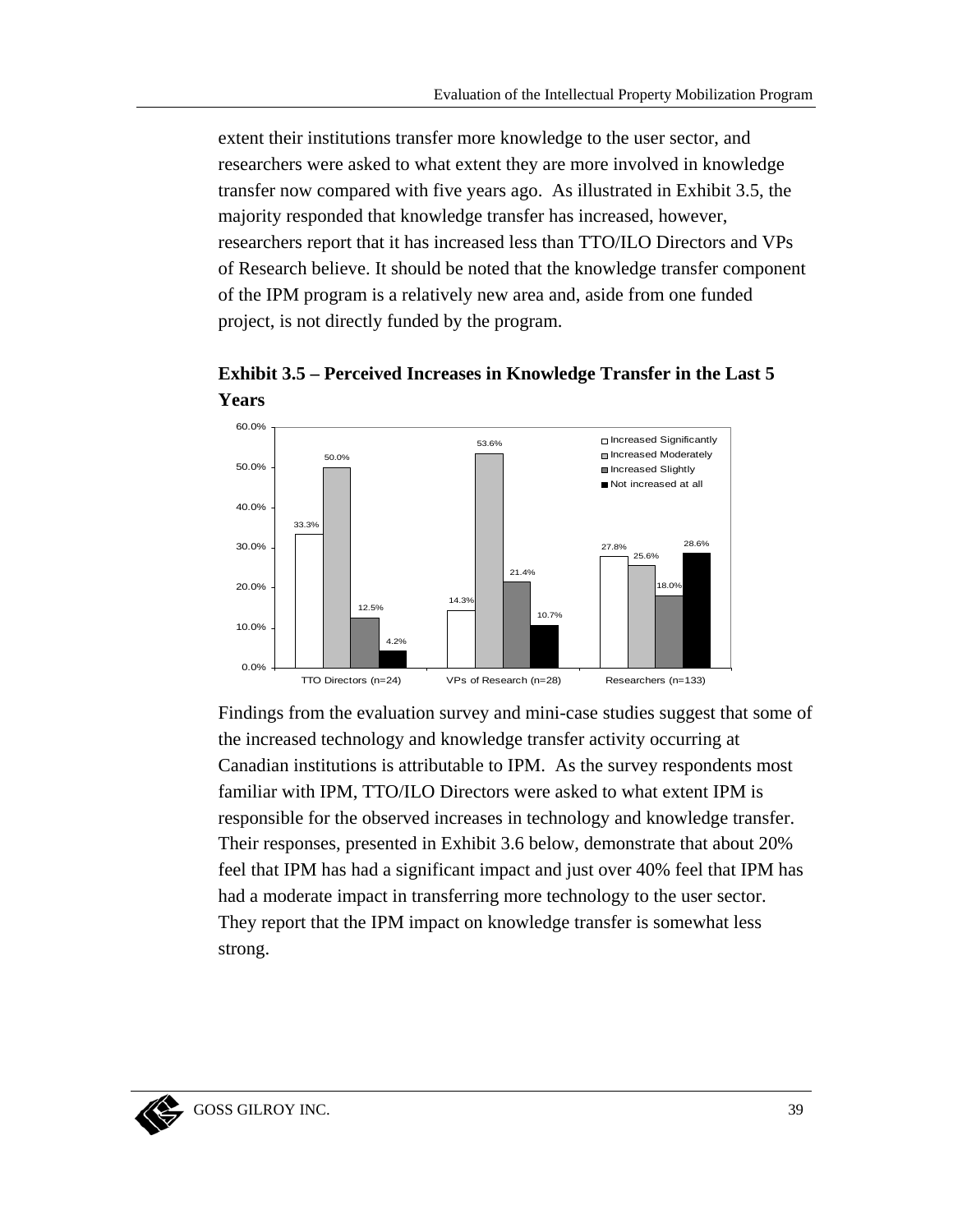

**Exhibit 3.6 – Perceived Impact of IPM on Technology and Knowledge Transfer** 

Due to the fact that IPM funding represents only one of many funding sources for TTO/ILOs, Directors cannot quantify the precise impact of IPM. The minicase studies however, provided some insight into how IPM assists institutions to transfer knowledge and technology to the user sector. The primary influence of IPM would appear to be the hiring of commercialization officers to conduct activities that would otherwise not be conducted, such as receiving invention disclosures, evaluating their patentability and commercial potential, and conducting industry and researcher outreach activities.

A second influence of IPM has been on the collaboration and networking that occurs between institutions. Networking provides researchers with access to other researchers that can assist them in technology development. Networking provides researchers with access to specialized expertise, in licensing for example, which would not typically be available to researchers at most institutions, save the largest of the institutions included in the mini-case studies. Networking also appears to be a useful means of introducing receptors to researchers who may conduct research in a mutual area of interest.



Source: Directors Survey (n=34)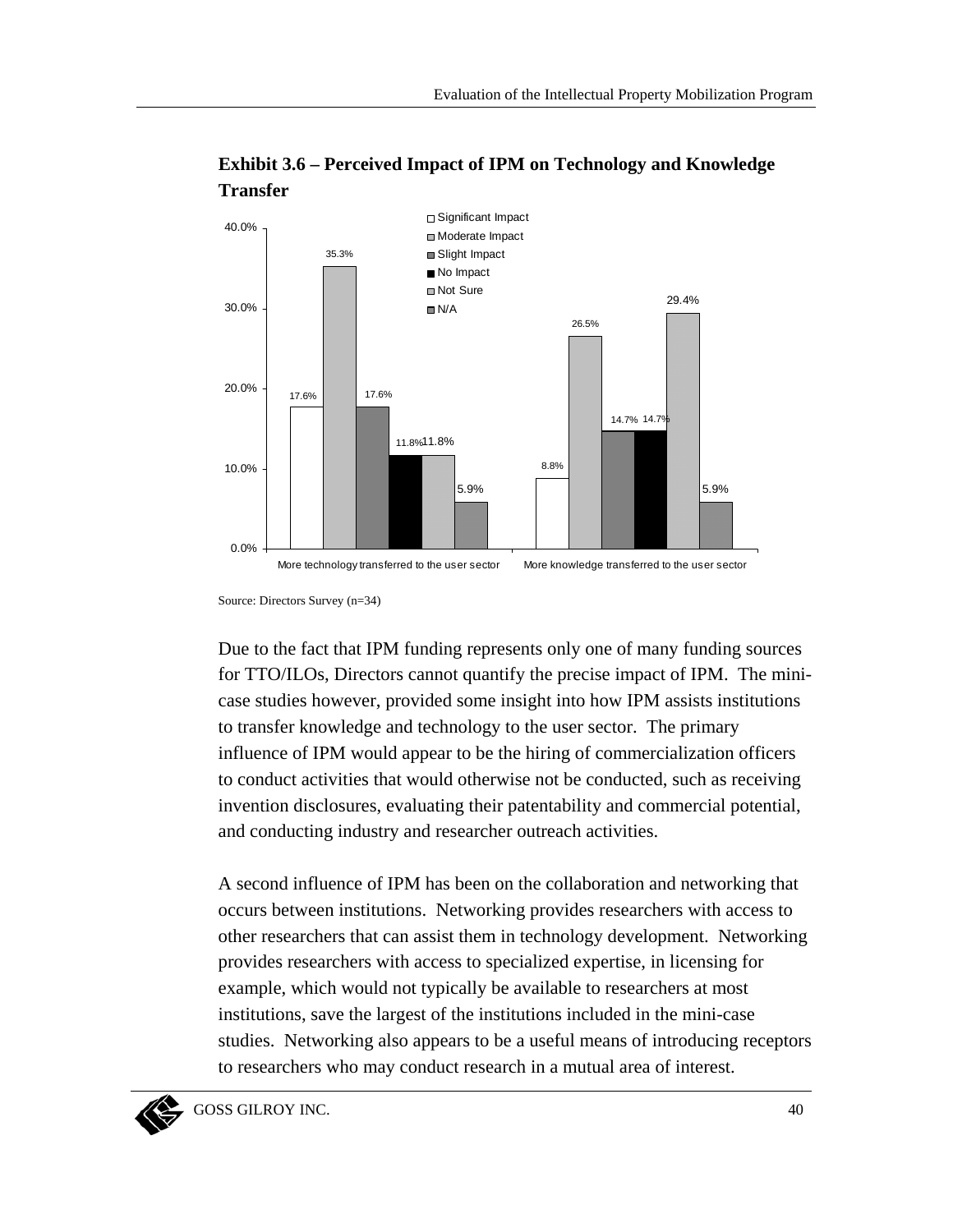## **Issue 3b: Increased participation from IP users (e.g., industry and public)**

*Finding 3b: The evaluation's survey of IP users revealed that they are on average collaborating with institutions on research and acting as a receptor for research results more now than five years ago, and expect to increase these activities in the future. About 19% of TTO Directors believe that IPM is significantly responsible for increasing their collaboration with IP users, and another 31% believe the impact has been moderate. A major influence on IP user participation rates appears to have been the use of IPM funding to hire and train staff to conduct industry outreach activities and seminars, and establish officers in institutions, where none existed before, in order to reach more potential IP users. Another major program influence has been IPM funded internship training programs. Evaluation evidence suggests that the graduates of these programs are working in venture capital firms, technology companies, or engaged in entrepreneurial activities, and the contacts they have made with their host TTOs/ILOs and fellow interns are helping to facilitate technology transfer activities.* 

Overall, IP receptors revealed in the survey that they are participating more in technology and knowledge transfer than five years ago, and they expect their involvement to increase in the future. Exhibit 3.7 illustrates that the majority of IP receptors surveyed reported an increase in the following interactions with Canadian universities, colleges or research hospitals in the last five years: sponsoring research; providing materials/equipment/information required to carry out research; providing personnel for ongoing input and feedback on the research being performed; providing personnel to carry out activities essential to the research being performed; and acting as a receptor for the results of the research.

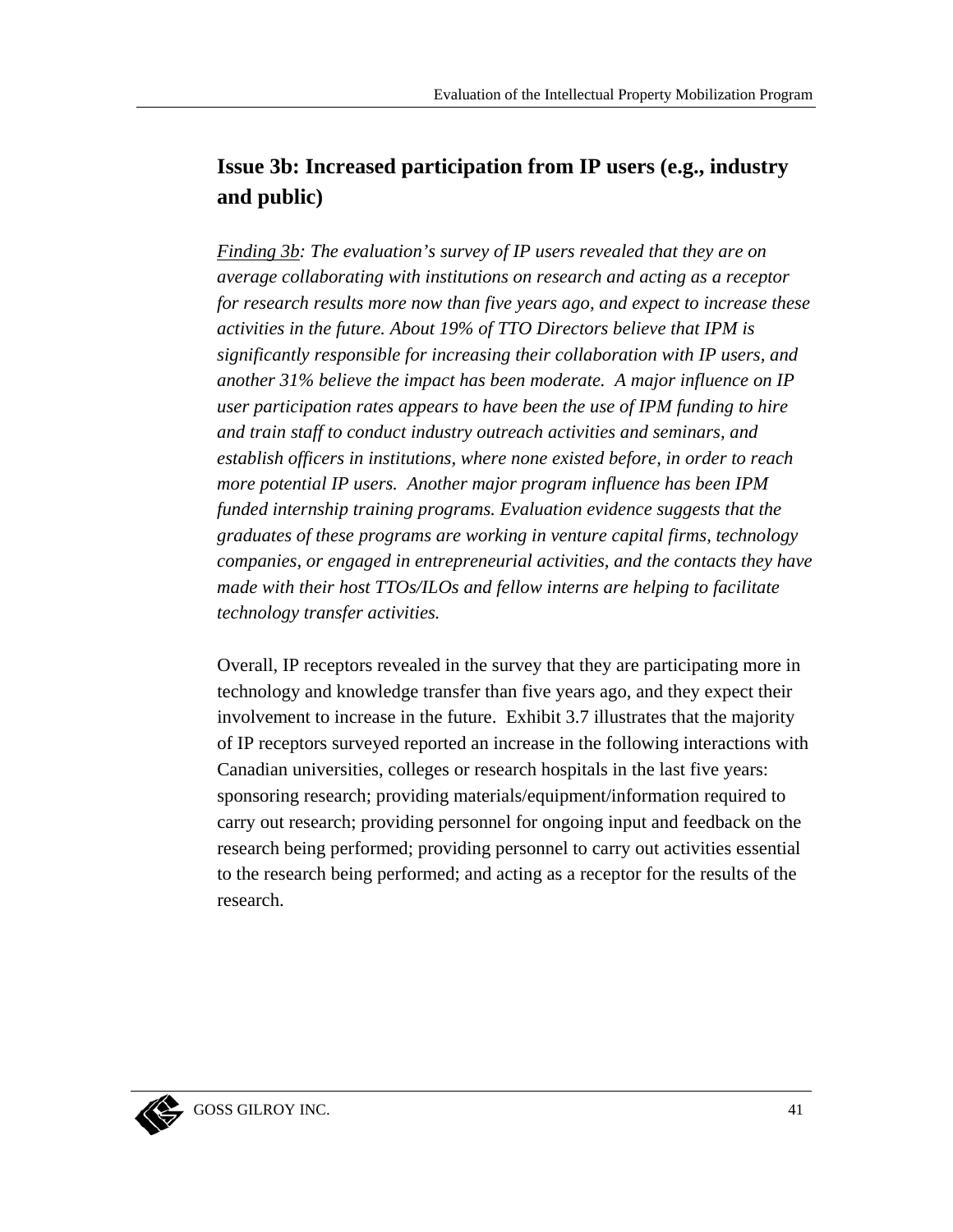

**Exhibit 3.7 –IP User Interaction with Institutions Compared with 5 Years Ago** 

The mini-case studies provide some evidence of how the IPM program is assisting institutions to better collaborate with and transfer knowledge and technology to users. For example, anecdotal evidence from mini-case studies revealed that IPM funding permitted institutions to hire personnel to conduct more seminars targeted at informing potential IP users (typically from industry) of the type of research being conducted at their institutions. IPM funding also permitted the establishment of commercialization officers at institutions where previously none existed (e.g., hospitals) in order to reach more potential users. IPM funding has also helped to partner colleges, which have strong ties to industry, with more experienced and larger university TTO/ILOs.

The mini-case study evidence of IPM's positive impact on participation rates of IP users is supported by survey responses from TTO/ILO Directors. Nineteen percent of Directors indicate that the impact of IPM on the extent of their collaboration with potential users of research results has been significant; 30.8% moderate; 34.6% slight; and only 15.4% indicated no impact.



Source: IP Receptor Survey (n=47)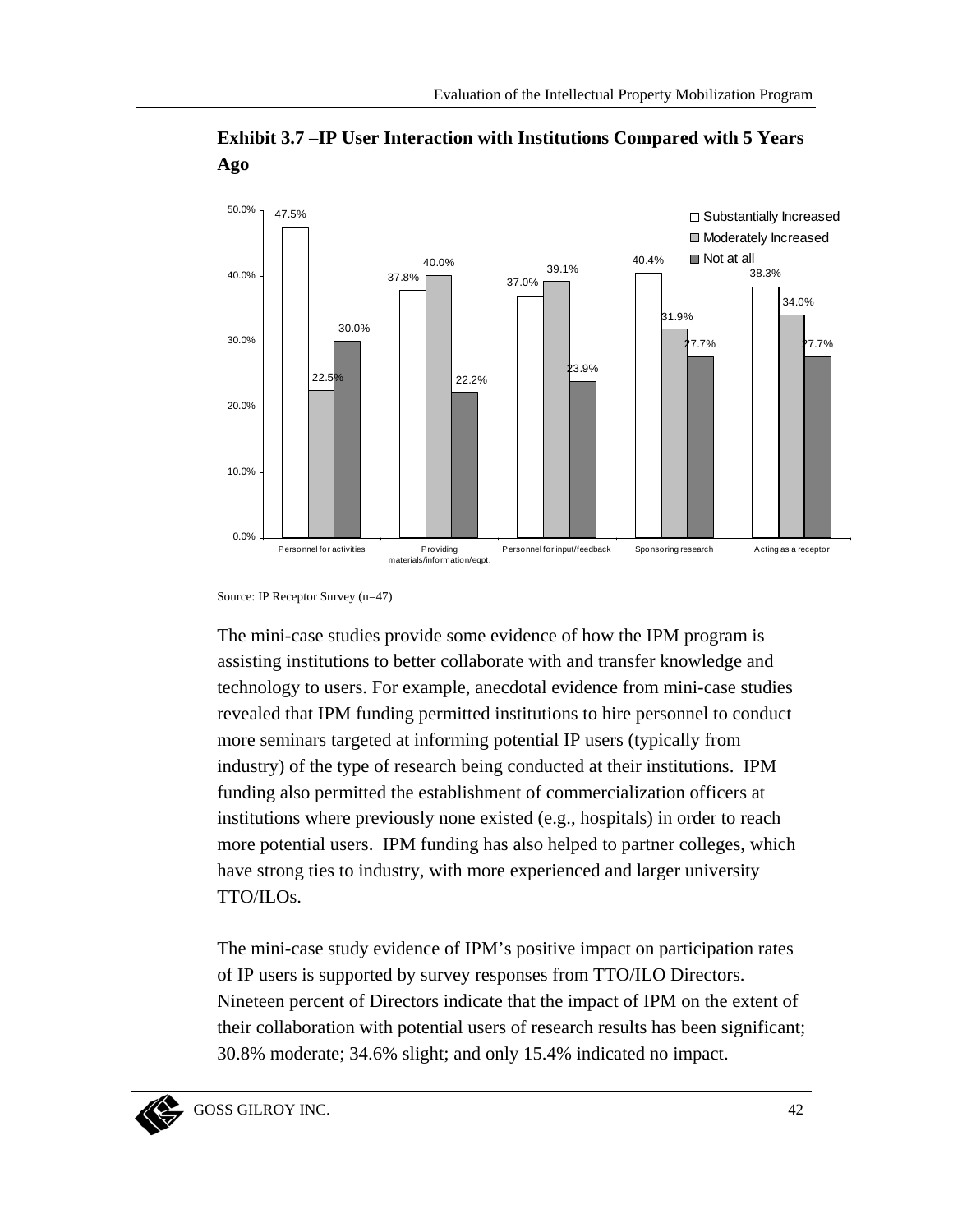Response times and overall service levels offered by TTOs/ILOs can influence the willingness of IP receptors to use their services. The mini-case studies revealed that the hiring of additional commercialization officers with IPM funding improved response times and overall service levels offered to industry receptors. Recently improved service levels were identified by a receptor in the biomedical field as a key factor in her decision to continue a partnership with an Ontario research hospital. Exhibit 3.8 presents the survey responses of IP receptors, which reveal that there have been some modest improvements in service levels at TTO/ILOs in the past five years; however, significant room for improvement remains.

### **Exhibit 3.8 - Improvements in TTO/ILO Service Levels in Last 5 Years (as perceived by IP Receptors)**



Source: IP receptor survey (n=60)

As discussed above, the mini-case studies revealed that many internship training program graduates are currently working with technology companies, venture capital firms, or engaged in entrepreneurial activity. This evidence suggests that these training programs are resulting in an unintended positive impact for the IPM program on amount of knowledge and technology transferred to the user sector. For example, commercialization deals are occurring that otherwise would not, because of the personal relationships

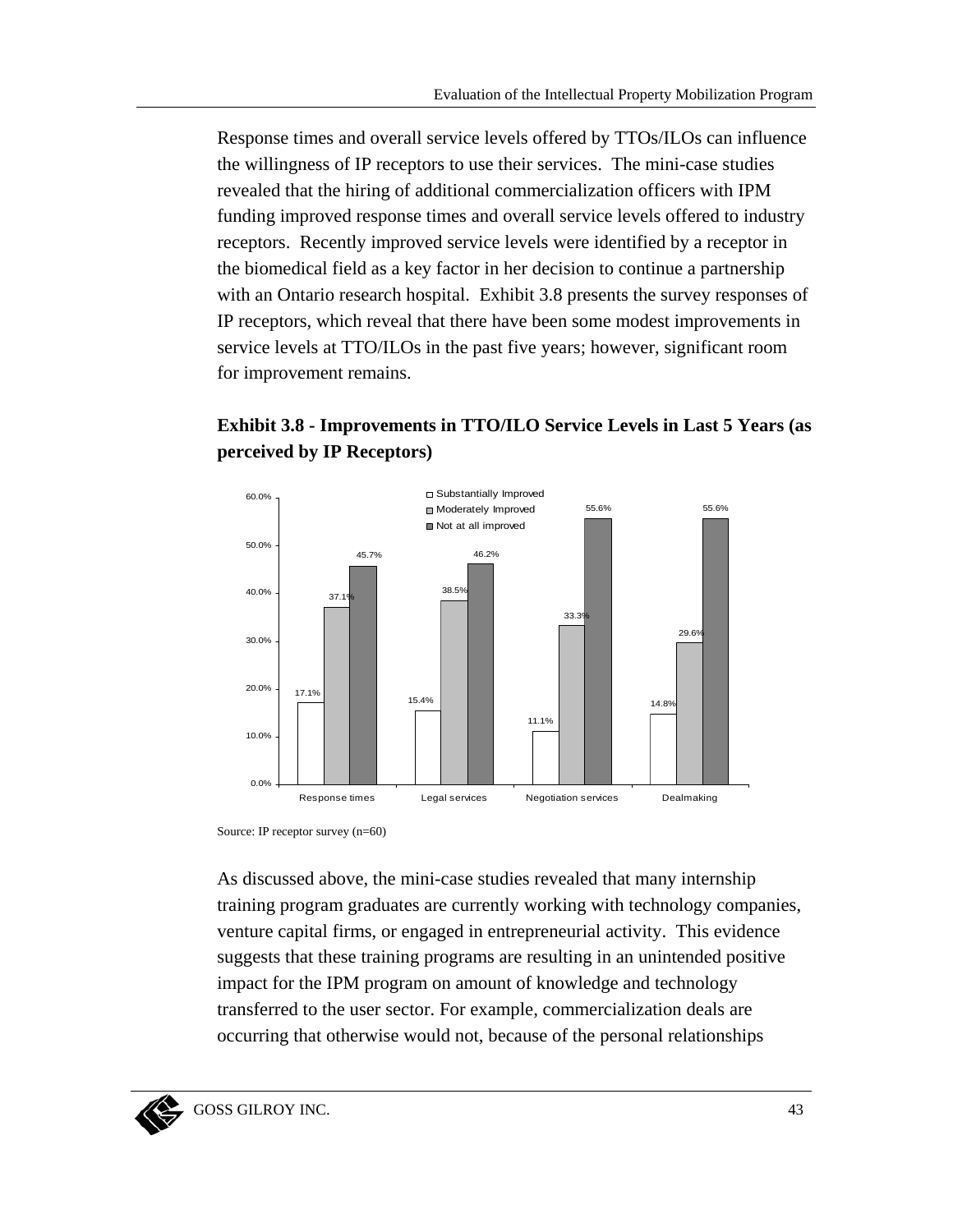developed and maintained between university commercialization officers, IP receptors, and venture capitalists that participated in the internship programs.

# **Issue 3c: More researchers involved in technology and knowledge transfer?**

*Finding 3c: Fifty-six percent of researchers reported that they were significantly more involved, and 17.5% indicated they were moderately more involved in technology transfer than five years ago. These figures are somewhat lower for knowledge transfer.* 

*The evaluation found that IPM has had two key impacts on researcher activity in technology and knowledge transfer. First, IPM funding has enabled TTOs/ILOs to hire additional personnel to conduct outreach activities to researchers; these activities have made researchers aware of the office, its services, and their role in protecting IP and encouraging commercialisation. Second, the use of IPM funding to hire additional staff has also improved service levels (i.e., response times), which encourages researchers to use the TTO/ILO.* 

Researchers reported via the evaluation survey that they are more involved in technology transfer now compared with five years ago. Fifty-six percent of researchers stated that they were significantly more involved in technology transfer, and 17.5% indicated they were moderately more involved compared with five years ago. The involvement of 19% of researchers was unchanged. According to a survey of NSERC researchers conducted in 2007, 500 out of 2,590 researchers (19.3%) had filed for a patent and 781 researchers (30.2%) had used their university's technology transfer office in the last five years.

Interviews conducted with researchers at institutions that participated in the mini-case studies revealed that key reasons for increased researcher activity have been faculty outreach activities conducted by the TTO/ILO and improved service levels offered to researchers.

Increases in researcher activity in knowledge transfer were less significant in the last five years according to researchers who responded. Only 24%

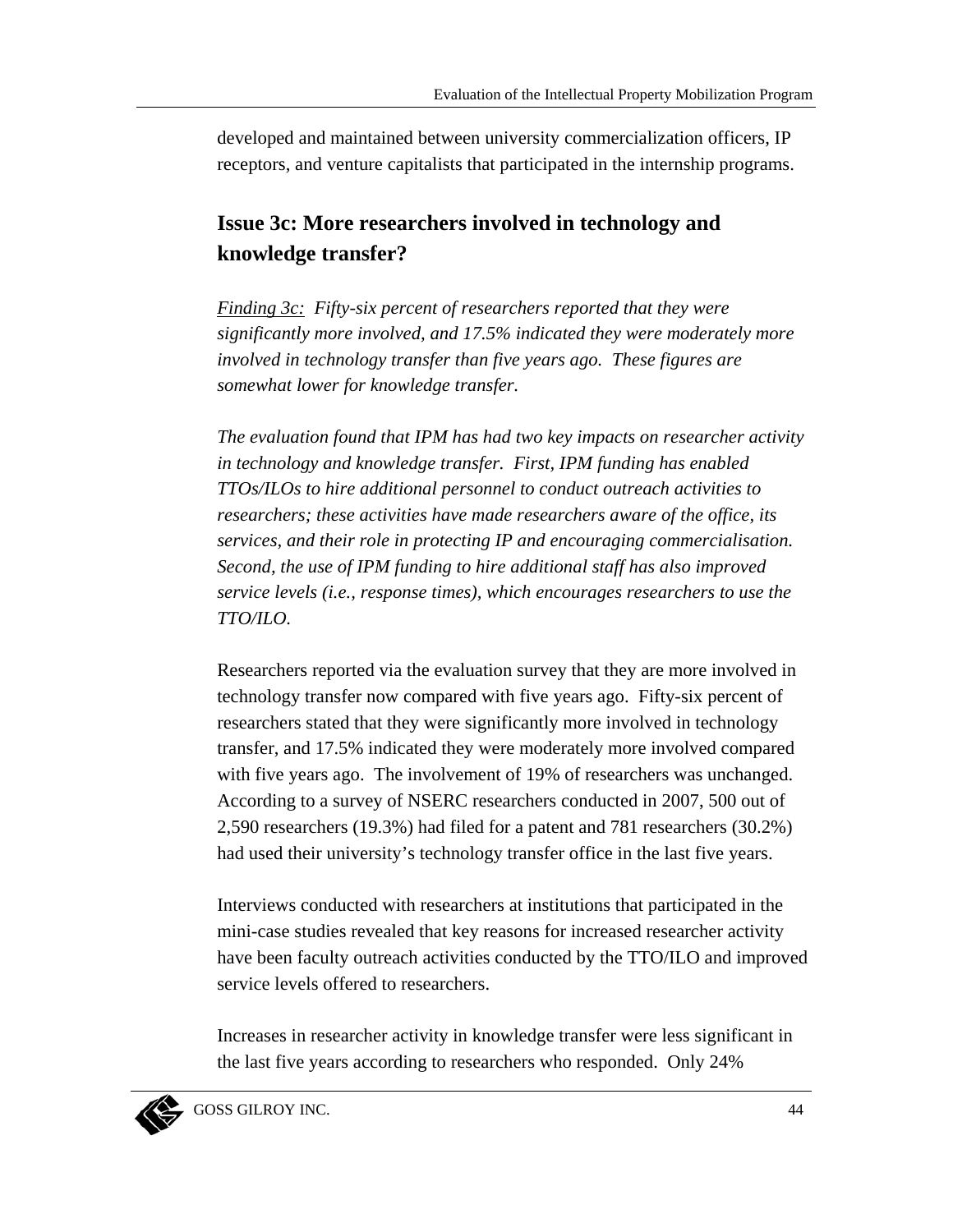indicated they were significantly more involved in knowledge transfer, and 22.1% indicated that they were moderately more involved. Twenty-five percent were unchanged.

The survey of TTO/ILO Directors revealed that the majority believe that IPM has had an impact on increased participation by researchers; however, as illustrated in Exhibit 3.9, the program appears to have had a larger impact on the number of researchers engaging in technology transfer than knowledge transfer.



## **Exhibit 3.9 – Impact of IPM on Researcher Activity in Technology and Knowledge Transfer**

More researchers involved in technology transfer More researchers involved in knowledge transfer

The mini-case studies also revealed that researchers are more likely to disclose inventions to their institutional office if they know that funding is available to advance their technology to where industry might take an interest. This was the case at 3 mini-case study institutions that used IPM funding for demonstration projects. This finding was corroborated by survey results from 59 researchers who conducted demonstration or pilot projects with IPM funding. As illustrated in Exhibit 3.10 below, according to researchers, the receipt of funding to further the development of their inventions has a very



GOSS GILROY INC. 45

Source: TTO/ILO Director survey (n=34)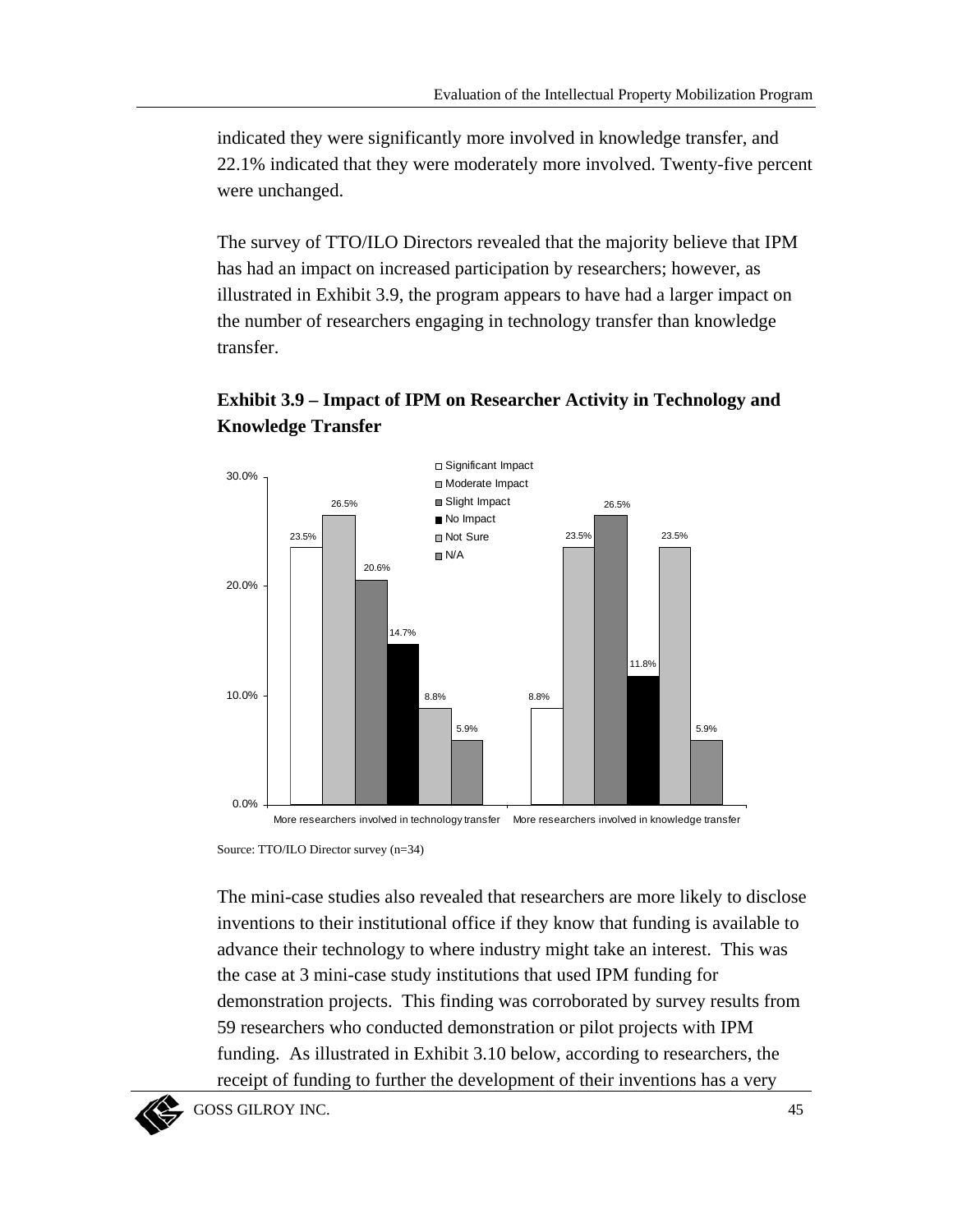significant and positive impact on their ability to collaborate with potential users of results, and the transfer of those results.





Source: Researcher survey (n=59)

In addition, mini-case study findings revealed that the incentive structure within universities is beginning to encourage researchers to become more involved (e.g., the royalty is often split 50/50 between university and the researcher) and 3 VPs of Research who participated in mini-case study interviews, reported that they are starting to place greater emphasis on hiring new professors with a focus on technology and knowledge transfer.

## **Issue 3d: Strengthened ability of institutions to mobilize their IP?**

*Finding 3d: IPM has strengthened the ability of institutions to mobilize their IP in two key ways. First, by increasing the number of licensing FTEs in TTO/ILOs the IPM funding has enhanced the capacity of the offices to mobilize their IP. IPM support of internship training programs and salary support for professionals has allowed offices to hire qualified professionals and increase staff size to accelerate technology and knowledge transfer activities. The* 

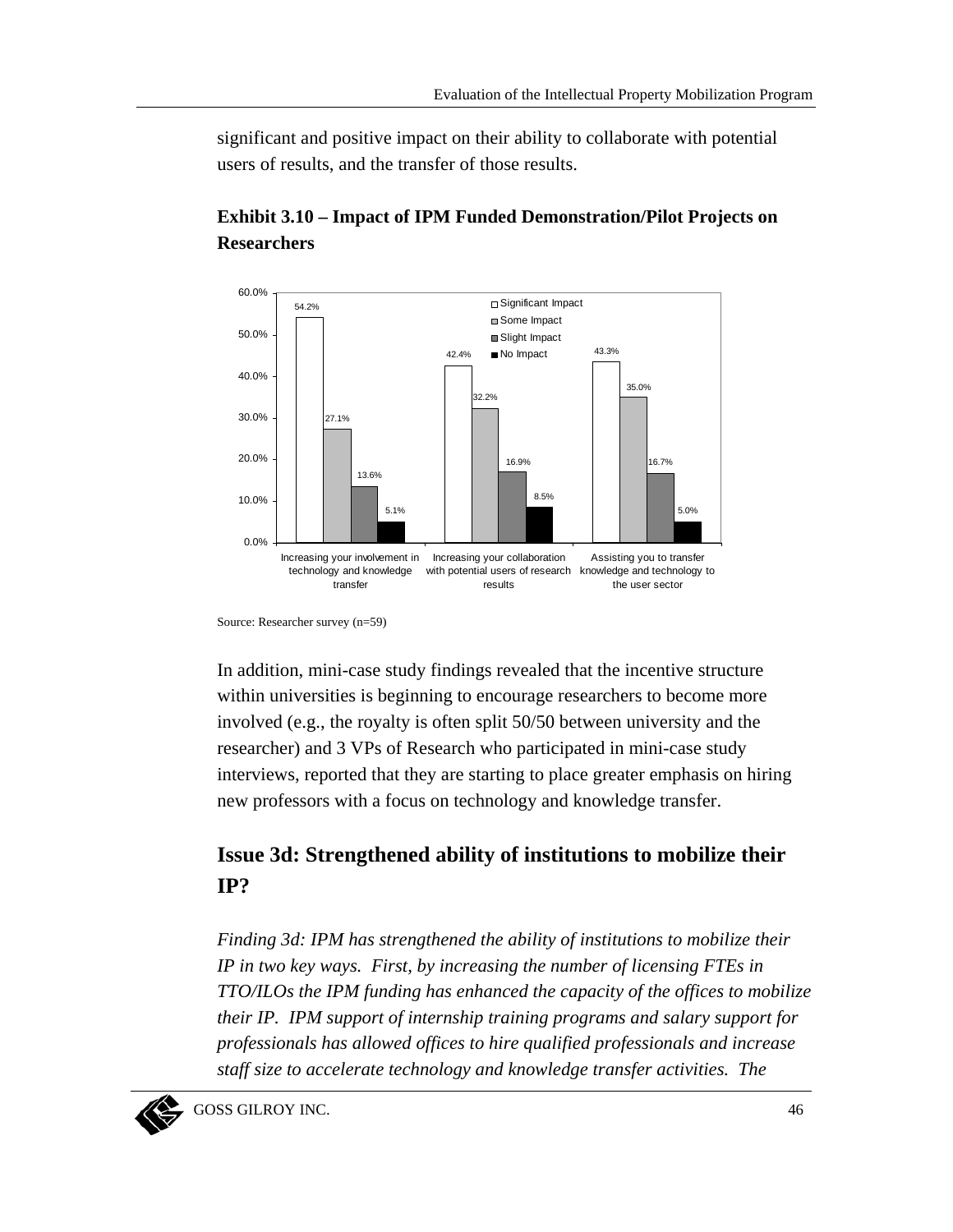*impact of additional TTO/ILO staff has translated into faster response times, and improved negotiation, marketing, deal making, and legal services. Survey findings reveal that licensing revenues and patents increased at TTO/ILOs that increased their FTEs in the last five years, while the opposite was true for offices that did not increase their FTEs.* 

*Second, for some small universities and hospitals, IPM funding has both created and enhanced the capacity of the TTO/ILO to mobilize their IP. From some institutions, the funding has meant the difference between having a dedicated full-time technology transfer resource and not having one at all. The program has also helped small institutions to increase their ability to mobilize IP by networking with larger and more established offices. For these institutions, the IPM program has dramatically increased capacity.* 

Based on mini-case studies and key informant interviews, IPM has assisted institutions in mobilizing their IP in several ways. First, IPM has allowed TTO/ILOs to increase staff size. Sixty-seven percent of IPM grants awarded to mini-case study participants supported the hiring or retention of personnel. Currently, IPM supports 24.8 licensing FTEs or 21.6% of all licensing FTEs in the offices of mini-case study participants. By increasing staffing levels, institutions have been able to reach out to researchers to solicit invention disclosures, and to reach out to industry to involve them in product development. Furthermore, additional staff has permitted existing staff to catch up on the backload of disclosures that had not yet been evaluated. The evaluation survey also supported the findings of the mini-case studies. Licensing FTEs, as reported by TTO/ILO Directors, have increased by 157.8% in the last five years, as illustrated in Exhibit 3.11.

#### **Exhibit 3.11 – FTE Levels at Institutions**

|                | Five years ago | Today | % Change |
|----------------|----------------|-------|----------|
| Licensing FTEs | 32.5           | 83.8  | 157.8%   |
| Other FTEs     | 31.7           | 103.7 | 227.1%   |
| TOTAL          | 64.2           | 187.5 | 192.1%   |

Source: TTO/ILO Directors survey (n=22)

As illustrated in Exhibit 3.12, 55% of Directors indicated in the evaluation survey that IPM had a significant impact on their ability to mobilize IP and

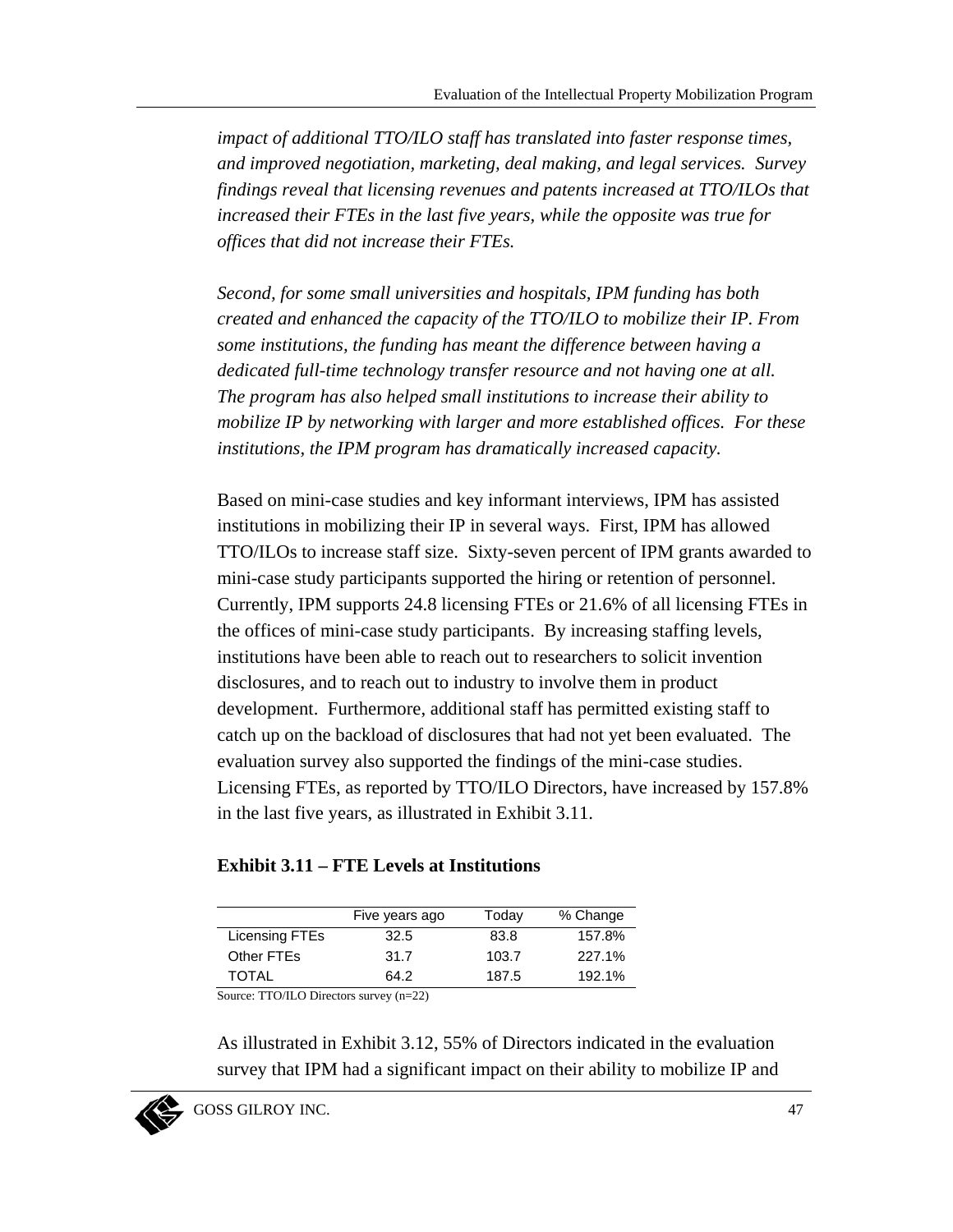approximately 41% of Directors indicated through the survey that IPM had a significant impact on staffing levels in their offices. A closer examination of the survey data revealed that TTOs that added more capacity (as measured by FTEs) have annual licensing revenue today that is, on average, \$66K higher than five years ago. Furthermore, they currently hold, on average, 7.7 more active patents per TTO/ILO than five years ago. In contrast, licensing revenues fell by \$41K and the number of active patents did not increase from five years at TTOs that did not increase their FTEs. These findings are supported by evidence from the mini-case studies, where TTO/ILO Directors stressed a strong relationship between the use of the IPM program to hire officers, the number of commercialization officers in the office, and the capacity of the TTO/ILO to conduct successful technology transfer.





TTO/ILO Directors survey (n=29)

The mini-case studies revealed that prior to IPM funding, the service levels that some TTOs/ILOs could offer to researchers and receptors were admittedly "limited". For example, according to the researcher and IP receptor interviewed for the one mini-case study, staff in the technology transfer offices of some member hospitals was "run ragged" with existing responsibilities and the situation was "unsustainable". In other cases, IPM funding was even more critical. For some mini-case study participants, IPM funding was the difference between having a dedicated full-time resource for technology

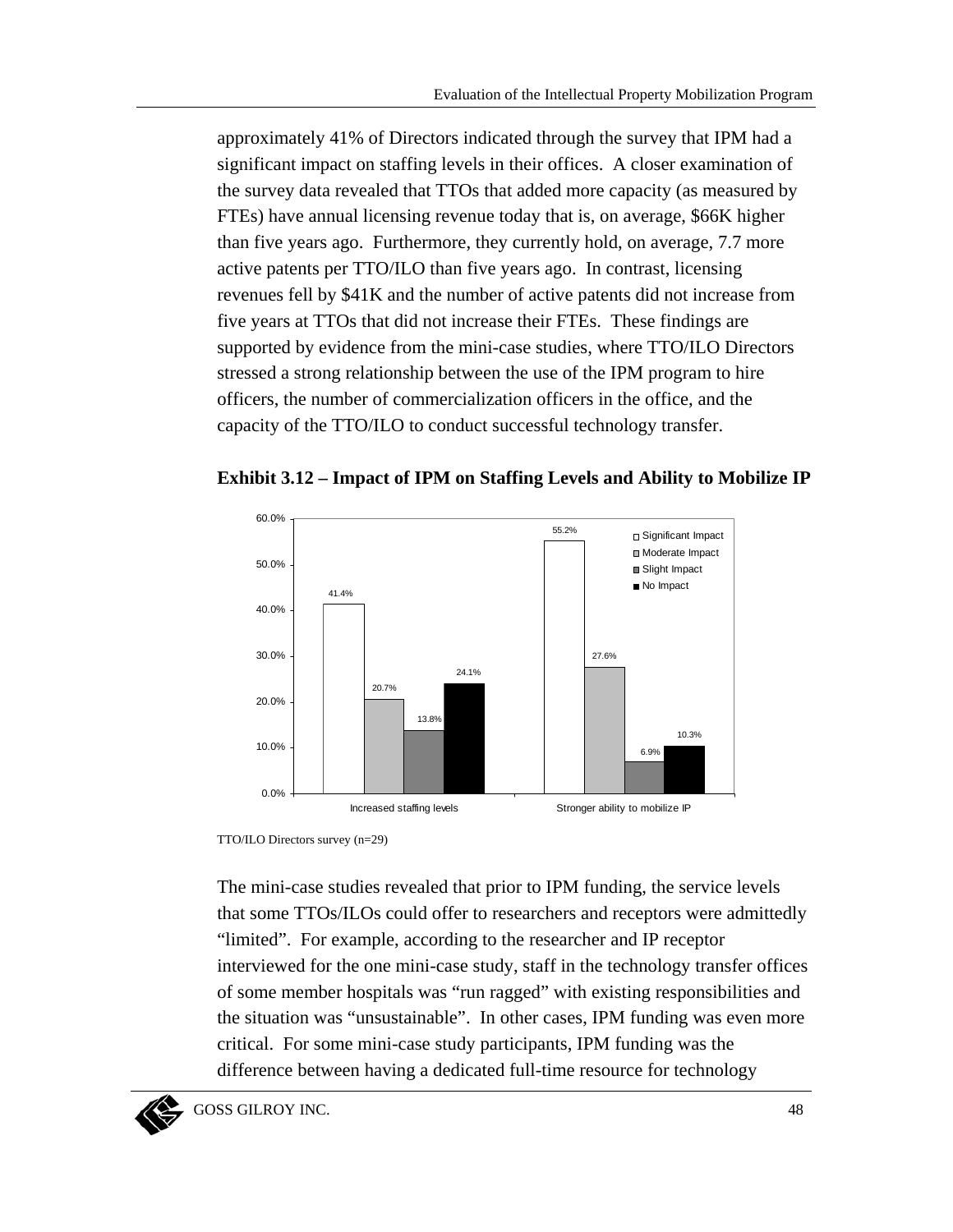transfer and not having one at all. Specifically, this was the case for some institutions that are members of an intellectual property network, certain research hospitals, and some small universities.

The mini-case studies revealed that researcher and IP receptor satisfaction with their TTO/ILO is important because they will be reluctant to use the services of an office if they do not receive good service. Through the survey, researchers were asked to describe their level of satisfaction with the services provided by their TTO/ILO compared with five years ago (see Exhibit 3.13). Their responses concerning the services provided by TTO/ILOs were similar to the responses of IP receptors. While there have been some strides made in response times, legal services, and negotiation services, there is still considerable room for improvement, particularly in marketing and dealmaking.



**Exhibit 3.13 - Improvements in TTO/ILO Service Levels in Last 5 Years** 

Source: Researcher survey (n=60)

IPM has also helped institutions to develop policies and tools for officers, which enhanced office capacity to mobilize IP. These policies and tools are often shared with smaller institutions that participate in networks so that they do not have to "reinvent the wheel". This sharing and networking can quickly increase the capacity of small offices to mobilize IP. The following mini-case

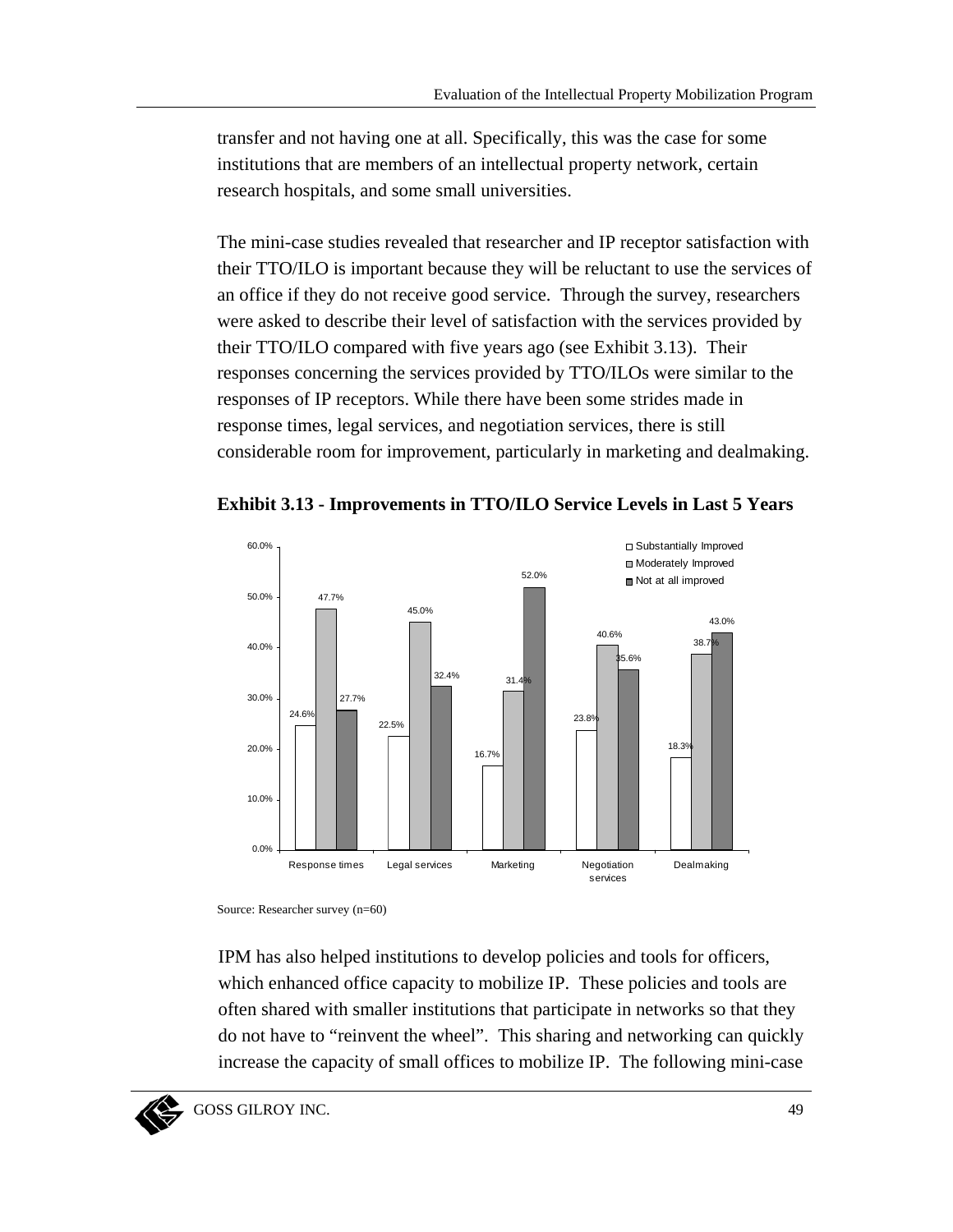study findings provide examples of the impact IPM funding have had on the capacity of institutions to mobilize their IP:

- One Quebec institution provided its network partners with full access to its agreement models (14 in all, covering license agreements, research agreements, confidentiality agreements, joint IP management agreements, etc.) in both official languages. The institution also shared accounts of its experience with its approach to technology evaluation and techniques for identifying available markets;
- IPM funding allowed an institution to purchase the INTEUM intellectual property management software and develop IP assessment tools and databases in order to produce enhanced financial assessments of patentable technologies. An Excel based tool for technology evaluation was also developed;
- An institution from Atlantic Canada used IPM funding to create a database system called MyIP, which tracks its patent portfolio and is used to collect accurate statistics on its operations;
- An Ontario university used IPM funding to support a technology and patent prosecution database with the ability to electronically link scanned documents. The database created a more professional document and activity/milestone management system and the addition of this system allowed the position of the technology transfer assistant to become a higher value position; and
- A network of Ontario universities used IPM funding to create a commercialization handbook titled *An Introductory Guide for Researchers*.

# **Issue 3e: An increase in trained technology and knowledge transfer professionals? Are these trainees new or pre-existing staff, or a mix thereof? To what extent has this training been effective?**

*Finding 3e: A significant portion of IPM funding (about 17% in the 2005 round) has been directed toward training professionals. The evaluation found that recipients of training are a mix of new and pre-existing staff. Findings from the mini-case studies of two IPM funded internship training programs indicate that the programs have produced a total of 74 graduates to date. The* 

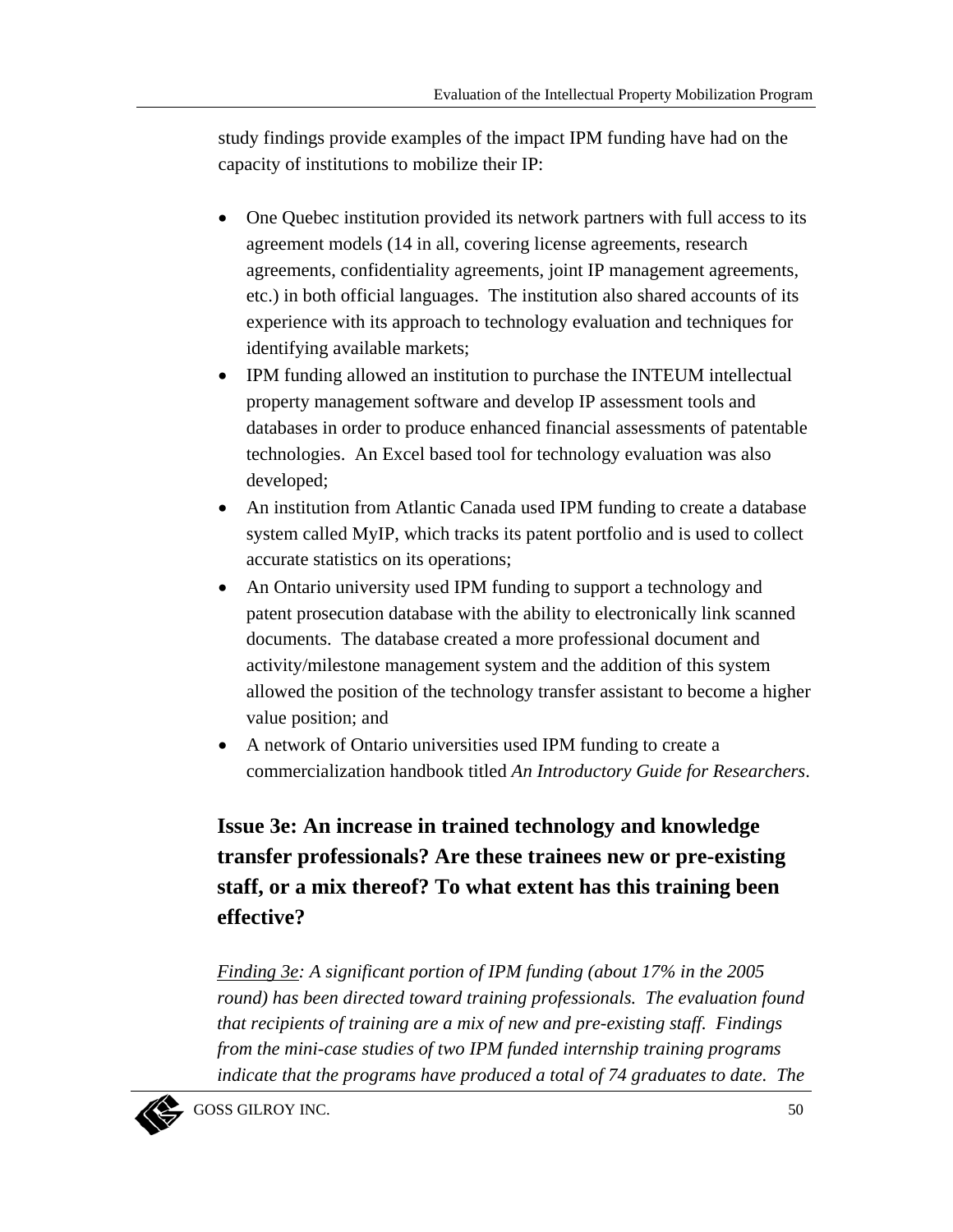*number of graduates is higher when the remaining two internship programs are factored in. Graduates of these programs are working in TTO/ILOs, venture capital firms, and technology companies. Short-term training courses also appear to be effective in increasing the skills of existing staff.* 

A review of the IPM grant database revealed that the program funded nearly \$3M of training initiatives carried out by Canadian institutions in 2005. IPM has supported two main types of training over the years: internship training programs (typically 18 months in duration) and short-term courses offered by AUTM and ACCT. Since 1995, approximately 28 of 63 grants awarded to mini-case study participants (44.4%) have supported training activities.

The mini-case studies of two internship programs revealed that 74 professionals have graduated since 2004, and about 53% have accepted positions in TTOs/ILOs. Although key informants could not speak to specific training impacts, they offered some general impressions. Interviewees indicated that internship training, such as the training provided by networks like WestLink, provide "on-the–job" and "hands on" training opportunities that are very different from a university education, which tends to be more abstract. One interviewee described the training as "sort of like flight training rather than just reading a book about flying." Another interviewee noted, "[v]ery few people know how to bridge the public and private sector. If you have someone who has been trained in this environment, it's really a big plus." The views of key informants were supported by surveys completed by graduates of these programs. Nearly 80% of graduates responded that the internship program had significantly increased their technology transfer skills (see Exhibit 3.14).

The mini-case study of WestLink revealed that the IPM support for a dedicated Internship Program Manager has resulted in improved course content, and a wider spectrum of hosting opportunities. Presently, there are more willing host organizations than available interns. Several interns have found employment with their host organization, even at venture capital firms where junior hires are not normally given consideration. The graduate interns are viewed as "valuable commodities" that can contribute right away, particularly in small start-up companies. At TTOs, the addition of high quality interns and graduates has freed officers up to devote more time to evaluate new technology

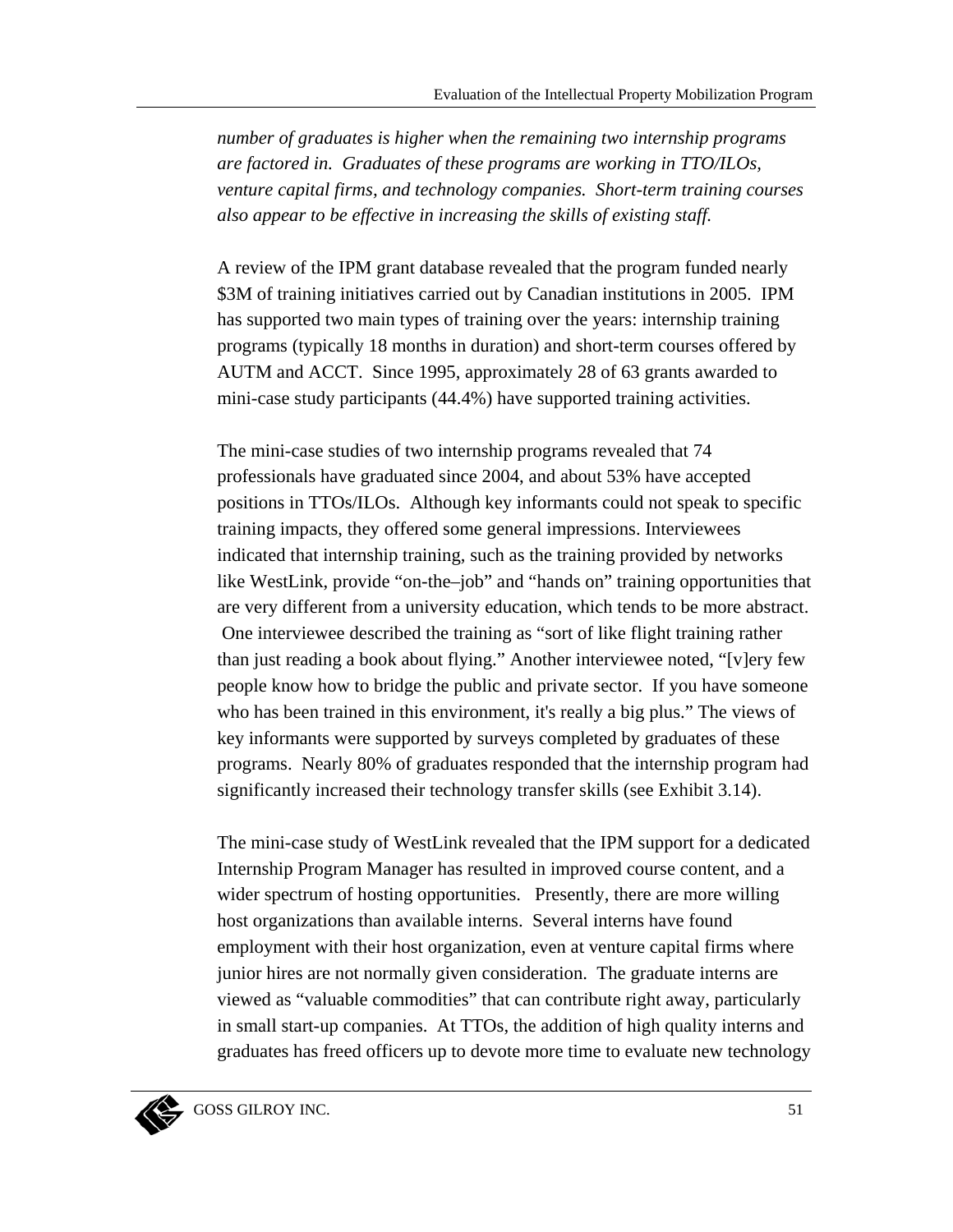disclosures. The Atlantic region's internship program (Springboard) was funded by IPM and based on the WestLink model.

In addition to internship training, technology and knowledge transfer professionals participate in a number of other training activities. Recipients of training reported having attended conferences (73%); courses (70%); and received mentoring (38%). Approximately 53% of survey respondents reported that these other types of training had increased their skills significantly. IPM grants have partially funded several training courses, often provided by ACCT or AUTM, that are targeted at more experienced staff than the internship programs, and focus on improving specific skills such as evaluating technologies, licensing, and negotiation skills. In addition, just under half (44.4%) of surveyed training recipients indicated that they have received specific training in knowledge transfer. Of these, one-half reported that their knowledge transfer skills had improved significantly as a result of the training. Consistent with the responses of training recipients, one-half of TTO/ILO Directors surveyed indicated that the IPM program had a significant impact on the observed skill level increase, and 32.1% indicated that IPM had a moderate impact on skill level.

Although the training has been effective, evidence indicates that there remains a need for more training of new and pre-existing TTO/ILO staff. About 20% of researchers and 13.3% of IP receptors still consider the limited expertise of TTO/ILO staff to be a very significant barrier to successful technology and knowledge transfer. Overall, 43.9% of IP receptors and researchers feel that the problem of limited TTO/ILO expertise is either very significant or moderately significant. The top five most significant training needs of staff, according to Directors, are market research, technology assessment, understanding start up companies, deal making, and evaluating invention disclosures. Recipients of training echoed the need for more training in these areas, but also pointed out training in searching and filing patents, and handling research contracts were key training needs as well.

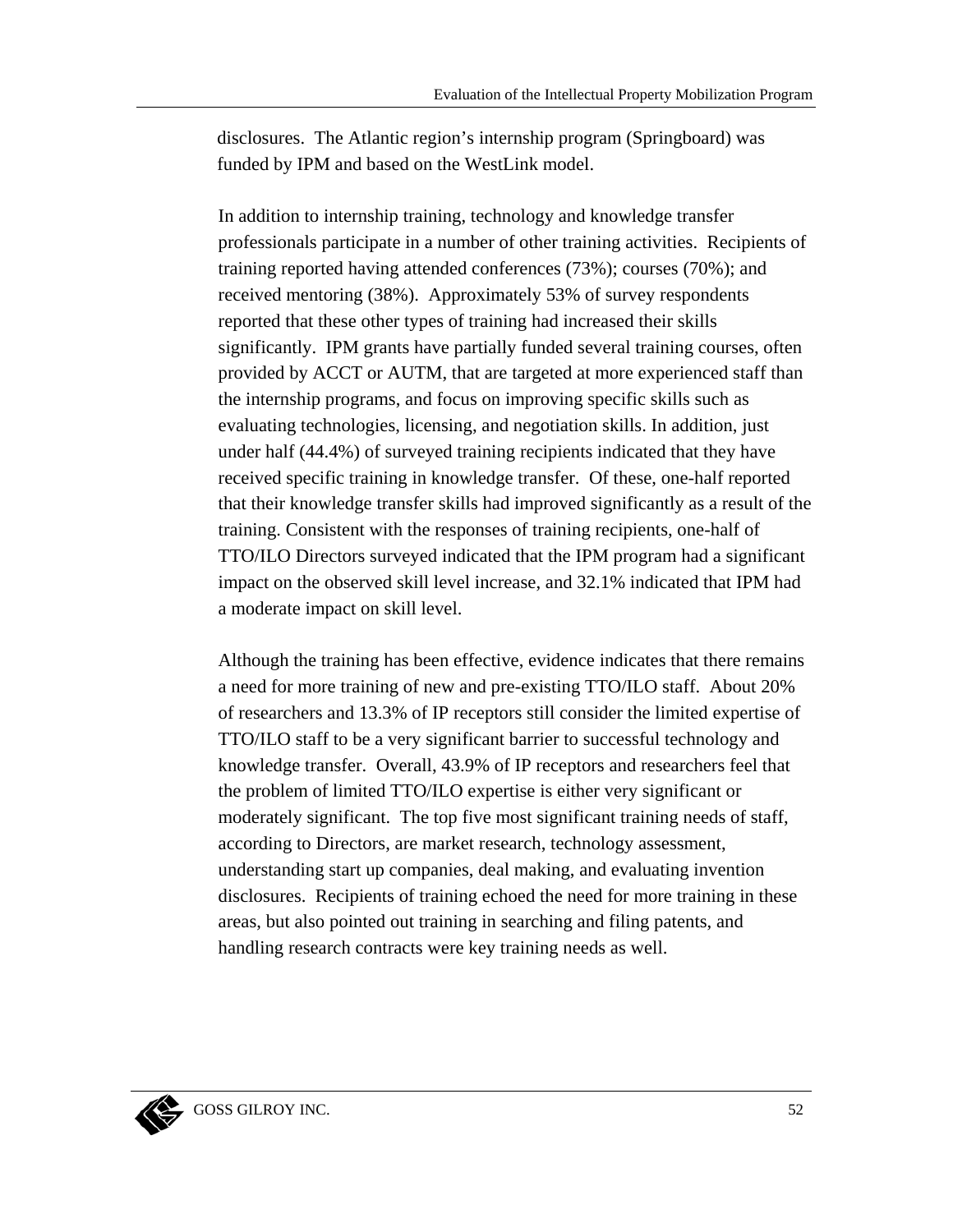

**Exhibit 3.14 – Skill Improvement from Training** 

Source: Recipients of training survey (n=29)

# **Issue 3f: What impact do group awards have on the ability of networks of institutions to carry out technology/knowledge transfer and commercialization? To what extent do networked institutions cooperate amongst themselves?**

*Finding 3f: Group awards have increased the ability of small institutions to carry out technology and knowledge transfer, by providing them with access to the expertise and administrative support of larger institutions. Some of the forms of networking between TTOs/ILOs include the sharing of best practices, providing access to additional people with expertise, the standardization of IP procedures and disclosure forms, and the establishment of non-disclosure and confidentiality agreements which have encouraged cooperation across institutions. One drawback of requiring institutions to submit group applications is that some remotely located institutions who cannot easily partner with other institutions may be unable to apply for IPM funding.*

Key informants revealed that the IPM program announcement to eliminate individual grants in favour of a group funding approach was met with

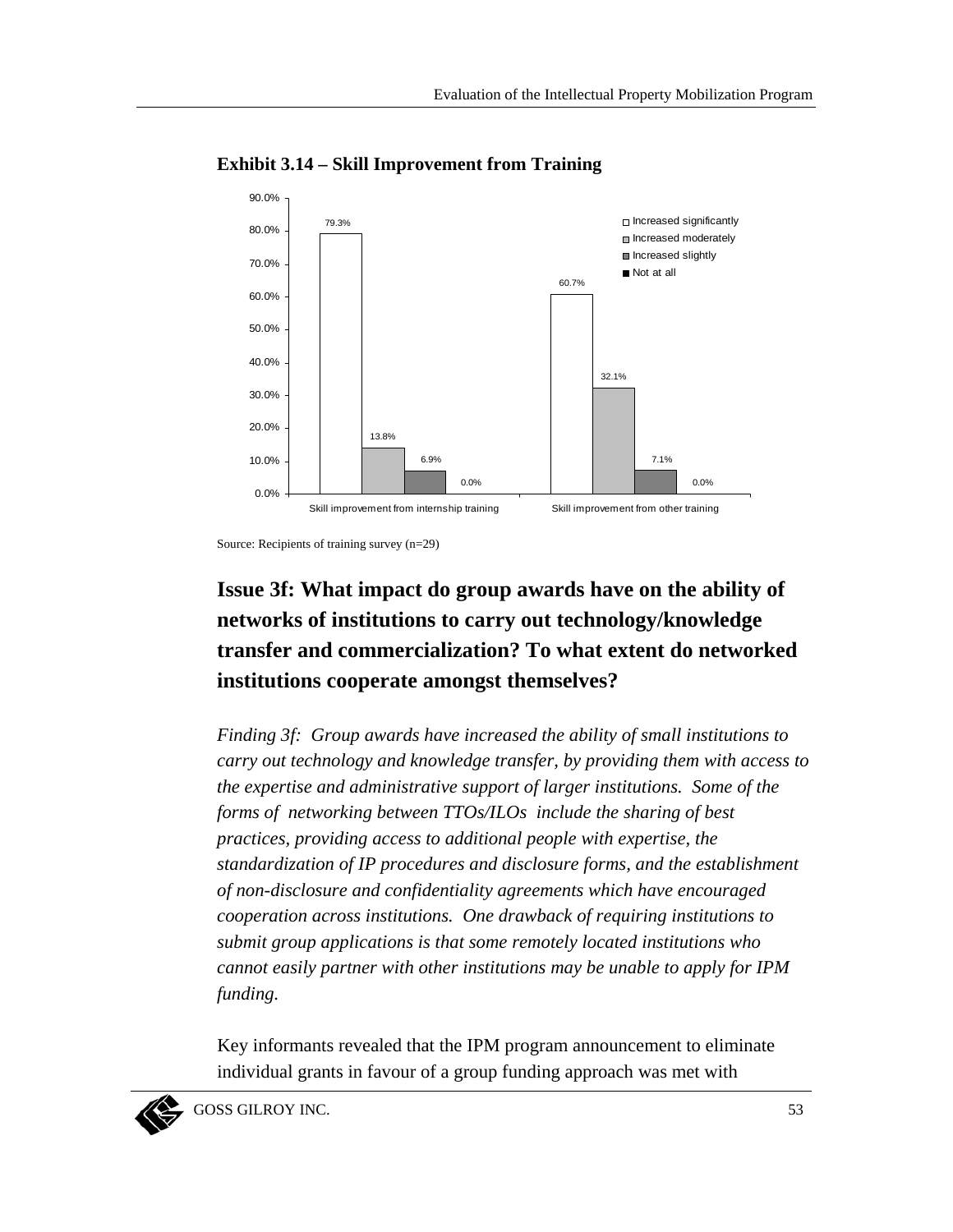apprehension and reluctance by institutions. According to most key informants and mini-case study participants, the decision has proved to be sound however, and there is now positive feedback from institutions. In the words of one key informant: "[the program] forced a culture change – for the better."

Key informant interviews, mini-case studies and surveys provided evidence on how group awards have assisted TTOs/ILOs to become more effective than they would have been if they had operated in isolation. Examples of how group awards have assisted offices include standardized approaches such as common disclosure forms and the establishment of non-disclosure agreements/confidentiality agreements that have been important to ensuring the protection of IP and encouraging cooperation across institutions. A few TTO Directors interviewed during the mini-case studies stated the networks are an excellent source of referrals that have led to connections between researchers and industry that would otherwise not have happened.

The change to group grants has forced larger universities to interact with smaller institutions and help them build capacity. In fact, the impact and benefits of networking appear to be particularly significant for small institutions that can take advantage of the technology transfer infrastructure developed by larger institutions. For example, a mini-case study of a small Atlantic university found that participating in a network is critical for the TTO's ability to carry out technology and knowledge transfer because as a small office it must focus its resources in a single area of specialization (biosciences). Occasionally, the TTO/ILO sees practical IP outside the area of the biosciences (e.g., three-dimensional music, a product developed by its psychology department); however, it lacks the expertise to evaluate such technology and the resources to develop it. In cases such as this, the university uses its membership in the Springboard network to access resources (e.g., specialists and specialized knowledge) not available in-house to develop commercially viable IP.

Findings from the mini-case studies indicate that IPM funding has supported the development of a high degree of cooperation and expertise has been shared between institutions at the levels of commercialization officer, TTO Director, and researcher; this includes the sharing of training and educational materials. For example, members of a hospital network in Ontario now meet once per

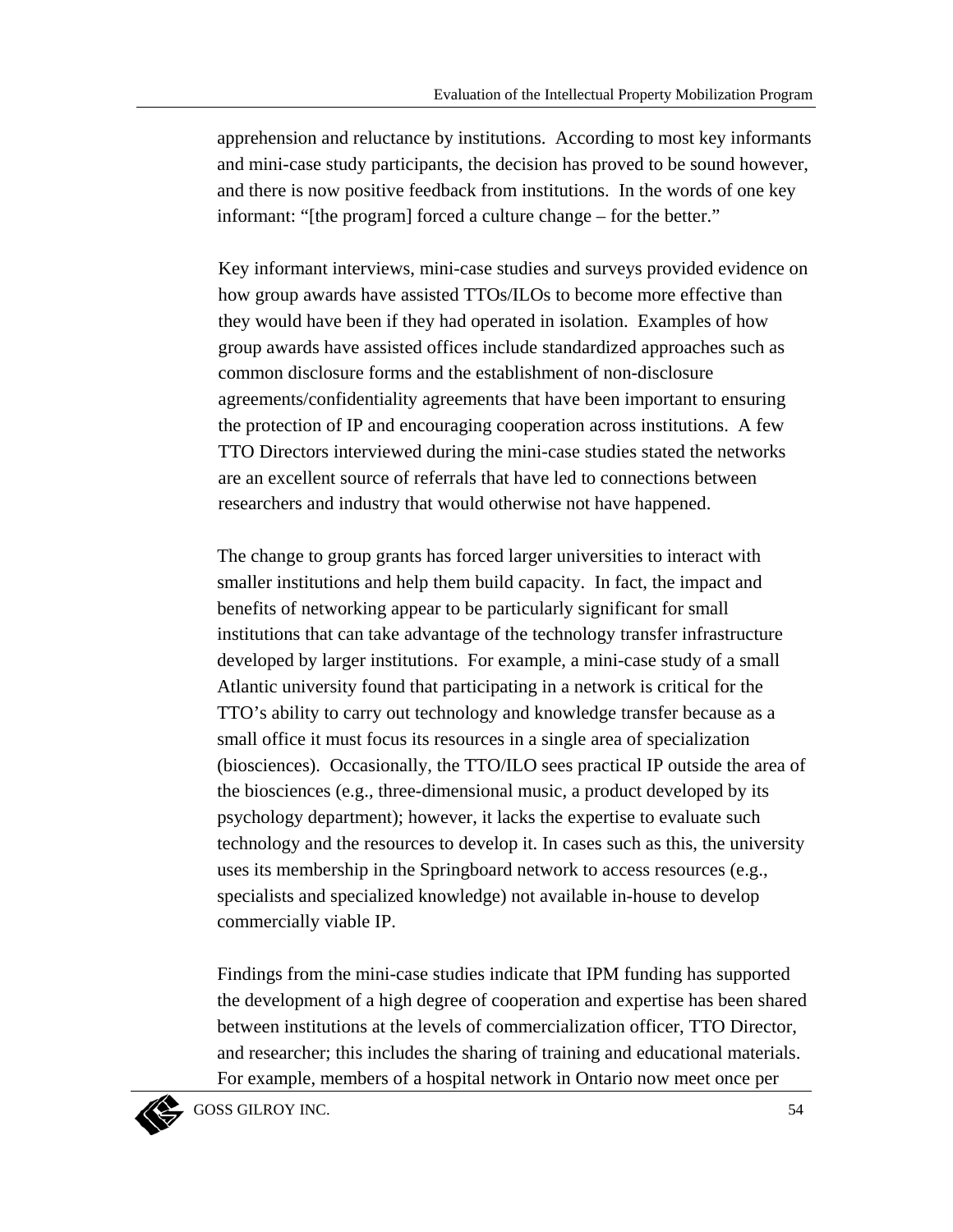month, something they did not do before the receipt of IPM funding to support their networking activities. An IPM grant was the catalyst for the creation of the Southern Alberta Intellectual Property Network (SAIPN), which facilitates the sharing of knowledge and resources for technology transfer between two Prairie universities and four surrounding colleges. Similarly, IPM funding enabled the establishment of the C4 network in south-western Ontario which aims to enhance the capacity of participating institutions through the hiring of technology transfer officers, exchanging of knowledge and ideas, and promoting of products and market development. Here, mini-case study findings of participating institutions revealed that if IPM funding were discontinued the network would lose people as well as the support to necessary to navigate the legal issues surrounding IP. For one large university that participates in C4, the impact of losing IPM funding would result in significantly reduced operations because it has relied on the IPM to support most of its salary costs to hire C4 specialized staff. However, the current funding situation is fragile as C4 has built counterpart funding from the province.

Networking also helped link academics at different universities that were working on similar issues but were unaware of each others' work. According to one interviewee, "when you have groups of institutions coming together around a common research discipline, that can be very strong when using a strong TTO at one of the participating universities. This can be very attractive to private firms."

Given that colleges only became eligible for IPM funding in 2005, the impacts of IPM funding on colleges are nascent and will become clearer in the coming years. Findings from the mini-case study of a large Prairie university and its network of a small university and four surrounding colleges indicate that the development of the SAIPN has had the following impacts on the participating colleges to date:

• The well-developed technology evaluation and commercialization resources of the university involved are now available to other institutions in the network with very limited tech transfer capabilities;

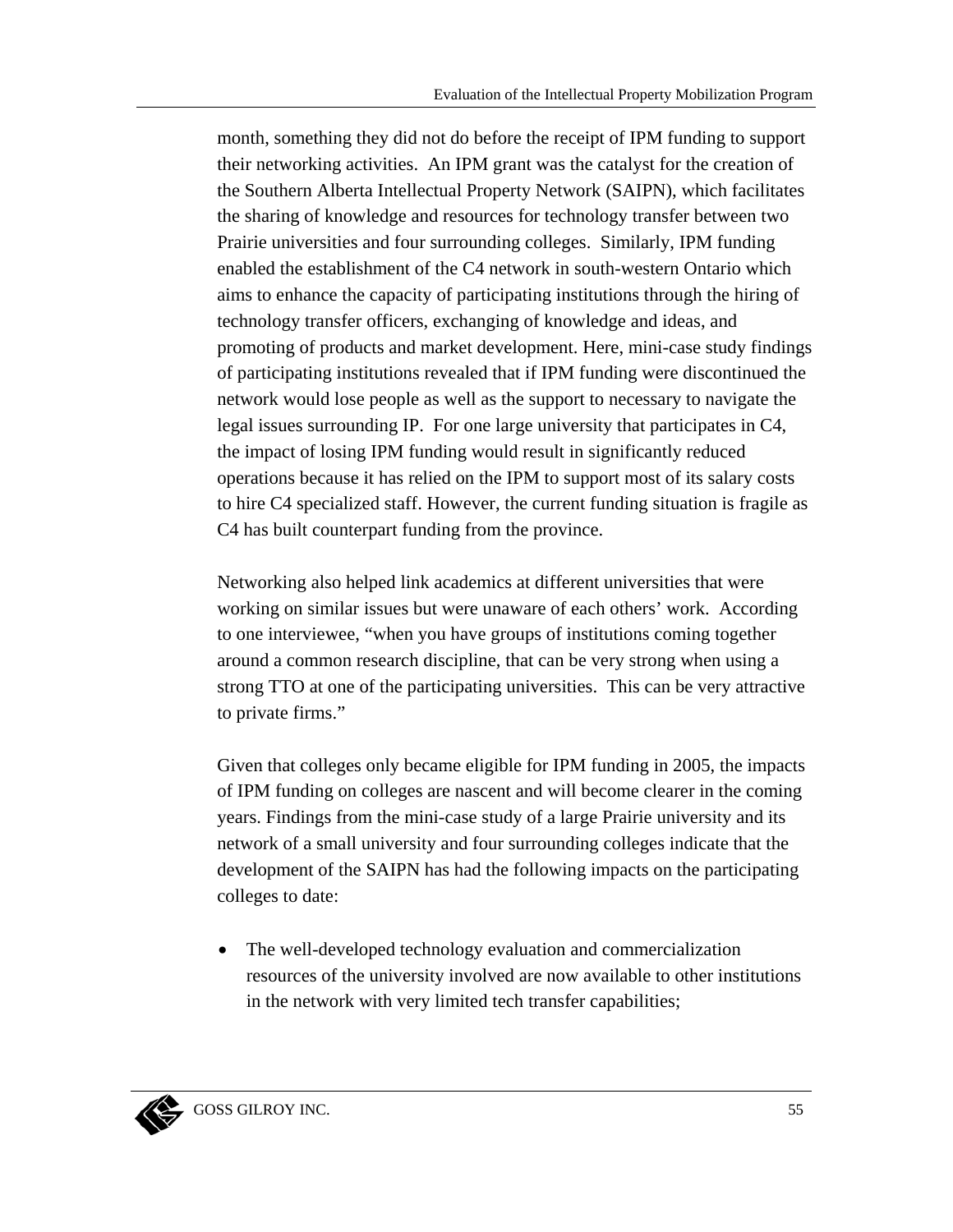- New opportunities for collaboration between researchers including university researchers with experience in the lab and college researchers with experience testing new technologies – are being identified;
- New market opportunities are being discovered for some of the technologies being developed at the participating institutions;
- Those involved in technology transfer are learning from the processes and practices put in place by colleagues at other institutions; and,
- With their enhanced ability to protect IP, the colleges are finding that they are in better position to obtain provincial funding for research and technology development.

The surveys supported the findings of mini-case studies and key informants. TTO/ILO Directors whose institutions were part of a group IPM grant indicated that the sharing of best practices (55.6% of responses), improved coordination across institutions (27.8%), and having access to additional people with special expertise (16.7%), were the most significant benefits of group grants.

Eighty-percent of TTO/ILO Directors who responded to the survey indicated there were some drawbacks to group grants, however. Drawbacks include onerous reporting requirements when funding comes from different sources and each funding source has different reporting criteria, the amount of time required to prepare and manage the group application can be significant, and difficulties can be encountered when institutions have differing IP policies. Key informant interviews and mini-case studies revealed that creative ideas can be left out when group applications must be submitted, since not all members of the group may agree with the ideas. Furthermore, partnerships should be chosen carefully, to avoid "awkward marriages of convenience", where for example, the technology transfer offices of two closely located institutions apply for a group grant, but later determine that they do not work well together. Administrative time required by TTO Directors to manage group grants can also be a significant drawback.

Based on discussions with key informants, networking to date appears to be limited to geographic partnering. Generally, partnering has occurred between institutions located in the same province or region of Canada. Key informants

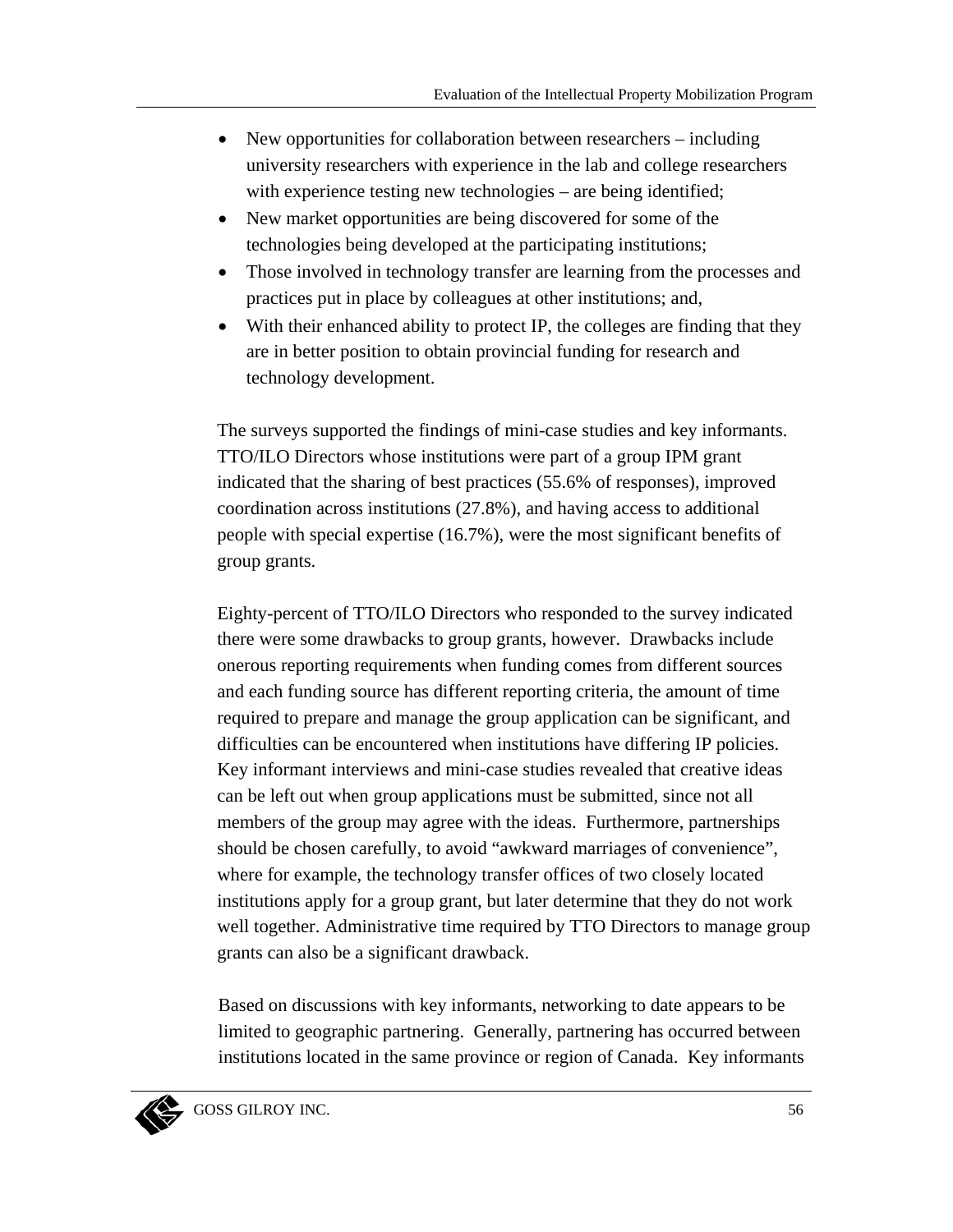believe there is a need to encourage institutional partnering based on research strengths regardless of location.

It should be noted that remotely located universities that focus on local interests cannot easily partner with other institutions. A case could be made that IPM requirements should be more flexible to take account of situations where networking does not work well.

# **Issue 4: To what extent do impacts differ by size of institution, region of the country, and size of the TTO/ILO?**

*Finding 4: IPM impacts differ more by institution size and sophistication than by location. For small institutions, the program's impacts have been significant. In some cases, IPM has been responsible for establishing the TTO/ILO or supporting a full-time dedicated resource. Due to IPM's rather large share of the operating budgets of small offices, the loss of IPM funding may jeopardize the existence of the offices altogether. In larger and more sophisticated TTOs/ILOs IPM funding is a smaller share of operating revenues. Nevertheless, the program has helped to increase office capacity by hiring additional officers and, for very sophisticated operations, support new initiatives. From a regional perspective, the most significant IPM impact has been the support of regional internship training programs, which have increased the availability of highly qualified professionals and encouraged closer ties between academia and industry.* 

# **Issue 4a and 4c: Do Impacts Vary By Size of institution? By the size of the TTO/ILO? By Level of Sophistication of the TTO/institution?**

*Finding 4a: IPM program impacts do vary by institution size and sophistication of TTO/ILO. The sophistication of TTOs and their corresponding institutions appears to be a factor of the age of the office and the level of research expenditures at the institution. With a few exceptions, relatively large universities generally have relatively large TTO/ILOs (as measured by FTEs), and small universities generally have small TTO/ILOs.* 

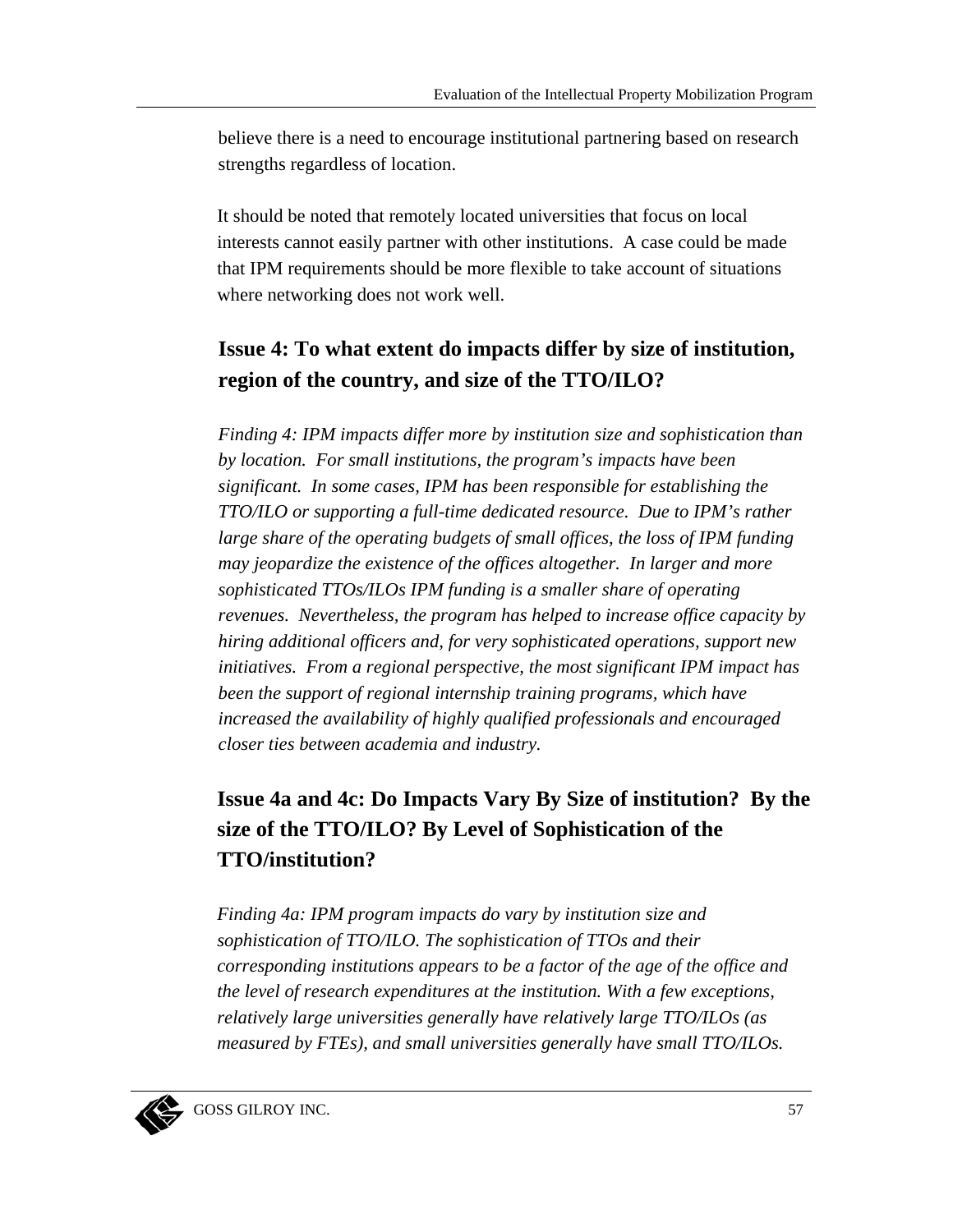*Large research hospitals tend to have small and relatively new TTO/ILOs, or merely one dedicated resource.* 

*At small institutions, combined data from the survey and case studies indicate that IPM funding accounts for a significant share of the TTO/ILO operating budget (about 25%) and is often used to support the Director or a full-time dedicated resource. The loss of IPM funding would jeopardize the existence of some offices.* 

*At medium sized institutions, IPM funding accounts for, on average, about 16% of the office's operating budget. The funding often supports additional commercialization officers rather than the Director, and generally increases the offices' ability to respond to the increasing number of researcher invention disclosures, and conduct outreach activities. The activities conducted by additional staff, have over time raised the commercialization figures of medium sized institutions.* 

*At large institutions, IPM accounts for, on average, only 3% of office funding. Typically, the funding supports the salaries of additional commercialization officers or personnel with special expertise, although sometimes it is used to launch new initiatives.* 

The evaluation found, based on mini-case studies and survey responses that IPM funding accounts for a significant share (24.7%) of the budgets of small universities. In some cases, IPM accounted for 30% or more of their office budget. The impact of IPM to these institutions has been significant. Funding has supported the salary of the TTO Director in some cases, and its loss would jeopardize the existence of some offices. Currently, IPM supports 1.5FTEs in the TTOs/ILOs of the three small universities that participated in the mini-case studies. The survey revealed that for 28.6% of Directors at small universities believe the IPM program has had a significant impact on increased staffing levels in their office; 85.7% feel the program has had a significant impact on their ability to link and network with other technology transfer offices; and 42.9% feel the program has significantly strengthened their institution's overall ability to mobilize intellectual property. IPM's major impacts on small universities would appear to be the establishment or support of a TTO Director

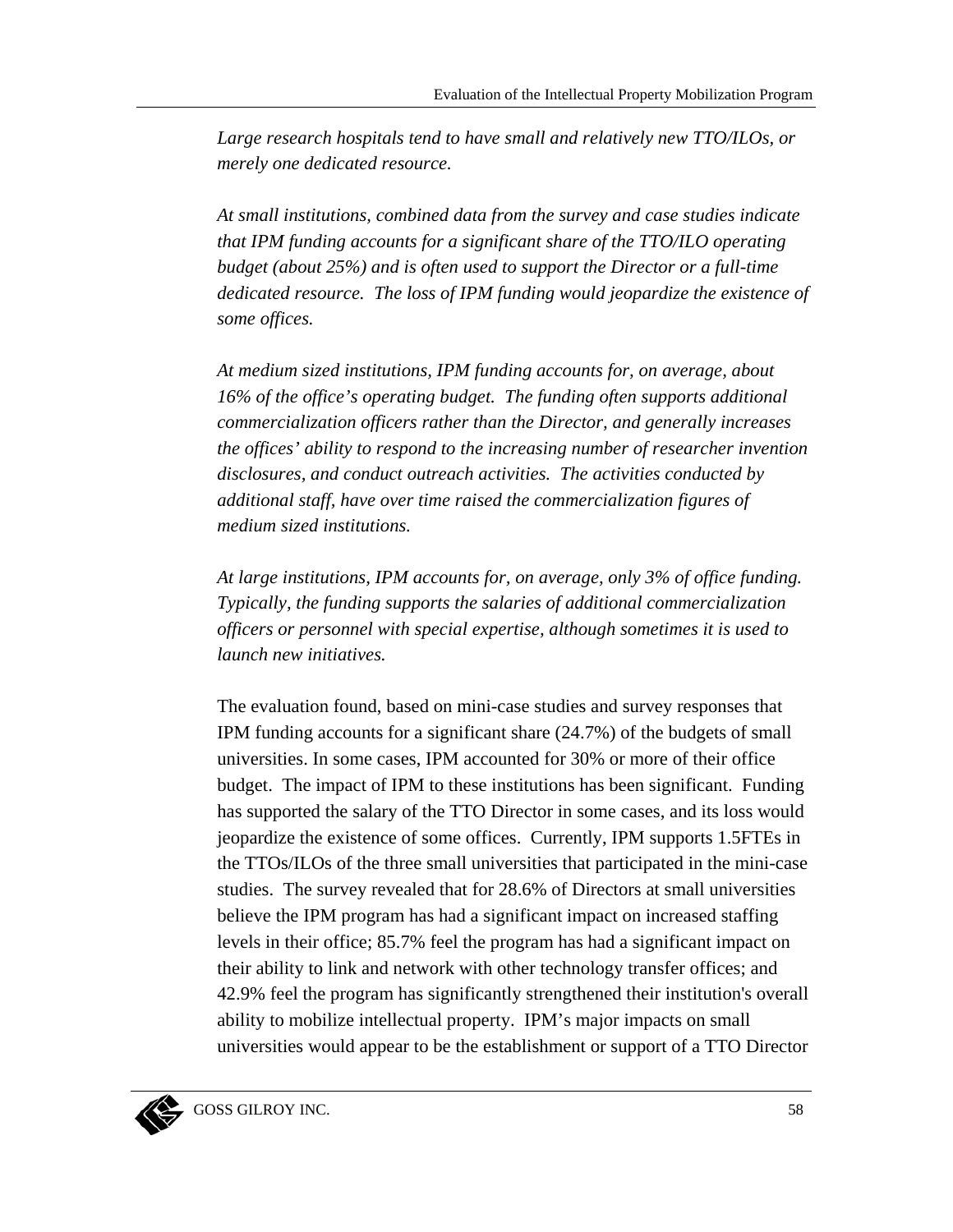or dedicated resource, improved networking with other offices, and in some cases, the funding is necessary to continue operations.

IPM funding at medium sized universities accounted for, on average, 15.6% of their TTO/ILO budgets. One of the significant impacts of IPM for medium sized universities has been the hiring of additional commercialization officers, which has increased the volume of disclosures received, outreach activities conducted, and the general rate of commercialization achieved. At the four medium sized institutions that participated in the mini-case studies, IPM funding currently supports 4.1 of 14.3 licensing FTEs (29%). Half of the TTO/ILO Directors at medium sized universities that responded to the survey felt the program has had a significant impact on staffing levels, on their ability to link and network with other technology transfer offices, and has strengthened their institution's overall ability to mobilize intellectual property.

At large universities, IPM accounts for on average, 3.3% of the TTO/ILO budget. IPM funding is used to support the salaries of additional commercialization officers. For example, IPM currently supports 21% of licensing FTEs at the eight large universities that participated in the mini-case studies. IPM funding has helped these offices to respond to increasing research expenditures and invention disclosures, hire personnel with special expertise, have access to a stream of high quality hires via internship training programs, and conduct initiatives such as Entrepreneur-in-Residence. For example, one university's IPM funded Entrepreneur-in-Residence coordinates the following entrepreneurial-related activities, including some activities within the university's business school: established a Venture Hub Network on campus; developed education programs (such as the "Know-How" entrepreneurship seminar series and "Investor-Ready 101"); created an entrepreneurship web portal; and mentored researchers, along with the technology transfer staff and the managers of new spin-off companies.

Three quarters of TTO/ILO Directors surveyed at large universities stated that the program has significantly impacted staffing levels and their ability to mobilize IP. Approximately 62% responded that the program's impact on networking and linkages has been significant.

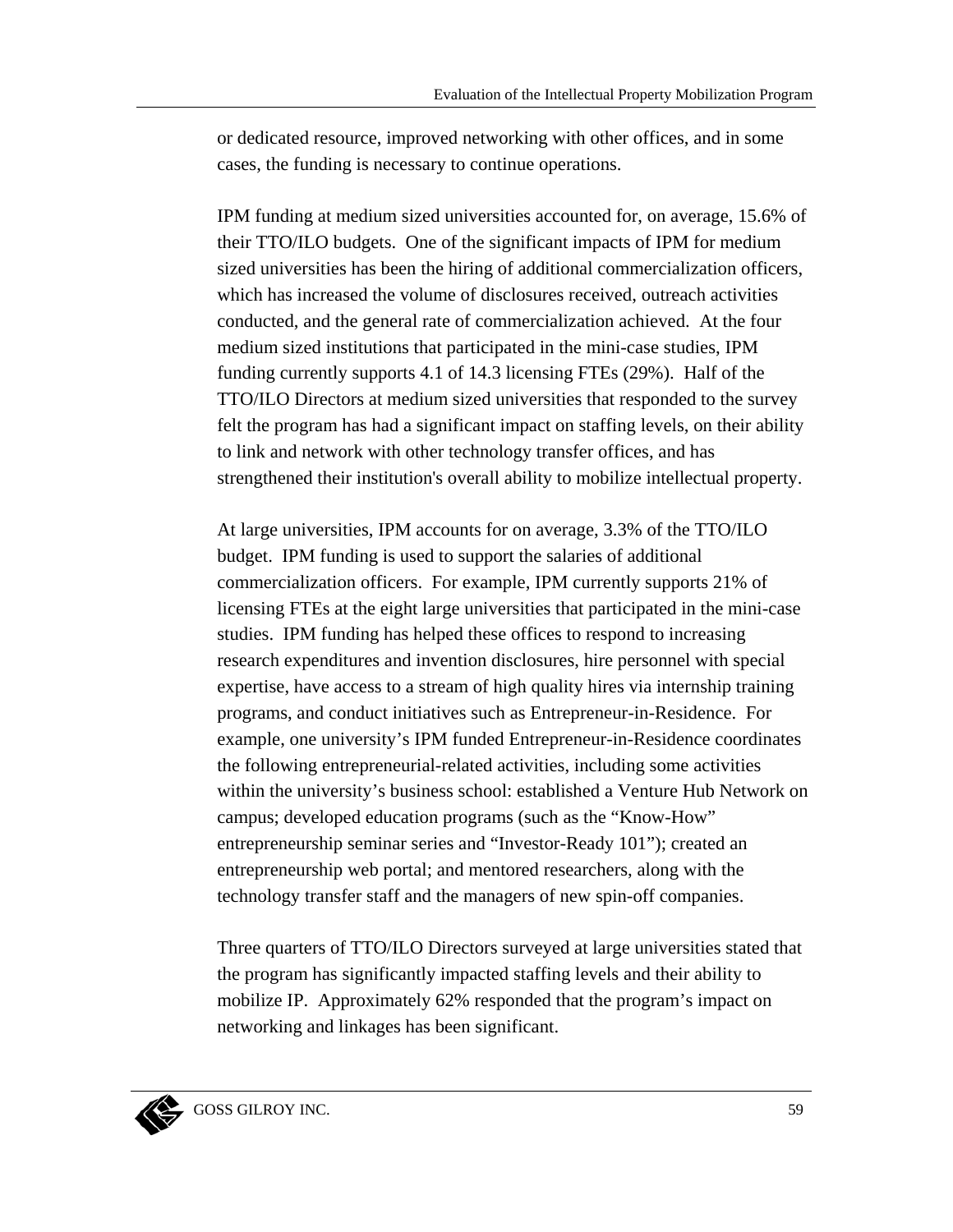

**Exhibit 3.15 – Significance of Program Impacts by Size of Institution** 

Source: TTO/ILO Directors survey (n=29)

Although there were no specific survey questions that asked TTO/ILO Directors to identify the level of sophistication of their office or institution, the number of current licensing FTE at TTOs/ILOs is probably the most suitable proxy measure of sophistication. IPM impacts as indicated by Directors responding to the survey were examined in relation to the number of licensing FTEs in their offices. Respondents were separated into two groups: those with 3 or fewer licensing FTEs and those with 4 or more. The least "sophisticated" office had 0.6 licensing FTEs and the most "sophisticated" had 35 FTEs. The response data presented in Exhibit 3.16 indicates that the IPM program's impact on both "sophisticated" and "less sophisticated" offices has been very similar in the following areas: the number of researchers involved in knowledge transfer, the transferring of technology and knowledge to the user sector, networking, and the strengthening of overall ability to mobilize IP. There are some differences; however, between the two respondent groups. For less sophisticated TTOs, the program appears to have had a greater positive impact on increasing staffing levels, and improving staff skills, while for more sophisticated offices the program appears to have had more of an impact on increasing collaboration with potential users of research results.

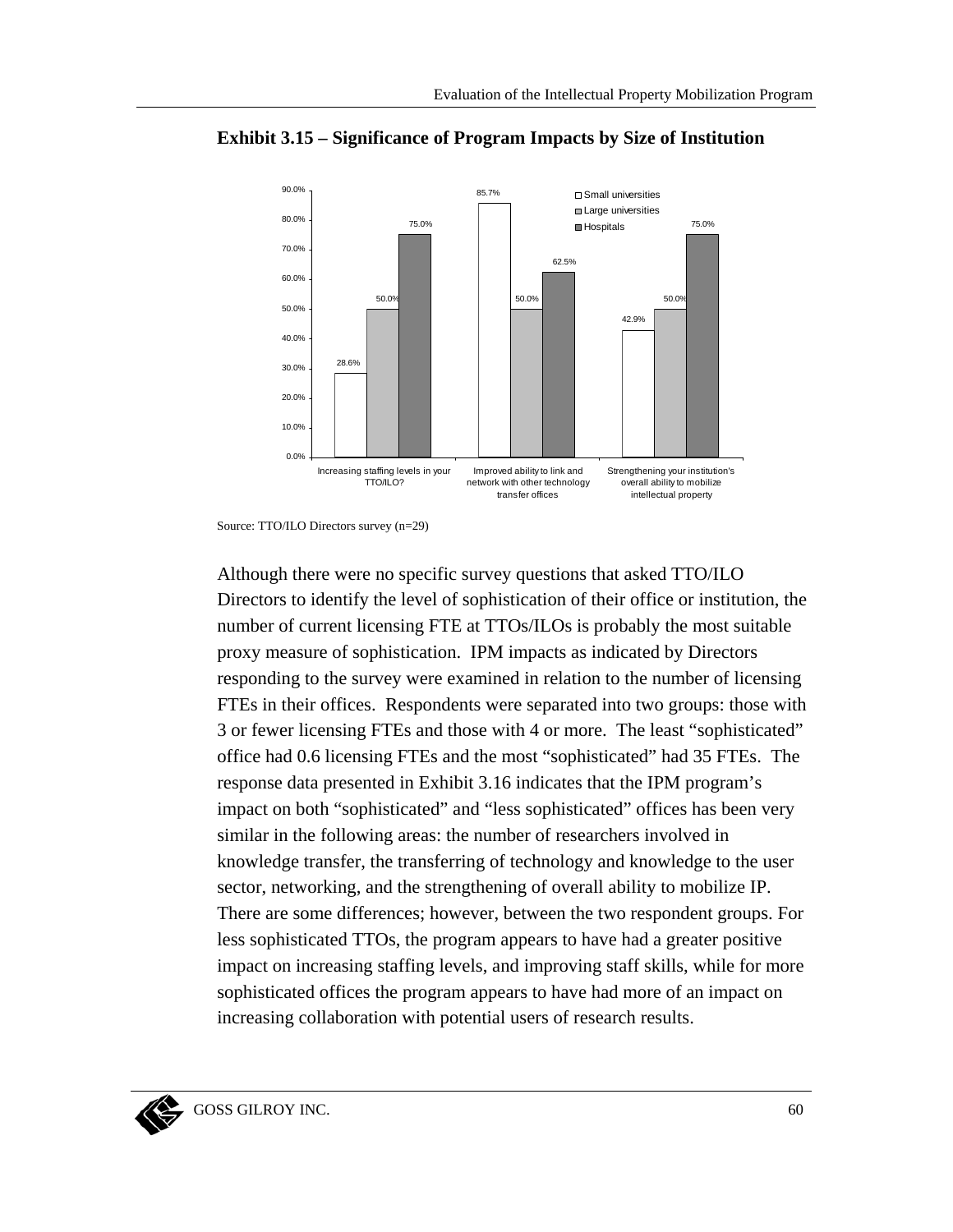

**Exhibit 3.16 – IPM Impacts by Sophistication of TTO/ILO** 

These survey findings were supported by the mini-case studies, which suggested that IPM's largest impact on less sophisticated offices has been in increasing human resource levels. In general, the mini-case studies suggest that the sophistication of the TTO is very much a factor of its age and the amount of research activity (as measured by expenditures) at the institution.

In the course of conducting the mini-case studies, TTO/ILO Directors and VPs of Research were asked to discuss the impacts to their institutions were IPM funding discontinued in the future. Their responses revealed that small institutions would experience greater impacts than large institutions in the event of discontinued funding. Large institutions would be forced to lay off commercialization officers supported by IPM, which would slow the pace of commercialization, and certain initiatives supported by IPM such as Entrepreneur-in-Residence programs and some networks might be discontinued. Medium sized institutions typically have just a handful of commercialization officers; hence, the loss of IPM funding would force them to eliminate officers supported by IPM. This loss would have a greater impact on the overall capacity of the office to conduct commercialization activities than that of larger institutions. The ability of medium sized institutions to train officers and specialize in certain areas (e.g., biomedical, information

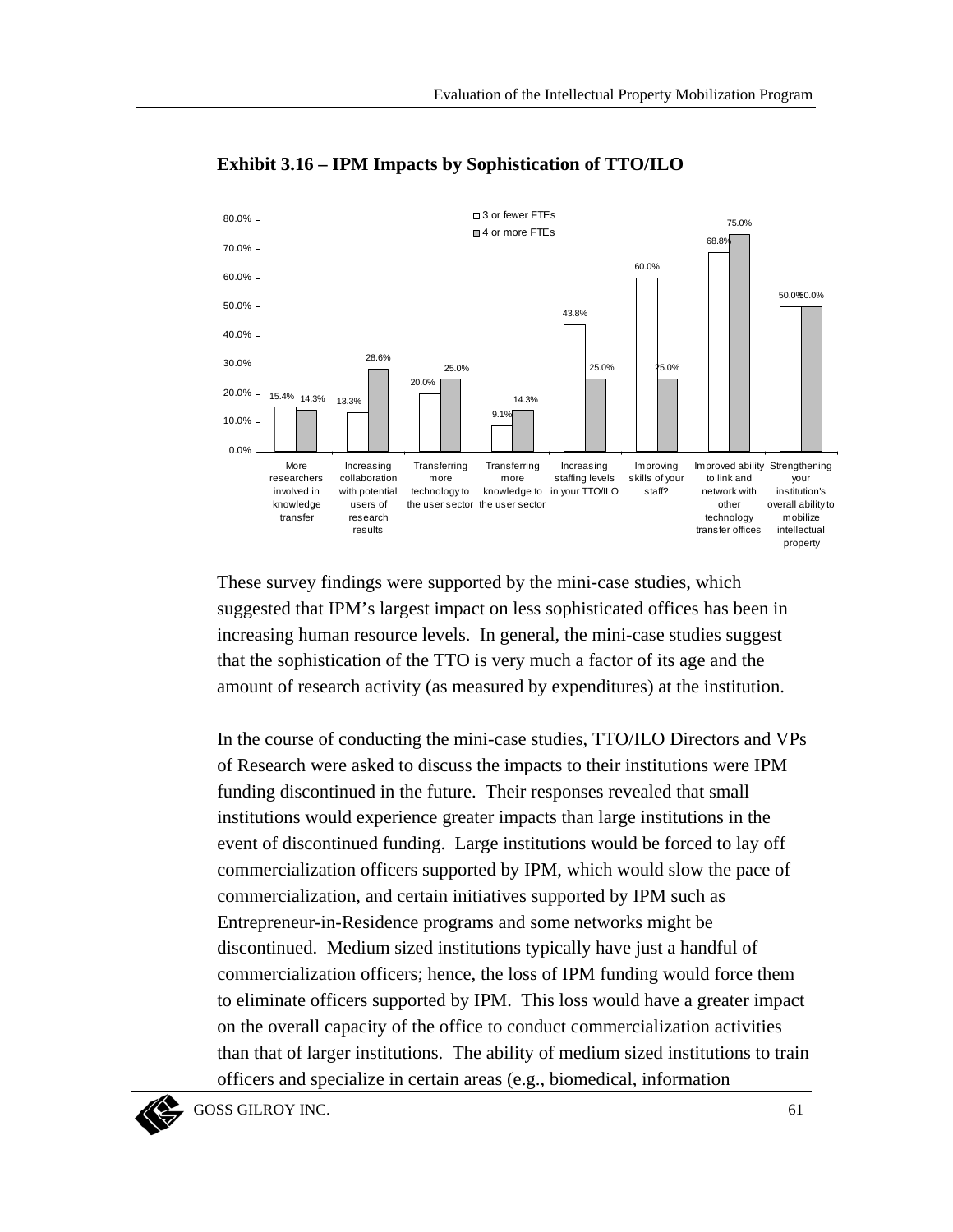technology) would be reduced. Small universities would feel the impact of the loss of IPM funding the most. Some TTO/ILOs would be forced to close; others would see their capacity cut in half (i.e., a reduction from two commercialization officers to only one).

Based on discussions with stakeholders, it would appear that the loss of IPM funding for internship training programs would impact institutions of all sizes fairly equally. The programs are essential for ensuring a source of highly qualified commercialization officers is available to TTO/ILOs facing attrition and future retirement of key staff.

#### **Issue 4b: Do Impacts Vary by Region of the Country?**

*Finding 4b: IPM program impacts vary more by size of institution than by region of the country. There are some differences worth noting. In Atlantic Canada, where many of the institutions are relatively small, IPM has been important for developing TTO/ILOs, providing salary support for TTO/ILO Directors, and supporting the regional network, Springboard. In Quebec, IPM has contributed to the development of downstream commercialization entities such as SOVAR, which provide institutions with specialized expertise in evaluating the market potential of technologies and managing university spinoff firms. A significant impact in the Pacific and Prairie regions has been the support of the WestLink internship training program.* 

The mini-case studies and surveys suggested that impacts vary more by size of institution or its remoteness, than by the region in which it's located. Nevertheless, the following impacts were noted according to geographic location.

#### *Atlantic Canada*

Major IPM impacts in Atlantic Canada have been the acceleration of technology transfer activities through the salary support of TTO/ILO Directors at small institutions, and the support of additional commercialization officers at most institutions. IPM funding has also been instrumental in the establishment of the Springboard network, which has provided a source of high quality professionals for TTOs/ILOs, and encouraged networking between institutions in the region.

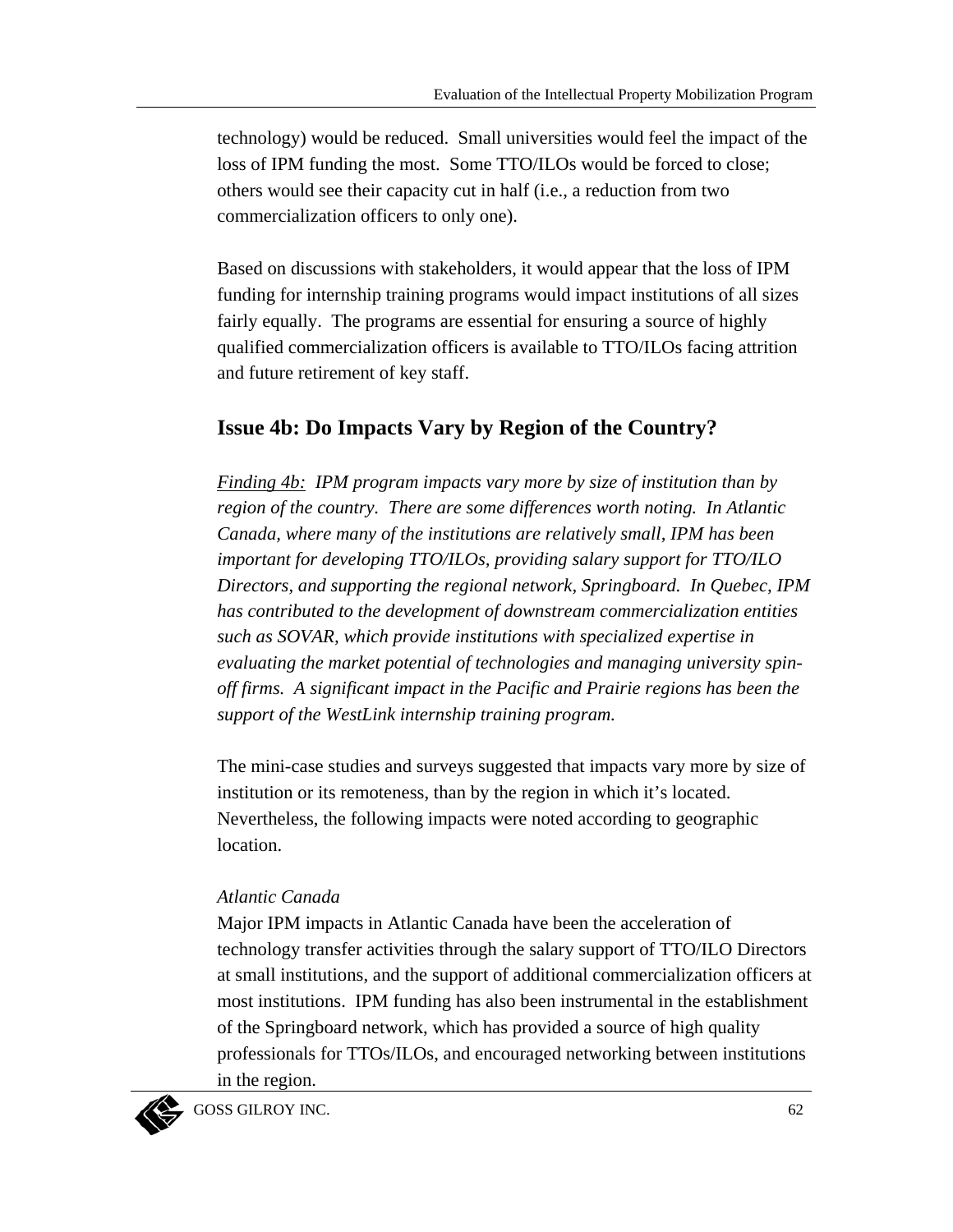#### *Quebec*

Quebec has pursued a different commercialization strategy than the other Canadian regions by creating four commercialization enterprises to handle spin-offs, market evaluation, and commercialization activities for Quebec universities and hospitals. A 1995 IPM grant to a Quebec university played a role in the development of one commercialization entity, Société de Valorisation des Applications de la Recherche (SOVAR). IPM grants have helped to increase the capacity of institutions through salary support for additional officers, which have resulted in corresponding increases in invention disclosures. For instance, IPM salary support enabled one institution to hire an expert who developed a significant environmental engineering research sector, to hire a commercialization officer who has boosted invention disclosures from 2-3 annually to more than 30 recently, and to conduct pilot projects, one of which has subsequently attracted investment from the provincial government and Sanyo.

In addition, IPM grants have also supported the InterVal internship program, which has produced 34 graduates employed at other offices, venture capital firms, and technology firms.

#### *Ontario*

There is a wide variation of institutions across Ontario with a mix of small, medium, and large universities. Overall, training and capacity building have been the largest impacts. For example, IPM currently supports 40% of licensing FTEs at the seven universities, and 21% of the FTEs at the hospital networks that participated in the mini-case studies.

#### *Pacific/Prairies*

The Pacific and Prairie region have a wide range of institutions by size and, as such, the impacts of the IPM program vary from large to small institutions. A significant impact in these regions, partially attributable to IPM funding has been that of WestLink. In particular, the network internship training program has graduated 39 professionals to date, who have found employment at institutional technology transfer offices, venture capital firms, and technology companies. By keeping in touch through WestLink sponsored events, closer relationships between academia and industry have been forged, which have

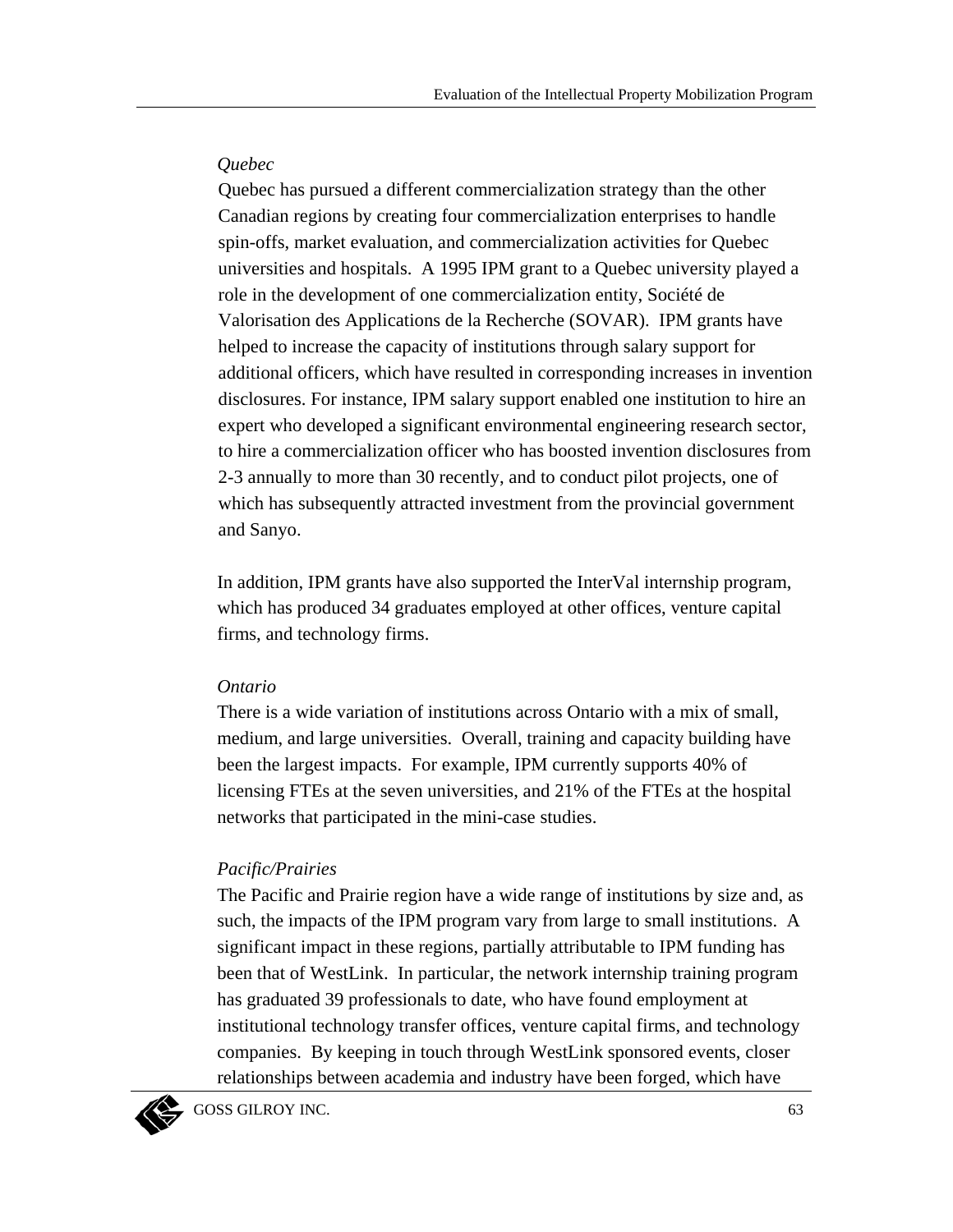already led to commercialization deals occurring that would have not occurred in the absence of WestLink.

### **Issue 5: What has been the impact of CIHR and SSHRC joining the IPM program in 2001?**

*Finding 5: The inclusion of CIHR has greatly increased overall IPM funding levels and enabled hospitals to dedicate a full time resource to technology and knowledge transfer and/or participate in a network that gives them access to the tools, know how and expertise of large university TTOs/ILOs. The impact of SSHRC is less clear; SSHRC funding for IPM has been relatively small. The TTOs/ILOs perceive they are well suited to handle knowledge mobilization efforts, a primary SSHRC objective, but there remains confusion over the definition of knowledge transfer across TTOs/ILOs.10 There would appear to be some anecdotal evidence of increased knowledge transfer activities in recent years due to IPM, however it lacks the consistent measurement approach of technology transfer.* 

### **Issue 5a: How has the inclusion of research hospitals impacted the overall results?**

*Finding 5a: The inclusion of research hospitals has had several impacts. First, the inclusion of CIHR in the IPM program has greatly increased overall funding levels and enabled CIHR to serve an emerging community of TTOs/ILOs at hospitals that were previously ineligible for NSERC funding. Second, several IPM grants have enabled hospitals to dedicate a full-time resource to technology and knowledge transfer and/or participate in a network that gives them access to the tools, know how and expertise of large university TTOs/ILOs. Hospital researchers have indicated that their level of satisfaction with the services provided by their TTOs/ILOs has increased in recent years, which should encourage the use of the offices' services. Third, some IPM sponsored pilot or demonstration projects have focused on the medical field. The projects have increased researcher collaboration with potential users of* 

<sup>&</sup>lt;sup>10</sup> For purposes of the evaluation, knowledge transfer refers to influencing policy and enhancing general public knowledge.

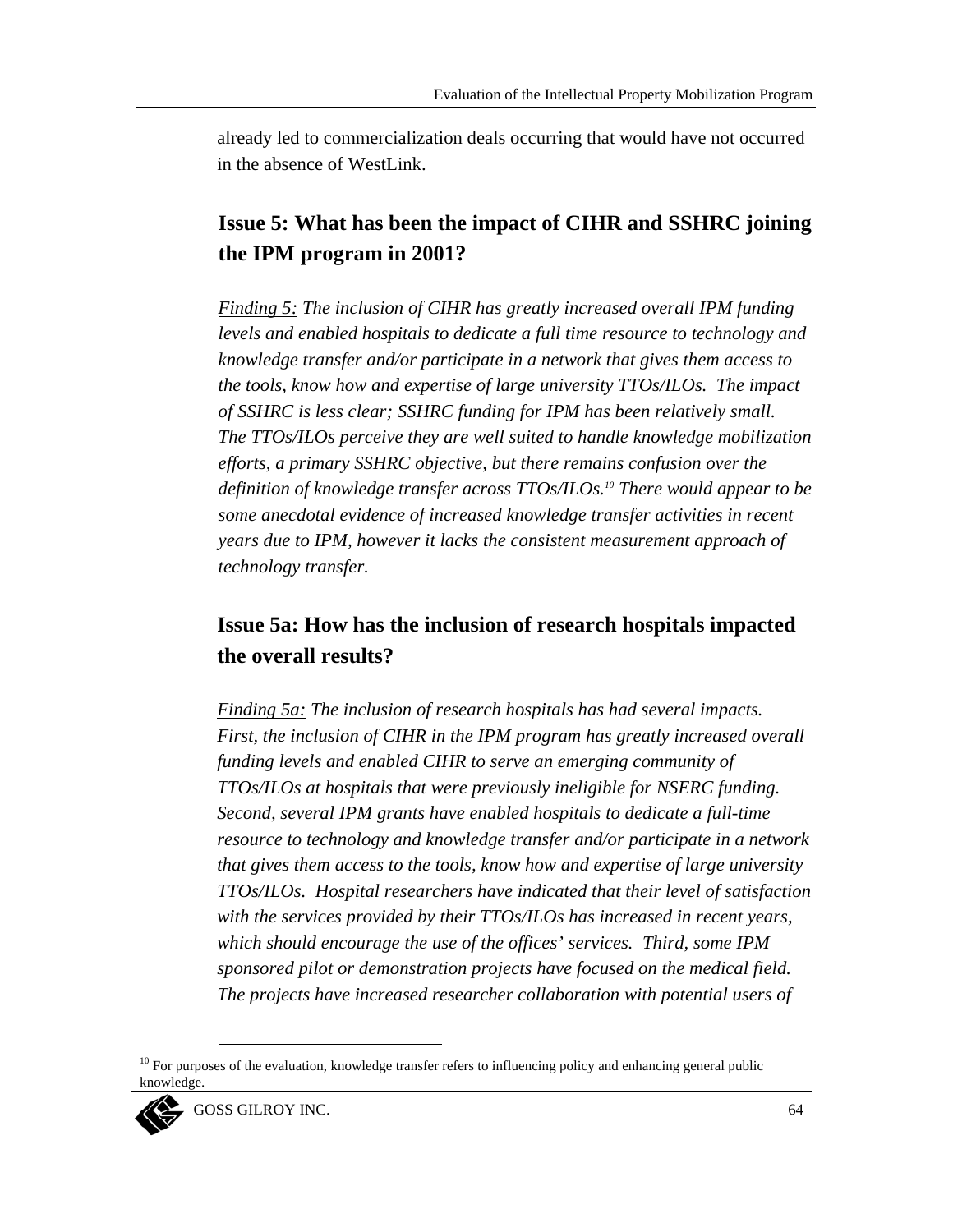*research results and, by doing so, bridged a difficult gap in the technology transfer process.* 

The initial impact of CIHR joining IPM and extending program funding to research hospitals was a significant increase in program funding. A review of the IPM grants database reveals that there was a large increase in program funding devoted to grants due to the inclusion of CIHR in 2001. In the 1998 competition, when IPM was entirely funded by NSERC, 26 grants totaling \$8.8M were awarded. In 2001, this increased to 38 grants totaling \$13.3M, of which CIHR accounted for \$5.9M. For five of these grants, CIHR was the sole funding agency. In the 2005 competition, CIHR accounted for close to 50% of the \$16.6M in grants awarded by the program.

As a result of CIHR joining the IPM program, research hospitals became eligible to receive IPM grants. Findings from the mini-case studies indicate that research hospitals used IPM funding to either establish a permanent technology transfer officer in hospitals, where one had not existed previously, or increase the number of officers. Mini-case studies revealed that the objective of hospitals in hiring these officers was to reach a large number of researchers who either previously had no one in their hospital to approach with invention disclosures, or faced slow response times from their TTO/ILO. For example, IPM funding permitted Toronto area hospitals and Vancouver area hospitals to dedicate at least one additional full time resource to technology and knowledge transfer. Increased invention disclosure and over time, increased commercialization activity is expected. Other research hospitals, particularly those in Quebec, have benefited from IPM group grants which have funded networking with more sophisticated university TTOs and provided the research hospitals with IP policies, procedure manuals, and general know how that was unavailable to them previously.

The responses of hospital researchers surveyed are consistent with the findings of mini case studies and suggest that the focus of hospital researchers is technology transfer rather than knowledge transfer. Sixty percent of researchers report they are significantly more involved in technology transfer compared with five years ago and 23.1% are moderately more involved. Figures were much lower for researcher participation in knowledge transfer,

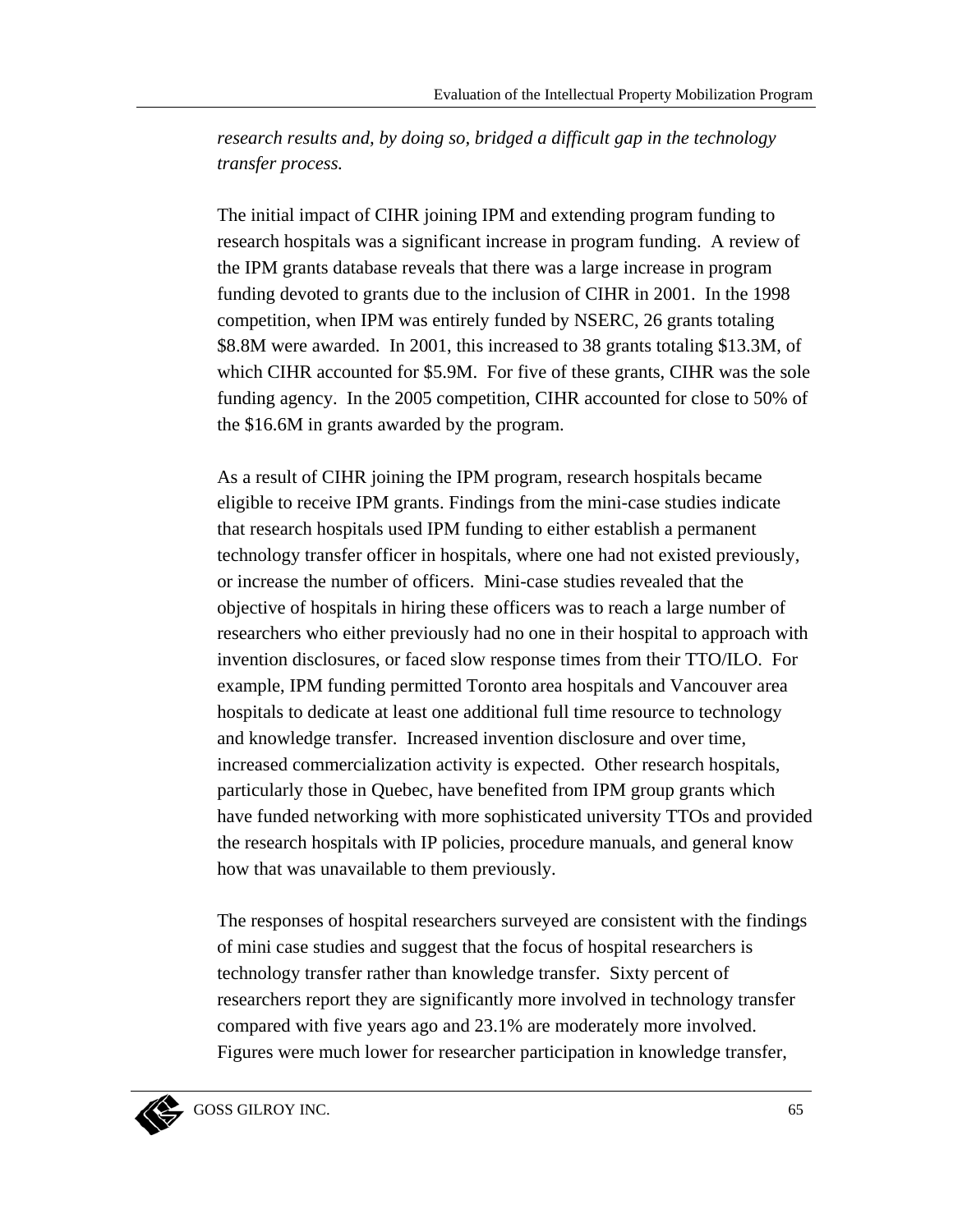with only 23.1% indicating they are significantly more involved and 15.4% moderately more involved.

In addition, survey findings indicate that IPM funding has had a positive impact on the ability of hospitals to mobilize their IP. Twenty-seven percent of hospital researchers responded through the survey that the impact of this funding was significant on their ability to transfer results to the user sector, while another 63.6% indicated that the impact was moderate. The views of surveyed TTO/ILO Directors located within hospitals are consistent with the views of hospital researchers and the mini-case study findings that IPM has improved the overall capacity of hospitals to mobilize IP. Seventy-five percent responded that IPM had a significant impact on their hospital's overall ability to mobilize IP, and the remaining 25% indicated that the impact was moderate.

For the most part, hospital researchers also indicated that their level of satisfaction with the services provided by their TTO has improved in the last five years, suggesting that the additional officers have had the desired effect. Nearly half (47%) indicated that service levels had significantly improved and no respondents reported that service levels had deteriorated.

Key informants could not speak directly to results, but raised some important issues related to the inclusion of CIHR in the IPM program. First, the inclusion has enabled CIHR to serve an emerging community of TTOs/ILOs at hospitals that are ineligible for NSERC funding. Second, some representatives from CIHR are concerned that the IPM program is still viewed as an NSERC program by funding recipients and feel that this perception needs to be addressed otherwise it will hurt the ability of CIHR to allocate future funding for the program.

### **Issue 5b: What percentage of TT/KT activities carried out by the institutions pertains directly to the specific domains of CIHR, NSERC, and SSHRC?**

*Finding 5b: According to survey respondents, about 50% of activities fall under the NSERC domain, about 33% under CIHR, and about 10% under SSHRC. There are sharp differences however, between research hospitals,* 

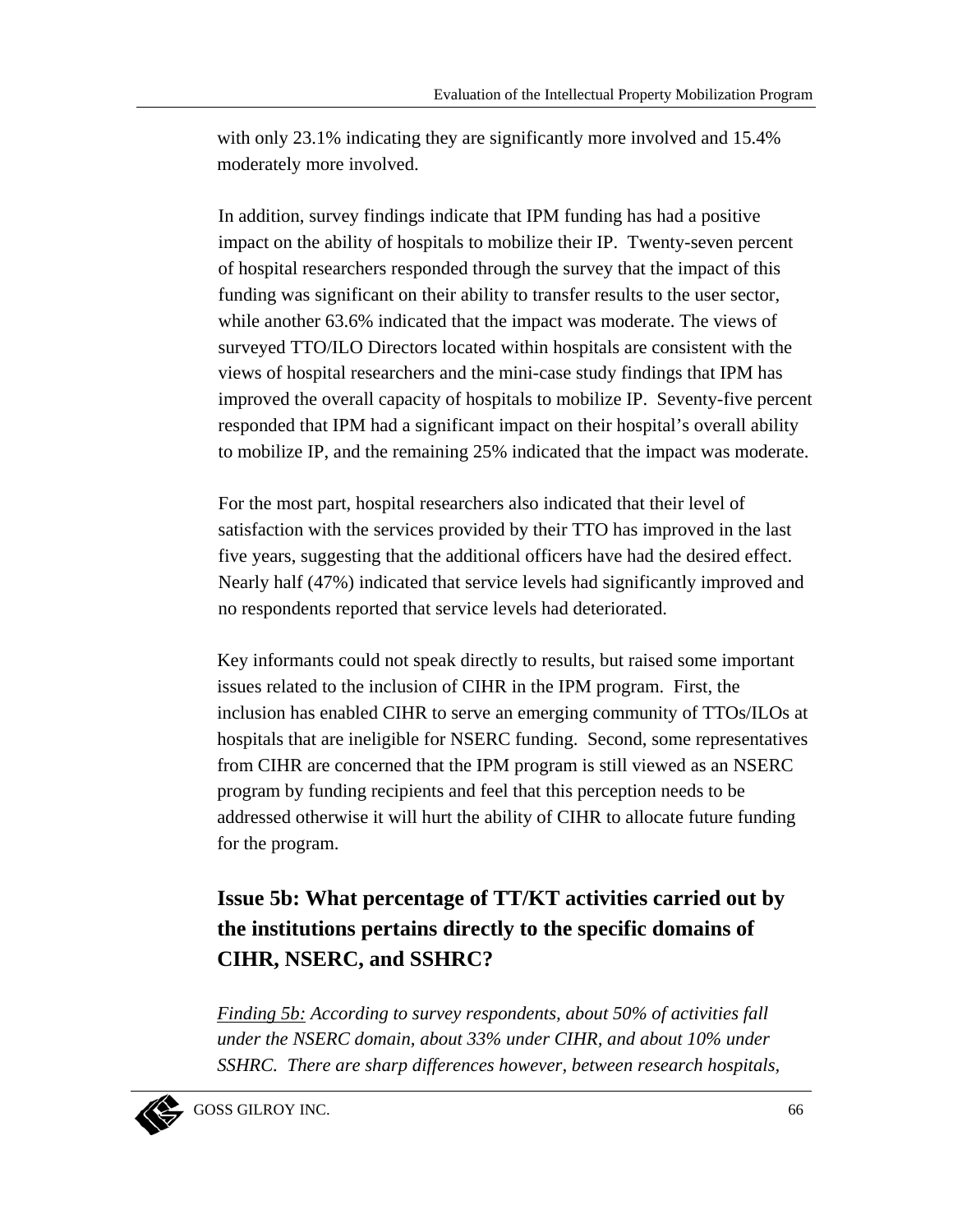*where 75% of activity falls under the CIHR domain, and universities and colleges, where nearly 70% of activity falls under the NSERC domain.* 

Mini-case studies suggested that the bulk of institutional technology transfer and knowledge mobilization activity pertains to the domains of NSERC and CIHR. Activities that fall under the mandate of SSHRC are considerably less frequent.

The survey of TTO/ILO Directors asked respondents to estimate what percentage of technology and knowledge transfer activities pertain to the mandates of the three granting agencies (see Exhibit 3.17). At universities and colleges, TTO/ILO Directors indicate that the majority of activities pertain to NSERC (68.6%), while at research hospitals the majority of activities (75%) pertain to the domain of CIHR.

#### **Exhibit 3.17 – Share of Technology Transfer/Knowledge Transfer Activities Falling Under the Domains of Granting Agencies**

|              | Universities & Colleges (n=19) | Research Hospitals (n=8) | Overall $(n=27)$ |
|--------------|--------------------------------|--------------------------|------------------|
| <b>NSERC</b> | 68.6%                          | 5.6%                     | 50.0%            |
| <b>CIHR</b>  | 15.4%                          | 75.0%                    | 33.0%            |
| <b>SSHRC</b> | $14.2\%$                       | $2.1\%$                  | $10.1\%$         |

Note: CIHR, NSERC, and CIHR percentages do not sum to 100% because some respondents entered percentages that did not add to 100% Source: TTO/ILO Director survey (n=29)

**Issue 5c: To what extent have knowledge mobilization**<sup>11</sup> (vs. **technology transfer) activities been carried out by IPM grantee institutions since the scope of the program was first expanded? To what extent are the notions of technology transfer and knowledge mobilization complementary to each other, or not, within the context of the IPM program?** 

*Finding 5c: The evaluation found that the amount of funding directed toward knowledge mobilization activities has been very small. The question of* 

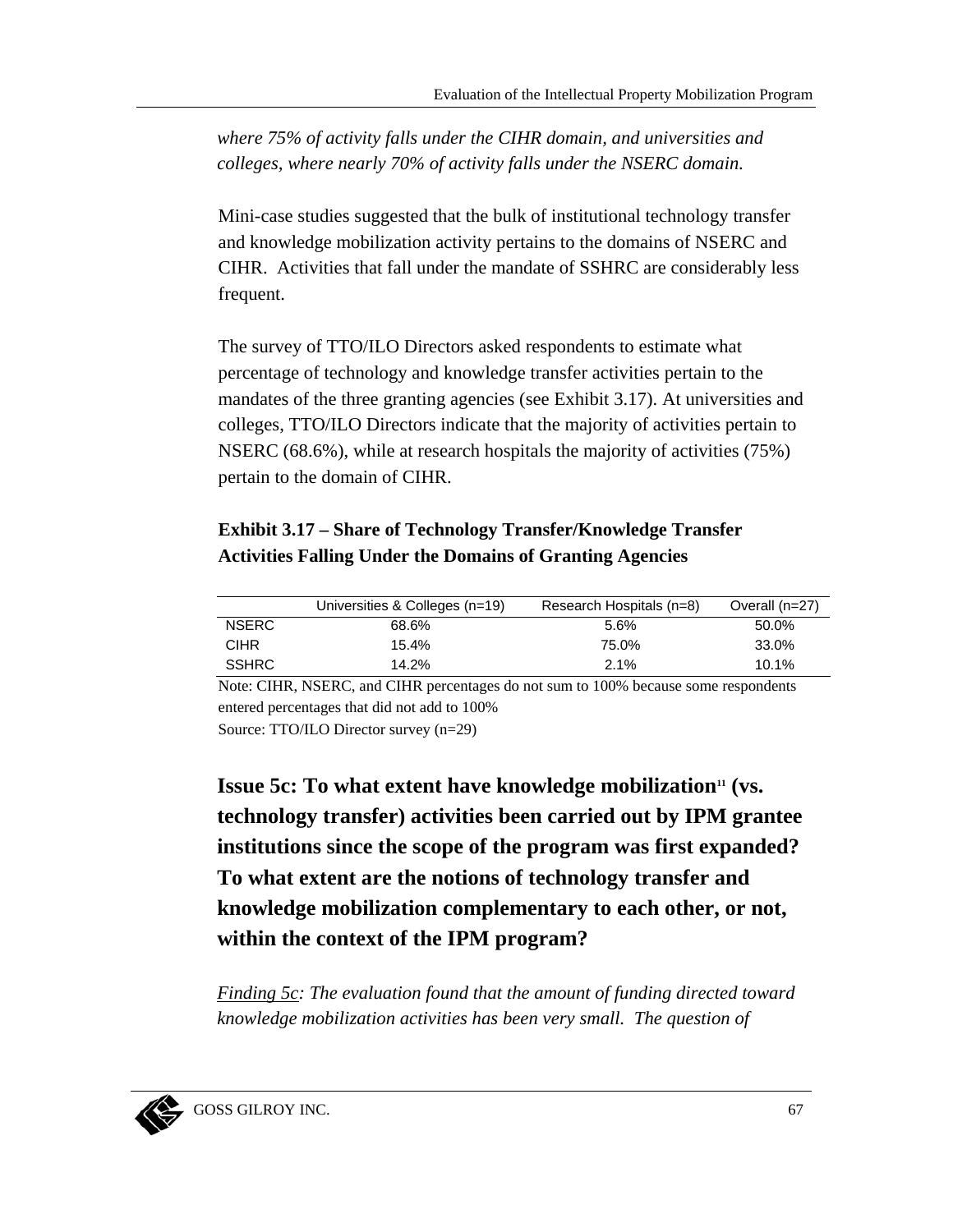*whether IPM has positively impacted the level of knowledge mobilization is difficult to answer. There are few statistics available as there are for technology transfer, and there appears to be some ambiguity among stakeholders as to what constitutes knowledge transfer. Nevertheless, the evaluation found that TTOs/ILOs perceive they are well suited to handle knowledge mobilization efforts, with about 80% of surveyed TTO/ILO Directors indicating that their offices currently handle it. The mini-case studies provided some anecdotal evidence of increased knowledge transfer activities, and the survey revealed that TTO/ILO Directors feel that IPM has positively impacted these activities.* 

Based on evidence from mini-case studies, survey responses, and a review of the IPM grant database, evaluators concluded that knowledge mobilization activities have not increased to a great extent since the program was expanded in 2001. There are several reasons why knowledge mobilization activities have not increased to the extent that technology transfer activities have.

First, the amount of funding directed toward knowledge mobilization has been small. A review of the IPM grant database revealed that SSHRC contributions to IPM grants amounted to just \$24,000 of a \$675,000 grant and \$26,000 of a \$375,000 grant in 2001. In 2005, SSHRC contributed \$380,000 toward four grants totaling \$3.1M.

Second, there are several obstacles that TTO/ILO Directors encounter in attempting to carry out successful knowledge transfer. The mini-case studies revealed that some TTO/ILO Directors find that researchers lack understanding of knowledge transfer and copyright laws, and lack knowledge and experience about knowledge transfer in general within TTOs/ILOs. It was pointed out that knowledge transfer is at a much earlier stage of development compared with technology transfer. For instance, even the definition of knowledge transfer is not always clear–a survey respondent pointed out that the definition used in the evaluation survey differs from the definition used by some offices. The evaluation survey supported the mini-case study findings surrounding the ambiguity of knowledge transfer. When asked the survey

<sup>&</sup>lt;sup>11</sup> In survey questionnaires and interviews, knowledge mobilization and knowledge transfer referred to "influencing policy and enhancing general public knowledge"

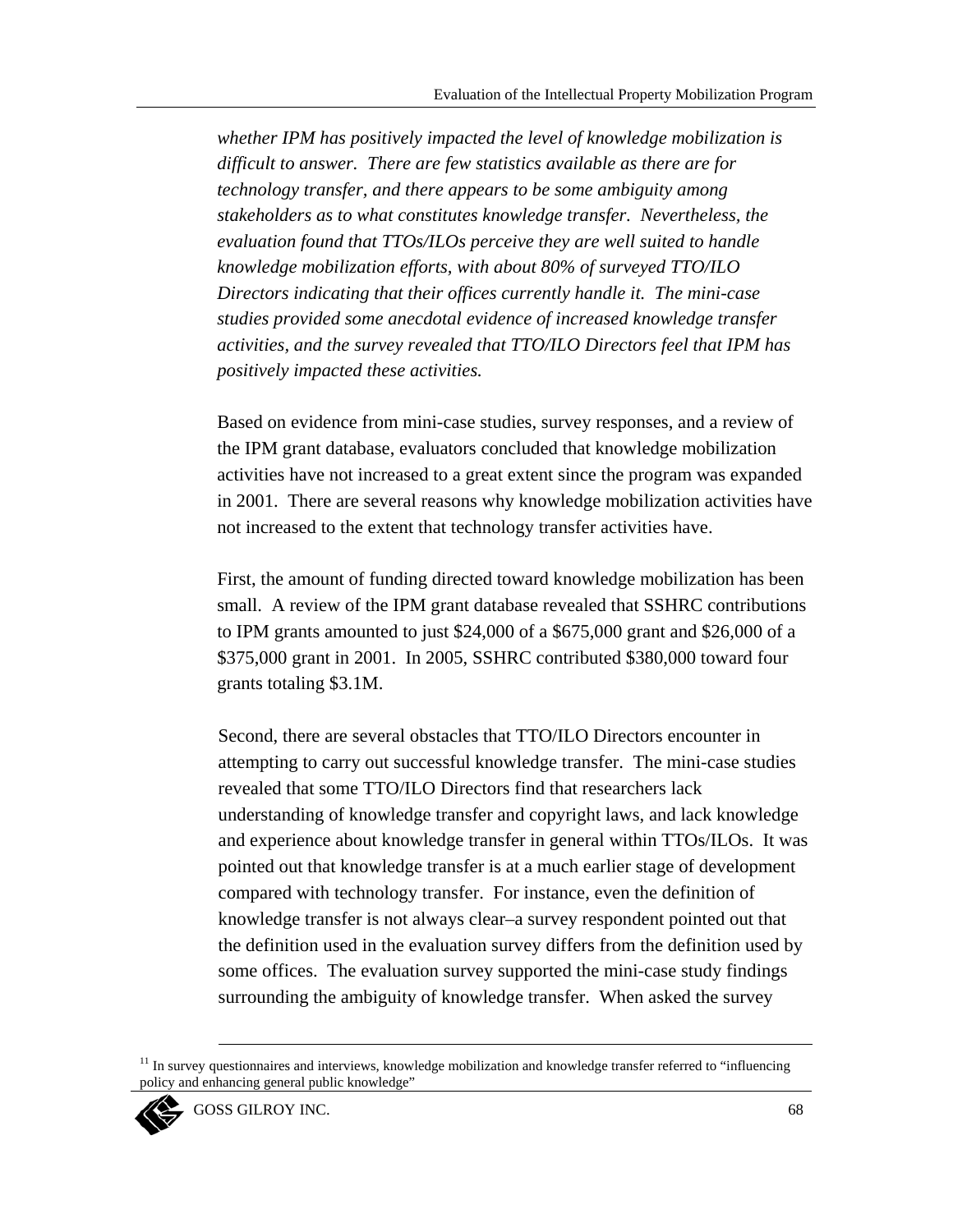question, "do you handle knowledge transfer as well as technology transfer", 11% of Directors responded "do not know" indicating a lack of certainty of what knowledge transfer exactly constitutes.

Despite these obstacles, TTO/ILO Directors and key informants agreed that knowledge mobilization can be handled well by technology transfer offices, as the office infrastructure (e.g., personnel, office set-up and presence/position within the university) is suited to support it. Key informants in particular stated that knowledge mobilization needs the infrastructure of the TTO/ILO and its connections and knowledge to grow.

It is difficult to measure the precise increase in knowledge mobilization activity, since baseline activity was not measured prior to IPM program expansion, and knowledge transfer lacks the quantifiable measures associated with technology transfer. The mini-case studies suggest there has been some increased activity since the inclusion of SSHRC. For example, the mini-case study of an Ontario university revealed it increased its outreach activities in the area of knowledge mobilization, and IPM funded a rather large knowledge mobilization project undertaken by this university and a Pacific university. Priority is often placed on finding applications for the knowledge whether or not they lead to commercial revenues. TTOs/ILOs of mini-case study participants that are separate entities appear to focus less on knowledge mobilization than those housed within the university.

Surveys of TTO/ILO Directors also provided some insight as to the extent that IPM has stimulated knowledge transfer activities. Currently, about 80% of TTO/ILO Directors surveyed indicated that their office handle knowledge transfer. As illustrated in Exhibit 3.18, TTO/ILO Directors feel that IPM has helped to increase the number of researchers involved in knowledge transfer at their institutions, and helped to transfer more knowledge to the user sector in the last five years.

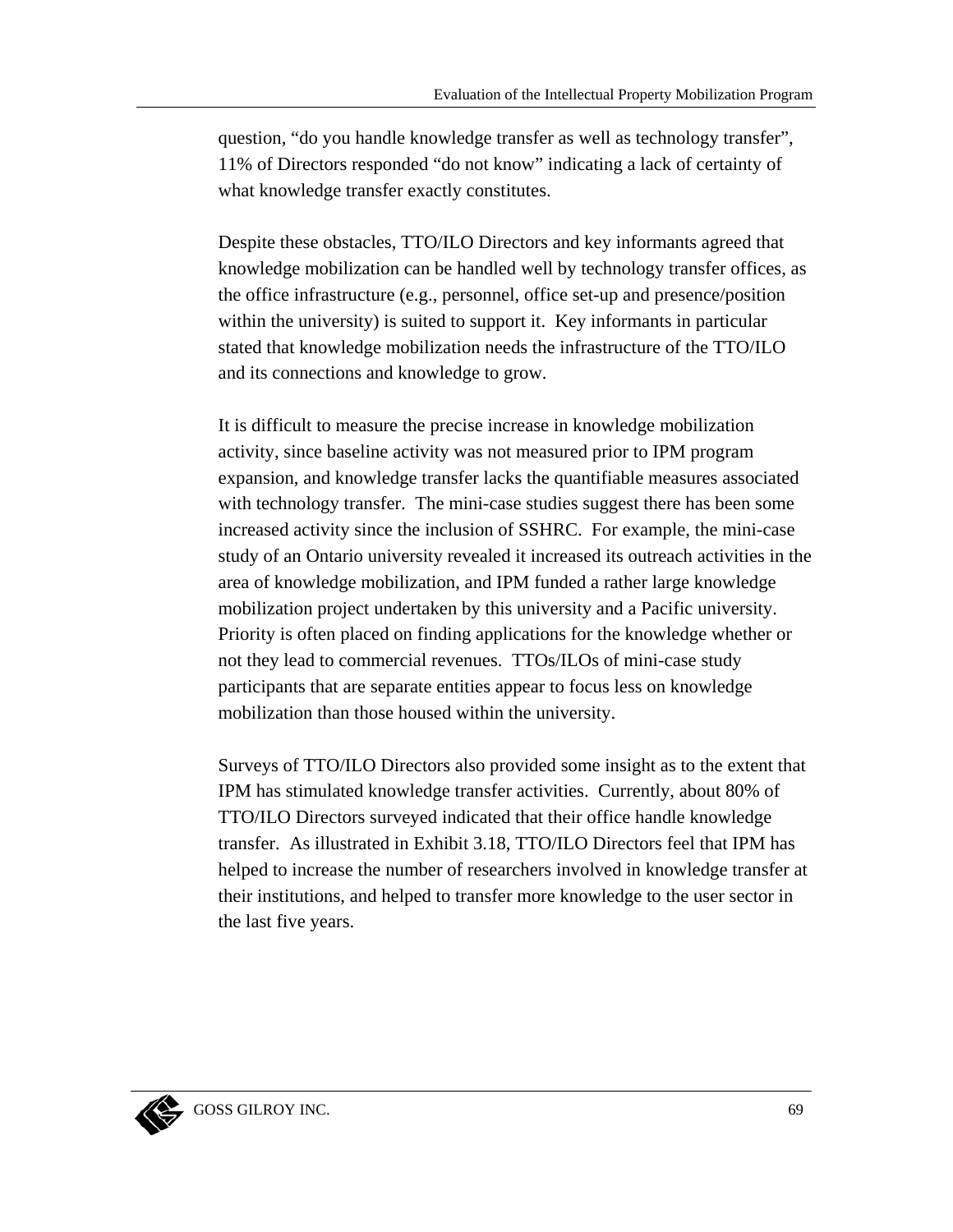

**Exhibit 3.18 – IPM Impacts on Knowledge Transfer** 

Source:  $110/110$  Directors survey  $(n=29)$ 

Interview findings provided some additional insight into the role of SSHRC and knowledge transfer in the IPM program. Some interviewees are concerned that SSHRC objectives can be lost when collaborating in some IPM projects. Specifically, interviewees indicate that the project objectives are dominated by NSERC and CIHR, when SSHRC contributions toward projects are relatively small. Furthermore, the review of progress reports for projects involving SSHRC contributions did not appear to speak to SSHRC objectives. Despite its modest financial investment in IPM, NSERC and CIHR have been inclusive and have treated SSHRC as an equal in the program.

A mini-case study of an Ontario university permitted evaluators to discuss the only significant project in knowledge mobilization funded by IPM. The purpose of the grant was to support the development and testing of a knowledge mobilization unit for the social sciences and humanities with the following components:

• A knowledge broker to develop a service similar to technology transfer seeking to match up health researchers with key stakeholders in health and social service agencies and government policy makers; and

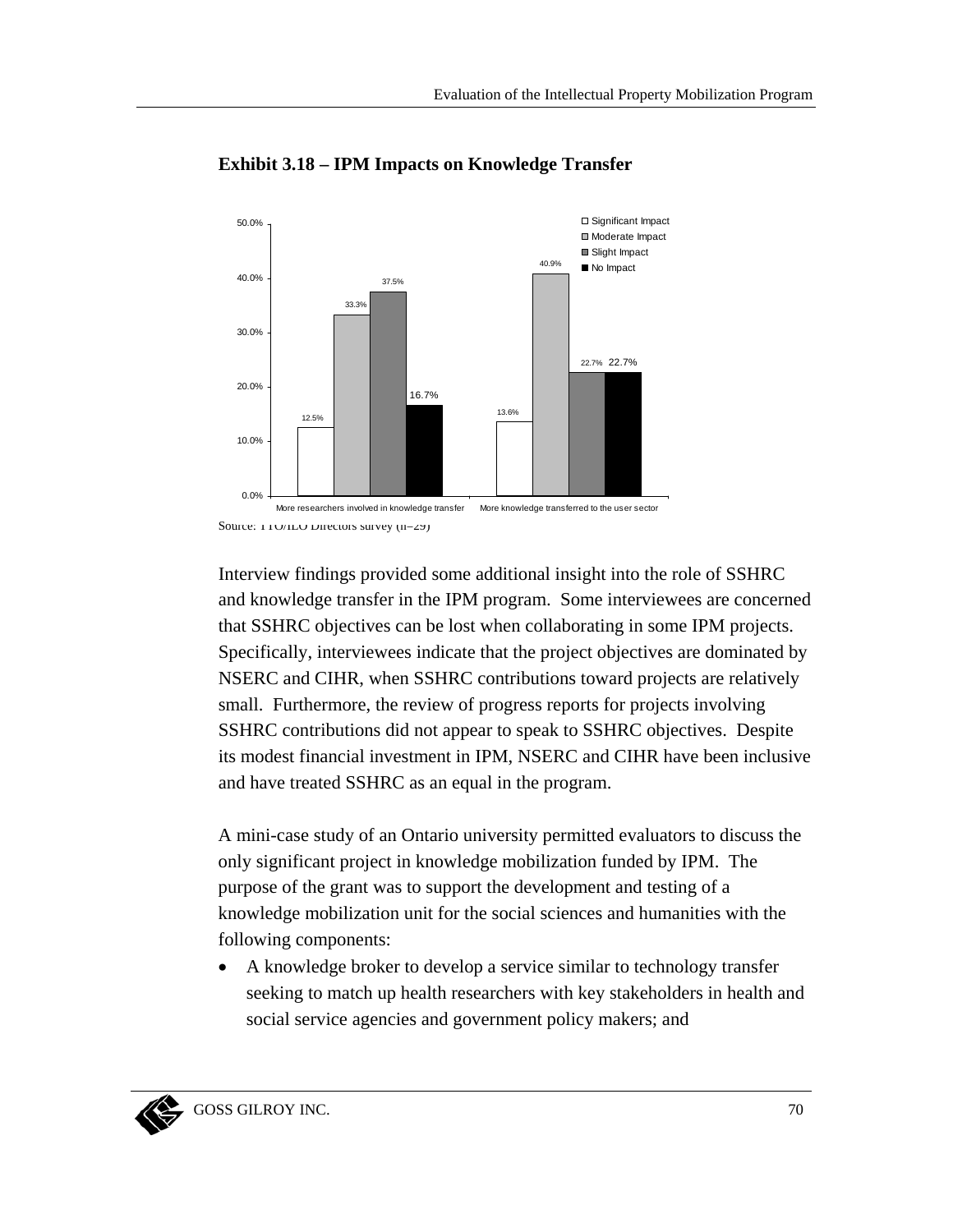• An interactive web site, on-line tools and broadband networks to allow key stakeholders and government policy makers to identify academic research and researchers of interest.

One interesting outcome of the IPM program appears to be its influence on SSHRC programming. Interviews revealed that the IPM program encouraged SSHRC to look at other funding mechanisms for knowledge mobilization, which led to the launch of the Knowledge Impact in Society program in 2005.

### **Issue 6: What have been the impediments to the program's objectives?**

*Finding 6: Some researcher resistance to commercializing research results and a tendency of institutions to offer stand alone rather than bundled technologies to receptors have impeded IPM objectives. More results could also likely be achieved with higher IPM funding levels, particularly funding for pilot or demonstration projects. The interdependency of various programs at the provincial and regional levels with respect to secured funding can cause funding to be delayed for offices located in some provinces.* 

There are several impediments to the success of IPM. First, there is a portion of researchers that are ambivalent or opposed to commercializing their research results. As institutions hire more researchers that are interested in commercializing their research results, this impediment should become less significant over time.

Second, some institutions continue to offer one-off technologies to potential users rather than bundling technologies, which are generally more likely to attract investment.

Third, TTO/ILO Directors interviewed over the course of conducting the minicase believe that they could accomplish more with higher funding levels. In particular, there is a tremendous need for funding to bridge the gap between invention disclosure and the point where the technology has been advanced far enough to interest the private sector. At present, TTO/ILO Directors and researchers indicate that many promising inventions die in this gap.

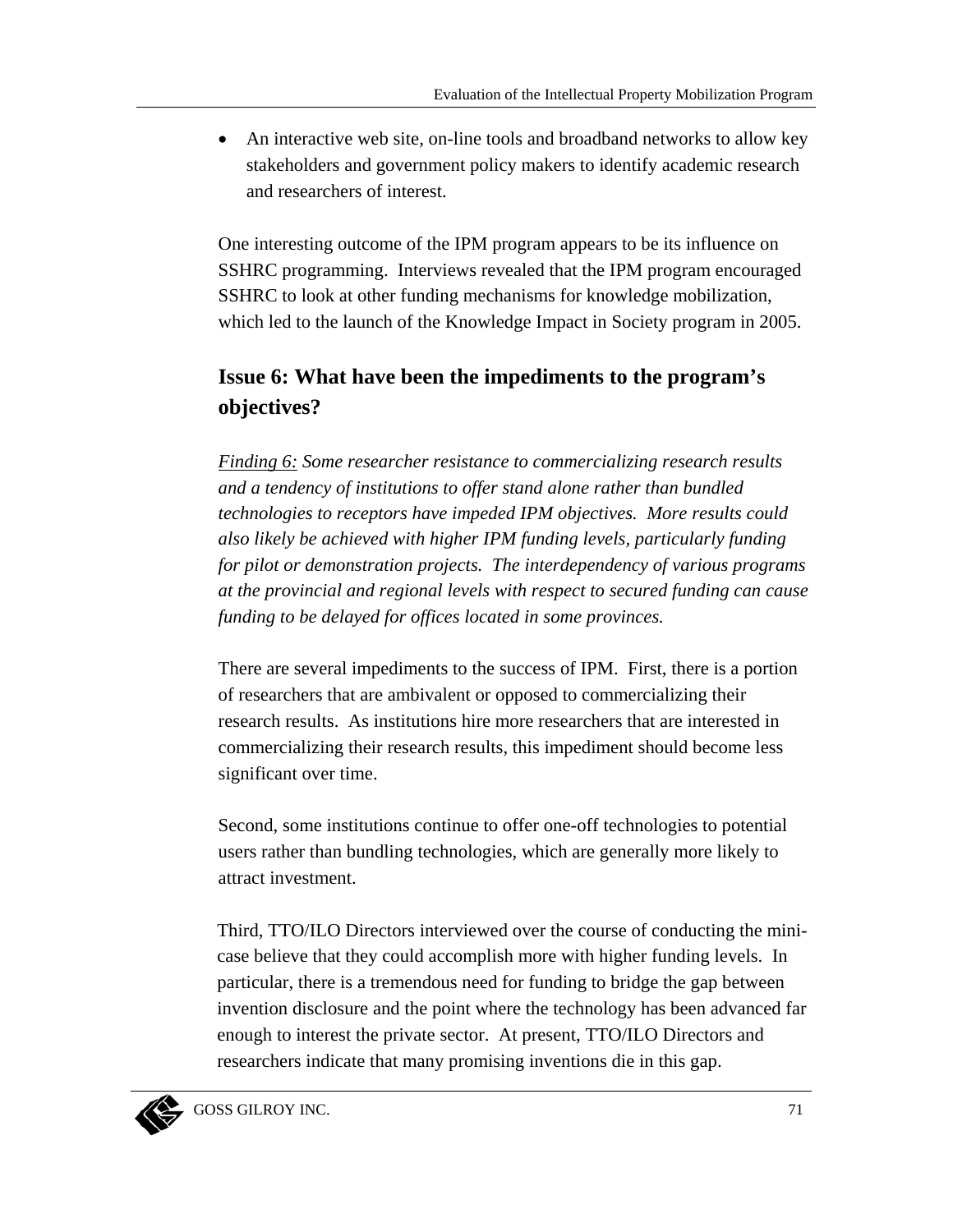Fourth, the timing of IPM applications can be challenging. Some TTO/ILO Directors felt that the timing of applications submitted to IPM should be coordinated with compatible provincial grant programs (or vice versa), although it may be unrealistic to expect a federal program to coordinate its application timelines with that of several different provincial programs.

Finally, the requirement that recipients contribute 50% of the cost of activities funded by IPM can be cumbersome for institutions, particularly those located in Ontario, Alberta, and BC. Some institutions do not have sufficient base institutional funding to match IPM funding, and therefore must seek alternative funding sources for their contribution. This alternative funding often comes from provincial and regional programs. For example, the interdependent nature of cost-sharing has caused some funding delays to institutions located in Alberta and Ontario. Some colleges in Alberta receive provincial funds to support particular projects and faculty, and believe that IPM funding and being part of a network is important in helping them obtain provincial funding. Furthermore, BC institutions obtain support from the BC Innovation Council and, although matching funds is not a requirement for this program, IPM funding may be taken into account and add strength to the application. A BC institution also mentioned that matching funds were a requirement for the support they received from WED. A TTO Director reported that a delay in receiving ORCP funding postponed the hiring of a commercialization officer at his office Ontario. On this point, it should be noted that the IPM program maintains that it did in fact release IPM funds despite the fact that some Ontario universities had not yet received their provincial funding.

## **3.3 Cost Effectiveness**

**Issue 7: To what extent is the delivery model for the IPM program cost effective? To what extent are the institutions receiving IPM funds meeting their commitments to the program (e.g., cost sharing)?** 

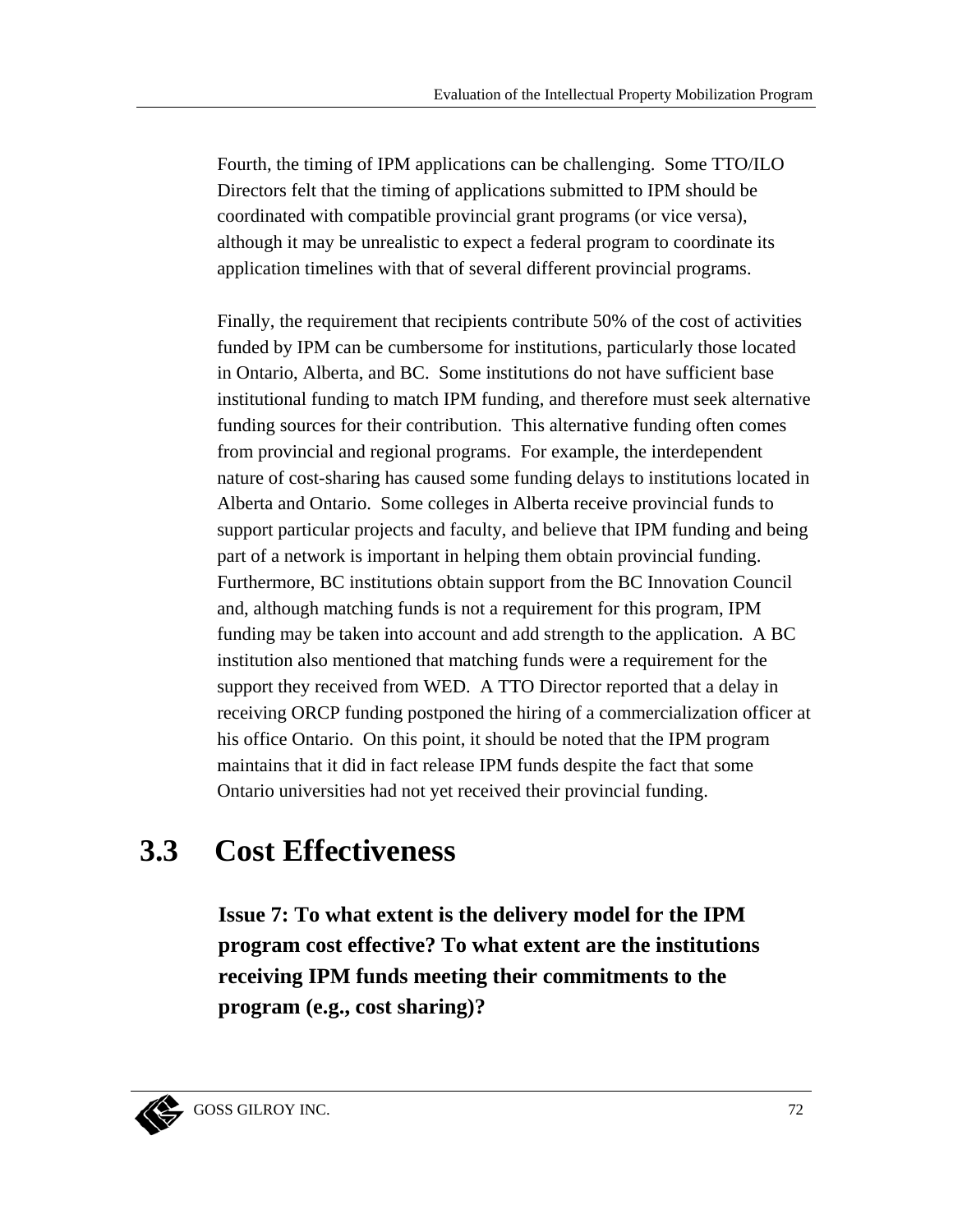*Finding 7: Evidence from the evaluation indicates that the IPM program is well managed and has a lean delivery model. There is significant cost sharing by institutions. Most of the significant regional and provincial programs that provide funding to TTOs/ILOs require funding to be cost shared.* 

*Research conducted at Canadian universities, colleges, and hospitals has a significant impact on the economic and social well being of Canadians. There are several success stories, particularly in the biomedical field. As one of several funding sources that support the efforts of institutional technology transfer offices, IPM has contributed to the success to date.* 

A comparison of granting agency programs focused on innovation revealed that administrative costs are not available at the level of individual programs. Typically, administrative costs represent 5% of granting agency expenditures, with cost sharing and leveraging across programs. Overall, available evaluation evidence indicates that the IPM Program's administrative component is very lean as it is administered by a partial person year. Also, IPM requires applicants to cost share funding through financial or in-kind contributions that can come from the either the institution's base budget or from other sources such as provincial and regional economic programs.

The evaluation found that interviewees believe that IPM is run in a cost effective manner. They point to its lean administrative structure, and the fact that there are follow up activities that the program does not have staff resources to pursue. Some examples include: outreach and interaction with clients and other federal agencies that support knowledge and technology transfer; and working out common metrics with AUTM and ACCT for measuring technology and knowledge transfer. Furthermore, TTO Directors seemed to be content with the way IPM is managed with just 0.5 FTE; they indicate that the program could not likely get by with fewer administrative resources. That said, TTO/ILO Directors would welcome a reduction of administrative/reporting burden.

The views of key informants are supported by available administrative cost data, which can be used to provide an approximation of the cost-efficiency (i.e., cost per output) or operational efficiency of the program. The overall administrative costs for NSERC's Research Partnerships Programs, the

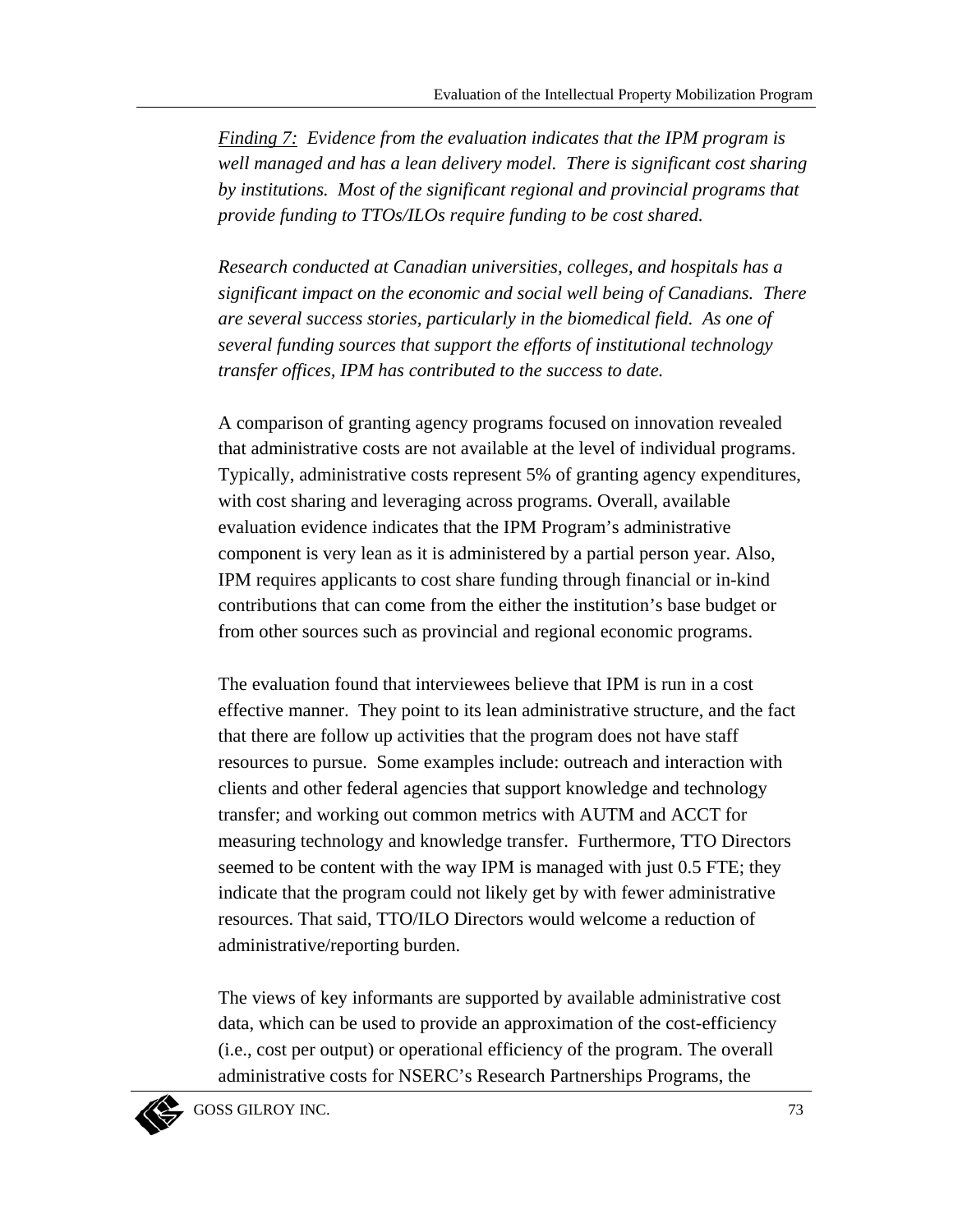division in which the IPM Program is located, are low. The RPP's average administration cost per dollar awarded was \$0.046 over the period from 2002- 03 to 2006-07. As noted, it is not possible to provide the administrative costs for the IPM Program because this cost information is not available at the level of an individual program. Based on the operations and staffing level of the IPM program, it is reasonable to expect that its administrative costs would be lower than the administrative costs for RPP because the program is managed by 0.5 FTE and holds periodic rather than annual grant competitions. Further, an estimate of direct administrative costs for the program (i.e., personnel costs and costs associated with administering the grant competition) expressed as a percentage of total dollars awarded by the IPM program were less than 1% for the last three funding years in which funding was awarded (2002, 2004 and 2005).

Based on Statistics Canada 2005 survey of IP Commercialization in the Higher Education Sector, universities and hospitals have earned more than \$200M in commercialization revenues between 1999 and 2005 – up from just \$21M in 1999 to more than \$55M in 2005. Assuming a conservative 5% royalty rate, the revenues from sales of commercialized technologies would total approximately \$4B over this period. This represents significant incremental economic benefit to Canada, in terms of profits earned by firms, tax revenues flowing to government, and employment.

Although the impact of the IPM program cannot be precisely determined, if it contributed to only a small fraction of the growth in commercialization revenues experienced, it would have yielded a substantial return on the \$47M granted by the program to date.

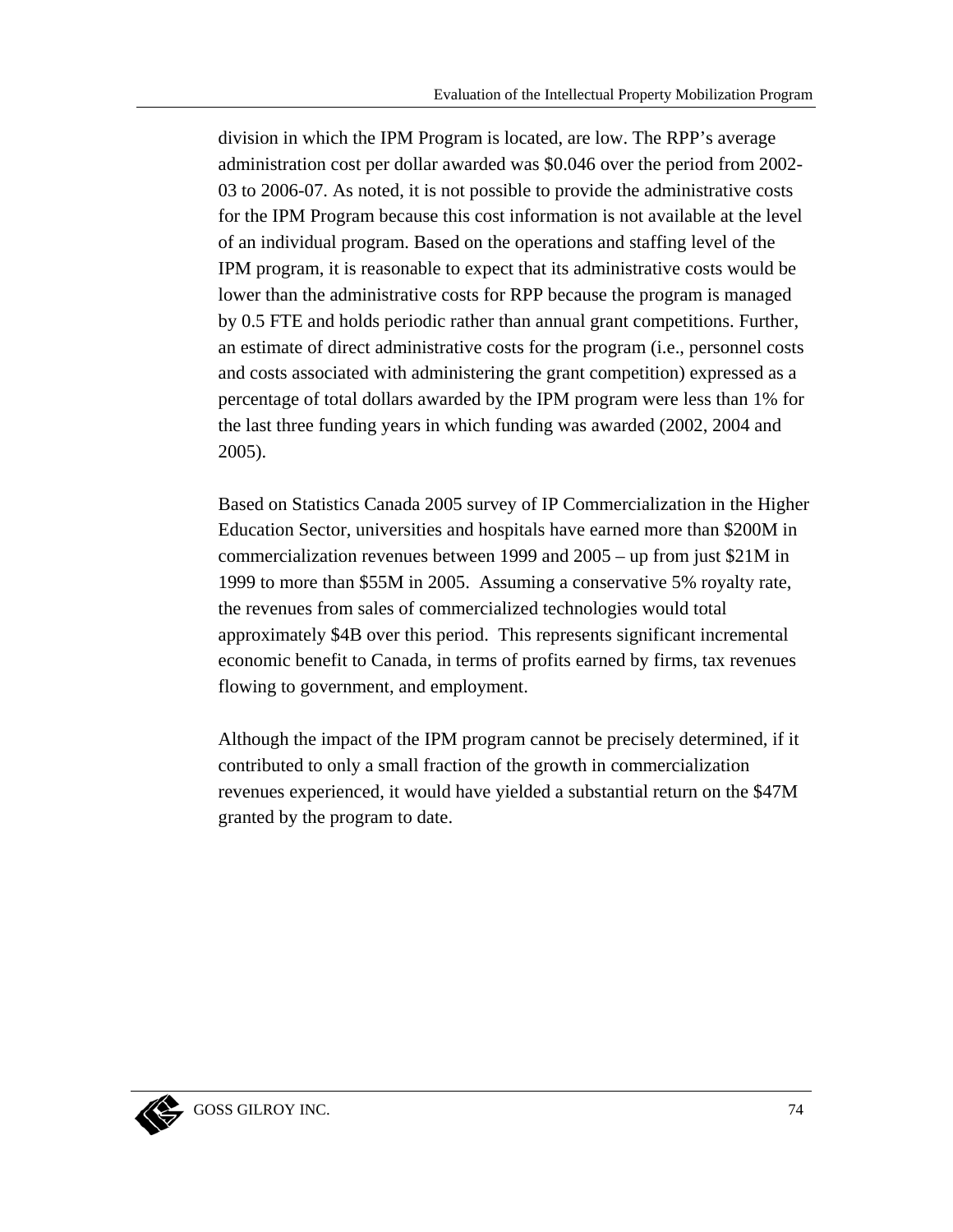# **4.0 Conclusions and Recommendations**

This section concludes on three main objectives of the IPM evaluation:

- To determine if the IPM program has evolved in an appropriate manner (the right mix of objectives, funding streams, and partners);
- To determine the impact of the IPM program to date; and,
- To determine if the IPM program is still necessary, and if it is, the form that it should take in the future to ensure it is most effective.

## **4.1 Has the IPM Program Evolved Appropriately?**

The launch of the IPM program originated from a program proposal put forth by the Canadian University Intellectual Property Group (CUIPG) to address the lack of university funding to accelerate technology transfer. Given that the impetus for creating IPM came directly from Canadian universities, there was strong demand for the program from the outset. One of the strengths of the IPM program design has been the provision of funding in the form of grants which allow TTO/ILO Directors to tailor the use of IPM funds to meet the specific needs of their office.

In 2001, CIHR joined the IPM program, marking two important changes. First, the inclusion of CIHR recognized that there was untapped demand from the health research community, and promising inventions with potentially significant health benefits for Canadians were not being commercialized. CIHR brought a significant funding increase to IPM and program demand jumped accordingly, up 51% from the 1998 competition. Findings from the evaluation show that hospital researcher participation rates have increased substantially from five years ago, confirming the appropriateness of the program design change.

SSHRC also joined the IPM program in 2001, reflecting the need to widen the focus of IPM beyond commercialization to include knowledge mobilization.

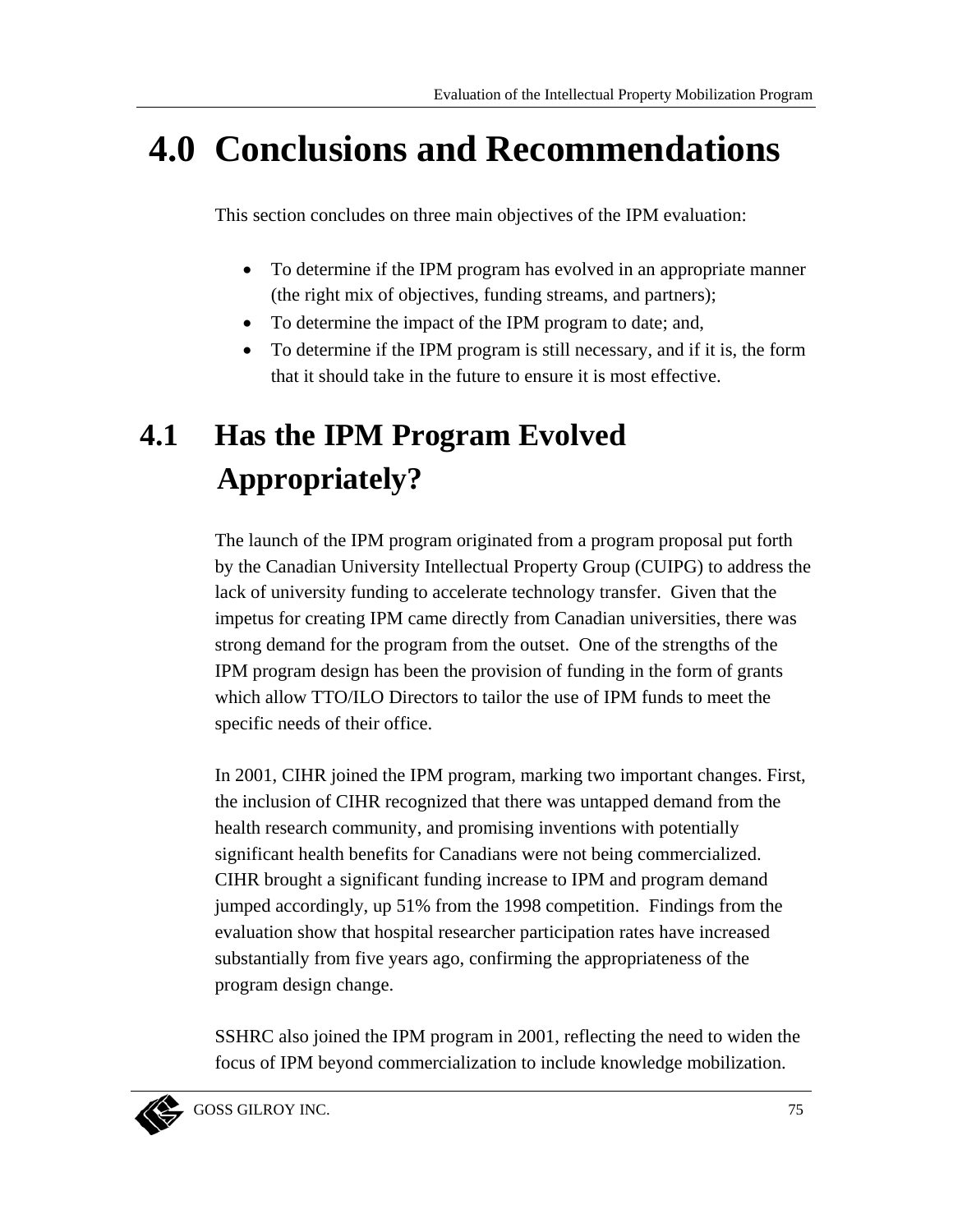TTO/ILOs provide an established structure and skilled staff that should assist knowledge mobilization to grow in Canadian institutions. The impact of SSHRC joining IPM has been less clear than the impact of CIHR, however. There would appear to be some anecdotal evidence of increased knowledge transfer activities in recent years due to IPM, however, the main focus of offices remains technology transfer.

In 2002, the scope of the program expanded to include networked training in order to increase the pool of trained technology transfer personnel with handson experience available to academic institutions. Evaluation evidence indicates that the evolution of IPM to include the funding of regional training programs has been appropriate to address several pressing challenges faced by TTO/ILOs, such as a lack of staff, skill deficiencies, and staff attrition. In reality, networked training has had wider reaching impacts than its original intended objectives. For example, as a result of relationships forged over six and eight month internships, and reinforced through networking conferences and meetings, training program graduates employed at TTOs/ILOs, venture capital firms, and technology companies have developed a better understanding of each type of organization, and created closer ties between these organizations. As a result of these connections, commercialization deals are occurring that might not have occurred otherwise.

In 2005, individual awards to institutions were discontinued in favour of awards to groups of institutions. Many of the benefits of group awards have flowed to small institutions that have benefited from the expertise of larger institutions, but sophisticated institutions have benefited as well. The redesign of IPM to encourage networking seems timely given that collaborations among universities, hospitals, colleges, and centres of excellence are expected to become more important and prevalent in the future. In fact, networks and the Networks of Centres of Excellence are specifically identified as priorities in the Government of Canada's science and technology strategy, *Mobilizing Science and Technology to Canada's Advantage*.

The 2005 design change also expanded IPM funding to Canadian colleges. While it is too early yet to fully understand the impact of this change, available evidence from the evaluation suggests that the colleges have much to gain from participating in networks with larger and more sophisticated technology

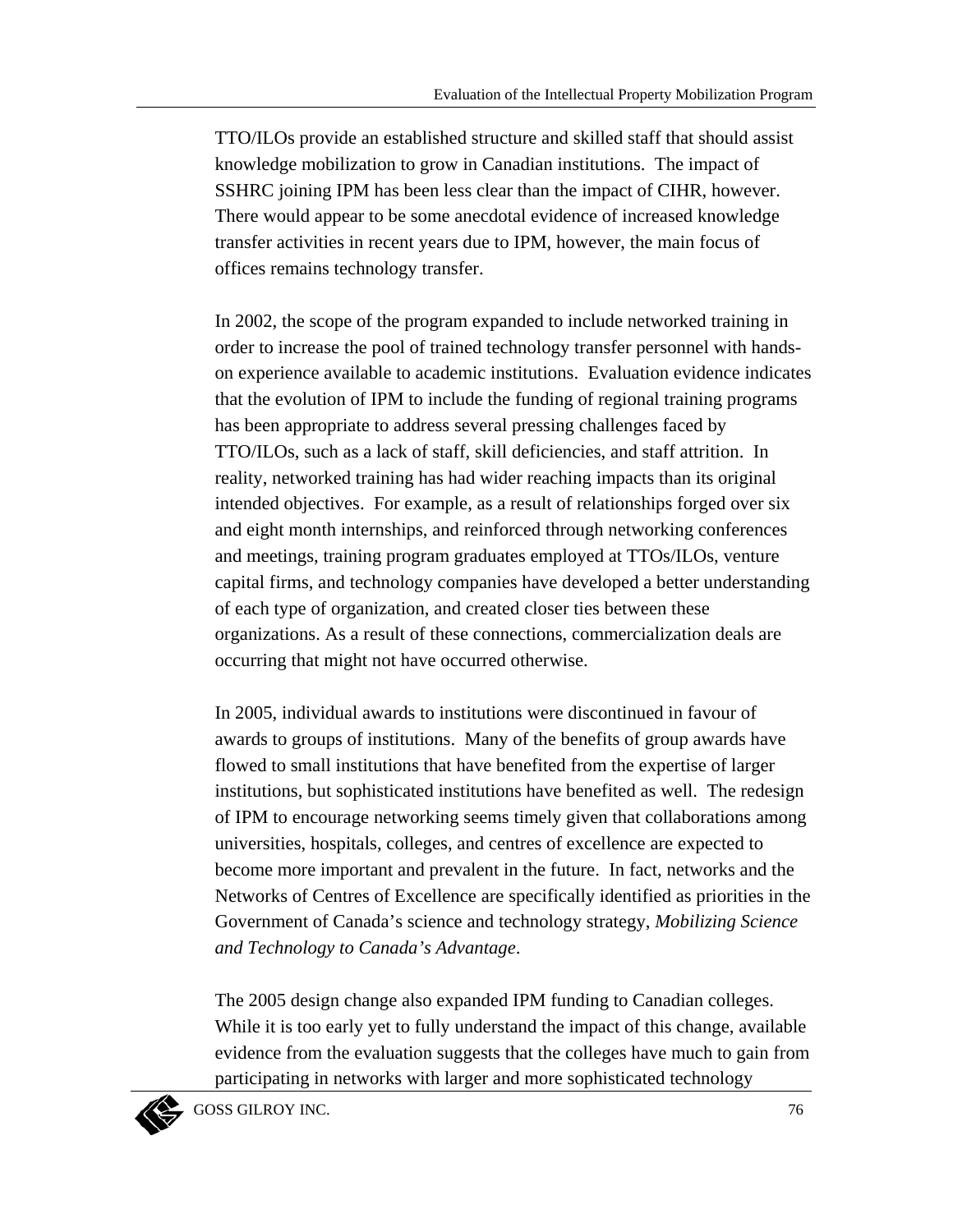transfer offices of universities. In addition, colleges have applied technical capabilities that appeal to private sector firms interested in the co-development of technologies.

Despite the launch of a number of federal, provincial, regional, and municipal programs aimed at increasing the commercialization of institutional research, IPM remains relatively unique. There is no other program that offers infrastructure support directly to technology transfer offices right across Canada. IPM is not the only program that provides financial support to bridge the gap between invention disclosure and technology transfer, however, federal, provincial and regional technology transfer programs, in contrast, tend to provide funding for technologies that have been developed further and have already attracted industry partners.

**Conclusion 1: The evolution of IPM has been appropriate. The inclusion of CIHR and SSHRC; the decision to fund regional training programs and colleges; and the discontinuation of individual IPM awards in favour of group awards have all positively impacted the effectiveness of the program and contributed toward accelerated technology and knowledge transfer. Despite the proliferation of a number of programs in recent years aimed at commercializing research, the design of IPM remains relatively unique, with few examples of overlap.** 

## **4.2 What Has Been the Program's Impact?**

A recent report by the Association of Universities and Colleges of Canada (AUCC) provides some insight into the economic and social impacts that university R&D has on Canada. These insights provide some sense of the potentially large return on investment that programs, which assist universities to transfer knowledge and technology, can have. The report titled *Momentum: The 2005 report on university research and knowledge transfer* estimates the dynamic impact of university R&D on Canadian GDP at about \$50 billion. It also states that universities have conducted more than \$5.2 billion worth of research commissioned by the private sector, and that university spin-off companies alone have generated almost 20,000 jobs in 2002 as well as \$2.5 billion in annual sales.

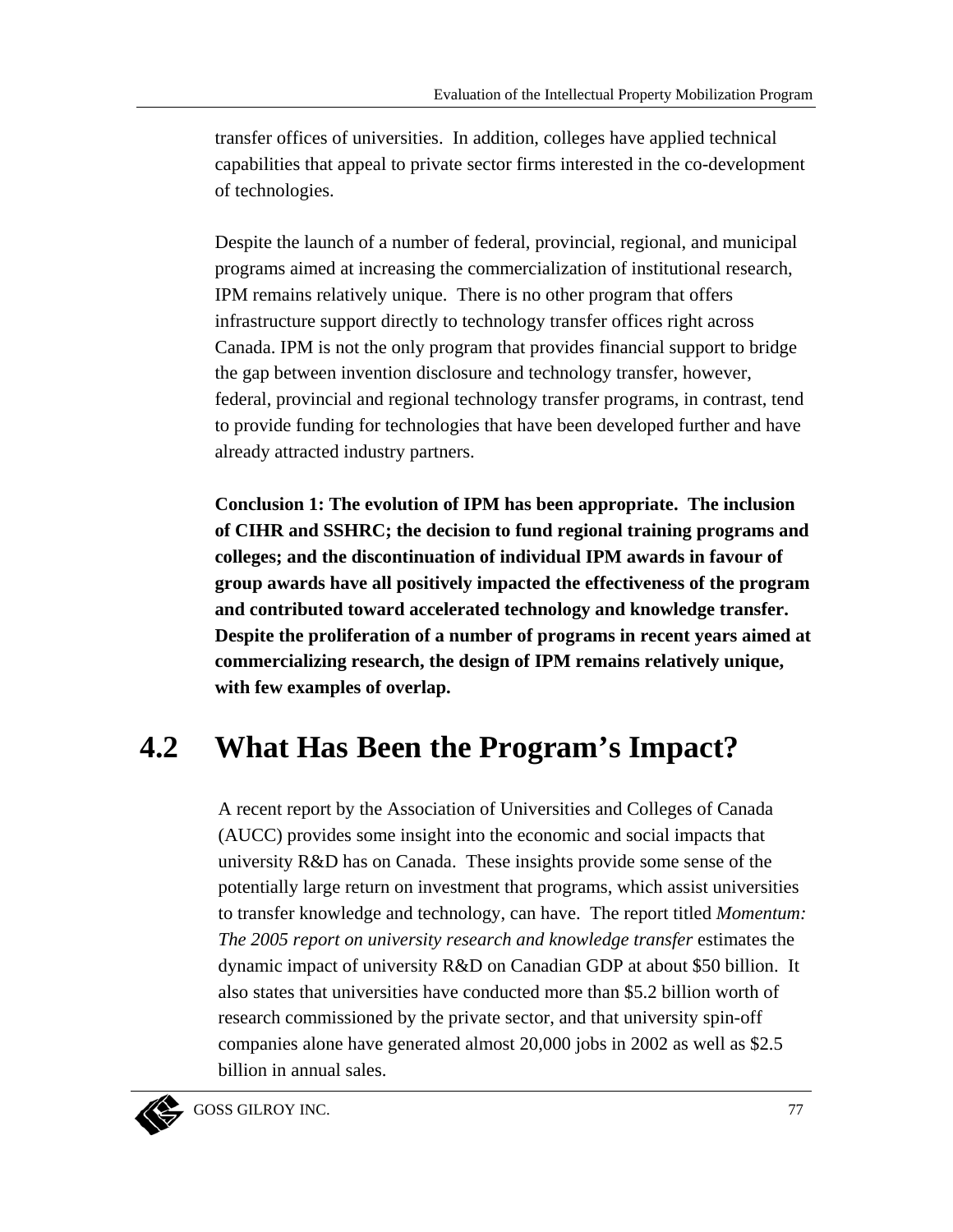Statistics Canada data and evidence gathered from the evaluation survey and the mini-case studies confirm that the technology transferred from universities and hospitals has increased dramatically in the last decade. Evidence of this increase is partly reflected in data showing that the commercialization revenue of universities and hospitals increased from \$21 million to \$55 million between 1999 and 2005.

The share of this increase that is attributable to the IPM program is difficult to estimate because IPM is one of many funding sources that support the activities of TTOs/ILOs across Canada. Based on discussions with TTO/ILO Directors over the course of conducting the evaluation, it became evident to evaluators that the impacts of the IPM program could not be quantified. While unable to quantify the program's impact exactly, the evaluation did reveal that the program has been a factor in the growth of knowledge and technology transfer activities at Canadian institutions and identifies areas in which the program's impacts have been the greatest.

The evaluation revealed that technology and knowledge transfer is a labour intensive business, and IPM funding has played an important role in helping offices to address insufficient staffing levels. Salary support has been critical for small universities, by either supporting the position of the TTO/ILO Director, or an additional commercialization officer. Salary support has also been particularly critical at hospitals, many of which previously had no dedicated full-time resource to conduct technology transfer activities.

Technology and knowledge transfer requires highly skilled personnel, preferably with a mix of scientific and business experience. IPM has assisted institutions to develop the skills of TTO/ILO staff by providing funding for professional development initiatives. The most significant initiative has been regional internship training programs, which provide several benefits. Specifically, the program provides: a relatively standardized approach to developing interns into technology transfer professionals; an effective mechanism to attract qualified candidates; and an opportunity for TTO/ILOs to evaluate the potential of a candidate over many months at low cost, without the obligation to hire them. The immediate impact of IPM supported training activities, and the subsequent hiring of interns, has been some improvement in

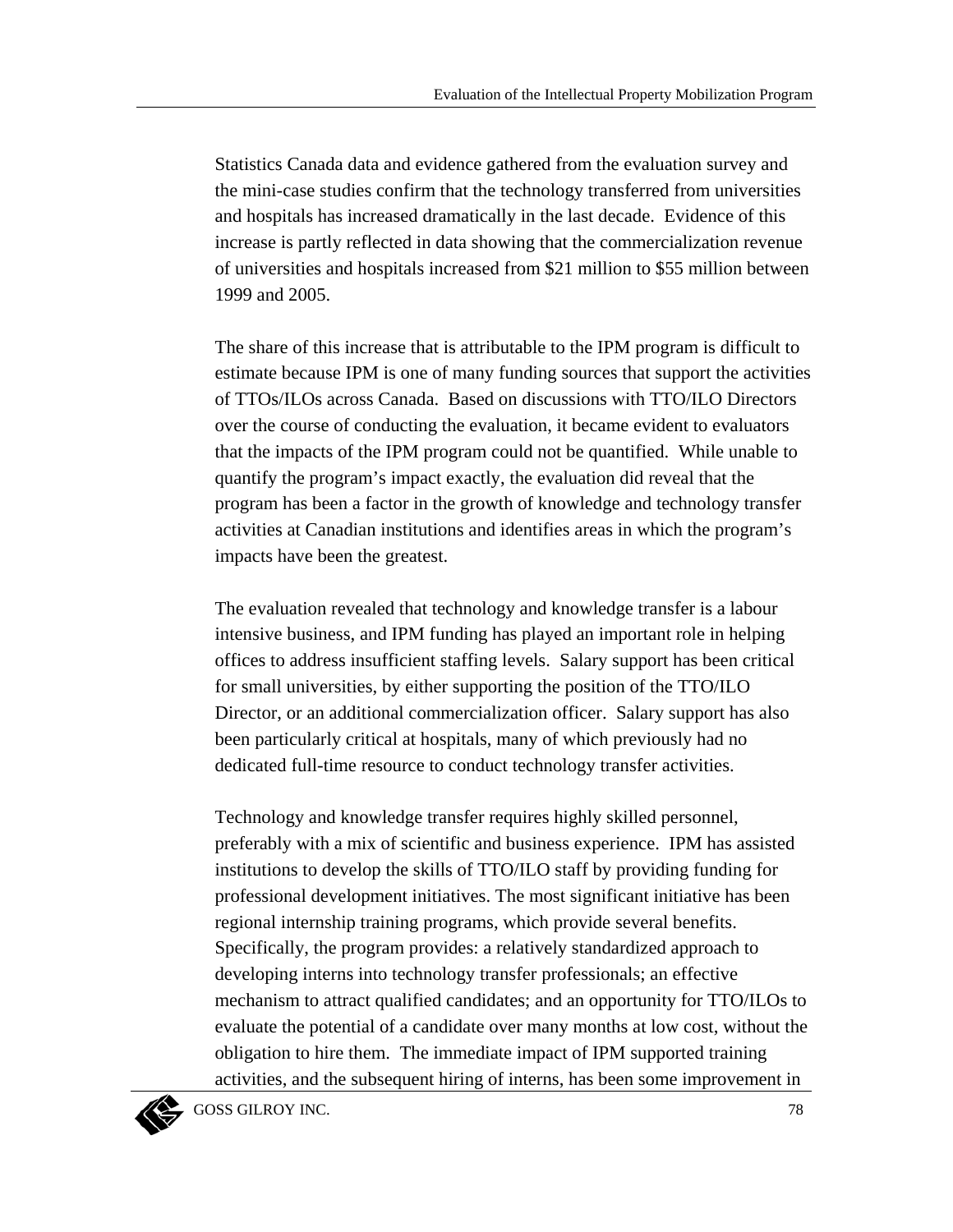TTO/ILO service levels (e.g., response times and legal services), which have been acknowledged by both researchers and IP receptors. Internship training programs will play an important role in the future, as they help to create relationships between institutions, venture capital firms, and technology firms; and help to combat the effects of employee attrition and retirement.

The evaluation found that networks permit exploitation of the economies of scale in technology transfer, allowing smaller institutions to take advantage of the expertise and specialized knowledge of commercialization officers at larger institutions and their well-developed processes for the evaluation, patenting and licensing of technologies. Networks have encouraged interaction between the members of the network and led to the sharing of information and best practices between members, both of which work to increase the likelihood of commercialization. In addition, networks have brought together researchers with common research interests that have led to the development of better technologies, and linked researchers with IP receptors that, in the absence of the network, would likely have not met.

**Conclusion 2: IPM has contributed to the acceleration of technology and knowledge transfer witnessed in Canada in the last decade; however, the share attributable to IPM cannot be quantified. The program's contribution has been greatest in terms of increasing staffing levels and developing the skills of IP professionals so that TTO/ILOs could be more effective. The other significant contribution of IPM has been the encouragement of institutional networking, which has enabled smaller institutions to access and use the knowledge and expertise of TTOs/ILOs at larger institutions, and to develop closer relationships between researchers, IP receptors, and TTO/ILOs.** 

## **4.3 Is the Program Still Necessary? What Form Should it Take in the Future?**

The evaluation found several reasons why the IPM program is still necessary. First, the budgets of universities and hospitals are stretched and most have very small commercialization revenues. Additionally, demand for the program has

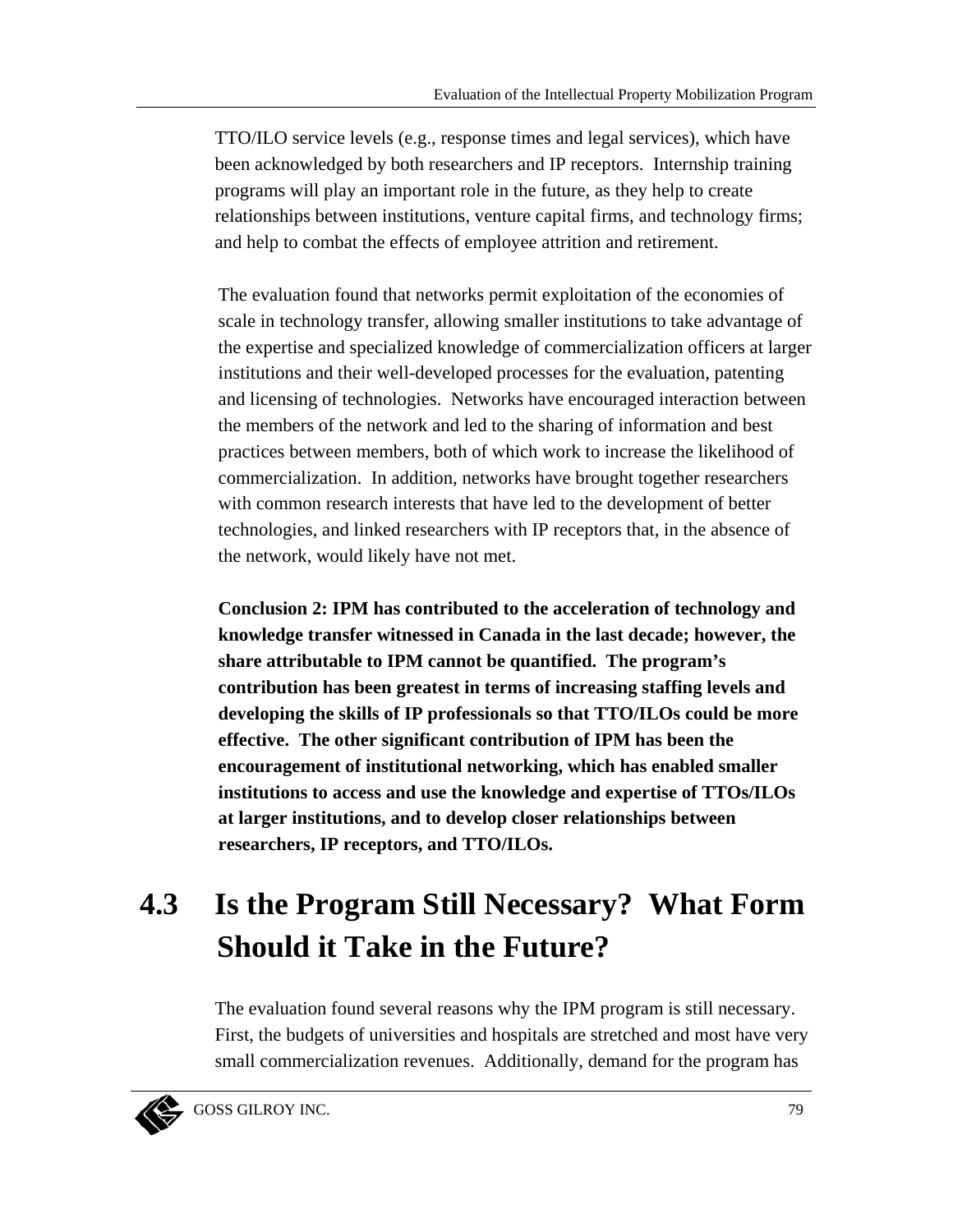increased over time. The number of applications and the volume of funding requested continue to grow with each competition. At the moment, technology transfer offices are trying to accommodate higher volumes of invention disclosures flowing from increased investment in research at Canadian institutions. Although a number of programs at the provincial and regional level that address innovation have sprung up in recent years, the IPM program remains the only source of funding to build TTO/ILO capacity for all institutions across Canada. The evaluation found that the loss of IPM funding would have consequences even for sophisticated technology transfer offices with relatively large budgets. These consequences include staff cutbacks, some decline in service standards, increased difficulty in identifying and hiring qualified personnel to counter the effects of turnover and retirements, and reduced commitment to new initiatives such as Entrepreneur in Residence programs. For small offices, the suspension of IPM funding could have severe impacts on the progress they have made to date, or in some cases, it may force small offices to close altogether.

**Conclusion 3: If the IPM program were discontinued, and its funding not replaced by another source, the current pace of technology and knowledge transfer of institutional research in Canada would be reduced. The extent to which the pace would be reduced cannot be exactly quantified, however, the widespread use of IPM funding to retain, hire, and train commercialization officers suggests that IPM is an important driver of the pace of commercialization within Canadian institutions.** 

## **4.4 Recommendations for the Future of IPM**

As for the form the IPM program should take in the future, it should maintain a lean administrative structure; however, human resource levels should be sufficient to enable the program to undertake necessary follow-up activities that the program has not addressed, such as outreach with clients and partners.

The flexibility in which IPM funds can be used should be maintained, as it is a strong feature of the program's design. TTO/ILO Directors and VPs of Research are highly experienced people who best know how to use resources to most effectively transfer institutional IP to the user sector. The program design

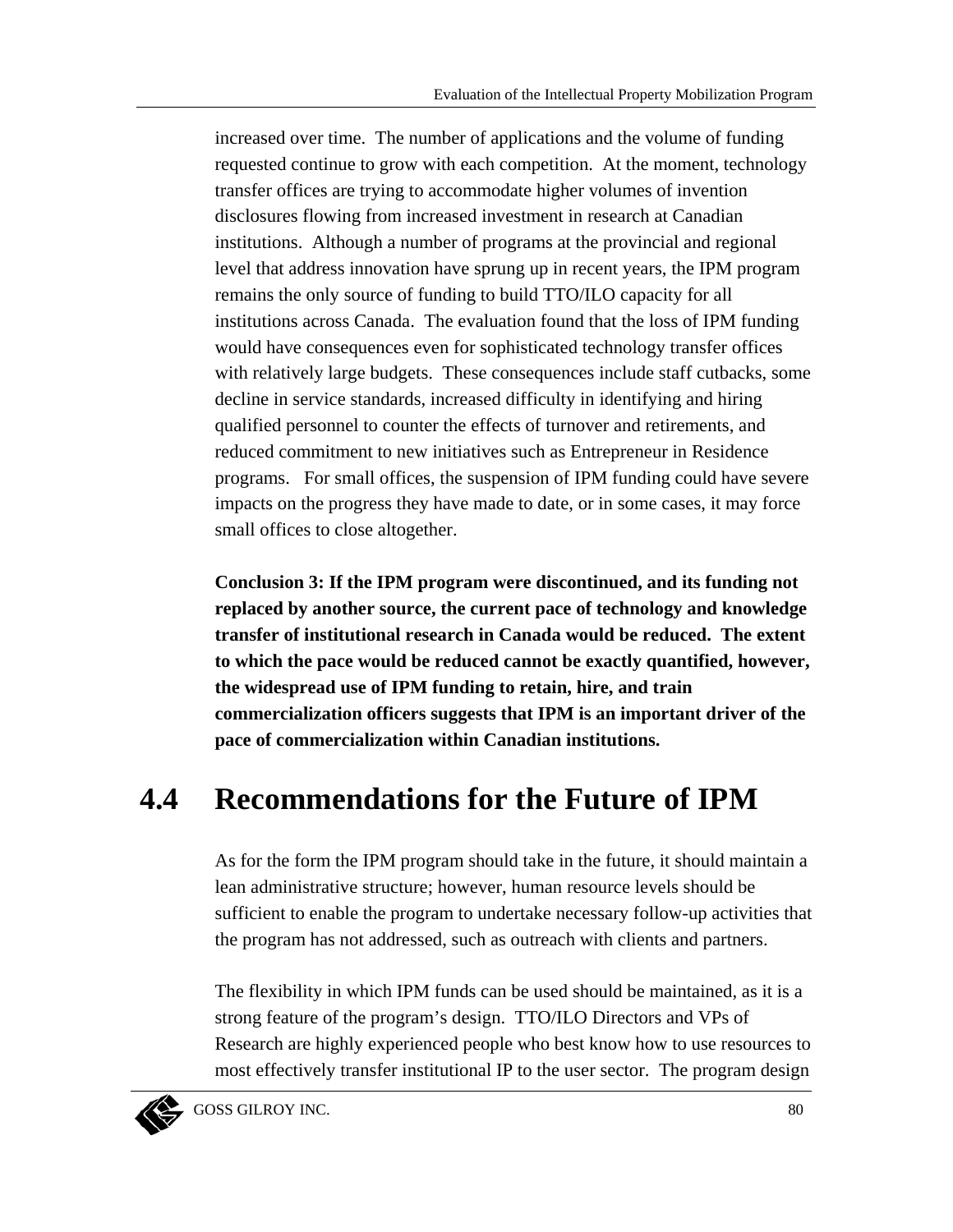should reflect the needs of institutions, namely funding for hiring, retaining, and training personnel, demonstration projects, networking, and internship training programs. In particular, the program's support of salaries of IP professionals is widespread and critical to building and maintaining the capacity of TTO/ILOs.

In addition, the program's future design should reflect the trends that we are currently seeing in technology transfer and knowledge mobilization. Those trends consist of more institutions working together; increasingly complex disclosures and technology, which are more time consuming for TTO/ILOs to evaluate and manage; increased knowledge mobilization activities by social science researchers; and, the likelihood that more technology transfer offices will be spun out of institutions. In light of these trends, IPM as currently designed, is appropriate, hence the evaluation team would caution against significant design changes at the moment.

**Recommendation 1: The IPM program should be continued. The design of the program should continue to encourage TTO/ILOs to network with other institutions and pursue knowledge mobilization activities. Salary support for IP professionals should remain an eligible cost in the IPM design.** 

The evaluation found that institutions in close geographic proximity, rather than those with complementary research strengths submit most IPM group applications. Institutions with strength in a particular research area should be encouraged to pool their expertise and resources, regardless of geographic distance. This could offer an advantage to the private sector – knowledge comes from one coordinated source, and there is better filtering and analysis of discoveries before the TTOs approach potential receptors.

**Recommendation 2: The program should encourage applications from institutions with complementary research strengths in addition to applications based on geographic proximity.** 

It is important that the IPM program management understands the implications from requiring institutions to contribute at least half of the cost of activities proposed in an IPM application. Many of the institutions that participated in

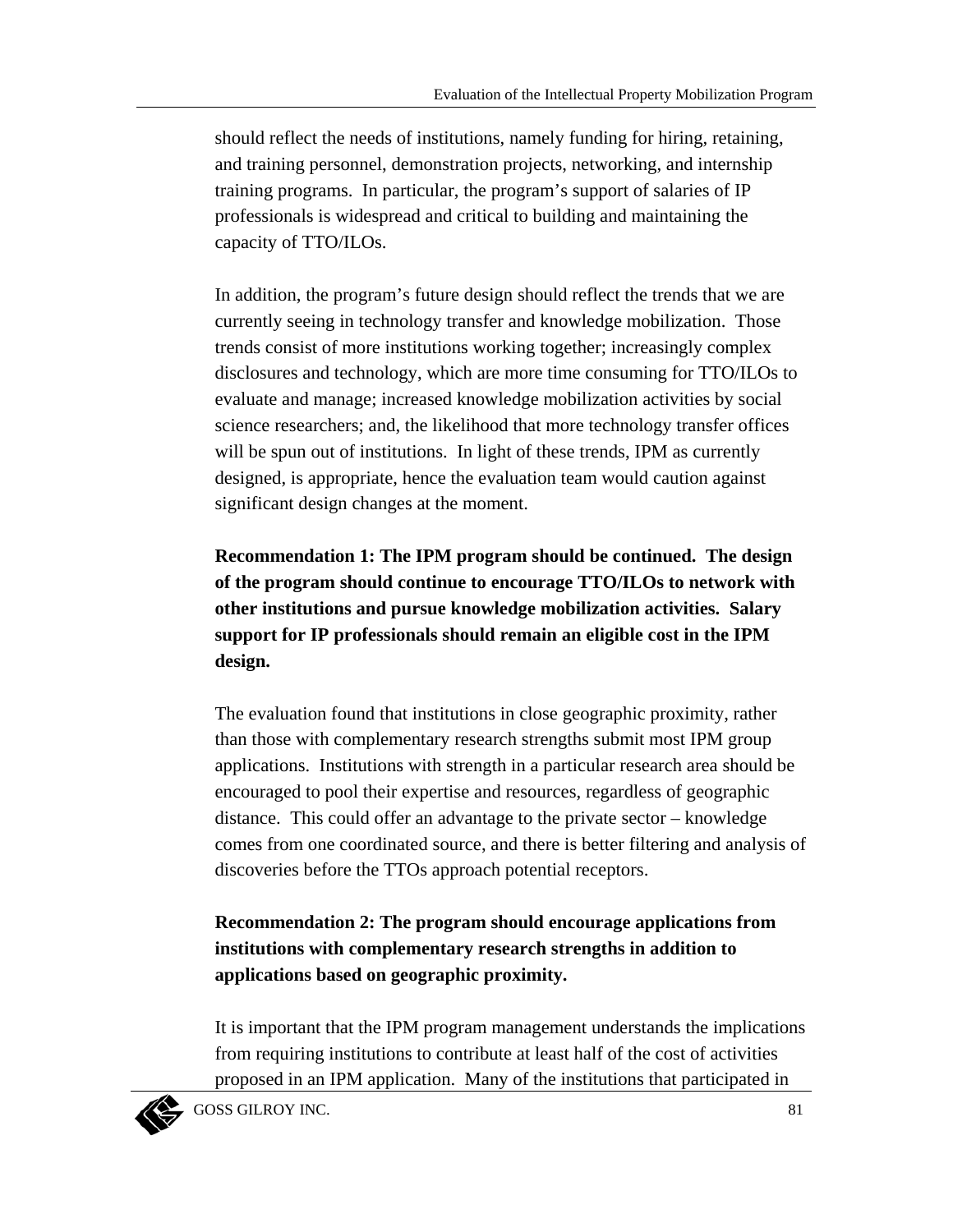the case studies do not have sufficient base funding to match IPM funds, and are forced to find alternative funding sources such as provincial or regional grant programs. This requirement poses an administrative burden on TTO/ILOs, whose staff can spend a considerable amount of valuable time finding and securing funds to contribute their share of costs associated with the activities proposed in an IPM application. In addition, in certain provinces the receipt of IPM funds may be delayed when a complementary source of funding is delayed. The evaluation found this to be the case for institutions in Ontario and BC.

**Recommendation 3: If the granting agencies strongly believe in the need to support technology and knowledge transfer at Canadian institutions, they should consider either reducing the IPM cost share ratio below 50-50 or make exceptions for some applications, to recognize the significant challenge that institutions face in contributing at least half of the funding required to conduct activities proposed in IPM applications.** 

There are overhead costs associated with conducting research (e.g., management and administration costs) and commercializing research (e.g., patent costs, market studies). Private sector firms currently pay overhead charges directly to technology transfer offices for the institutional research they co-fund. It is therefore logical for the IPM budget to reflect a percentage of NSERC, CIHR, and perhaps SSHRC research funding to institutions in recognition of the overhead costs imposed by funded research. Although the federal granting agencies' Indirect Costs Program is intended to address these increases to some extent, the evaluation found that just 6% of Indirect Costs Program funding is directed into TTO/ILO budgets. In light of recent increases in research funding from the granting agencies, it also seems logical that IPM funding should increase over time.

The Committee on Research Partnerships has recently recommended that NSERC make a commitment to fund its technology transfer programs at a level equal to 3% of its research grant budget. Because IPM is one of several technology transfer programs, there is some risk that IPM may not receive its fair share. At the moment, however, the program could not likely distribute additional funding since the value of proposals deemed worthy of funding in the last competition was less than the value of available funding. A disconnect

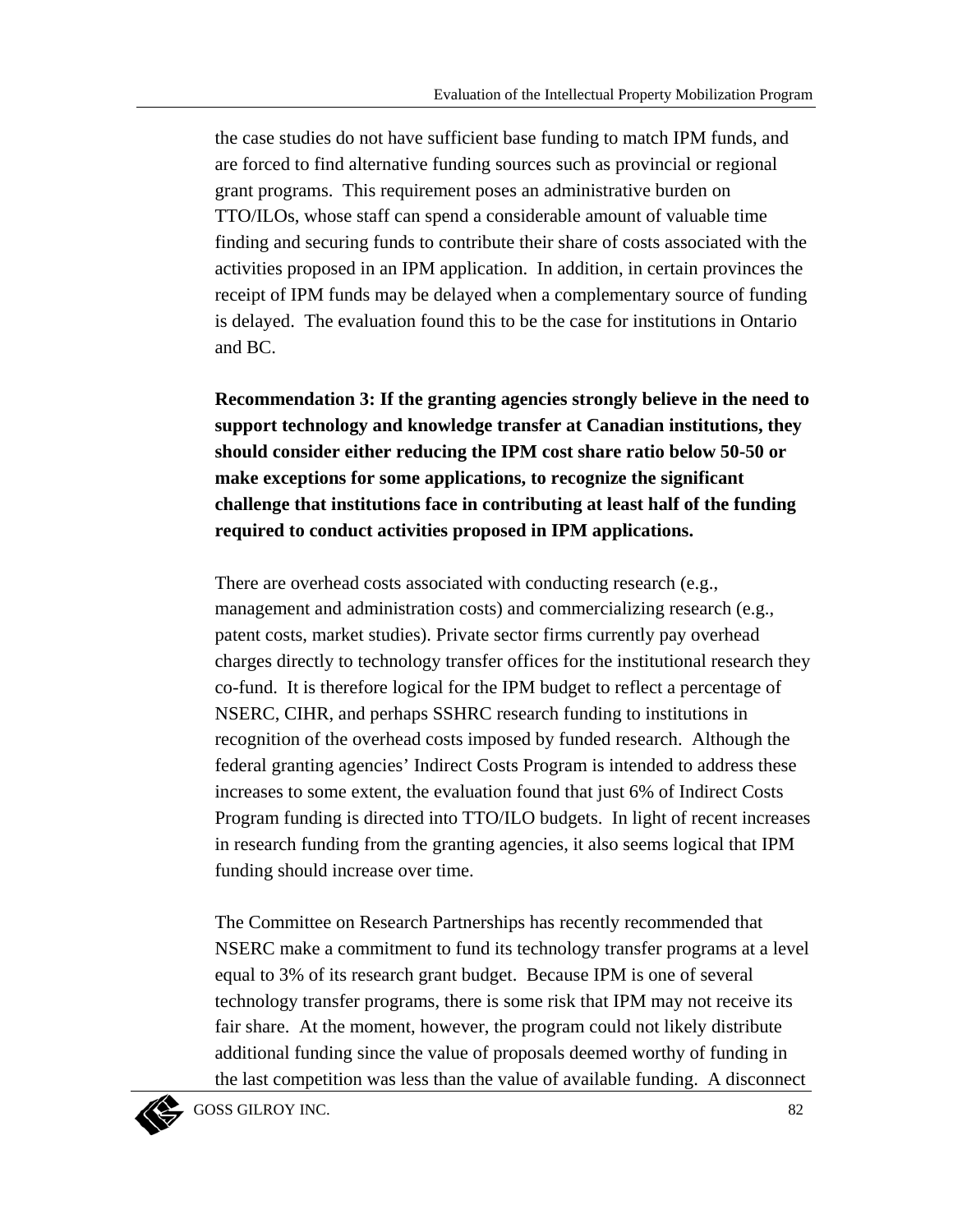therefore exists between TTO/ILOs which need additional funding and the grant funding approach currently taken by the granting agencies.

**Recommendation 4: IPM program management should consider investigating why applications are not exhausting available IPM funding. The program may wish to consider meeting with TTO/ILO Directors to understand why. The program may need to invest in additional managerial resources to conduct such an exercise.** 

**Recommendation 5: Assuming that funding in future competitions can be exhausted, NSERC should then consider pegging IPM funding at a fixed percentage of its research grants budget. CIHR and SSHRC should consider adopting a similar commitment to IPM funding levels.** 

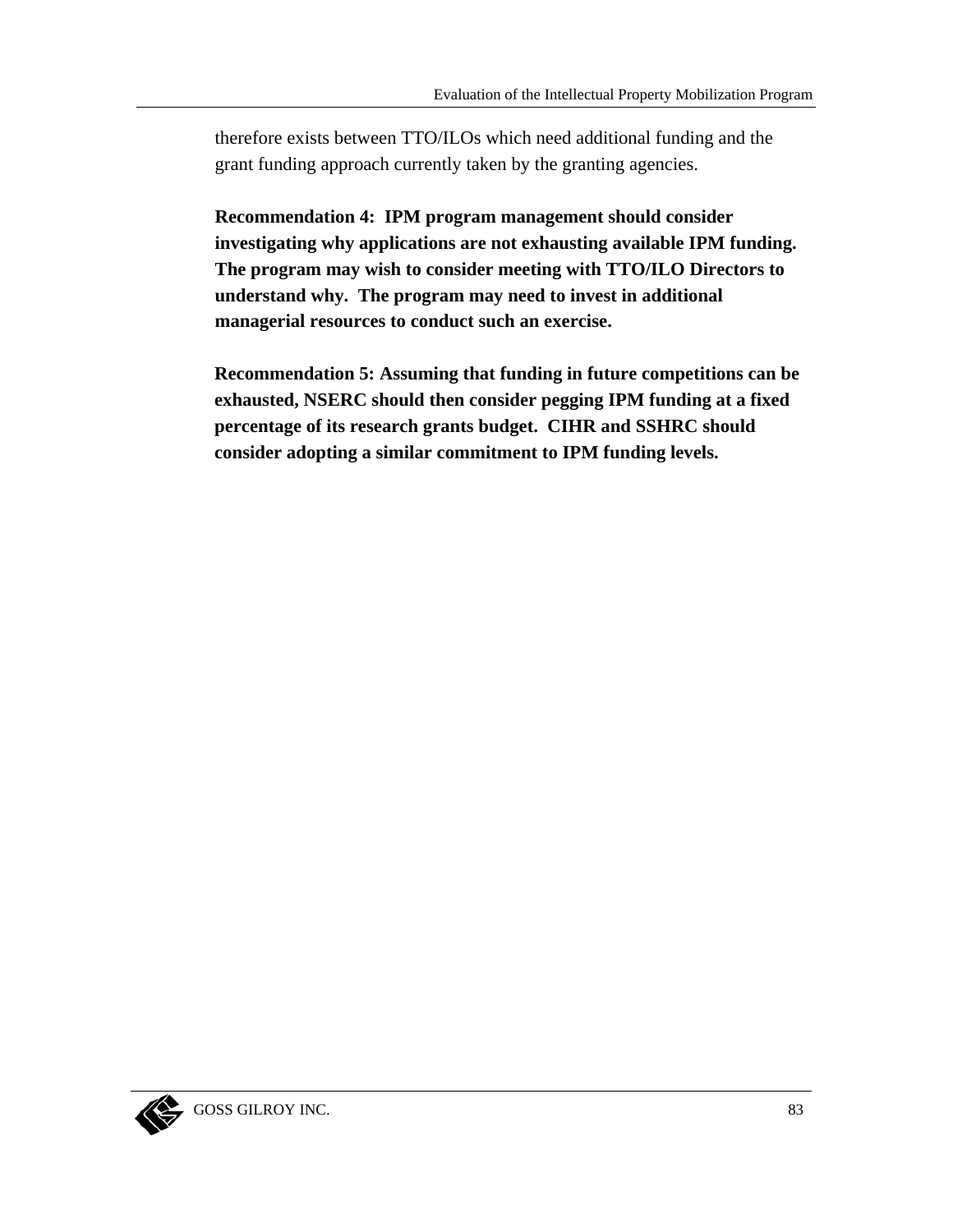# **Appendix A – Documents Reviewed**

- 1. Program descriptions of IPM program (1995-present)
- 2. Templates of progress and final reports
- 3. Program Proposal: Accelerating Utilization of University Research by Canadian Universities, Canadian University Intellectual Property Group (1993)
- 4. Community Consultation on Proposed NSERDC Program (undated)
- 5. Survey on the Intellectual Property Mobilization Program (May 2004)
- 6. Commercialization and Knowledge Transfer, Recent Developments, Mireille Brochu, 2001
- 7. Commercialization Strategies of Canadian Universities and Colleges: Challenges at the University/College Interface, Including Intellectual Property Policies, Dr. Chris Riddle, 2004
- 8. Survey of Intellectual Property Commercialization in the Higher Education Sector, Statistics Canada (5 surveys: 1998, 1999, 2001, 2003, 2004)
- 9. Commercialization of Intellectual Property in the Higher Education Sector: A Feasibility Study, Statistics Canada, 1997
- 10. Commercialization Report: Summary of Institutional Activities on the Commercialization of Research, Canadian Foundation for Innovation, (3 reports: 2002, 2003, 2004)
- 11. People and Excellence: The Heart of Successful Commercialization, Government of Canada, 2006
- 12. Six Quick Hits for Canadian Commercialization, Conference Board of Canada, 2006
- 13. Public Investments in University Research: Reaping the Benefits, 1999
- 14. Action File: Vignettes of Technology Transfer Offices in Canada, 2003
- 15. CIHR-Catalyst for Commercialization, 2006
- 16. University Intellectual Property Policies and University-Industry Technology Transfer in Canada, Katherine A. Hoye, 2006
- 17. "National science and technology strategy missed an opportunity", column in the Ottawa Citizen by Michael Geist, Canada Research Chair for Internet and Ecommerce Law, University of Ottawa, 2007.
- 18. Mind to Market: A Global Analysis of University Biotechnology Transfer and Commercialization, Milken Institute, September 2006
- 19. Innovation Analysis Bulletin, Vol 9, no.1 (May 2007), Statistics Canada